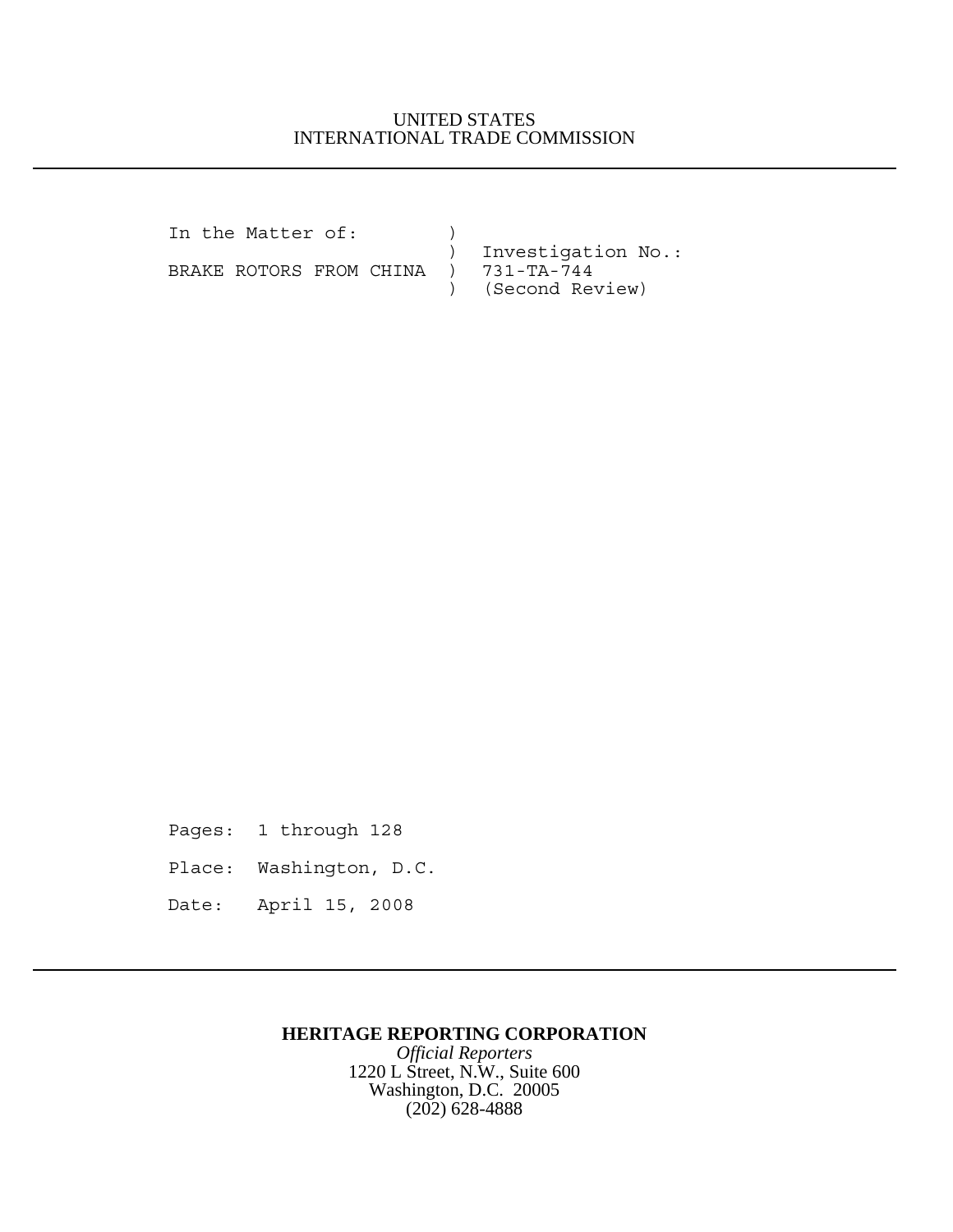THE UNITED STATES INTERNATIONAL TRADE COMMISSION

| Investigation No.: |  |
|--------------------|--|
| $731 - TA - 744$   |  |
| ) (Second Review)  |  |
|                    |  |

Main Hearing Room 101 U.S. International Trade Commission 500 E Street, S.W. Washington, D.C.

Tuesday, April 15, 2008

The hearing commenced, pursuant to notice, at 9:31 a.m., before the Commissioners of the United States International Trade Commission, the Honorable DANIEL R. PEARSON, Chairman, presiding.

APPEARANCES:

On Behalf of the International Trade Commission:

Commissioners:

DANIEL R. PEARSON, CHAIRMAN (presiding) SHARA L. ARANOFF, VICE CHAIRMAN CHARLOTTE R. LANE, COMMISSIONER IRVING A. WILLIAMSON, COMMISSIONER DEAN A. PINKERT, COMMISSIONER

Staff:

MARILYN R. ABBOTT, Secretary to the Commission BILL BISHOP, Hearing and Meetings Coordinator SHARON D. BELLAMY, Hearings and Meetings Assistant MARY MESSER, Investigator DEBORAH McNAY, Industry Analyst CATHERINE DeFILIPPO, Economist JOHN ASCIENZO, Accountant/Auditor PATRICK GALLAGHER, Attorney GEORGE DEYMAN, Supervisory Investigator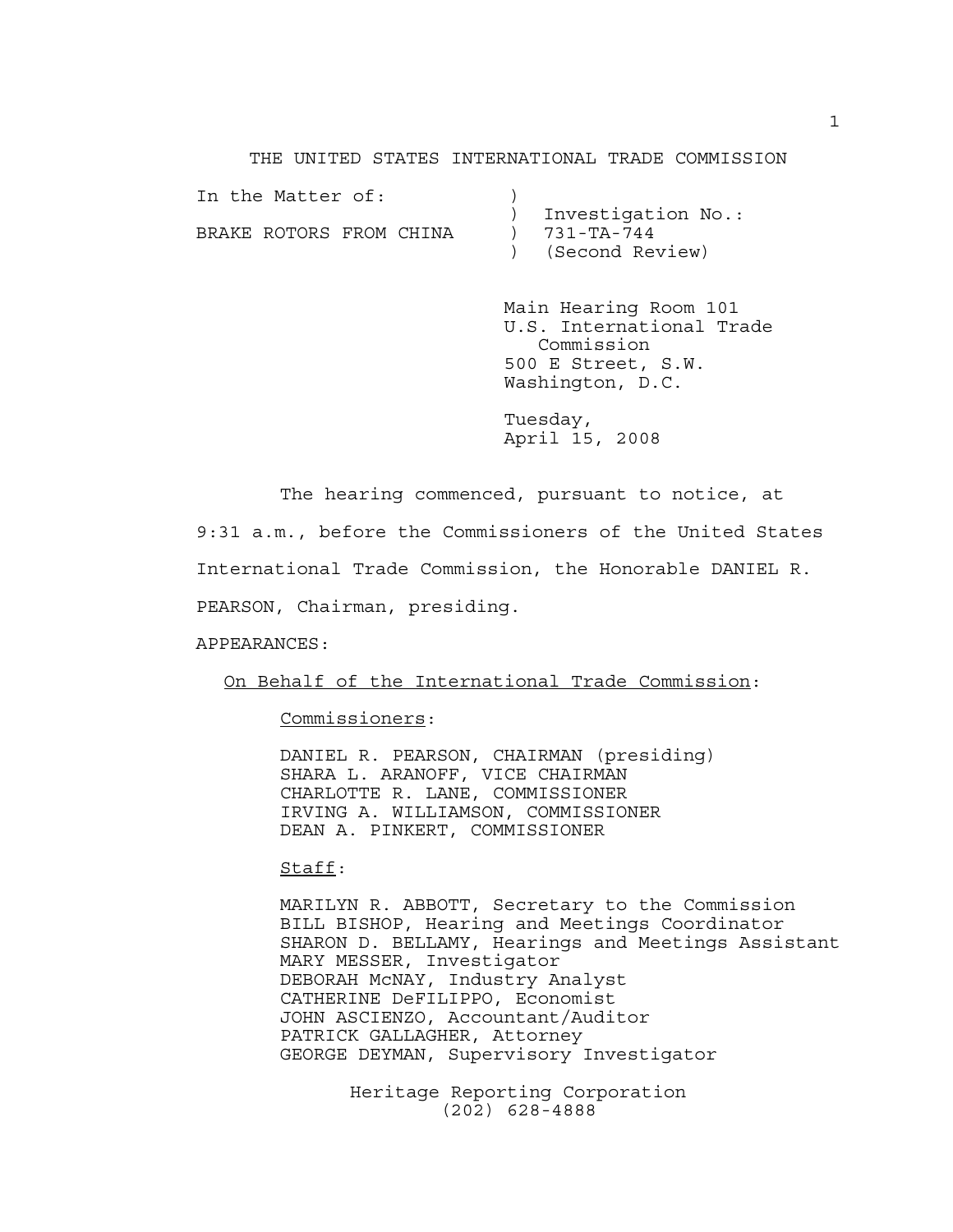APPEARANCES: (Cont'd)

In Support of the Revocation of the Antidumping Duty Orders:

LYLE B. VANDER SCHAAF, Esquire Bryan Cave LLP Washington, D.C.

On Behalf of:

Qingdao Meita Automotive Industry Co., Ltd.; Longkou Kinzheng Machinery Co., Ltd.; Longkou Haimeng Machinery Co., Ltd.; Longkou TLC Machinery Co., Ltd.; Laizhou Hongda Auto Replacement Parts Co., Ltd.; World Known Precision Industry (Fuzhou) Co., Ltd.; Shandong Huanri Group Co., Ltd.; Shanxi Zhongding Auto Parts Co., Ltd.; Laizhou Wally Automobile Co., Ltd.; Laizhou City Luqi Machinery Co., Ltd.; Yantai Winhere Auto-Part Manufacturing Co., Ltd.; Qingdao Gren (Group) Co.; CWD, LLC dba Centric Parts; Gren Automotive, Inc.; IAP West, Inc.; Qualis Automotive LLC; Zhongqiao USA International Corp. d/b/a Best Brakes; and Ziway, Inc.

STEVE HUGHES, Director Integrated Supply Chain, CWD LLC

MARVIN J. FUDALLA, President Qualis Automotive LLC

GREG WOO, Vice President, Performance Operations Centric Parts

JENNY ZHANG, Sales Manager Longkou Haimeng Machinery Co., Ltd.

FELIPE BERER, Senior International Trade Advisor Bryan Cave, LLP

> LYLE B. VANDER SCHAAF, Of Counsel JAY H. REIZISS, Of Counsel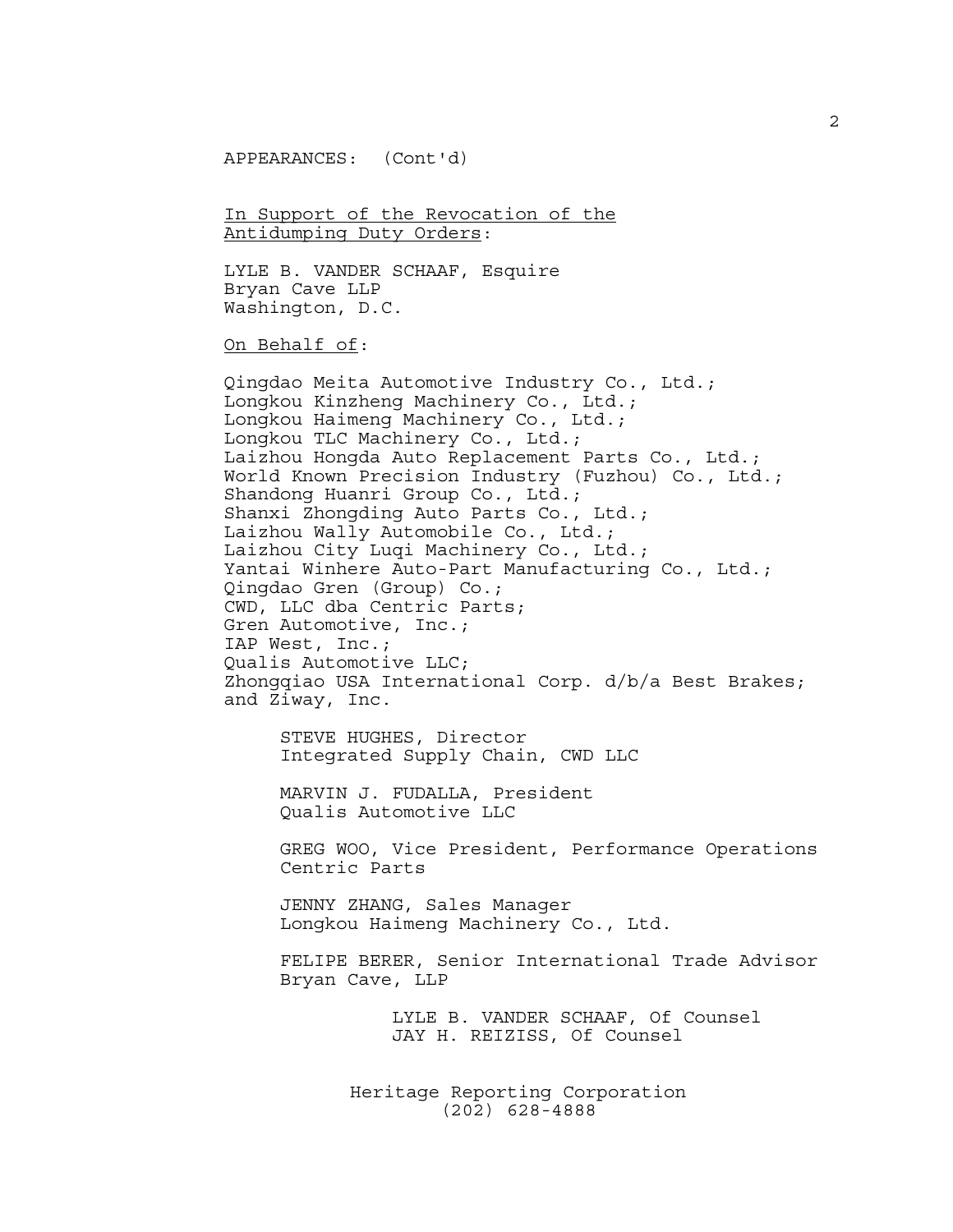APPEARANCES: (Cont'd)

In Support of the Revocation of the Antidumping Duty Orders: (Cont'd)

Mayer Brown LLP Washington, D.C.

On Behalf of:

Federal-Mogul Corporation ("Federal-Mogul")

DENNIS WAPPELHORST, Director, Chassis, Brake and Fuel Operations, Federal-Mogul

> DUANE W. LAYTON, Of Counsel SYDNEY H. MINTZER, Of Counsel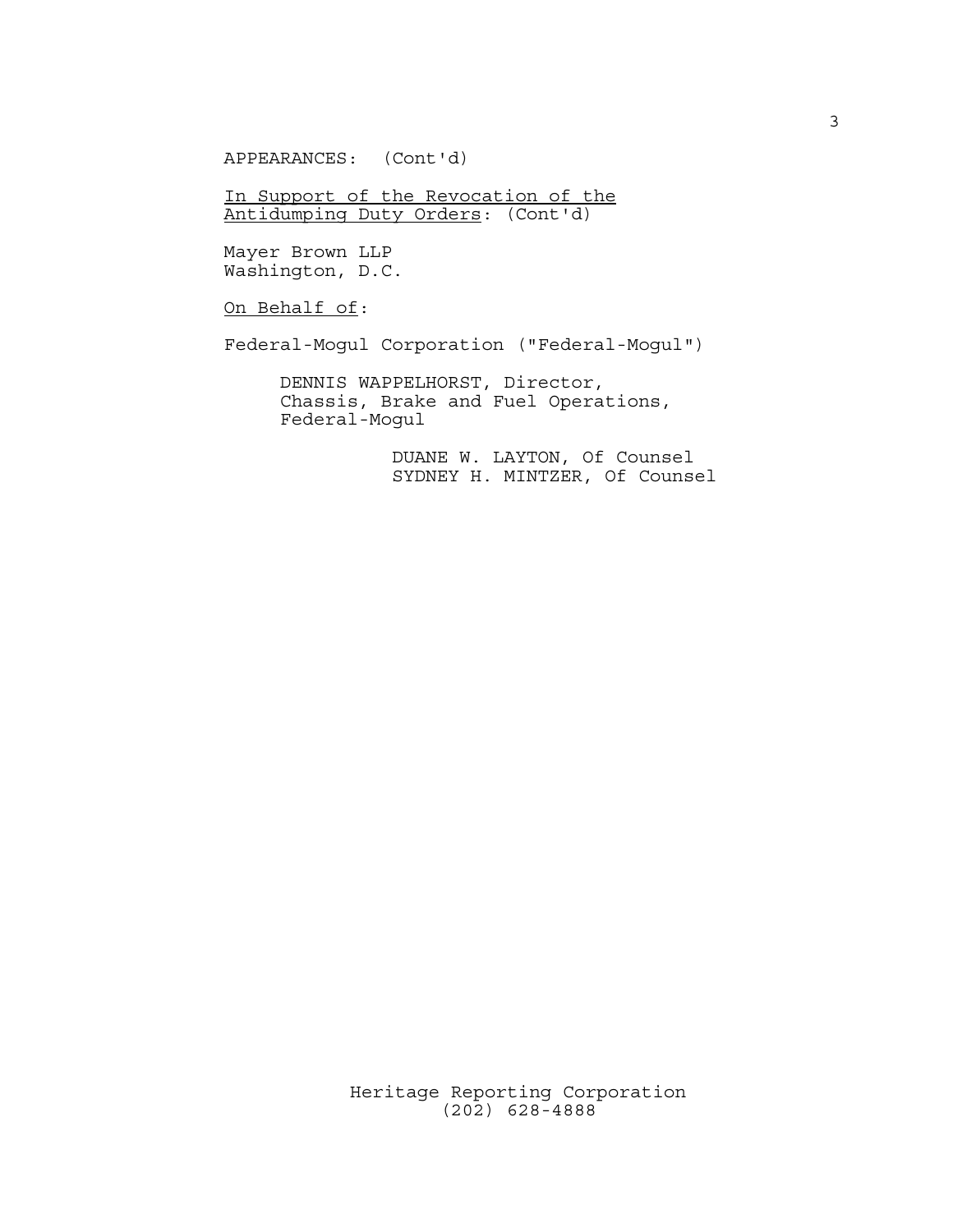## $\underline{\texttt{I}} \underline{\texttt{N}} \underline{\texttt{D}} \underline{\texttt{E}} \underline{\texttt{X}}$

| OPENING REMARKS IN SUPPORT OF REVOCATION OF<br>ORDER BY LYLE B. VANDER SCHAAF, Bryan Cave | 6  |
|-------------------------------------------------------------------------------------------|----|
| TESTIMONY OF STEVE HUGHES                                                                 | 11 |
| TESTIMONY OF MARVIN J. FUDALLA                                                            | 21 |
| TESTIMONY OF GREG WOO                                                                     | 25 |
| TESTIMONY OF JENNY ZHANG                                                                  | 30 |
| TESTIMONY OF SYDNEY H. MINTZER                                                            | 34 |
| TESTIMONY OF DENNIS WAPPELHORST                                                           | 36 |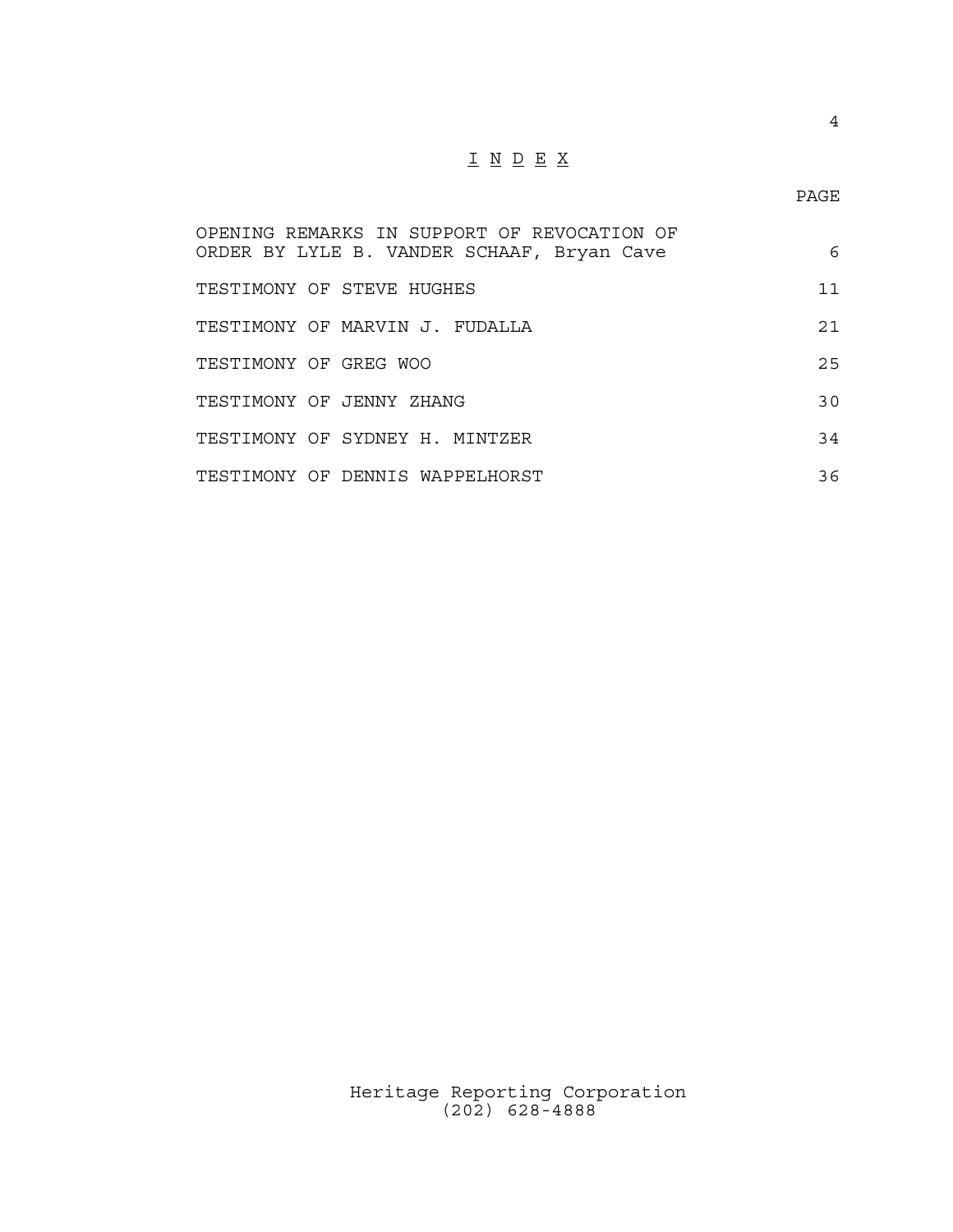| 1  | $\underline{P} \underline{R} \underline{O} \underline{C} \underline{E} \underline{E} \underline{D} \underline{I} \underline{N} \underline{G} \underline{S}$ |
|----|-------------------------------------------------------------------------------------------------------------------------------------------------------------|
| 2  | (9:31 a.m.)                                                                                                                                                 |
| 3  | CHAIRMAN PEARSON: Good morning. On behalf                                                                                                                   |
| 4  | of the U.S. International Trade Commission I welcome                                                                                                        |
| 5  | you to this hearing on Investigation Number 731-TA-744                                                                                                      |
| 6  | (Second Review) involving Brake Rotors from China.                                                                                                          |
| 7  | The purpose of this 5-year review                                                                                                                           |
| 8  | investigation is to determine whether revocation of                                                                                                         |
| 9  | the antidumping duty order covering brake rotors from                                                                                                       |
| 10 | China would be likely to lead to continuation or                                                                                                            |
| 11 | recurrence of material injury to an industry within                                                                                                         |
| 12 | the United Stats within a reasonably foreseeable time.                                                                                                      |
| 13 | Lists of witnesses, notices of investigation                                                                                                                |
| 14 | and transcript order forms are available at the public                                                                                                      |
| 15 | distribution table. All prepared testimony should be                                                                                                        |
| 16 | given to the Secretary. Please do not place testimony                                                                                                       |
| 17 | directly on the public distribution table.<br>All                                                                                                           |
| 18 | witnesses must be sworn in by the Secretary before                                                                                                          |
| 19 | presenting testimony.                                                                                                                                       |
| 20 | I understand the parties are aware of the                                                                                                                   |
| 21 | time allocations. Any questions regarding the time                                                                                                          |
| 22 | allocations should be directed to the Secretary.                                                                                                            |
| 23 | Finally, if you will be submitting documents                                                                                                                |
| 24 | that contain information you wish classified as                                                                                                             |
| 25 | business confidential, your requests should comply                                                                                                          |
|    | Heritage Reporting Corporation<br>$(202)$ 628-4888                                                                                                          |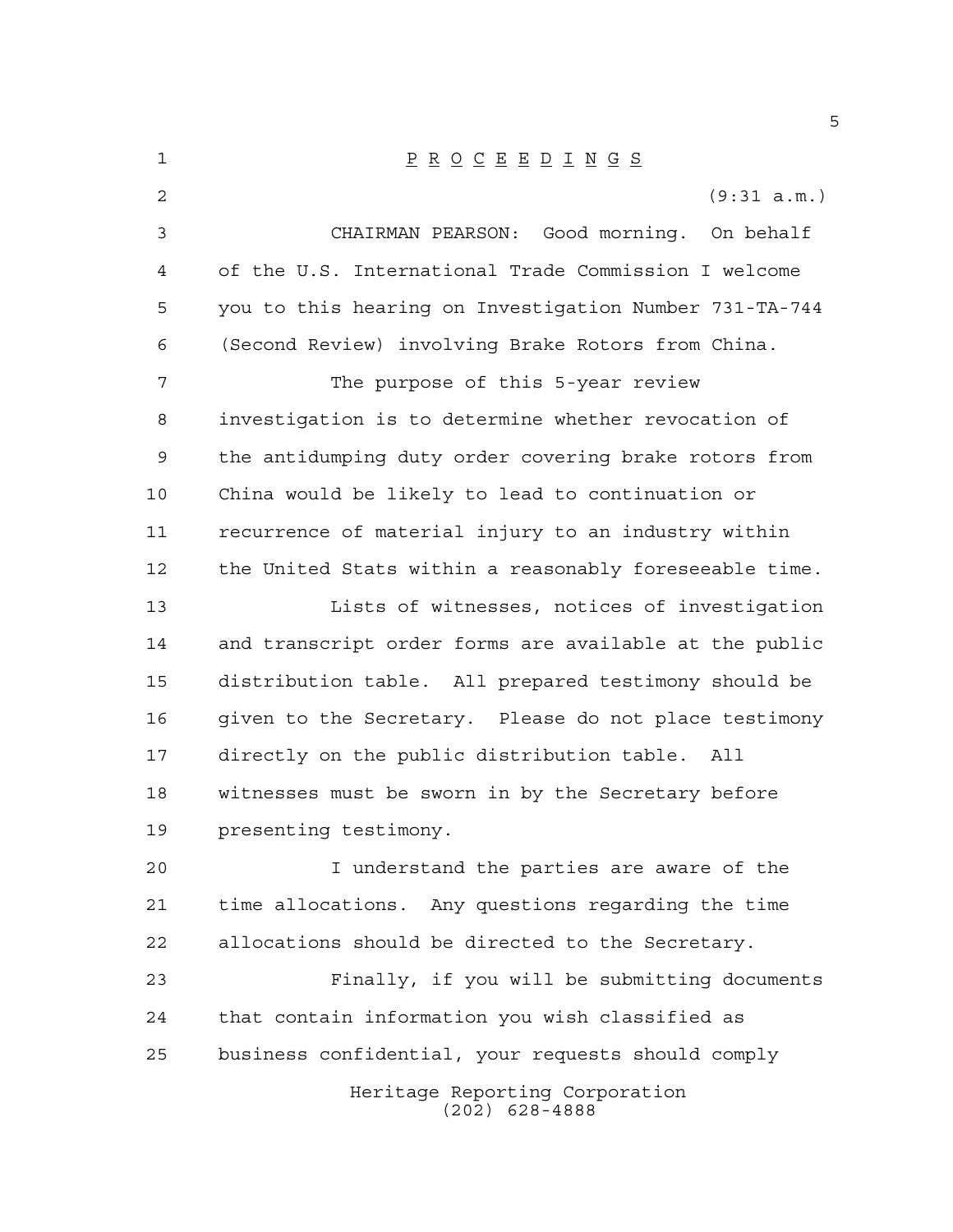with Commission Rule 201.6.

Heritage Reporting Corporation Let me also mention that Commissioner Okun is necessarily absent today. Madam Secretary, are there any preliminary matters? (Witnesses sworn en banc.) MS. ABBOTT: Yes, Mr. Chairman. All witnesses have been sworn and the panel in support of revocation of the antidumping duty orders is seated. Mr. Lyle Vander Schaaf will do the opening remarks in support of the revocation of orders. CHAIRMAN PEARSON: Welcome, Mr. Vander Schaaf. Please proceed. MR. VANDER SCHAAF: Thank you. For the record, my name is Lyle Vander Schaaf, from the law firm Bryan Cave. I am accompanied today by one of our foreign attorneys Felipe Berer. And we represent a group of respondents who have decided to participate in this sunset review. I think this is a very rare occurrence for the Commission; rarely does a Chinese respondent participate in sunset reviews, rarely does the Commission revoke orders against China. There are very, very few. And I think this deserves some recognition that the Chinese have decided in this case to participate because they see merit to the idea of

(202) 628-4888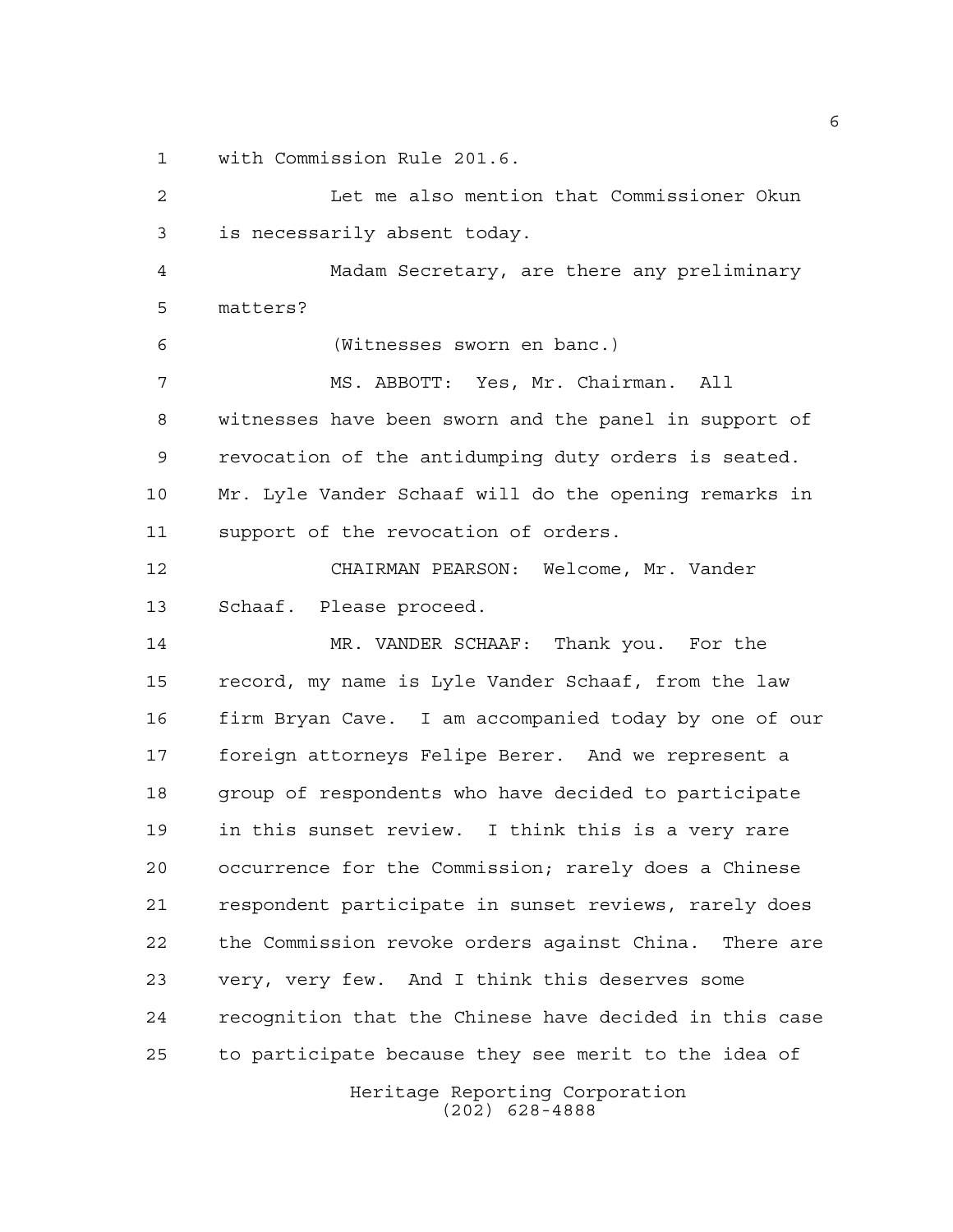the Commission revoking this order. And I hope that the Chinese will continue to avail themselves of the U.S. law and the opportunities at the ITC, when cases merit it, to participate in sunset reviews so that these orders can be revoked.

 And we appreciate the fact that the Commission has decided to conduct this hearing. We know that none of the -- the only domestic party that supports the order chose not to file a prehearing brief and chose not to appear here at the hearing. And we thank you for deciding to continue the hearing to give us the opportunity to present our views.

 I think this merits some recognition, the fact that Affinia is not here today. We believe that if Affinia really did have an interest in continuing the order they would have filed a prehearing brief and they would have appeared here at the hearing. But it also raises an issue that I wanted to mention to the Commission about the procedures here.

 Affinia did say that they are going to file a posthearing brief. And I am a little troubled by that fact. I would be very concerned if Affinia were to place on the record new information and new arguments that did not have the ability for us as respondents to rebut because our posthearing brief

> Heritage Reporting Corporation (202) 628-4888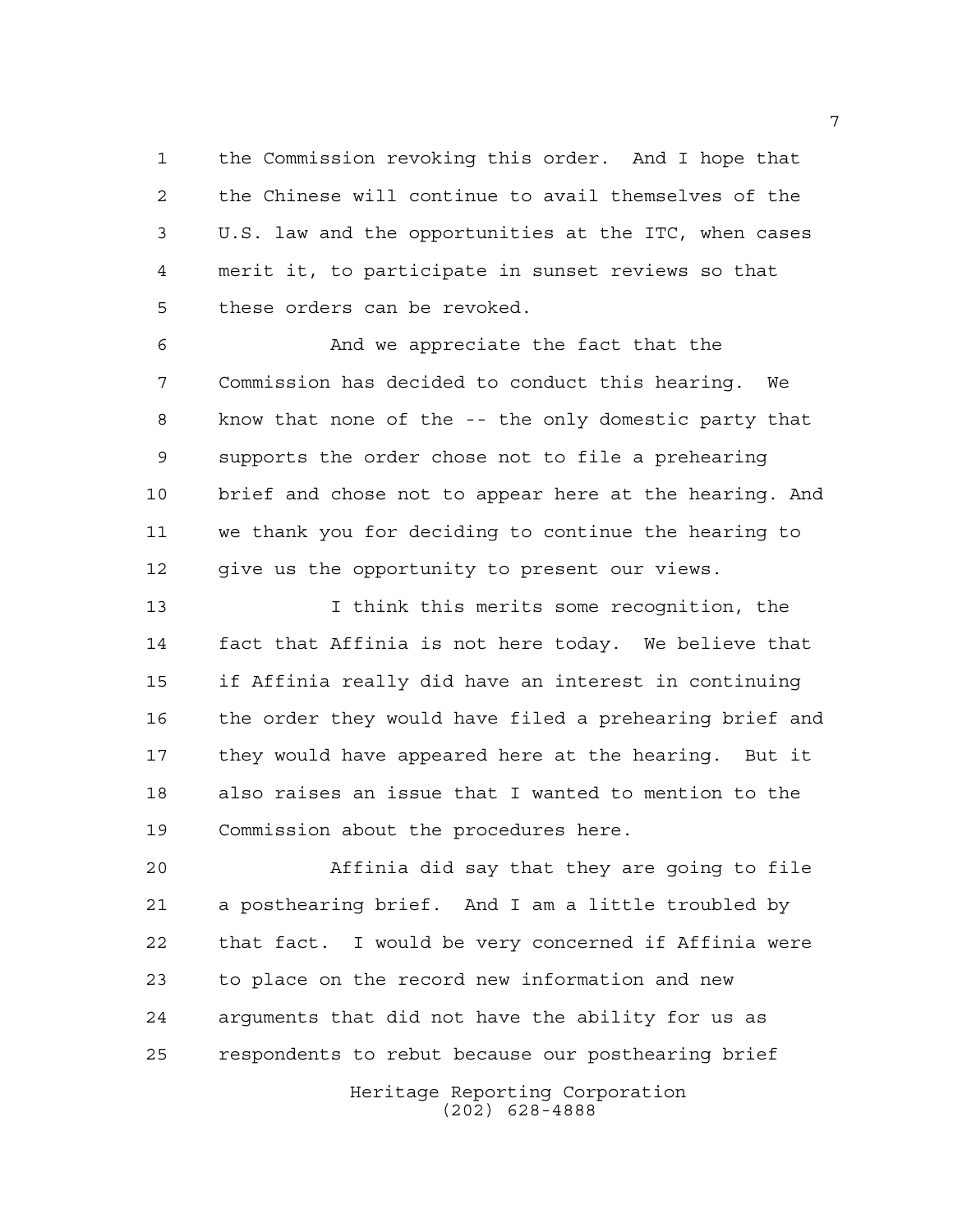will be filed on the same day. We will not have the opportunity to challenge the information and data that they may present in their posthearing brief. And, more importantly, they are not putting themselves before the Commissioners to test their arguments, to question their data and question their information.

7 And we think that that is very important: that they did not subject themselves to even the slightest scrutiny by the agency to come here before you to defend themselves, presents an issue to me of unreliability and lack of persuasiveness of their arguments and data that they may present in their posthearing brief. and it raises sort of a due process concern for us that we don't get an opportunity to challenge that because after our posthearing brief we will have an opportunity to file final comments, and under the Commission's rules no new information can be supplied in final comments. So it raises a unique issue and a bit of a concern for us.

 But we do believe aside from all of that that we have a very meritorious case. You will hear from our witnesses their view on Affinia's dedication to production in the United States, their dedication to the after-market brake rotor market here with

> Heritage Reporting Corporation (202) 628-4888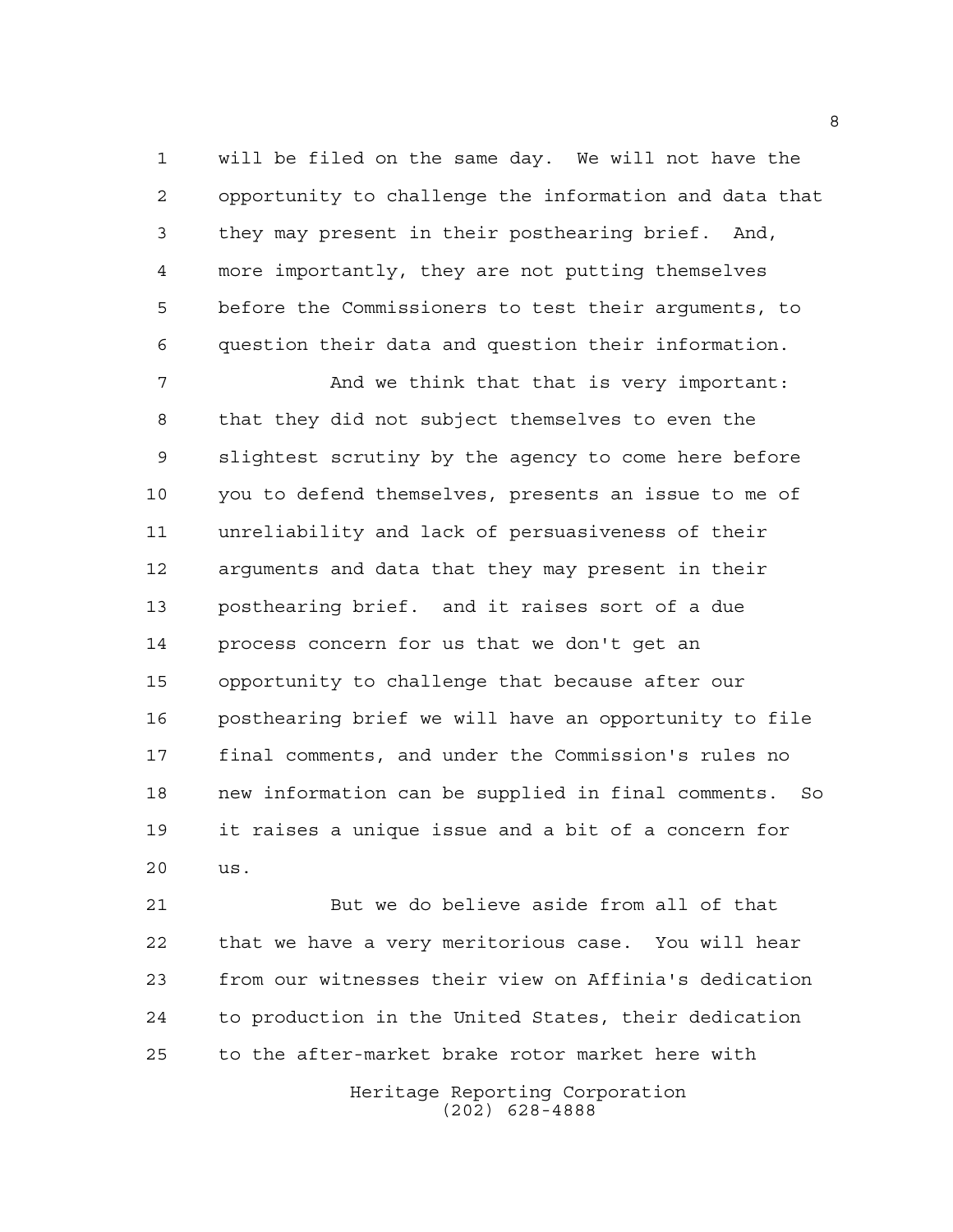production in the United States. And you will hear, as you've seen from our brief, we've addressed, you know, all the statutory factors that we think need to be addressed. We won't be repeating most of that here because a lot of it is confidential. But as we indicated in our prehearing brief, the foreign producers in China have very little capacity that is not utilized. They do not have plans to expand capacity. The foreign producers do not keep large inventories. There is no indication that inventories will increase in the future. There are not barriers to entry for brake rotors from China in other countries, so we don't have an issue of diversion of product to the United States from other countries. And there is very little, if any, evidence of an opportunity to product shift.

 The issue was raised in the past of whether or not producers can shift from OEM brake rotors to after-market, but as the questionnaires from the foreign producers indicate, the foreign producers are not making OEM brake rotors. So there is really no opportunity or potential for product shifting.

Heritage Reporting Corporation (202) 628-4888 With respect to pricing issues, much of our information and many of our arguments are confidential. But I think one thing is telling, and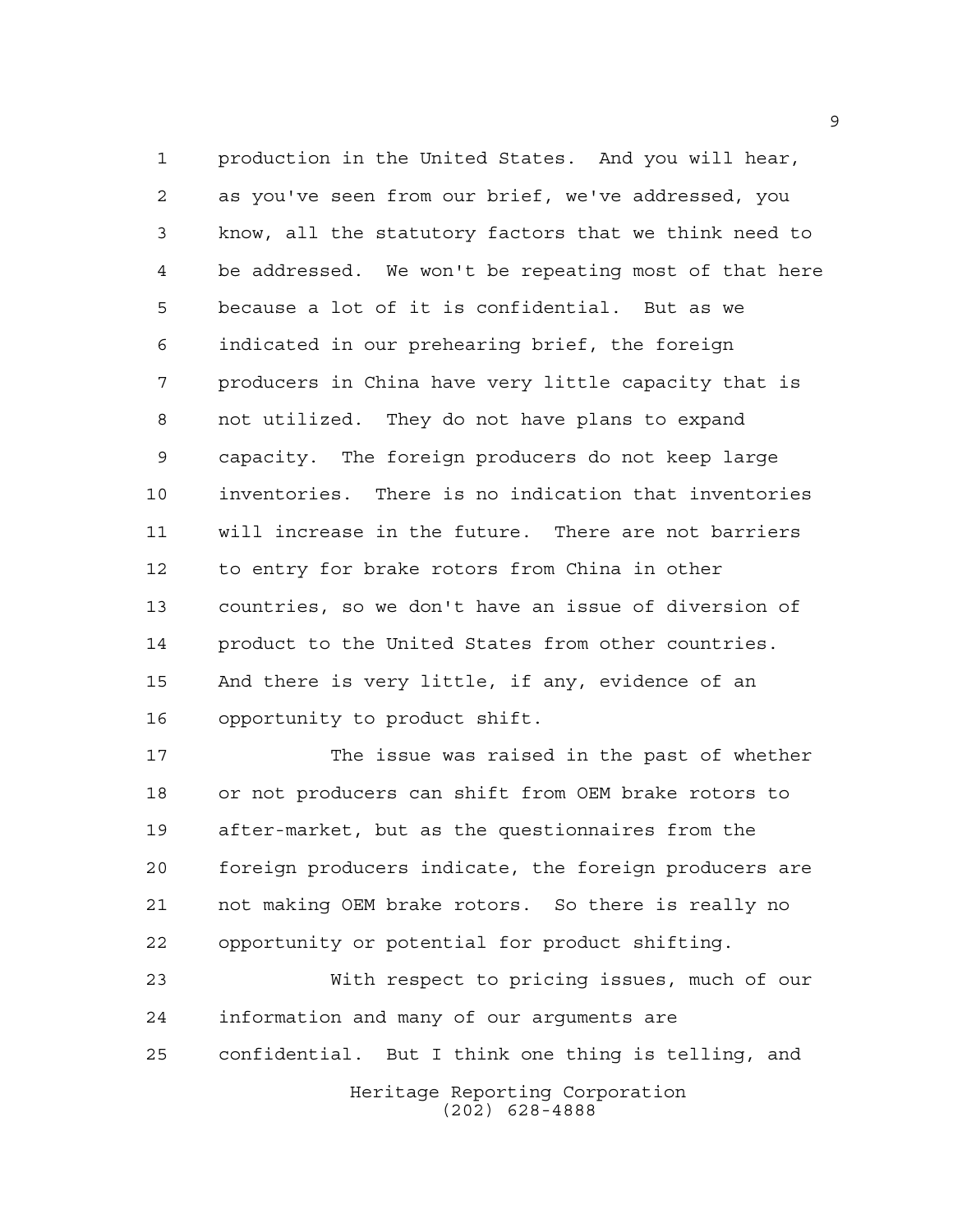one of our witnesses will address that, you really do see Affinia in one market segment and the imports in another. We do not think that the evidence of underselling relates to products that are compared on an apples to apples basis.

 And with respect to impact, despite Affinia's operations, we think that their operations in the U.S. for production of brake rotors has to be viewed in the context of their overall brake rotors operations. They clearly are importers; we know that from the record. Our witnesses will be able to tell you publicly what they know about their volume of imports. And we think that their U.S. operations for brake rotors for production have to be viewed in that context.

 So that really concludes my opening statement. And I think if it's appropriate would you like us to go to our first witness or?

 CHAIRMAN PEARSON: Without objection, please proceed with your first witness.

Heritage Reporting Corporation (202) 628-4888 MR. VANDER SCHAAF: Okay. The witnesses are going to be testifying in the order in which they appear on the calendar. And our first witness is Steve Hughes. And after the witnesses in our respondents group conclude their testimony we will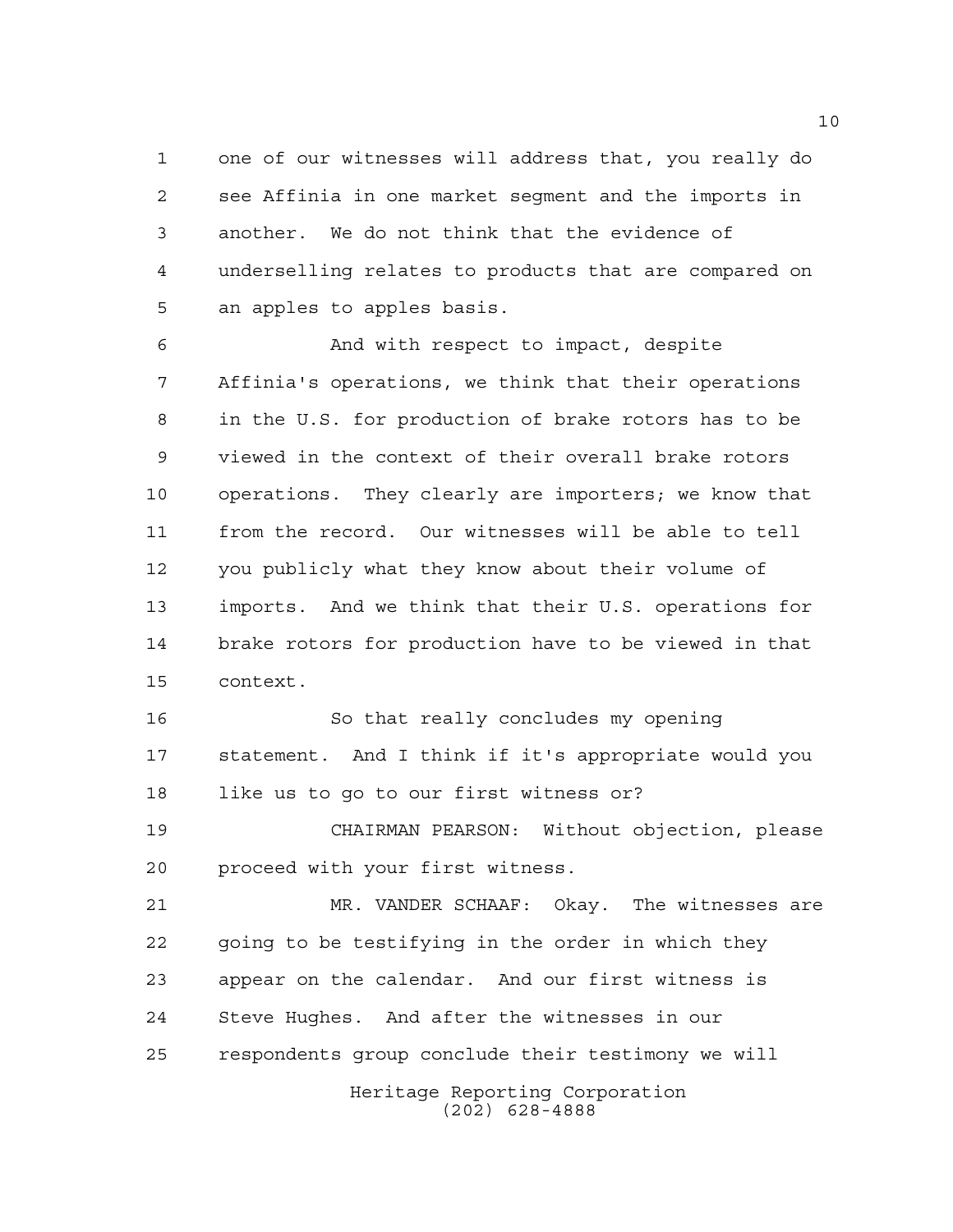hear from Federal-Mogul.

| $\overline{2}$ | MR. HUGHES: Good morning. My name is Steve             |
|----------------|--------------------------------------------------------|
| 3              | Hughes. I am the Director of the Integrated Supply     |
| $\overline{4}$ | Chain at CWD, also known as Centric Parts, StopTech    |
| 5              | and Power Slot. Our company was founded in the year    |
| 6              | 2000 and our head officers are located in Carson,      |
| 7              | California. CWD has grown to become one of the         |
| 8              | largest distributors of after-market automotive brake  |
| 9              | rotors in the United States. Accordingly, we           |
| 10             | purchase, import and distribute after-market brake     |
| 11             | rotors to the U.S. after market. CWD's brake rotors    |
| 12             | and other brake parts are imported from sources all    |
| 13             | over the world, including China, Taiwan, Italy,        |
| 14             | Germany and Brazil, among others.                      |
| 15             | Through our Centric Parts, StopTech and                |
| 16             | Dower Slot divisions the company services the standard |

 Power Slot divisions the company services the standard automotive after market, the high performance after market and OES and OEM markets respectively. Our sales of after-market brake rotors are primarily directed to program distributors and chain brake repair companies. We also sell to companies like Bendix and Federal-Mogul.

Heritage Reporting Corporation (202) 628-4888 With the introduction out of the way I would like to thank the Commission for allowing me to speak today. Our company and I greatly appreciate the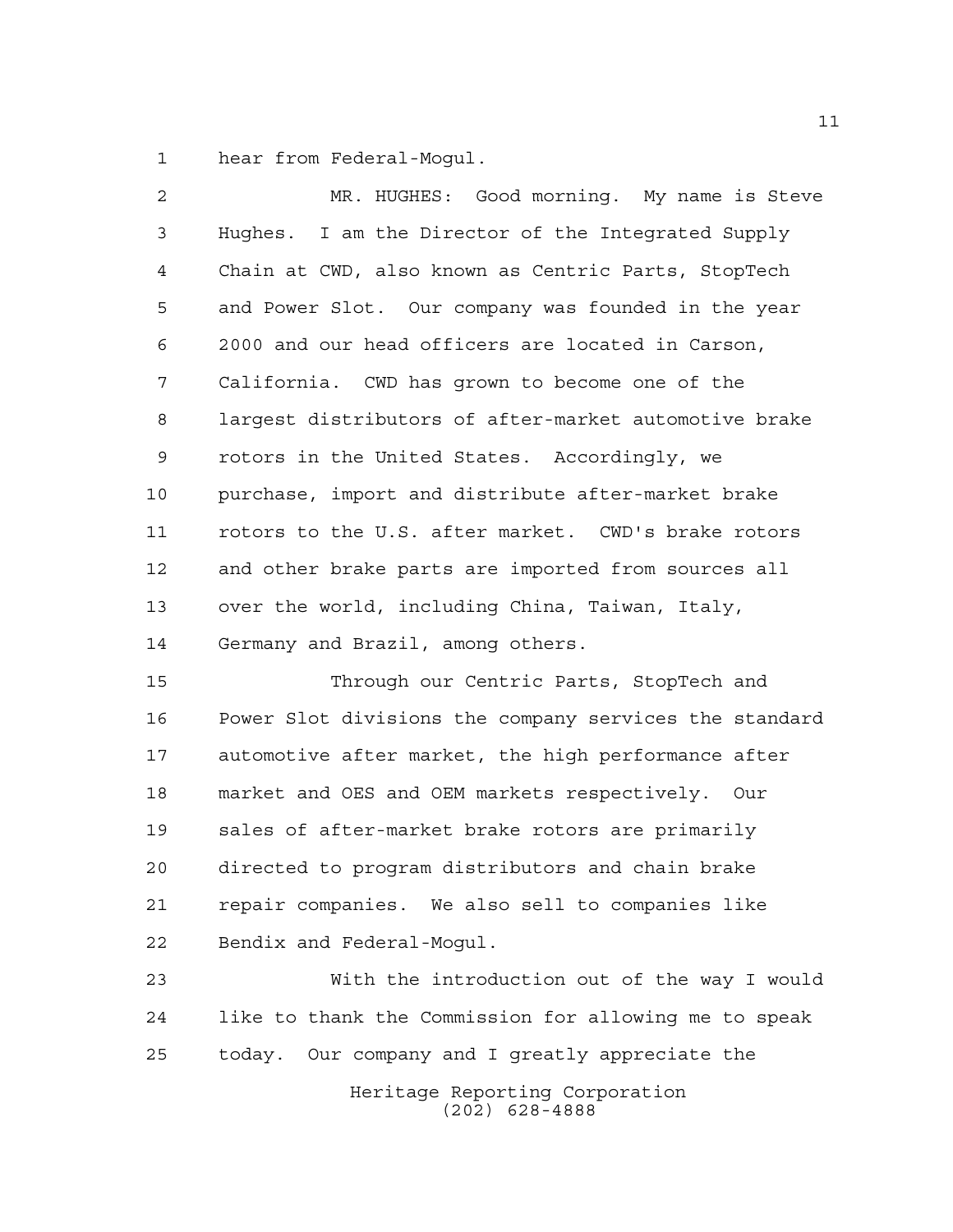opportunity to present our company views. Further, we'd also like to say that we're grateful the Commission has allowed this hearing to proceed in light of the petitioner Affinia, the largest purchaser of brake rotors imported from China, electing not to participate.

 Let me begin by saying that he domestic industry nowadays is vastly different than during the original investigation and the first sunset review because there have been a number of consolidations, mergers, sell-offs and closures among domestic producers. In fact, the market has undergone such significant changes that today it bears absolutely no resemblance to the industry that existed just a few years ago. This radial business change, in landscape that is, is evidenced by departures and changes of the original coalition members.

 For example, it is quite revealing that Federal-Mogul has withdrawn its support of the order. Similarly, our own companies had to remain contemporary with the market and adjust its position on the order. Our CEO and founder Dino Crescentini previously owned the companies Auto Specialty and Kinetic Manufacturing. In fact, it was he and his partners that started the coalition that we are

> Heritage Reporting Corporation (202) 628-4888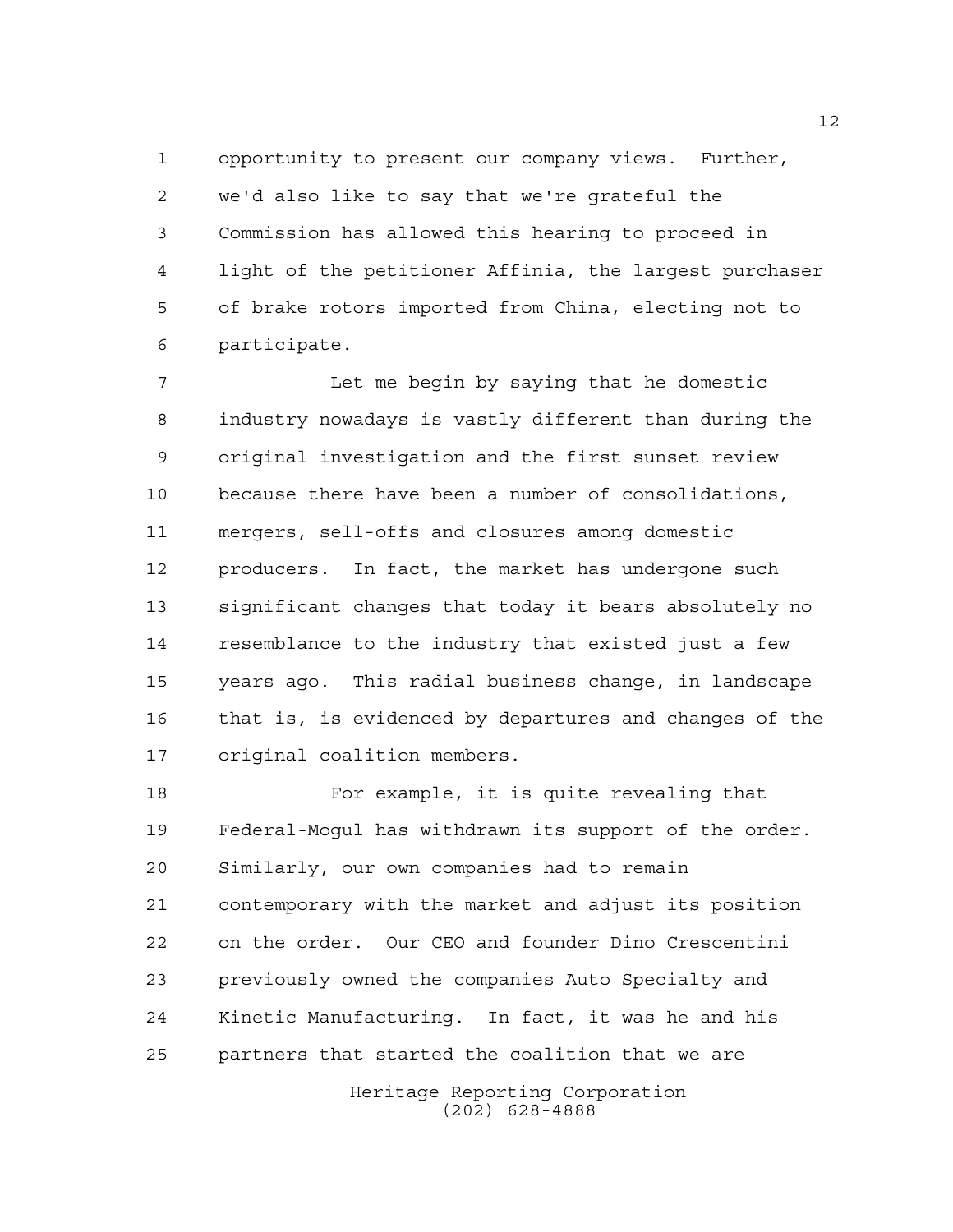fighting today back in '95 that advocated the original AD order.

 The fact that Federal-Mogul and our owner NCWD have changed sides is a good example of how different the current conditions of the U.S. market are when compared to what they were in the past. As a result, there is only one coalition member, Affinia, which is actively supporting continuance of the order, and its absence today calls that support into question.

 Given the substantial change in the industry, I would also like to speak about recent developments in the production of after-market brake rotors and we'll also address the differences between the type of brake rotors purportedly produced in the United States and those from China. At the end I would also like to comment on some questions raised in the public record prepared and circulated by the Commission staff.

 First, more recent developments in the production of after-market brake rotors include the following:

Heritage Reporting Corporation (202) 628-4888 According to Federal-Mogul it has permanently ceased production of brake rotors in the United States in the year 2007. However, like other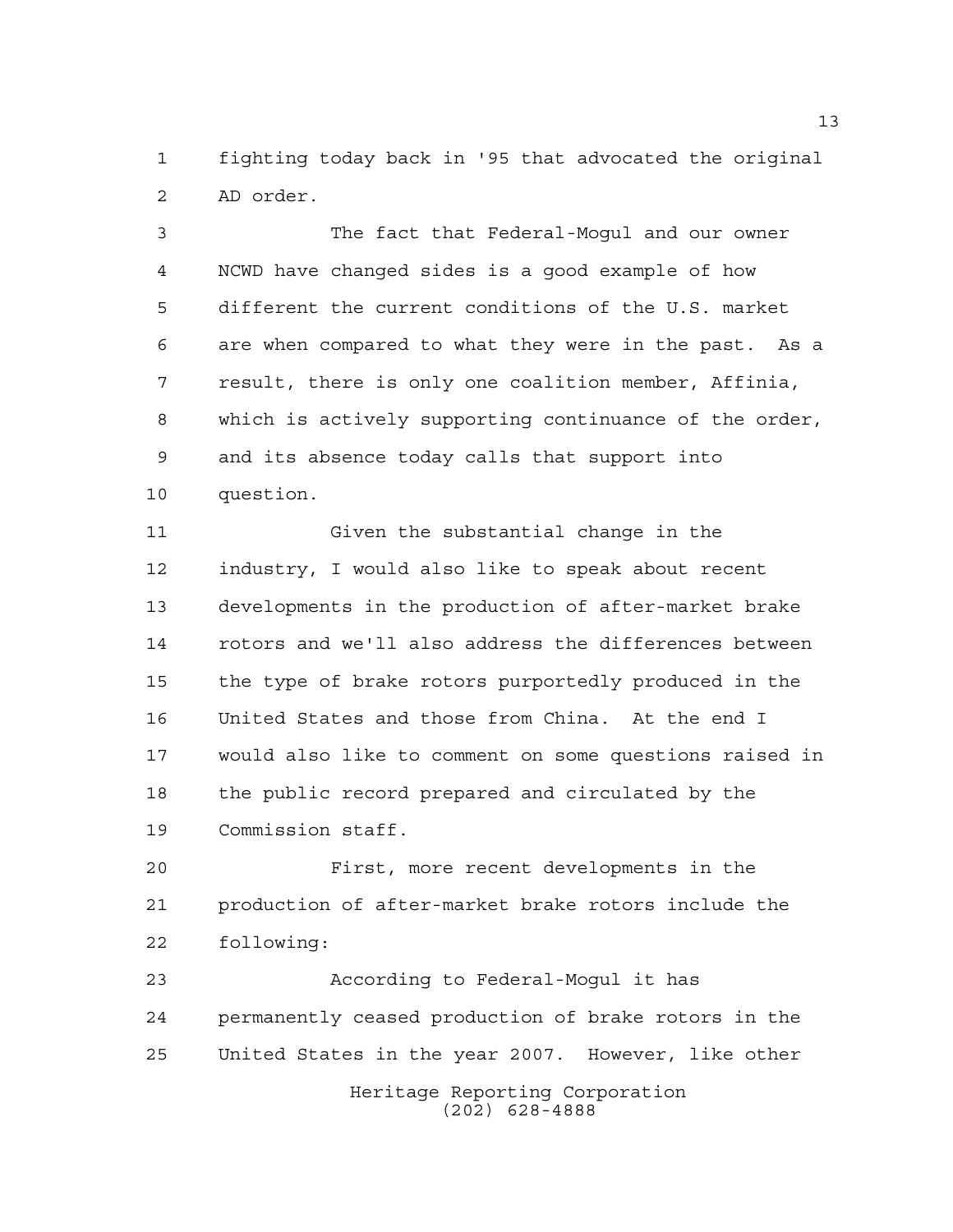members of this panel, while we do not have specific knowledge whether Affinia is still producing after- market brake rotors in the United States or not, our information indicates that Affinia is in the process of shuttering its last U.S. plant and selling the equipment, which should be concluded before we think the end of 2008. Indeed, I know of people to whom Affinia has offered to sell its after-market brake rotors machinery upon closure.

 Like the changes in the industry, there have also been substantial changes in the consumption of after-market brake rotors. Accordingly I would like to explain certain developments in recent years on the consumption of brake rotors in the market, including brake rotors becoming more disposable and changes in demand from premium to economy grade brake rotors.

 Recently brake rotors have become more disposable and it has become easier and less costly to replace the brake rotors rather than to resurface them. This in turn has become an added profit center for the installer. In addition, brake rotors today are a lot thinner and have essentially become discardable, throw-away parts. As a result of the combination of these two situations the demand for after-market brake rotors has increased substantially.

> Heritage Reporting Corporation (202) 628-4888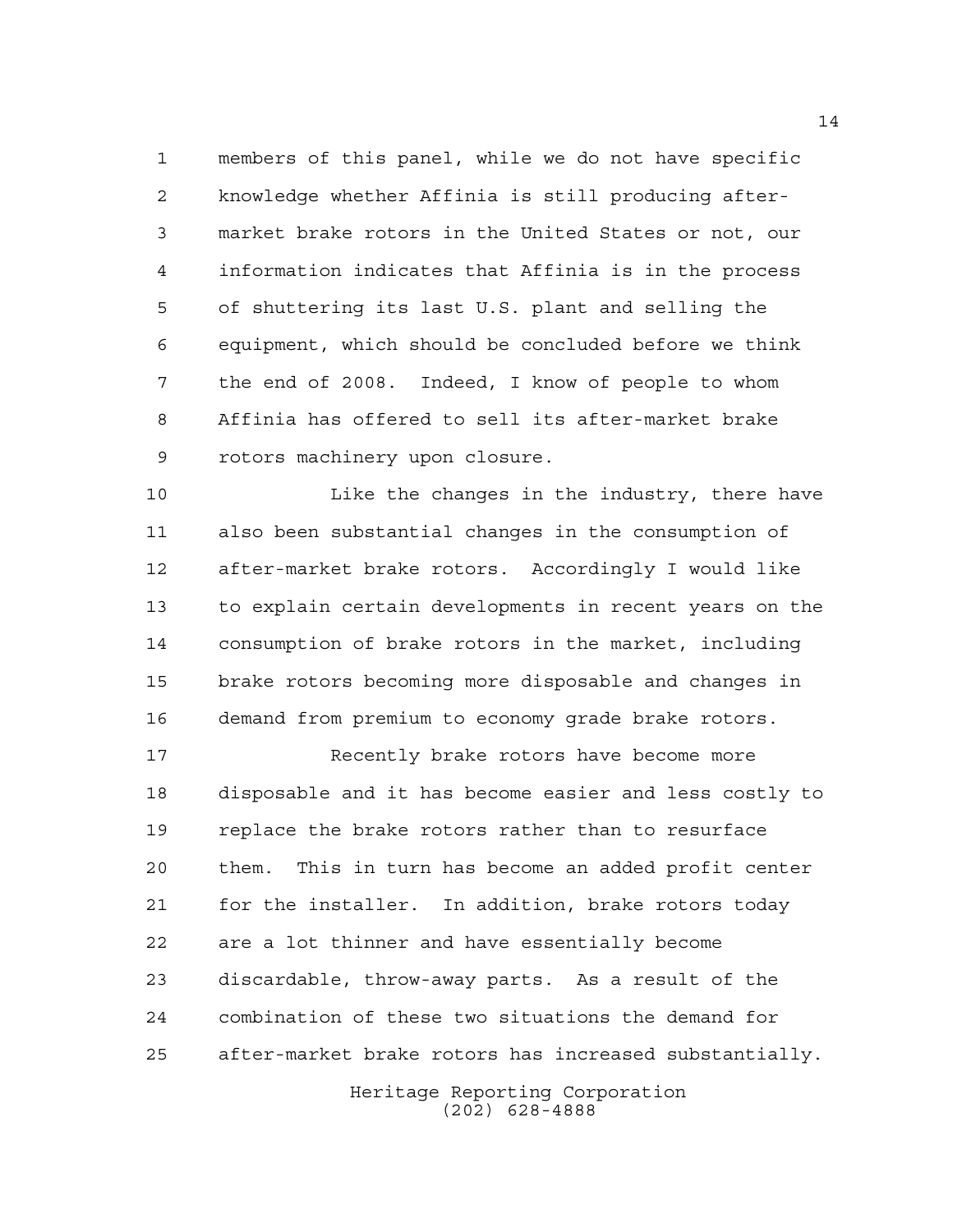And this trend is expected to continue into the foreseeable future.

 The disposable nature of the brake rotor has propelled a significant shift in market demand in the United States from premium grade to economy grade brake rotors. U.S. producers Affinia and Federal- Mogul have historically focused their domestic production on the premium segment. However, Affinia's 2007 annual report indicates the company has shifted its focus to the economy grade rotor. Accordingly, this shift in the U.S. market was followed by a rising supply of economy rotors from China, Taiwan, Brazil and other countries.

 To cope with this change in U.S. demand, Affinia and Federal-Mogul both decided to gradually move their production overseas and increase imports of economy grade brake rotors. This is reflected in import statistics since 2005, not to mention the number of closures and the restructuring plans announced by both companies.

 By the end of 2007 it was our impression that Affinia was still producing low, very low quantities of premium grade after-market brake rotors in the U.S. for very specific end users. As stated earlier, from what I've heard and I believe they are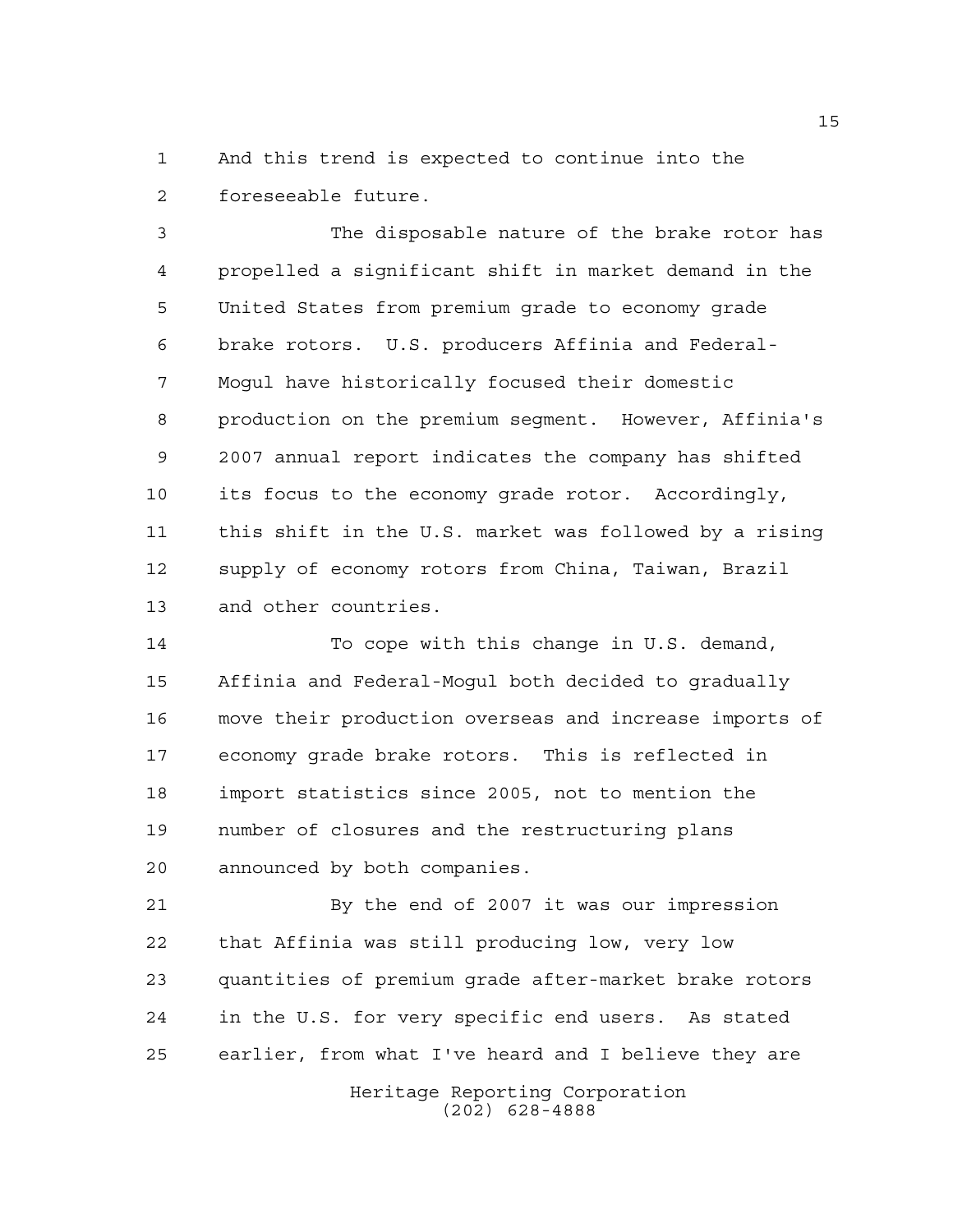planning to eliminate virtually all of their

 production of premium grade automotive after-market brake rotors as early as 2008. In any event, one must understand the difference between economy grade and premium grade.

 In the U.S. market, economy rotors sell over four times the volume of premium rotors. In addition, premium rotors cost at least 50 percent more than economy rotors to produce. The reason for the cost differential is that premium rotors take very sophisticated and expensive machinery and extra labor to manufacture and to produce. On the other hand, economy rotors are manufactured by a very unsophisticated process.

 For this reason, for these reasons, there's very limited competition, if any, between premium and economy grade rotors. They are sold in different segments of the U.S. market with different prices and to different customers. While Affinia may still be producing premium grade brake rotors, the Chinese industry generally focuses on the high volume economy grade. Imports of premium products from China do not affect whatever production is left in the United States, in part because Affinia is the largest purchaser of premium rotors from China.

> Heritage Reporting Corporation (202) 628-4888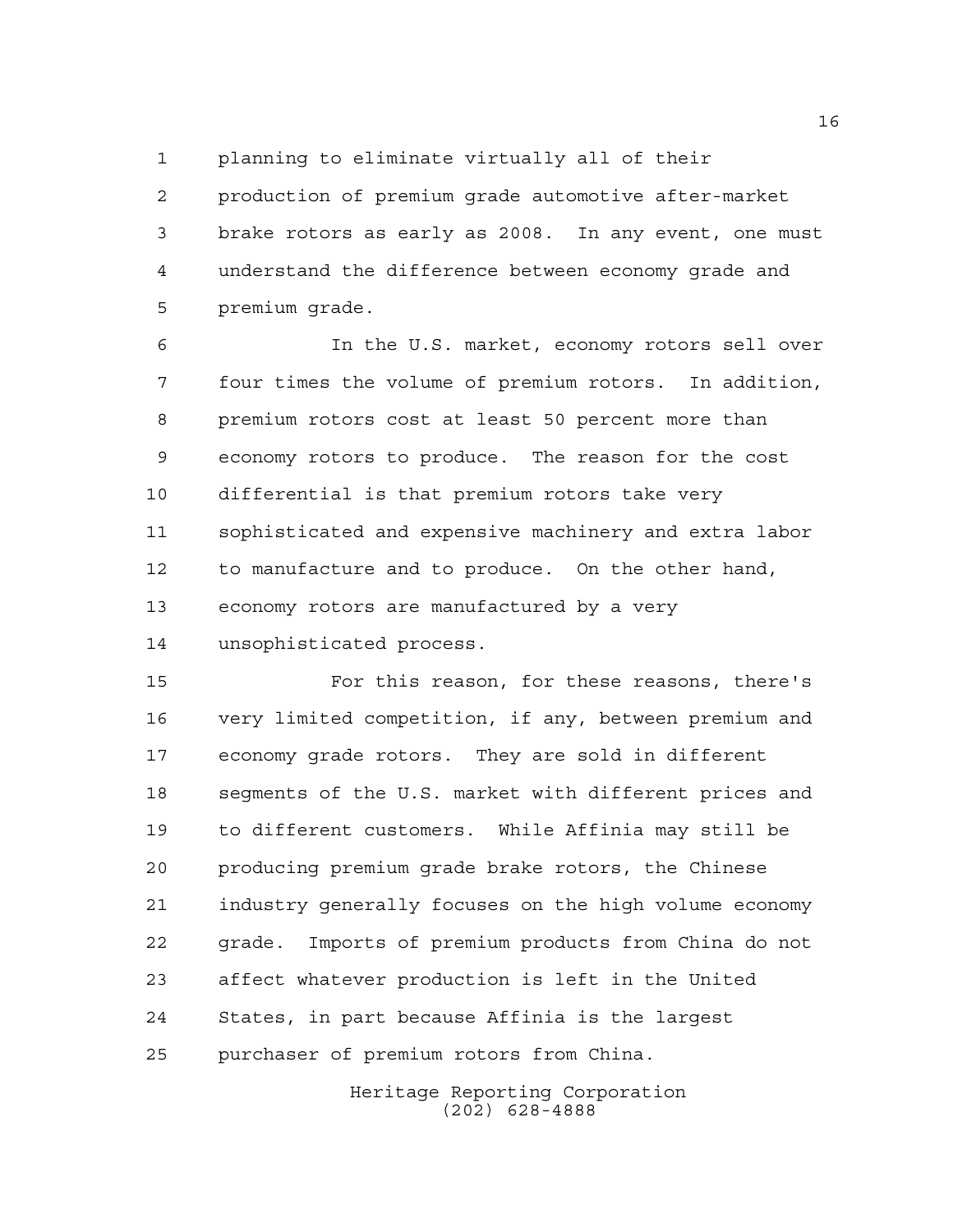Now please note, CWD buy all of our premium brake rotors from Italy, Taiwan and Brazil. We do not purchase premium brake rotors from China.

 Now I would like to turn your attention to a few issues covered by the public staff report about which I would like to comment. The first issue is the misperception that the only remaining coalition member, Affinia, is being harmed by Chinese brake rotors. To the extent that there is any underselling in the U.S. market Affinia is the one behind it and benefiting from it rather than being victimized by it.

 Evidence of this can be found in Tables 1-9 and 4-2 of the staff report. As set forth in the report, you can see in the unit value section that in 2005, 6 and 7, non-subject rotors from China actually undersold subject imports from China. If the Commission takes a closer look at these non-subject imports from China it will find that most of these imports were made by GRI Engineering and MAT Automotive. These two importers are affiliated with Affinia by virtue of a joint venture.

 As previously stated, to the extent that there is any underselling in the U.S., Affinia is the one behind it. And this, this is the real reason that they want the order continued. They want the order

> Heritage Reporting Corporation (202) 628-4888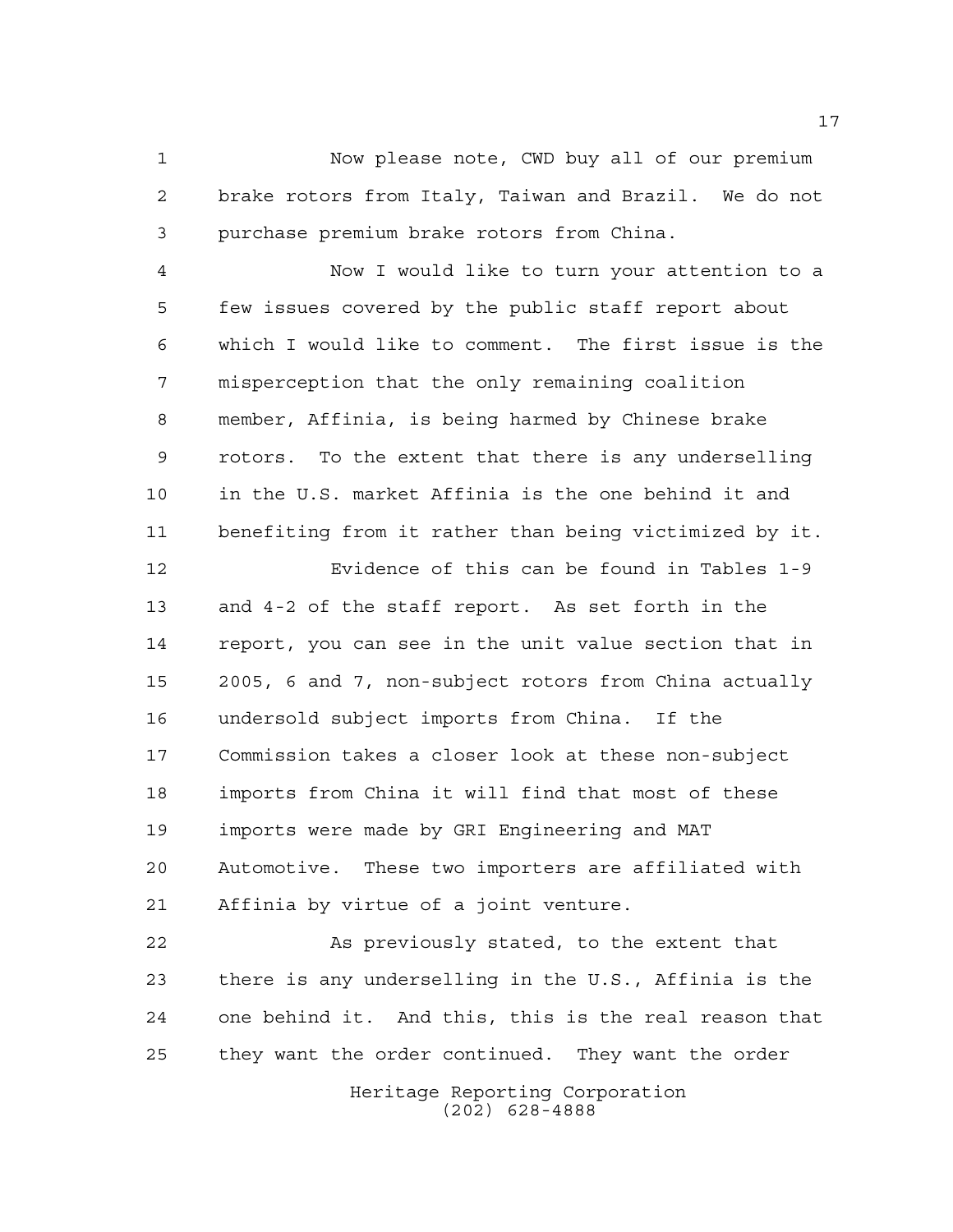continued so that they can gain a strategic market advantage and manipulate the industry through this order.

 Further evidence of Affinia's benefit from this order can be found on page 5-14 of the staff report. Page 5-14 refers to U.S. produced brake rotors and margins and underselling. However, it must be noted that I do not believe Affinia makes products 1, 2, 3 and 4 in the U.S. In addition, I have reason to believe that Affinia reported premium prices for these products whereas our group reported economy prices. As a consequence, this table does not reflect the reality of the U.S. market at all. And quite frankly, it is impossible to sell at such different margins in the U.S. market, the U.S. brake rotors market. If CWD tried to sell at a rate 50 percent higher, as the coalition would suggest, we would be in business for about three months then we would be gone. Nobody would buy from us if we had that significant of a differential in price.

 These consistent, huge differences in margins proves that Affinia caters to the premium market segment and imports cater to the economy market segment.

Heritage Reporting Corporation (202) 628-4888 Another critical fact to point out is that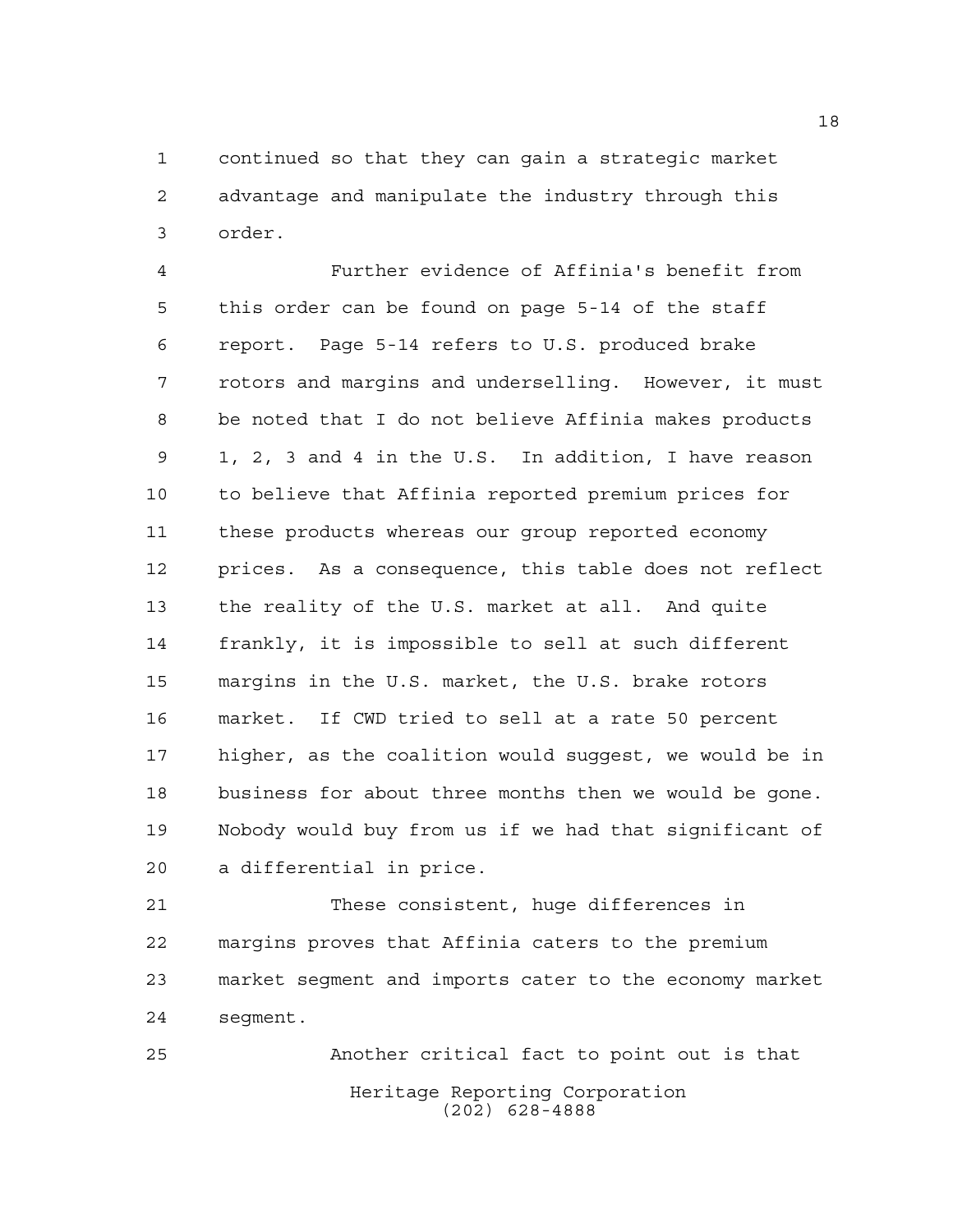the raw materials market has been and currently is in huge upheaval in China. We have even seen an increase of over 80 percent in the cost of pig iron in China in the last 12 months, which makes up approximately 60 percent of the cost of a rotor. In the past 90 days it has become even more volatile. As a consequence, we have seen multiple price increases since the beginning of the year from all of our brake rotor vendors. Many of the vendors currently will not even accept a P.O. with prices. We will issue a P.O. and then they tell us issue it without prices and we will quote you based upon the current materials market.

 As a result of this huge volatility in the Chinese market we have knowledge of now somewhere between 60 to 80 percent of the so-called smaller non- exporting manufacturers have gone out of business. Accordingly, the possibility of a mass influx of rotors from small producers and prices plummeting are non-existent and is inconsistent with reality.

 Before closing I would like to make one last comment. It is noteworthy that Affinia has chosen not to file a pre-brief report nor send a company representative or legal representative to this hearing. We believe it is evidence of the lack of support and merit to their case. Our respondents

Heritage Reporting Corporation (202) 628-4888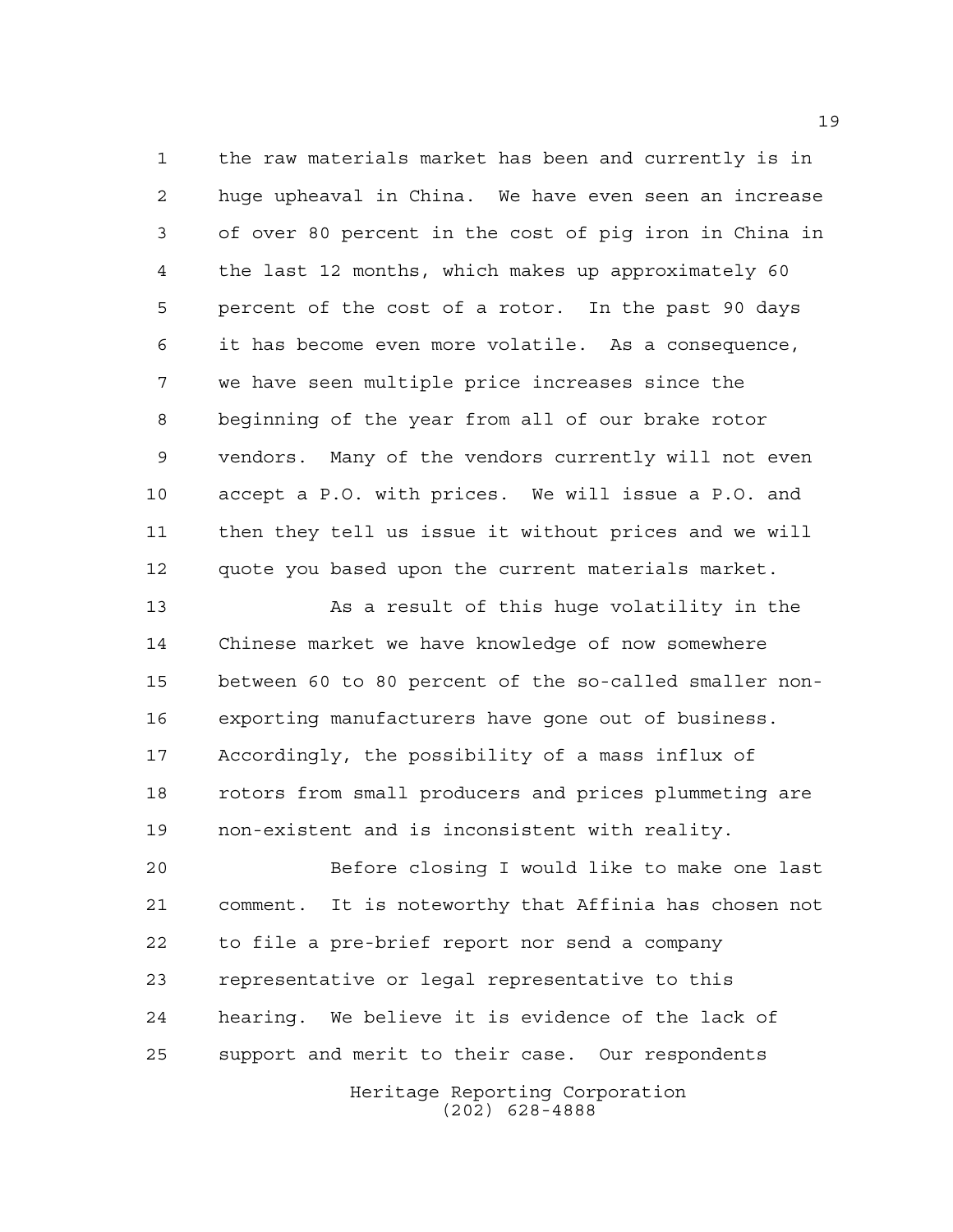group as a whole has put in a tremendous amount of work on the questionnaires in preparation for this hearing and the entire case. The reason for this Herculean effort is that we want to ensure that this Commission has the facts necessary for it to make an accurate finding and for the Commission to understand that public policy intended by this order is no longer served.

 And while we have read Affinia's reasoning for not attending, it does not excuse their absence. We have made special efforts at significant expense to participate today because the impact of this Commission's findings impact our very livelihood. Affinia is a multi-billion dollar corporation and has had significant foreknowledge on the date of the hearing. Quite frankly, I question whether they care about the order, whether they are assuming that you have already made up your minds in their favor, or if they have just more important things to do than be here in front of this Commission.

 In conclusion I would like to remind this Commission that the initial landscape upon which this order was founded has changed dramatically. The initial coalition members either have withdrawn or have not even take the affirmative steps to provide an

> Heritage Reporting Corporation (202) 628-4888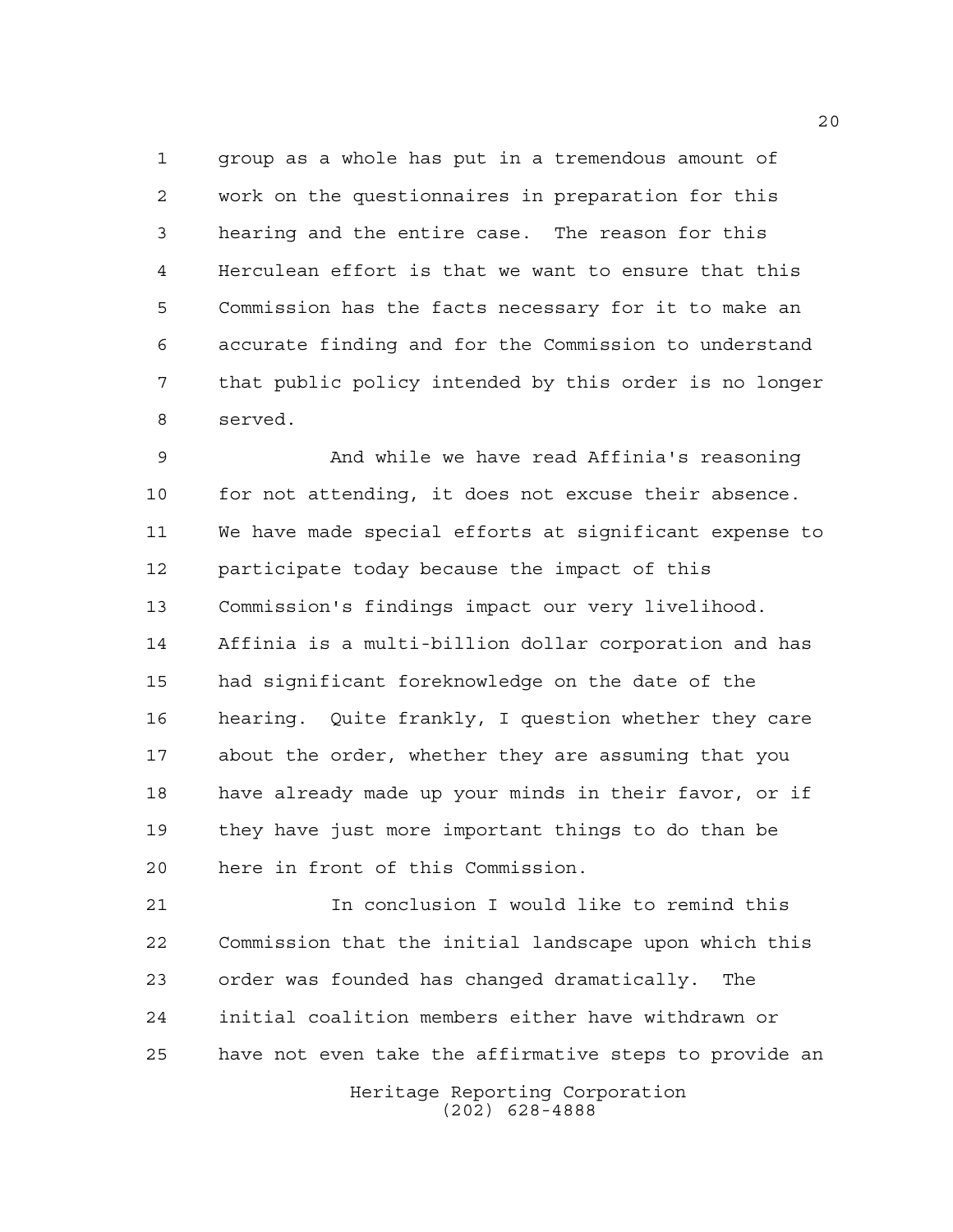opposition. Customer and accordingly supplier desires have changed. The only thing being protected by the order is Affinia's import operation. Accordingly I'd conclude with when the reason for a rule ceases, so should the rule.

 I would be happy to respond to your questions and provide information in the Q&A session. And thank you very much for your patience and attention.

 MR. FUDALLA: Good morning. My name is Marvin Fudalla. I am President and CEO of Qualis Automotive LLC. Qualis is a U.S. purchaser of after- market brake rotors imported from China. Our company was founded in 1999 and our offices are located in Detroit, Michigan.

 Qualis Automotive is the second largest purchaser and distributor of after-market brake rotors in the U.S. Additionally, we also supply other parts to the automotive after market. Most of our sales of after-market brake rotors is directed to retailers and warehouse distributors in the U.S. and who in turn they sell these to consumers and to what is termed as jobbers.

Heritage Reporting Corporation (202) 628-4888 I came here today to speak of the current conditions of the domestic industry of after-market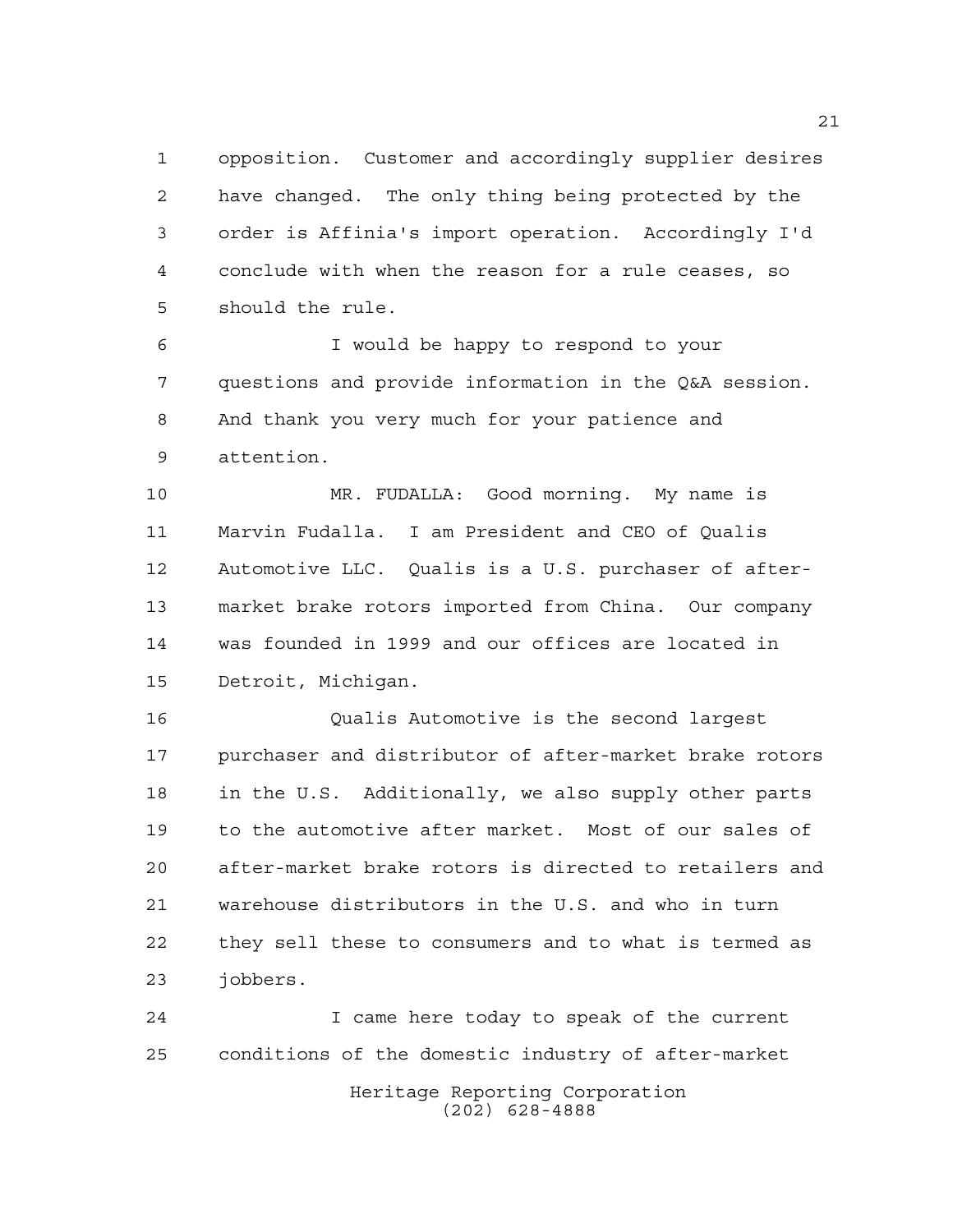brake rotors and some trends we have lately been witnessing in the U.S. market. First of all, I appreciate the opportunity to provide my insights here today. In the mid-'90s I was president of AIMCO Products, Inc., which was a division of the entity now known as Affinia, so I have a good understanding of the industry and its current environment.

 Let me begin by saying that in my view there is no need for the Commission to continue the order. There is not significant domestic manufacturing in the United States and whatever there is, it is certainly not affected by Chinese imports. As explained in more detail in our questionnaire responses, I honestly believe that there is no longer such a thing as a true U.S. producer of after-market brake rotors. Domestic producers have moved the manufacturing facilities to China and other countries.

 Both Affinia and Federal-Mogul have stated in press releases and in other public announcements that they are conducting their so-called restructuring plans by which they are transforming themselves into global manufacturers and U.S. distributors of brake rotors. They have moved their plants overseas, especially to China, and have been in the past few years gradually increasing imports of after-market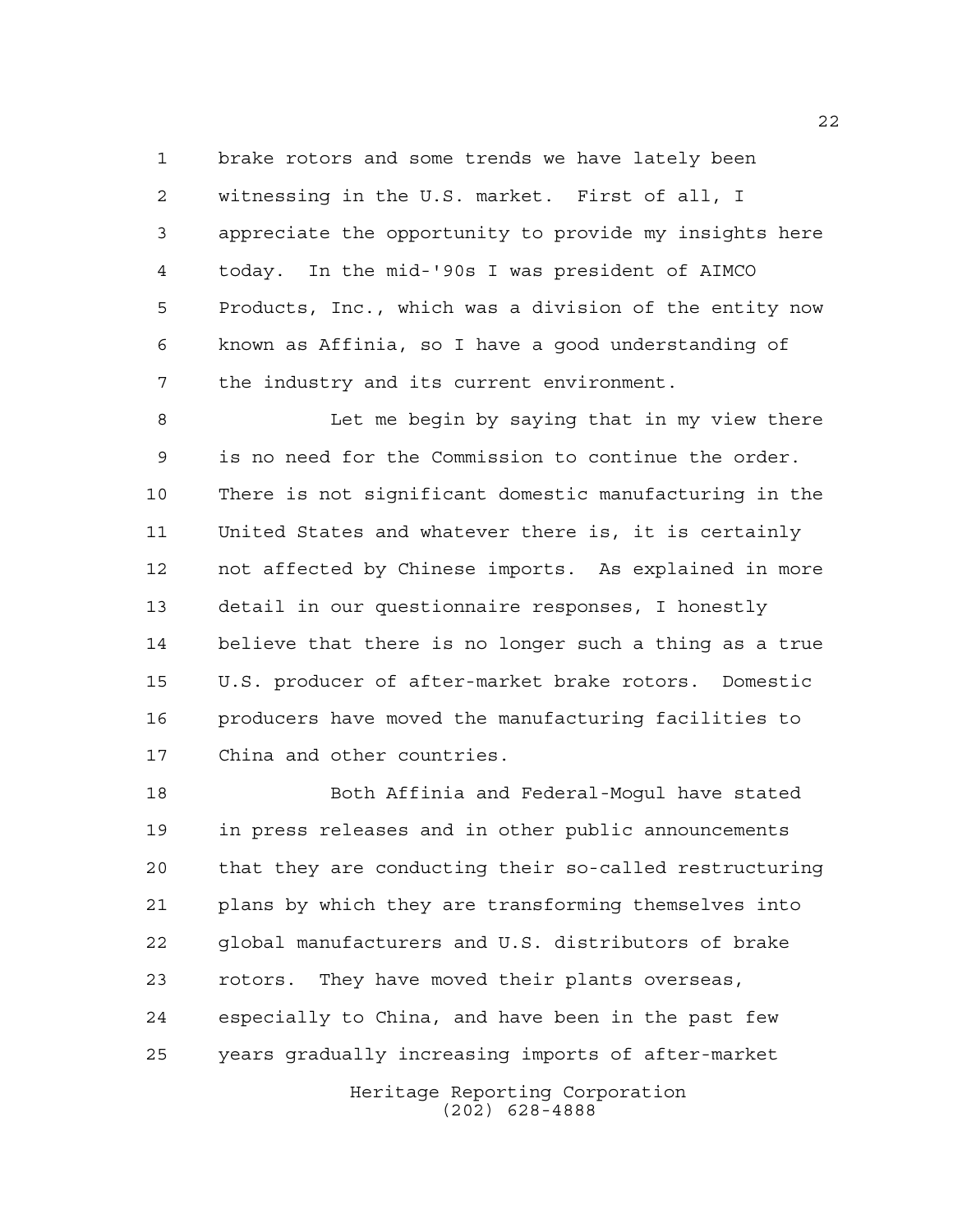brake rotors from China and other sources. Affinia is now the largest purchaser of imported rotors from China.

 Federal-Mogul announced the permanent closure of its last U.S. brake rotor foundry and machine shop in St. Louis, Missouri, in March of '07. Federal-Mogul had been imported semi-finished brake rotors from China for two years which were finished in the United States. By the end of '07 it eliminated all of its after-market brake rotor manufacturing in the U.S. Therefore, it is understandable why Federal- Mogul is no longer a member of the coalition and is no longer supporting the antidumping order.

 Likewise, Affinia has announced a number of closures in the U.S. and investments in joint ventures in China. In '05 under accelerated restructuring plan Affinia closed seven facilities in the United States. In that year the production of after-market parts was moved to a plant in Litchfield, Illinois. In May of '07 Affinia announced a further step in its transformation to a global manufacturer and U.S. distributor: a joint venture to produce brake products in China and India.

Heritage Reporting Corporation (202) 628-4888 Therefore, at this point it is quite clear that Affinia is producing an insignificant amount, if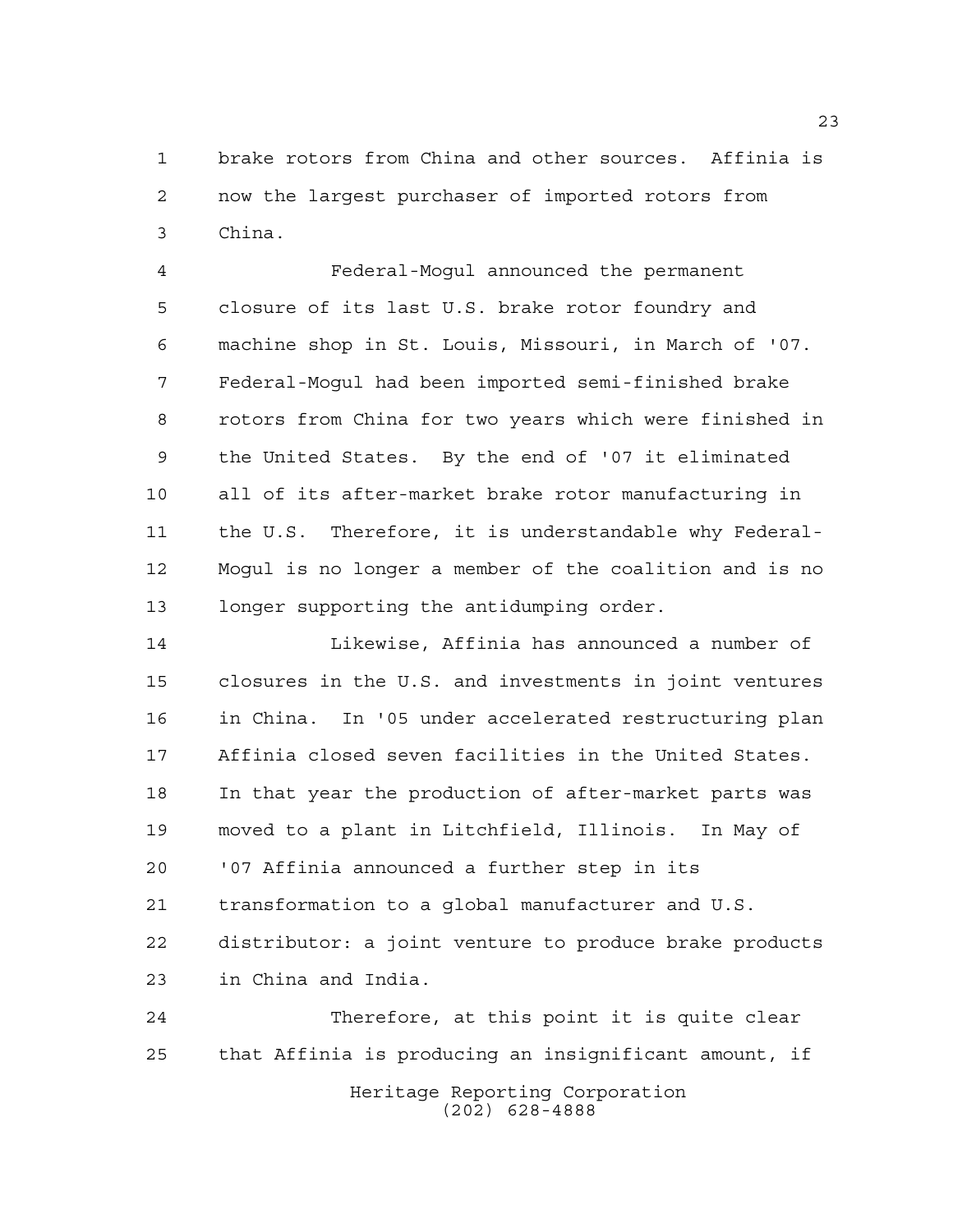any, of after-market brake rotors in the United States. I was recently told that Affinia is still producing in the U.S. very low quantities of after- market brake rotors for specific end users, users such as specialty after-market rotors, slow moving older applications, and low volume new part numbers being introduced for new model vehicles. As a matter of fact, one needs to look no further than the recent import stats to realize that Affinia has shifted its focus to importation as opposed to production. A simple analysis of import statistics evidences the ever increasing imports made by Affinia and its affiliated firms in the past two years and a lack of commitment to its U.S. manufacturing operation, not to mention the millions of dollars that Affinia has already invested into China.

 Should the Commission conclude by the end of this review that there is still some lingering production in the U.S. it is very important to distinguish the domestic products from the Chinese subject imports. While Affinia may be producing low volume, premium grade after-market brake rotors like the specialty rotors, the slow moving applications, and the low volume part numbers I mentioned, Chinese imports predominantly constitute high volume, economy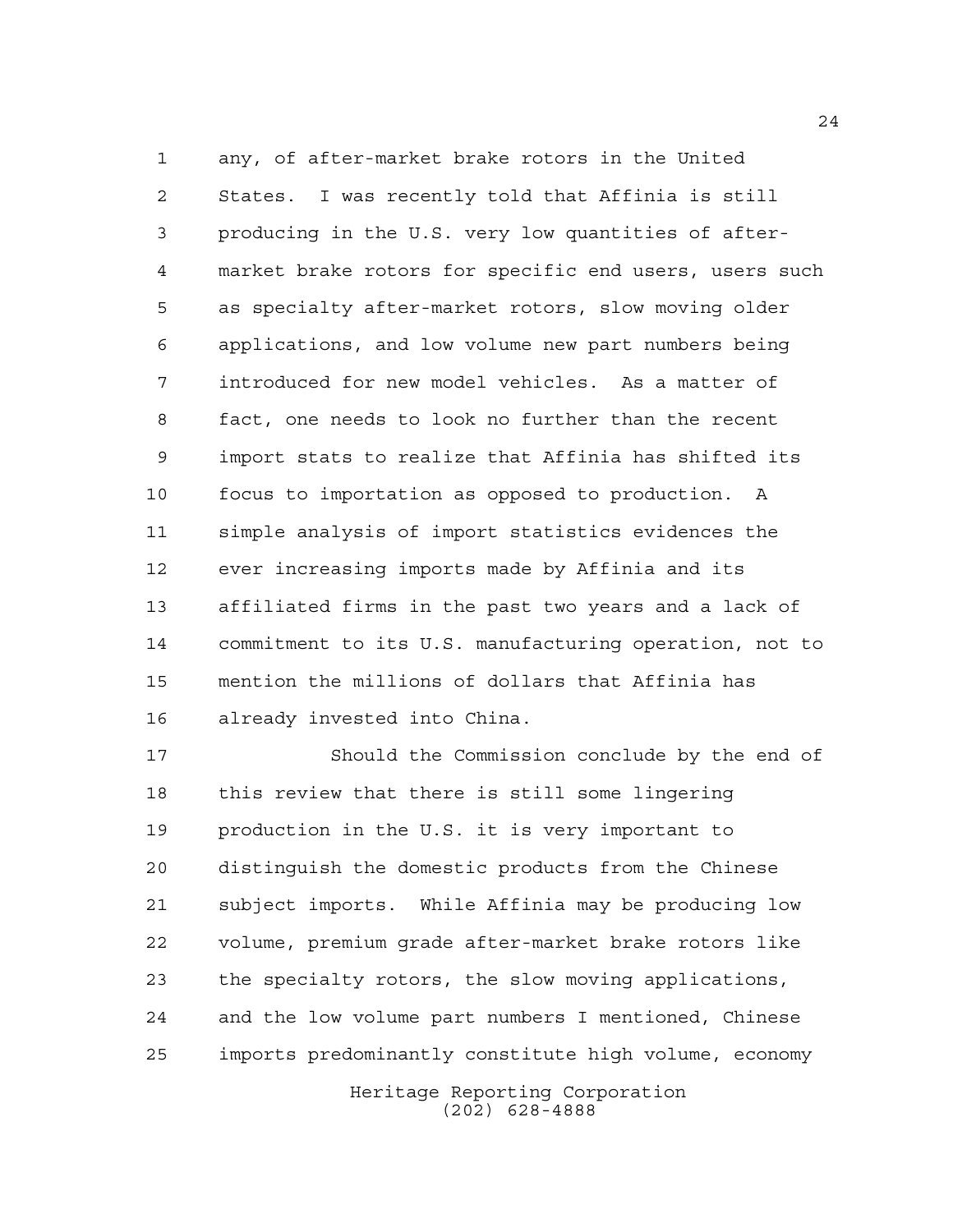grade after-market rotors. In other words, even if Affinia decided to maintain a minuscule production capacity in the U.S. in 2009 and beyond, which I don't believe is likely, there would be no competition between the U.S. produced brake rotors and Chinese imports, as the Chinese product import is mostly for high volume applications.

 In addition, any possible imports of premium products from China should not affect Affinia's operations in the U.S. To the extent premium grade after-market brake rotors are being imported into the United States, Affinia is actually the driving force behind such imports.

 In summary, I believe it is important for the Commission to look into these questions and make sure that it does not extend the life of a trade relief that has become an unnecessary and unfair import assessment.

19 19 I will be happy to respond to your questions and provide further info in the Q&A session. Thank you.

Heritage Reporting Corporation MR. WOO: Good morning. My name is Greg Woo. I am the Vice President of Performance Operations at CWD, also known as Centric Parts. As explained by Steve Hughes, CWD is amongst the largest

(202) 628-4888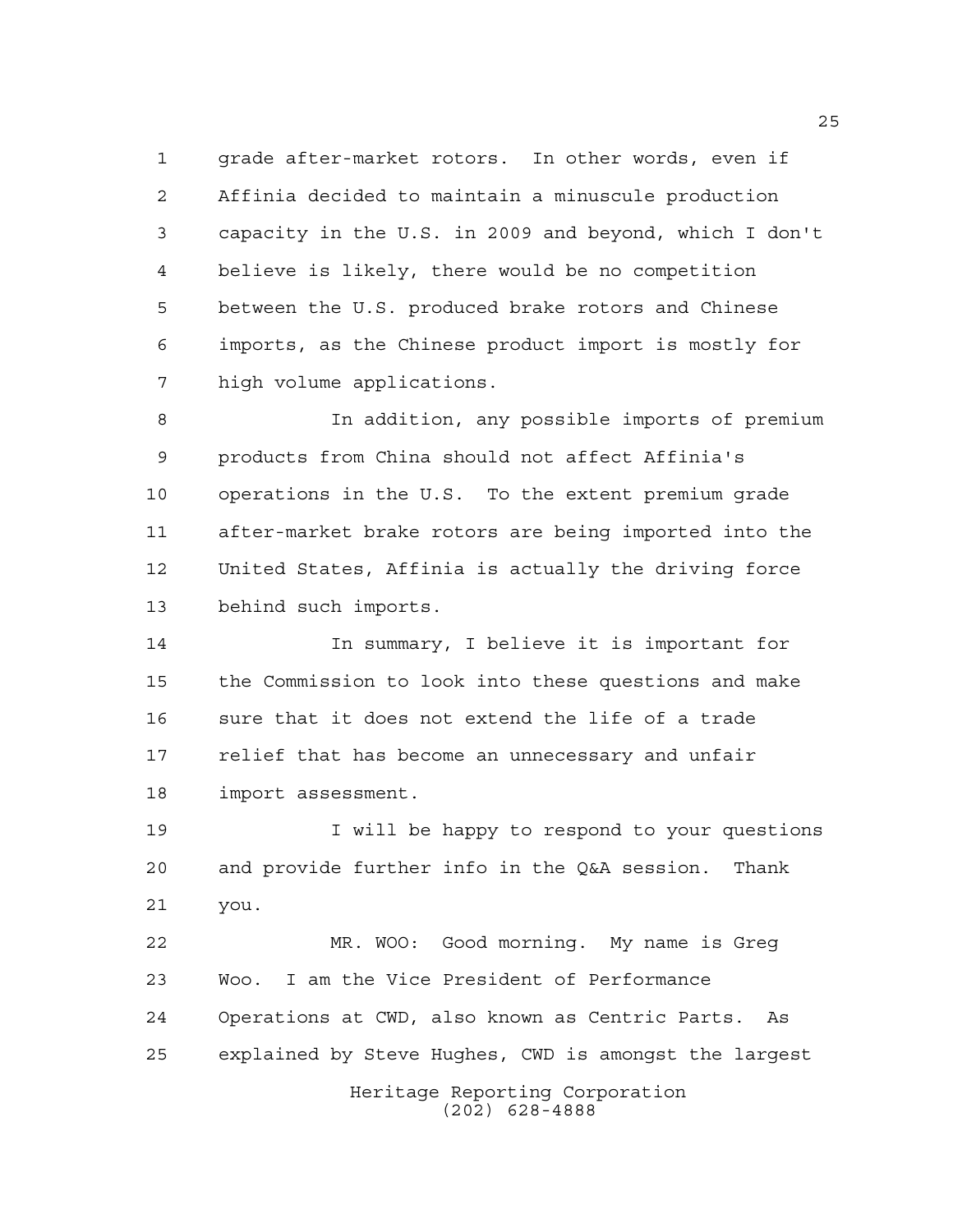distributors of after-market brake rotors in the United States. I was also previously employed by Power Performance Group, whose brand name is Power Slot, where I served as its president and chief operating officer.

 In October 2007, Power Performance Group was acquired by CWD. Power Performance Group, or Power Slot was one of among Affinia's largest performance after-market customers and, in such capacity, relied heavily on Affinia's U.S. production. Prior to my employment with Power Performance Group, in 1996 and 1997 I was employed by ITT Automotive as its product manager for AIMCO rotors, drums and friction materials.

 I am here today to speak about Affinia's situation. I will present my insights here based on firsthand knowledge and what I have heard from industry sources. Many have said, including Federal- Mogul, that questions remain as to whether a domestic industry still exists. I couldn't agree more.

 In 2005 Affinia proceeded to initiate a comprehensive restructuring plan, or transformation plan, as Affinia's CEO likes to put it, under which it started to shut down several facilities in the U.S. and shift production to low cost sources, especially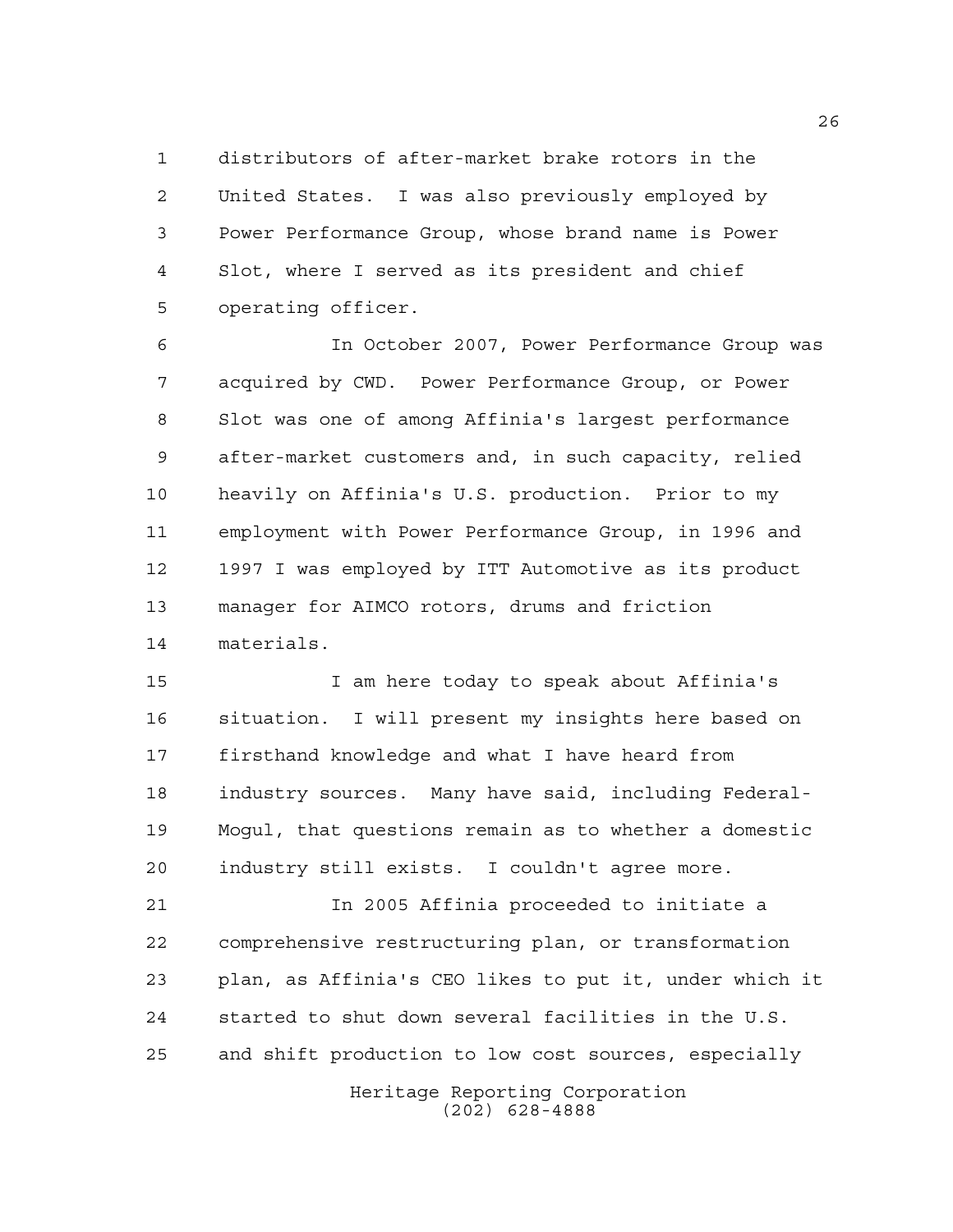China. In that year Affinia announced its plans to close the St. Catherines foundry. Their St. Catherines foundry was responsible for casting most of Affinia's after-market rotor applications. By early 2006, St. Catherines had closed and was offered for sale. No buyers were found for the facility. In March 2006, Affinia publicly announced that it would close its McHenry, Illinois and Erie, Pennsylvania rotor and drum machining facilities. And by the fall of 2006, Affinia had dramatically reduced the number of raw brake rotor castings it was purchasing from the ThyssenKrupp Waupaca foundry. At the same time, Affinia began to dramatically increase its purchases and imports of Chinese rotors. By then, Affinia's Waupaca machining operation was handing mostly OEM rotor production and a very small percentage of its high volume after- market rotor application. By the end of 2006 Affinia had closed the McHenry and Erie machining facilities and approximately eight of the best machining cells were moved to its Litchfield, Illinois facility. With

their high volume after-market part numbers could be

only eight rotor machining cells in Litchfield none of

Heritage Reporting Corporation (202) 628-4888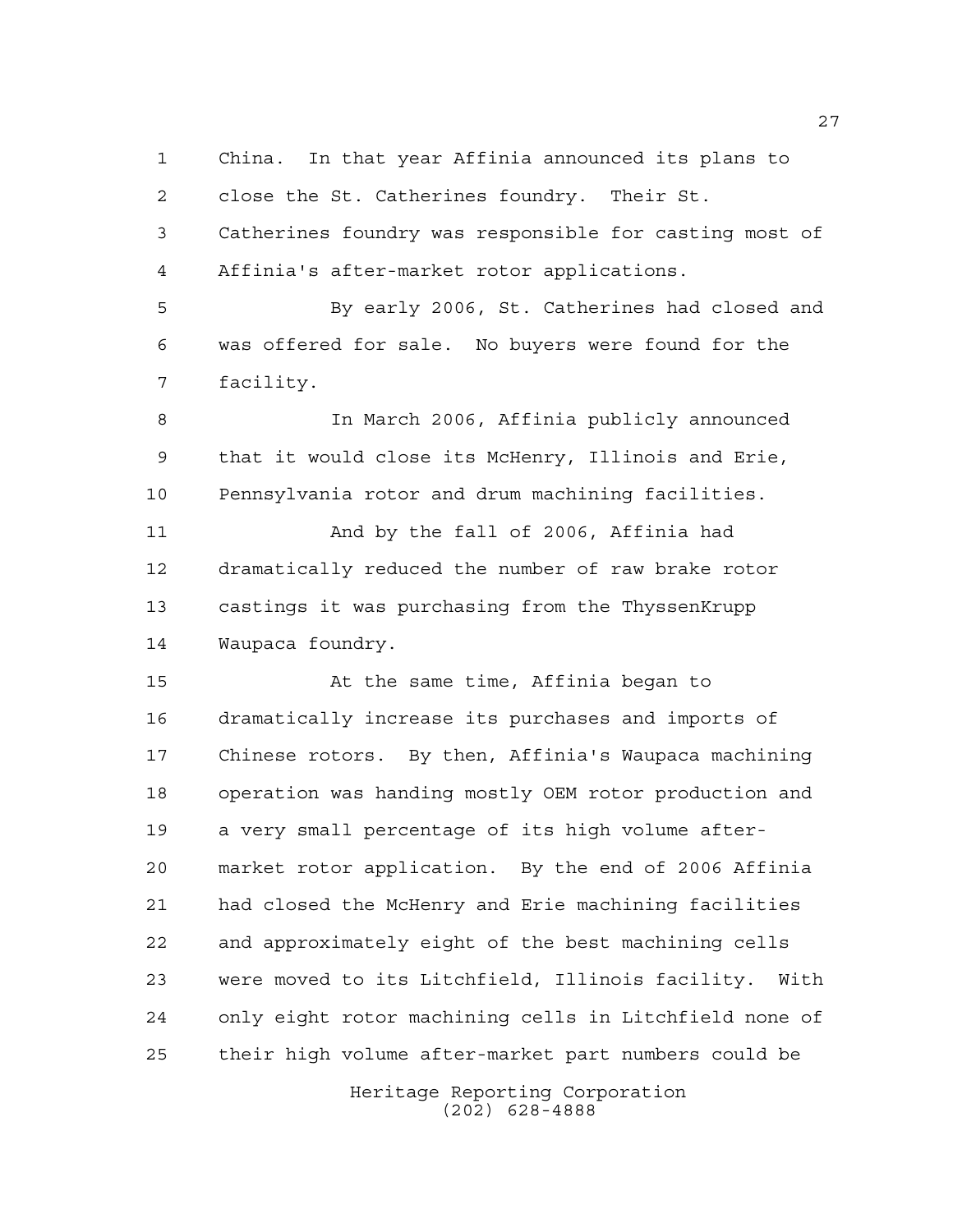produced there. Rather, Affinia had to purchase or import those numbers.

 In total, no more than 100 after-market brake rotor numbers were produced in Litchfield. And many of the applications they continued to make there were older vehicles with limited sales volume. For example, they would produce their last run of brake rotors for an older 1970's era vehicle at Litchfield.

 By early 2007 Affinia was only machining rotors at Litchfield and Waupaca and no longer owned any foundries in the U.S. Waupaca Machining was only making a handful of high volume break rotor applications such as the Chevy Malibu, and the remaining work being done there was for OEMs. At that time they were also still having some rotors cast at the ThyssenKrupp Waupaca foundry and smaller foundries in Canada. Affinia had a limited number of OEM production contracts remaining in the U.S., such as the military version of the Hummer.

 Notably, by the end of 2007, Affinia's three largest customers, NAPA, CSK and Carquest, had already accepted Affinia's shift to Chinese-supplied product.

 Affinia initially planned to conclude its restructuring plan by 2007. Most recently, however, it has announced the restructuring plan will be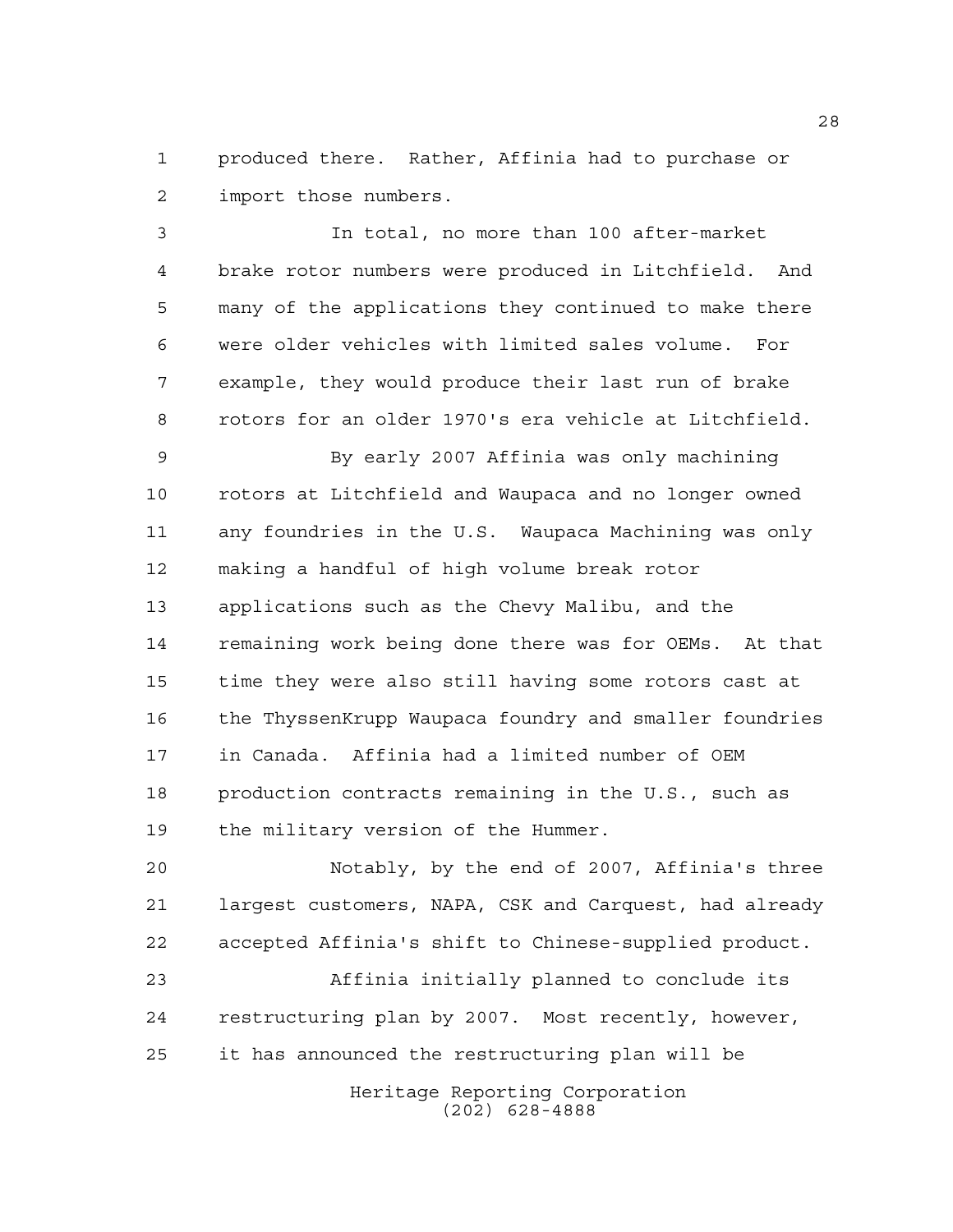finished by the end of 2009. Last year, nonetheless, Affinia offered to sell its Waupaca machining center to Power Slot. At the time, Affinia explained to Power Slot's owners that it still had some contracts to supply from that facility but there would be no cash flow after 12 to 24 months. Affinia went on to clarify that that transaction would have to be an asset purchase because there wouldn't be any cash flow or contracts with respect to that facility in the long term.

 What that meant to us in an interpretation was that in valuing that business there was no long- term plan for it, thus we couldn't use a discounted cash flow based on future earnings or some earnings multiple of the current performance of that business, it would be valued in a liquidation method, simply the net asset value of the remaining equipment there.

 In any event, as explained in more detail by other members of this panel, Affinia is presently producing very low quantities of after-market brake rotors, if any, for very specific end users in the United States. The notion that Affinia is on the verge of eliminating its U.S. production is widespread in the industry. It is actually not that astonishing that Affinia has opted not to show up.

> Heritage Reporting Corporation (202) 628-4888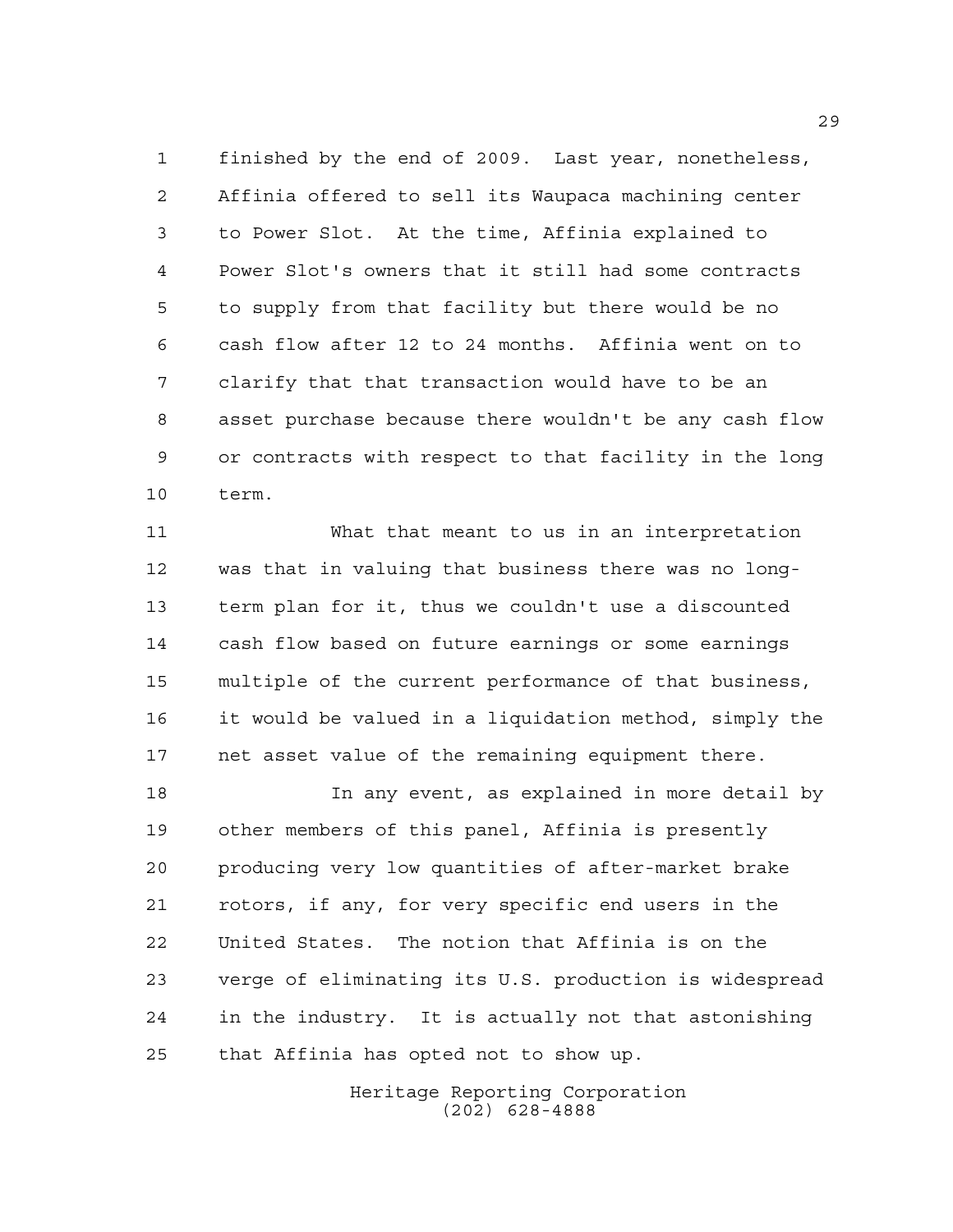Thank you for your time and attention. And I will be happy to address any questions you might have in the Q&A session.

 MR. ZHANG: Good morning. My name is Jenny Zhang. I am the Sales Manager at Longkou Haimeng Machinery. Longkou Haimeng is a producer and exporter of after-market brake rotors in China. Our company was founded in 1997 and our facility is located in LongKou, Shandong Province. We are among the largest subject producers of after-market brake rotors in China. I would like to thank you for providing us the opportunity to present our views today.

 I am here today to speak on behalf of Longkou Haimeng. I will also address today some recent trends involving the general conditions of the after-market brake rotor industry in China, including capacity, inventories, pricing and the supply demand trend, among other factors relevant to this investigation.

 Since its establishment, Longkou Haimeng has always been committed to exporting brake rotors to the United States at fair price. Our prices are calculated based on our costs. We do not sell below cost and we do not practice dumping. Indeed, this has been recognized throughout the years by the Department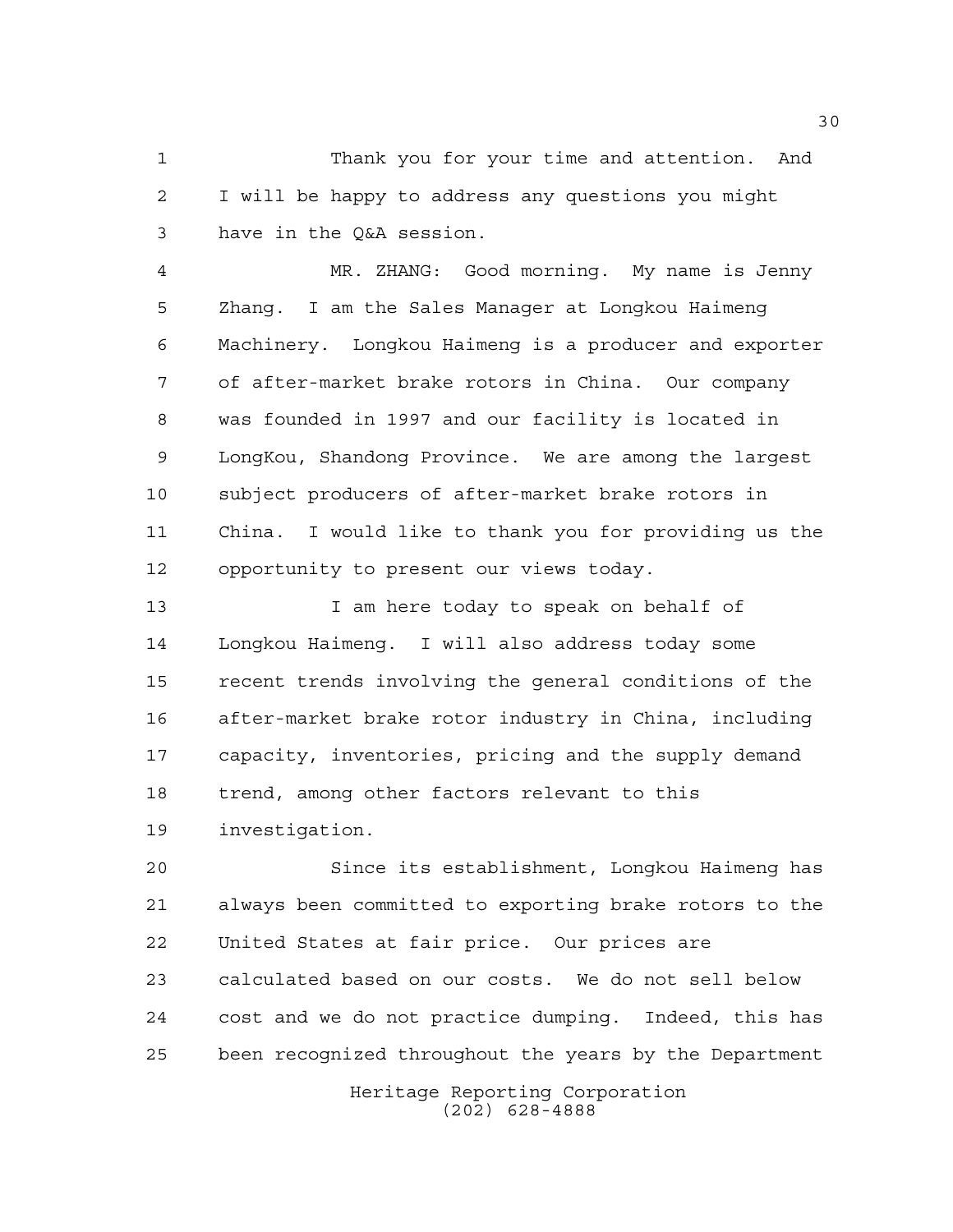Heritage Reporting Corporation of Commerce. Since the imposition of the order we have participated in seven administrative reviewed and one new shipper review. In the first new shipper review Commerce assigned a zero dumping margin to our company. In the second administrative review Commerce assigned a *de minimis* margin of 0.1 percent to our company. In the fifth administrative review Commerce assigned a *de minimis* margin of 0.05 percent to our company. In the sixth administrative review Commerce assigned a *de minimis* margin of 0.01 percent to our Commerce. In the seventh administrative review Commerce assigned a *de minimis* margin of 0.2 percent to our company. We have also participated in the 2004-2005 and 2005-2006 administrative review in which Commerce assigned to our company dumping margins of 5.29 percent and 4.22 percent respectively. These margins were the result of changes in Commerce's methodology. Most recently, in February 2008, Commerce announced the preliminary results of the 2006 to 2007 administrative review in which it assigned a *de*

(202) 628-4888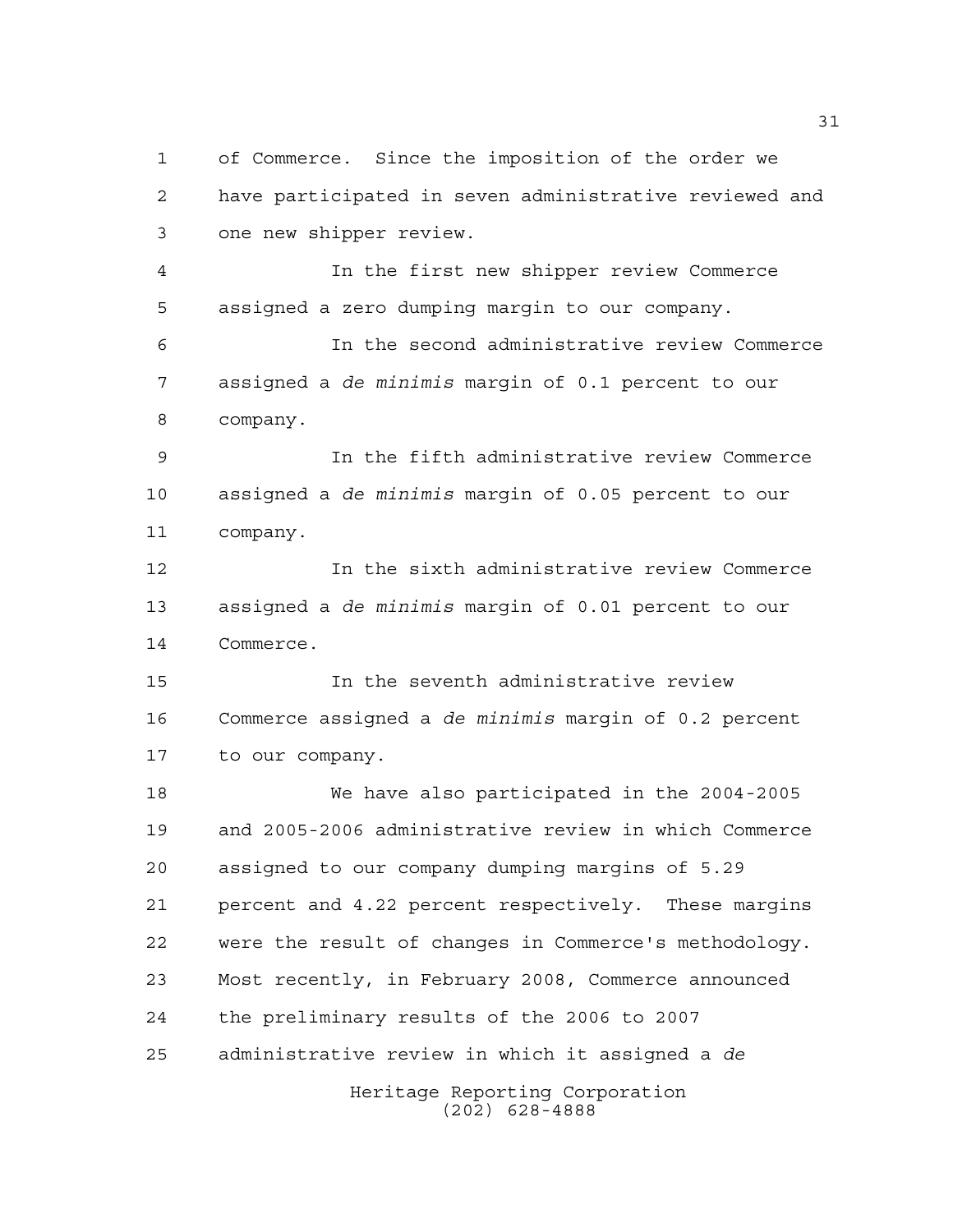*minimis* margin of 0.03 percent to our company.

 In other words, for seven consecutive years from 1997 to 2004 all our experts of after-market brake rotors to the United States were subject to either zero or *de minimis* margins.

 Longkou Haimeng is also convinced that a review in the appeals pending before the Court of International Trade and the revised dumping margins from 2004 to 2006 will either be zero or *de minimis*. The Chinese industry of after-market brake rotors is experiencing rising demand and rising prices worldwide, especially in Europe. Demand in markets like Europe, Asia and South America is now very strong. Chinese producers have increased their sales to these markets, including Holland, Denmark, Germany, South Korea, Malaysia, among various other countries. Nowadays these markets are more profitable to Chinese producers than the U.S. market.

 Similarly, the home market in China is booming. We know that demand for brake rotors in China is rising due to the large increase in car sales every year. The Chinese market is still smaller than the U.S. market for after-market brake rotors, however, the specialists believe it is posed to become one of the world's largest automotive markets in the

> Heritage Reporting Corporation (202) 628-4888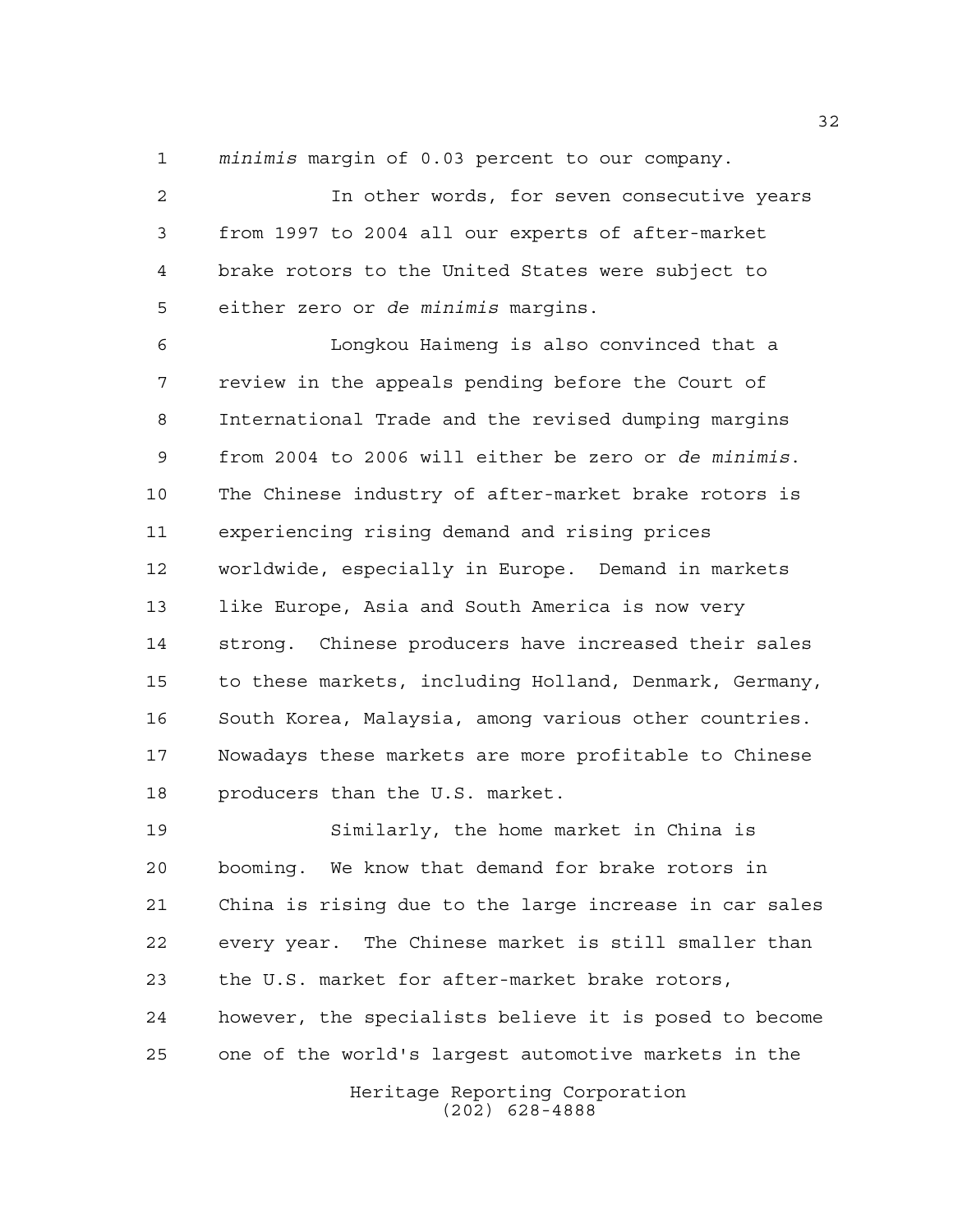near future. In the middle of increasing demand worldwide, including in the U.S. market, producers in China have been experience since the beginning of 2007 ever rising raw material costs in China. As a consequence, brake rotor prices in China have been increasing as well, although the industry has historically produced to order and maintained a low inventory.

 In addition, the Chinese brake rotor industry does not face any barriers in countries other than the United States. As a consequence, Chinese producers are directing more and more of its exports to Europe, Asia and other markets. These conditions have led us to focus more attention to these markets, especially in Europe, and to reduce our focus somewhat to the U.S. market.

 Most importantly, if the Commission decides to revoke the antidumping order any competition between imports from China and the domestic product would continue to be very limited. Even small Chinese producers that have never exported or have never been certified to export to the United States would not be capable of competing with the U.S. industry.

 I would be happy to respond to your questions and provide further information in the Q&A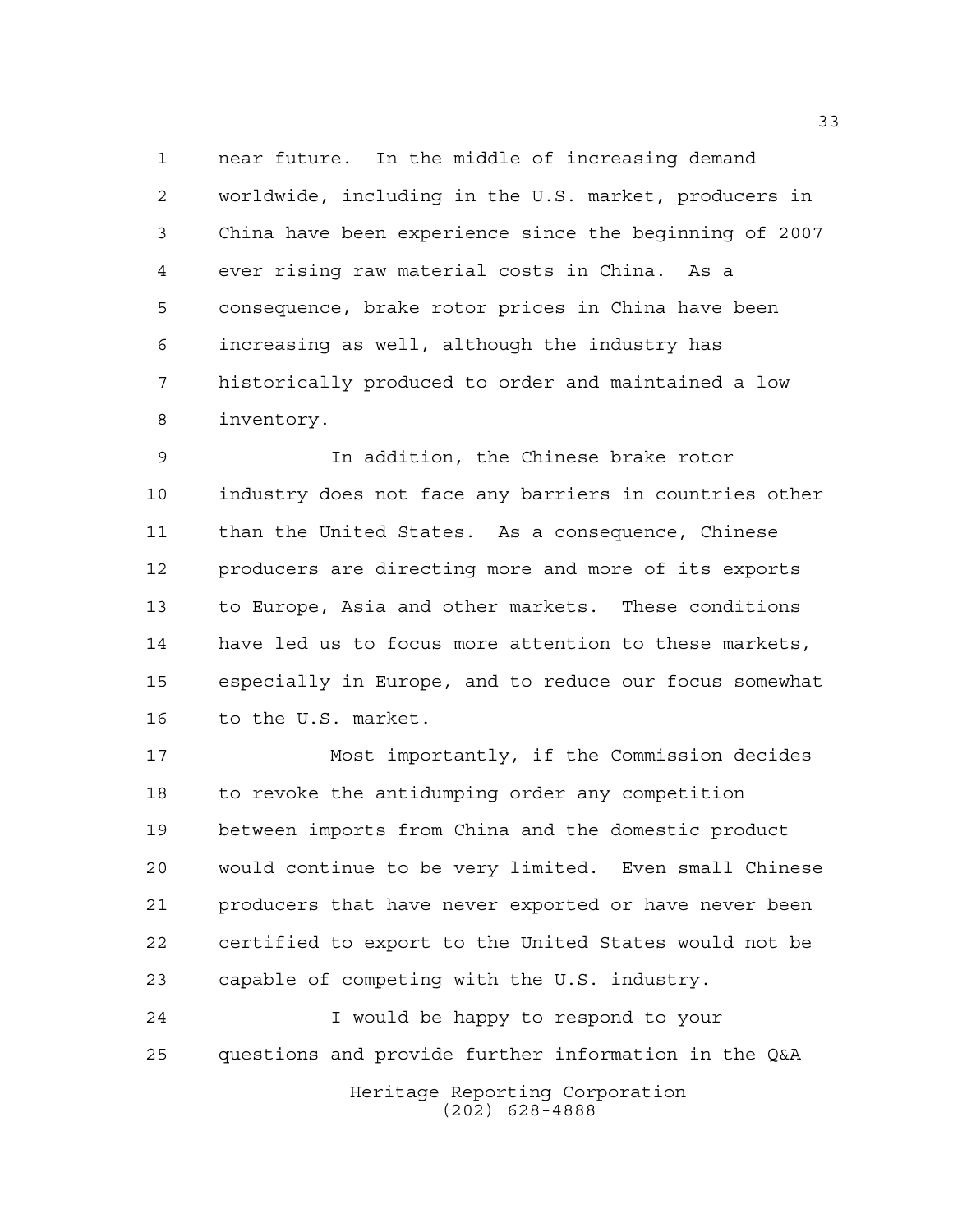session. Thank you for your patience and attention.

 MR. MINTZER: My name is Sydney Mintzer. I am from the law firm of Mayer Brown, here today representing Federal-Mogul Corporation.

 CHAIRMAN PEARSON: Mr. Mintzer, just be close to your microphone. There, okay. Thanks. MR. MINTZER: I am joined here today by Duane Layton, also of the law firm of Mayer Brown, as well as Dennis Wappelhorst of Federal-Mogul.

 I would reiterate what was stated at the outset, which is that this sunset review certainly presents unusual circumstances. Federal-Mogul, as you know, has historically sat on the other side of this room. And in fact, we are not here today to renounce the positions taken in 1997 in support of the petition, or in 2002 in support of continuation of the order. We are here simply to tell the truth, which is that the U.S. after-market brake rotor industry no longer exists.

 It would have been perhaps easier for Federal-Mogul to stay on the sidelines and allows this proceeding to play out. But instead, unlike Affinia, Federal-Mogul chose to come here today and answer your questions. Again, we are not here renouncing old positions. That being said, the purpose of this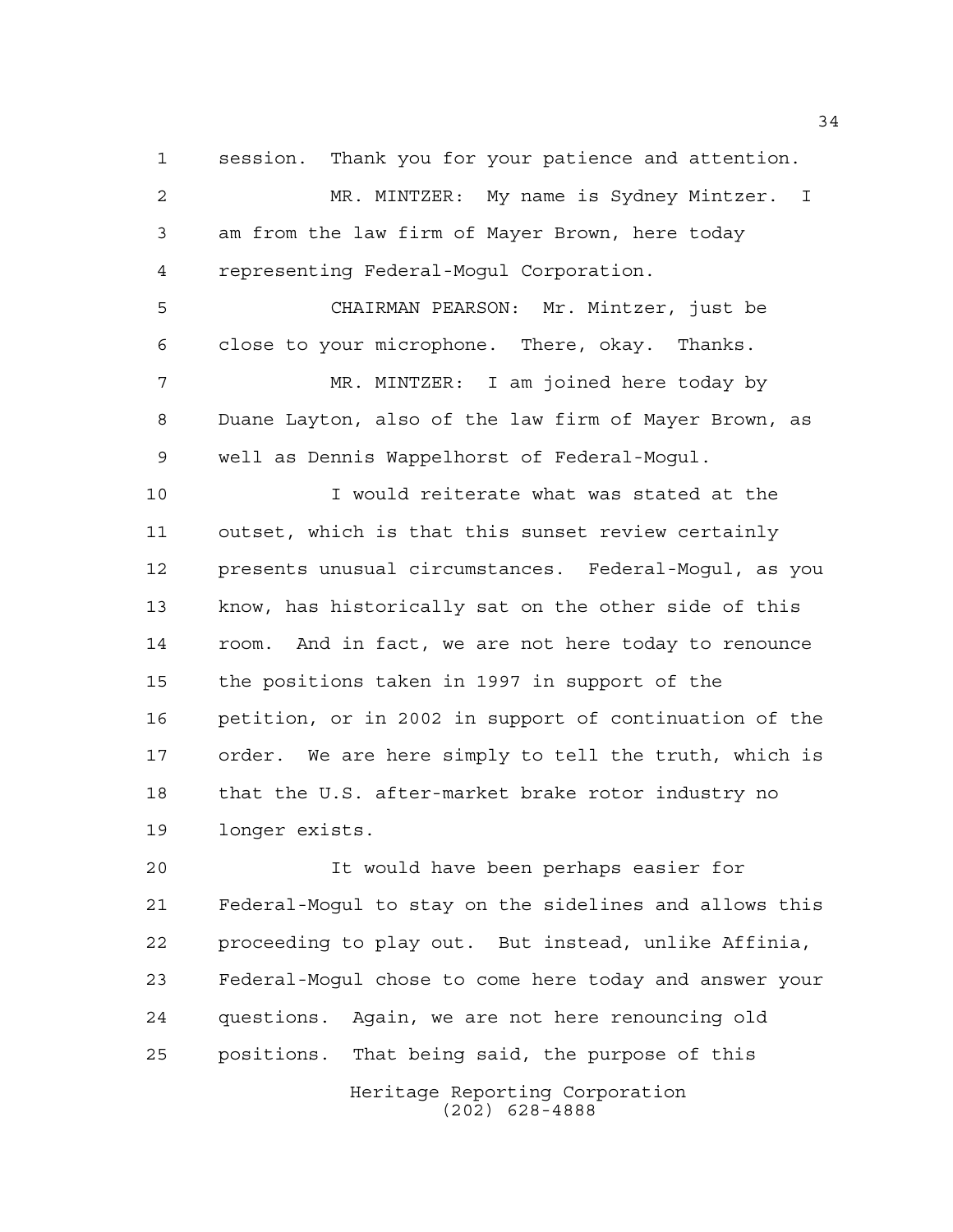sunset review is to look back at the last five years in order to glean what the state of the U.S. industry is likely to be over the next five years. And from that perspective, Federal-Mogul can quite confidently state that the U.S. industry no longer exists.

 The U.S. industry over the last five years gradually became increasingly dependent on imports of after-market rotors. And when costs began escalating and demand shifted towards lighter, thinner rotors, Federal-Mogul simply became incapable of sustaining U.S. production. The Chinese after-market rotor industry did not cause production costs to increase or cause vehicle weights to decline which led to the increased demand for lighter, thinner economy rotors. But by the time those market forces came into full view the U.S. industry simply could not compete.

 And just like Affinia, our production facilities haven't been mothballed, they are not temporarily shut down. Neither company is sitting back waiting to see if market dynamics change in the U.S. market. The facilities are gone. They have been stripped, they have been sold. Affinia and Federal- Mogul are importers and distributors of after-market brake rotors. There is nothing in the foreseeable future that is going to change that.

> Heritage Reporting Corporation (202) 628-4888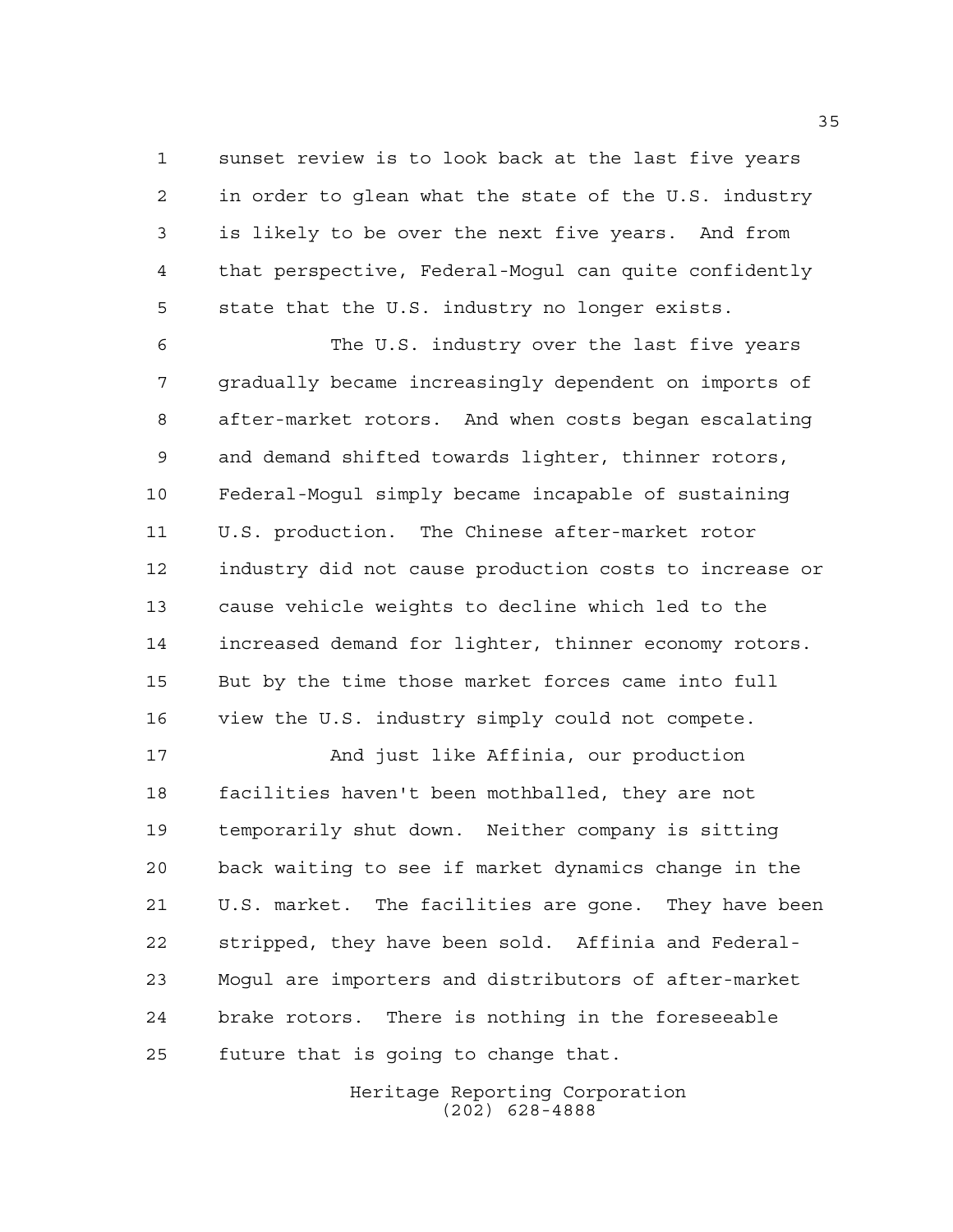With that I would like to introduce Dennis Wappelhorst, head of U.S. brake rotor operations at Federal-Mogul.

 MR. WAPPELHORST: Good morning. My name is Dennis Wappelhorst. I am the Director of Chassis, Brake and Fuel Operations at Federal-Mogul. In that capacity I am responsible for managing Federal-Mogul's U.S. brake operations. Prior to September of '07 I was also Operations Manager for Federal-Mogul's U.S. rotor production in St. Louis, Missouri. I had been acting in that capacity for 14 years.

 For 27 years Federal-Mogul produced brake rotors in the U.S. market. We were proud members of the U.S. industry. We supported the antidumping duty petition in 1997, supported continuing of the antidumping order in 2002. However, by the fourth quarter of 2007 it simply became clear that we could not competitively produce rotors in the U.S. market. The reason for this turn of events is that the market has changed dramatically since 2002. Changes in our cost structure as well as changes in market demand made it impossible to produce rotors competitively in the U.S. market.

Heritage Reporting Corporation First of all, costs have increased dramatically for producers of brake rotors,

(202) 628-4888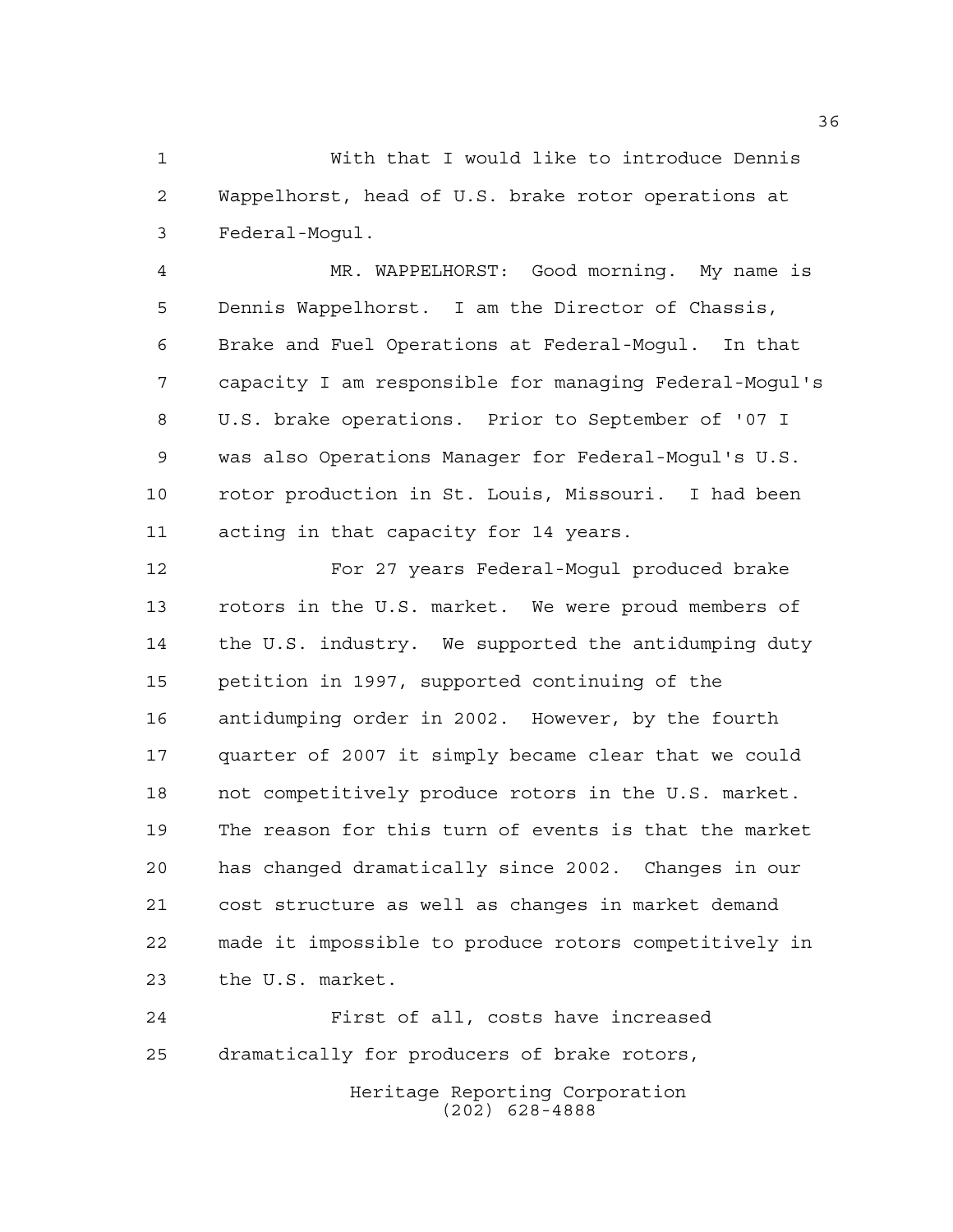particularly in the United States. Energy and commodity prices used as inputs in the production process have become extremely higher. These increasing costs made it extremely difficult to profitably produce even our most expensive line of brake rotors in the United States.

 Second, consumer demand has changed in the United States. Whereas there historically had been a significant market for both premium and economy rotors in the U.S. market, there has been a dramatic shift away from premium rotors and towards economy rotors over the past few years. Engineering advances and reductions in vehicle weight have increased demand for lighter, thinner rotors versus the heavier, thicker rotors.

 In the past when a rotor needed to be resurface due to wear a mechanic would repair the existing rotor. However, today with thinner rotors they are essentially replaced instead of resurfaced. Thinner rotors are more difficult to resurface. It is much easier for a mechanic to make a mistake. Therefore, instead of trying to repair a thin rotor, mechanics are replacing them with new ones.

Heritage Reporting Corporation (202) 628-4888 With rotors having become discarded parts, the market for premium rotors has declined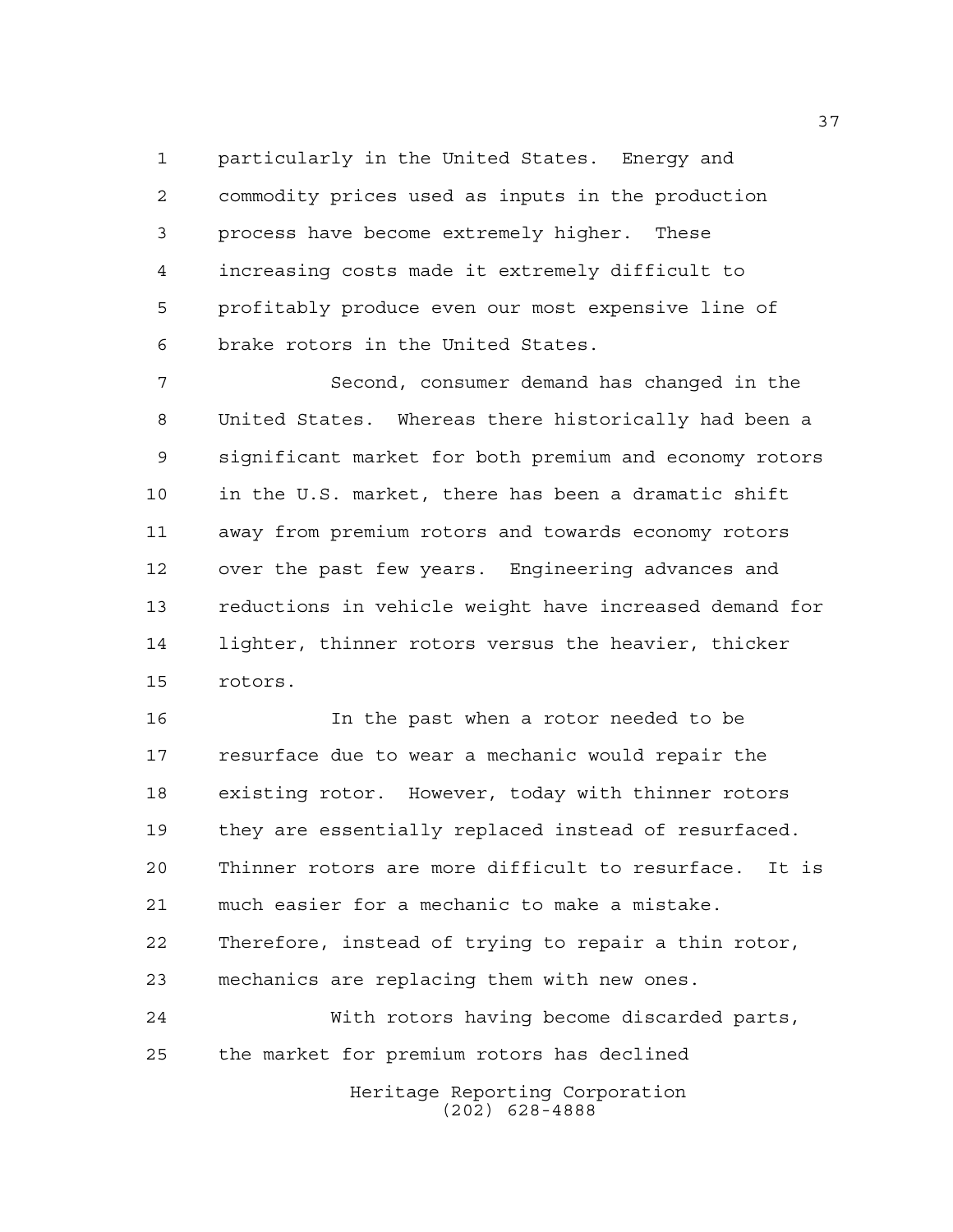dramatically because installers are unwilling to take a chance and resurface an expensive rotor. They would rather install a new rotor. This change in market dynamic explains why the antidumping duty order has been completely ineffective at stopping the flow of imports subject to the order into the U.S. market.

 Over the last few years U.S. producers, including Federal-Mogul, essentially stopped producing economy rotors. And since those are what the market demanded, they had to be supplied by imports.

 Also, Chinese companies are not dumping. The vast majority of companies reviewed by the Department of Commerce have a zero antidumping duty rate.

 Finally, I want to emphasize that Affinia is the leader in the U.S. rotor market. That continues to be the case even as they have shut down all of their U.S. production. Affinia continues to be a leader in the premium and economy segments. You can see from the handout that was provided to you earlier that Affinia has become totally reliant on imports from China. As the document states, and I quote, "For the past few years, taking our material and design specifications and manufacturing processes to other countries, principally China, has allowed us to

> Heritage Reporting Corporation (202) 628-4888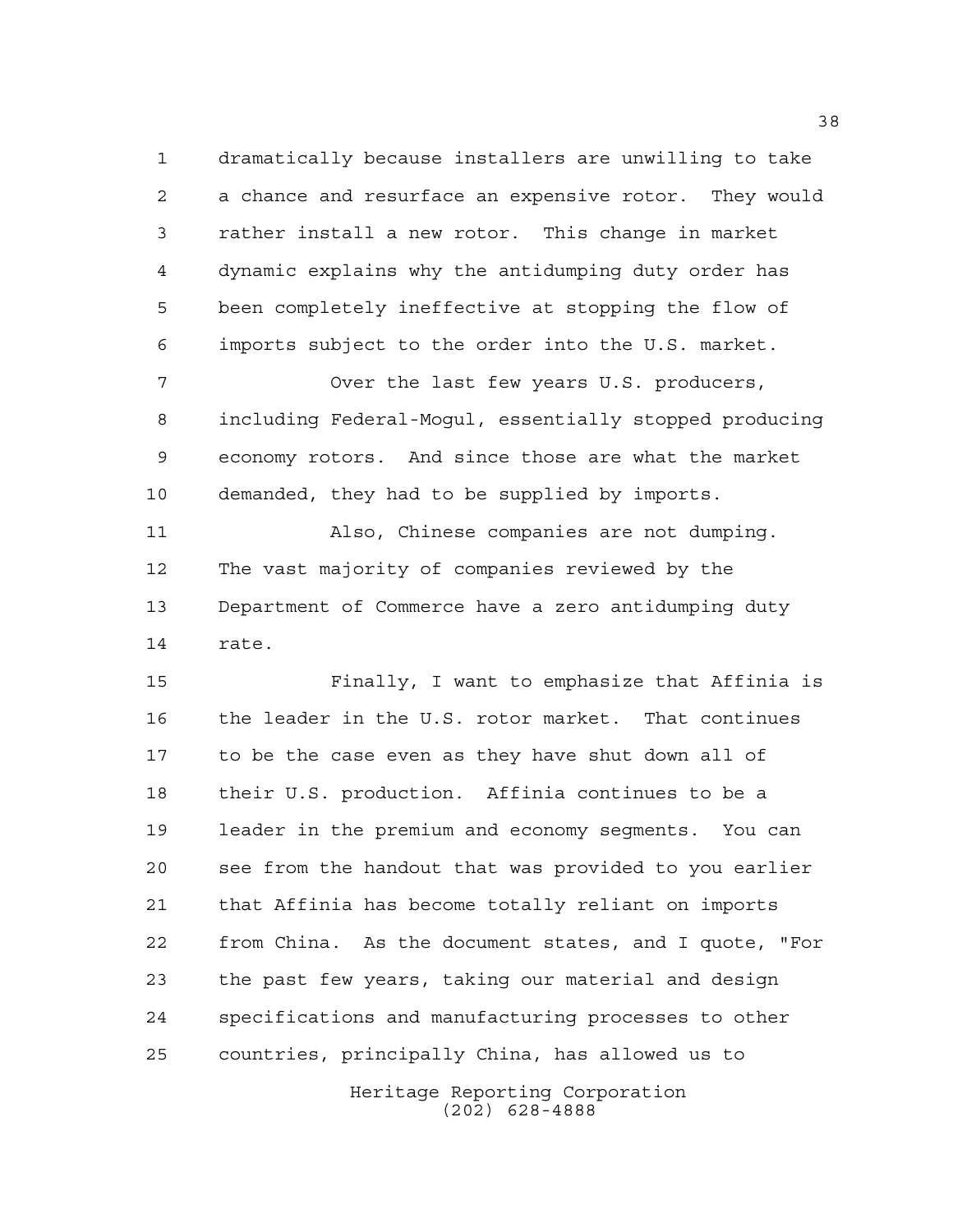maintain our stringent quality standards while keeping you competitive in the marketplace."

 What's more, this press release applies to both premium and economy rotors. You can see Affinia's reference to its two lines of rotors: advanced technology and professional grade. The advanced technology line of rotors is Affinia's premium rotor grade while its professional grade line of rotors is its economy rotor grade. Therefore, just like Federal-Mogul, Affinia has transferred itself from a U.S. rotor producer to a U.S. rotor importer. The only thing that continuing the order will do is to give one importer, Affinia, an advantage over other importers. Continuation of the order will not protect U.S. production.

16 Thank you for your time.

 MR. VANDER SCHAAF: We don't have any further testimony. I would like to, however, thank Mr. Mintzer and his witness for appearing. As you know, when this case started Federal-Mogul was on the other side from us. And I do think it speaks volumes that they are here and Affinia chose not to be present.

Heritage Reporting Corporation (202) 628-4888 I do not have any further comments. And I think we can open it up for questioning. But I would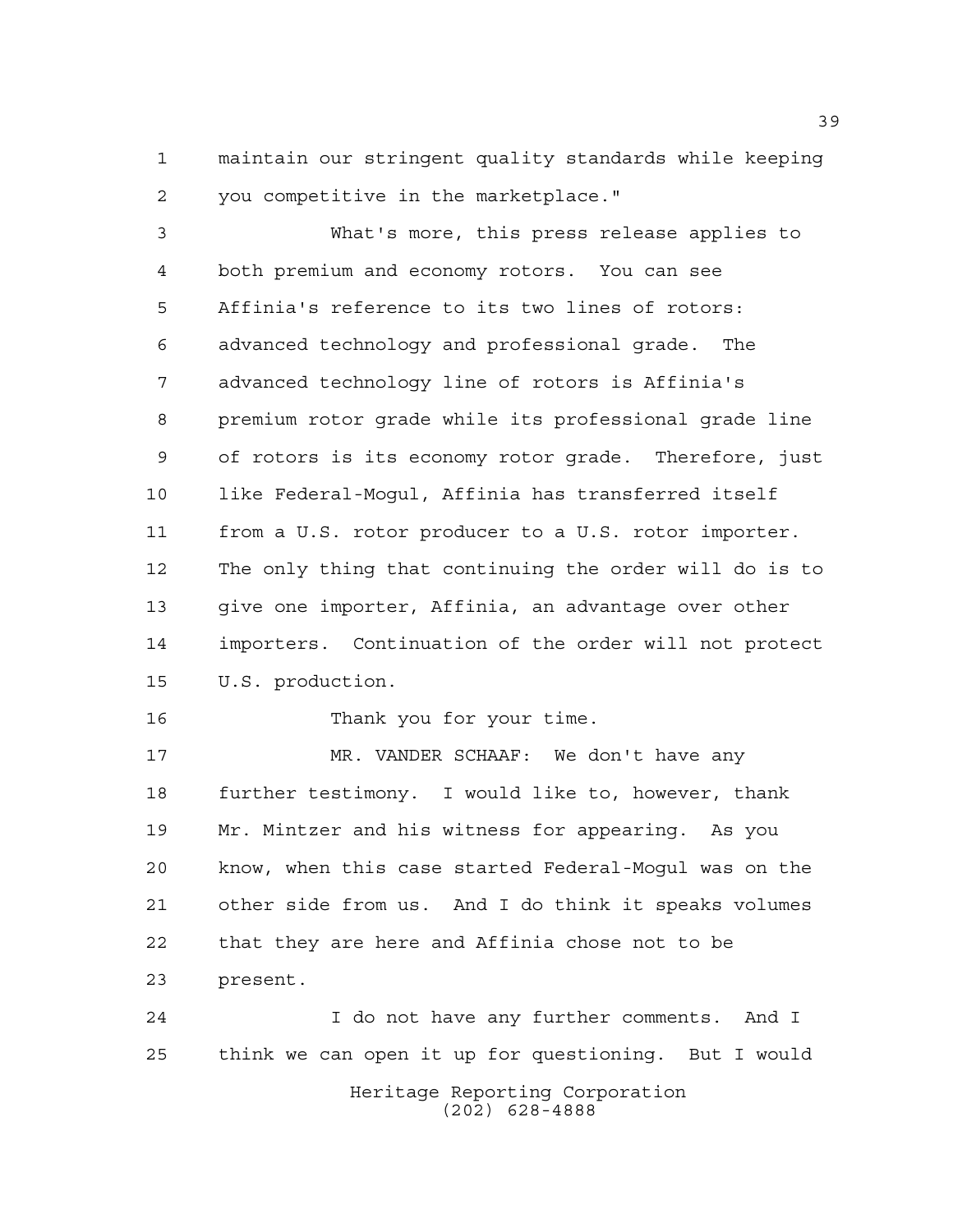just ask if Mr. Mintzer is also done with his

 presentation and comments? MR. MINTZER: Yes, we are. Thank you. CHAIRMAN PEARSON: Well, thank you. Let me express my appreciation to all members of this panel who have taken the time to travel to Washington and be here with us today. Though you missed the cherry blossoms by just a few days. Either if the weather had been cooler or if we had scheduled this hearing last week you could have killed two birds with one stone. I hope some other time you have a chance to come and see the cherry blossoms. We will begin our questioning this morning with Commissioner Lane. COMMISSIONER LANE: Good morning. As you

 have recognized, this is not a typical hearing inasmuch as there is no one in attendance on behalf of the domestic interested parties. So, Mr. Vander Schaaf, I guess this question is for you.

 How would you advise the Commission to proceed regarding the absence of domestic interested parties? And what are the legal implications, if any, of this absence?

Heritage Reporting Corporation (202) 628-4888 MR. VANDER SCHAAF: I think that the Commission could reconsider and go to an expedited if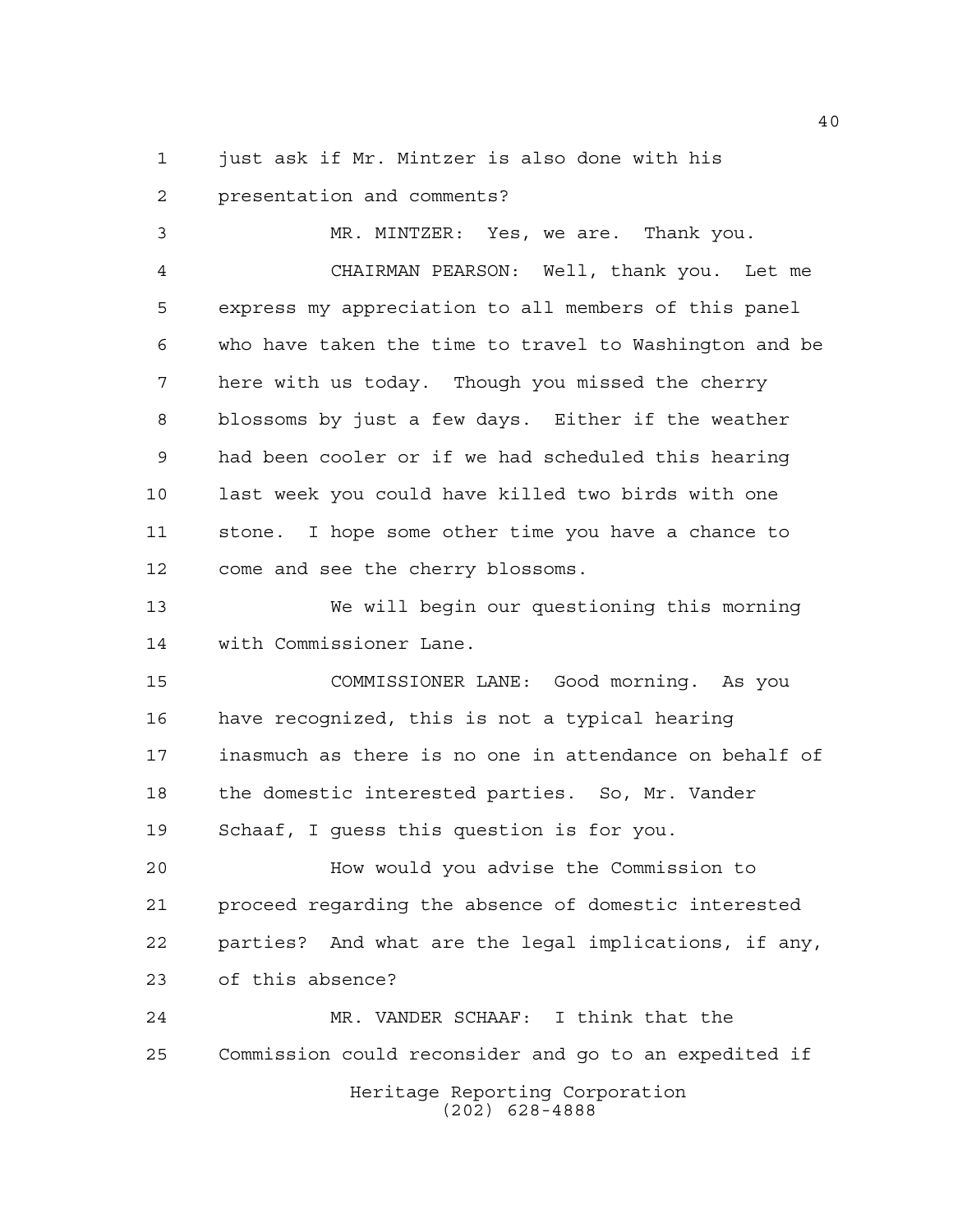it wanted to, quite frankly, and draw a quick decision.

 COMMISSIONER LANE: You mean we didn't have to listen to all this testimony?

 MR. VANDER SCHAAF: I should have said it at the beginning of my presentation.

 Well, from our perspective it raises in my view a difficult issue in the sense it is, as Affinia stated it would do when it would file its letter, that it would file a posthearing brief. I certainly would not want it to game the system. That's something from a procedural standpoint. That is very troubling to me.

 But also, there is precedent. There is a Suramerica decision out of the Federal Circuit which was an original injury investigation by this Commission involving, original injury investigation by the Commission, where there were more than one producer. One of the producers decided not to participate, submitted a letter just -- and this was before the rules were clear on when the record closes at the ITC -- submitted a record essentially saying that they didn't have a concern about imports and so forth. And there were a lot of procedural issues. The Commission decided not to accept the letter

> Heritage Reporting Corporation (202) 628-4888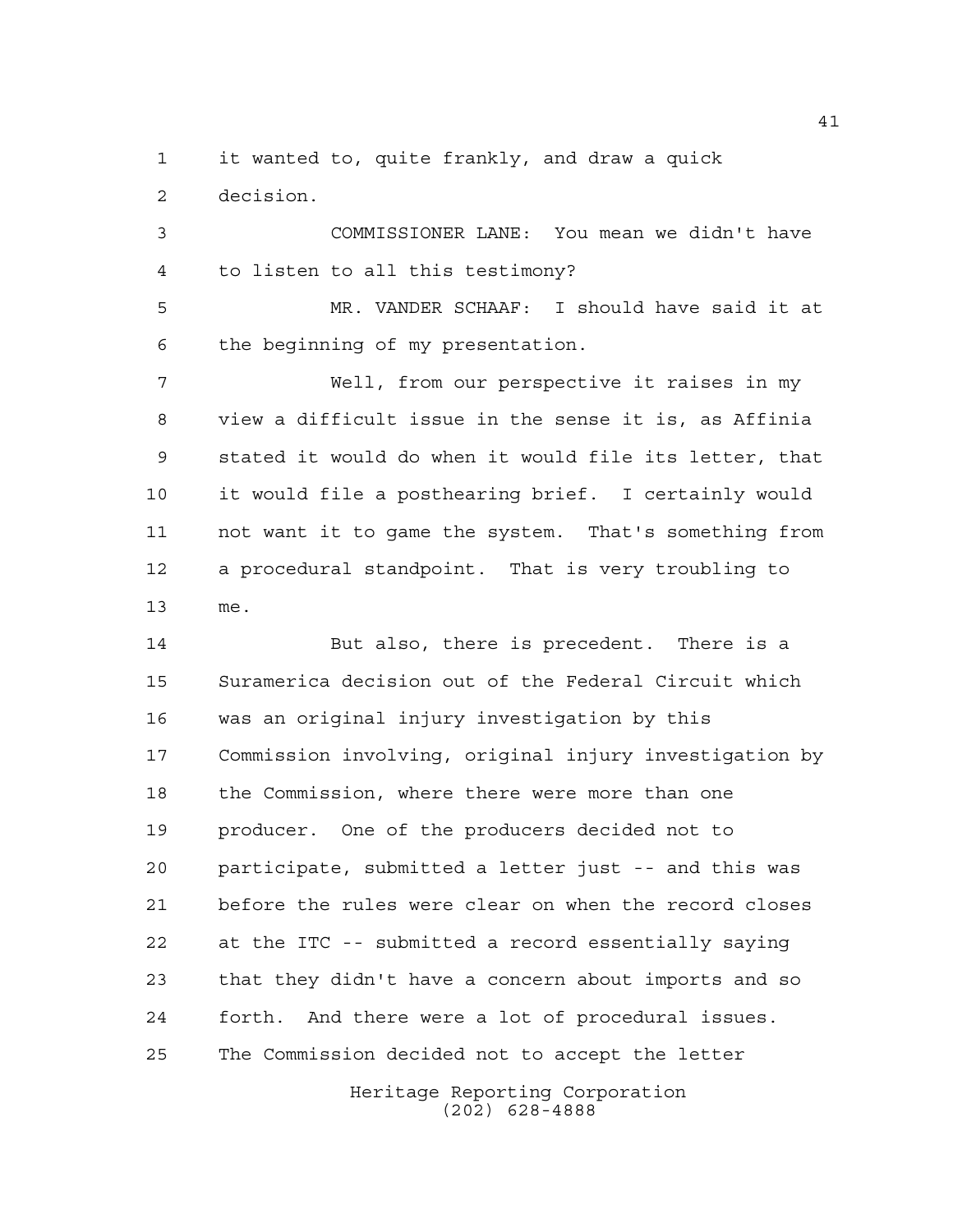because it came in just before the vote, and so forth. And then it went up to the CIT and back down and up to the CIT again.

 And eventually the Federal Circuit deemed the nonparticipation by this U.S. producer to be indicative of the lack of concern by the industry as a whole for the imports.

 I think a similar conclusion from a legal precedential standpoint can be drawn with respect to Affinia. They haven't presented a prehearing brief. They are not here to present argument. And that can be drawn as an inference about a lack of concern for the imports. If they truly believed that they should be concerned about imports and they raise arguments in their posthearing brief I think you have a credibility and reliability problem because they didn't present those in their prehearing brief or appear here before the agency.

 So from that legal standpoint I think you could probably make those inferences and draw those conclusions.

Heritage Reporting Corporation But I should note that when I was at the guard's desk I did see that one of the -- a representative from the law firm representing the petitioners had signed in to be attending at the

(202) 628-4888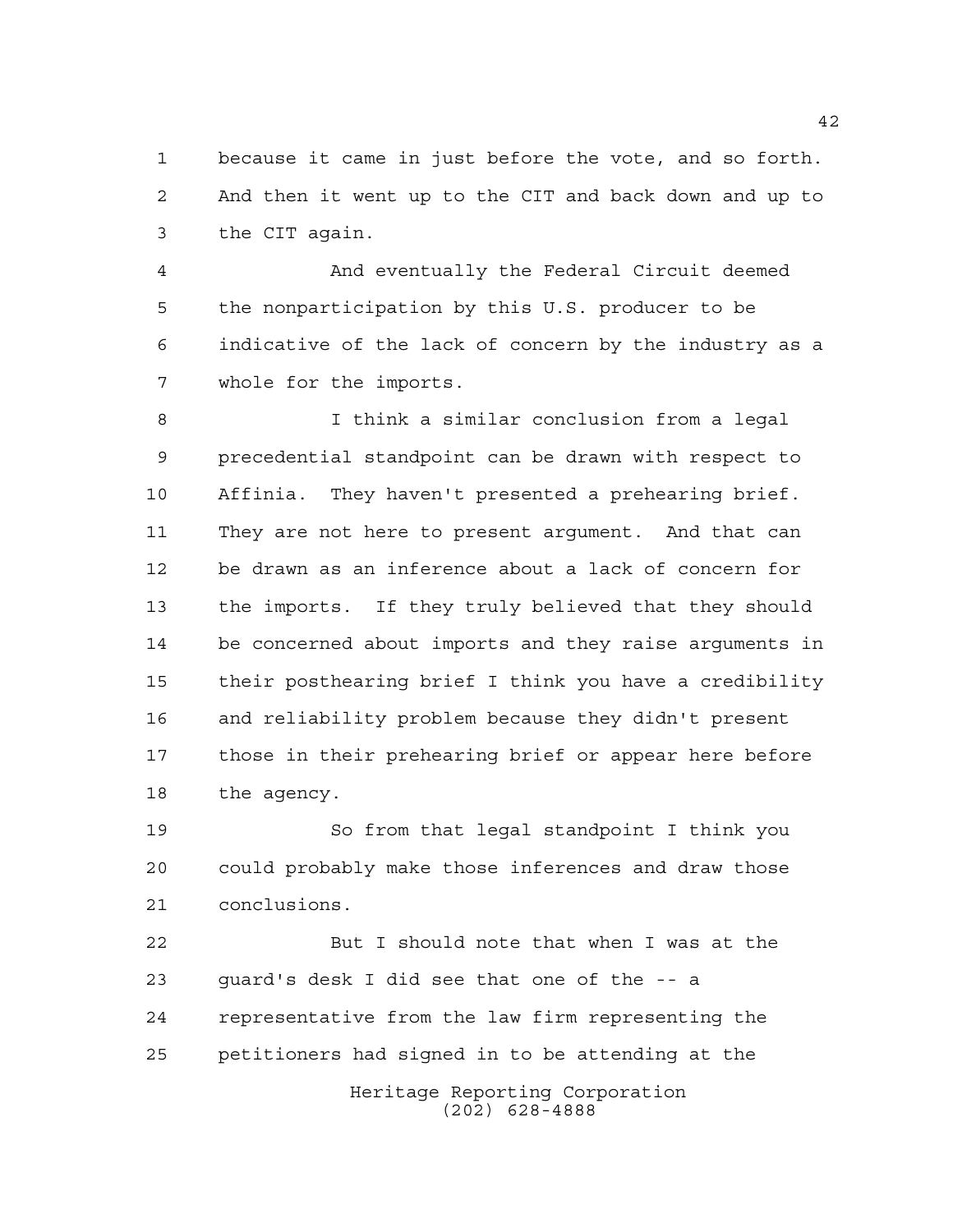hearing. So I think they're here in spirit and but not participating.

 And I can't read your handwriting. Oh, and as a procedural matter, part of the gaming issue, we all know that the Commission's posthearing briefs are limited to 15 pages. If questions are asked that can't be answered at the hearing, parties are allowed to address those separately from outside the 15-page limit. I am a little concerned the Commissioner is going to bombard Affinia with a lot of questions and allow them to go past this 15-page limit in answering questions.

 So we are hit with this difficult issue of do we give Affinia a lot of questions allowing them then to present argument for the first time, evidence for the first time, and information for the first time in their post=hearing brief? And I am almost of the mind to ask the Commission not to ask them questions because it then allows them to game the system.

 So we are stuck in this weird situation where because they didn't do a prehearing brief and didn't come to the hearing I am of the mind to not give them an opportunity now.

Heritage Reporting Corporation COMMISSIONER LANE: Let me ask a follow-up question on this. Can the Commission exclude Affinia

(202) 628-4888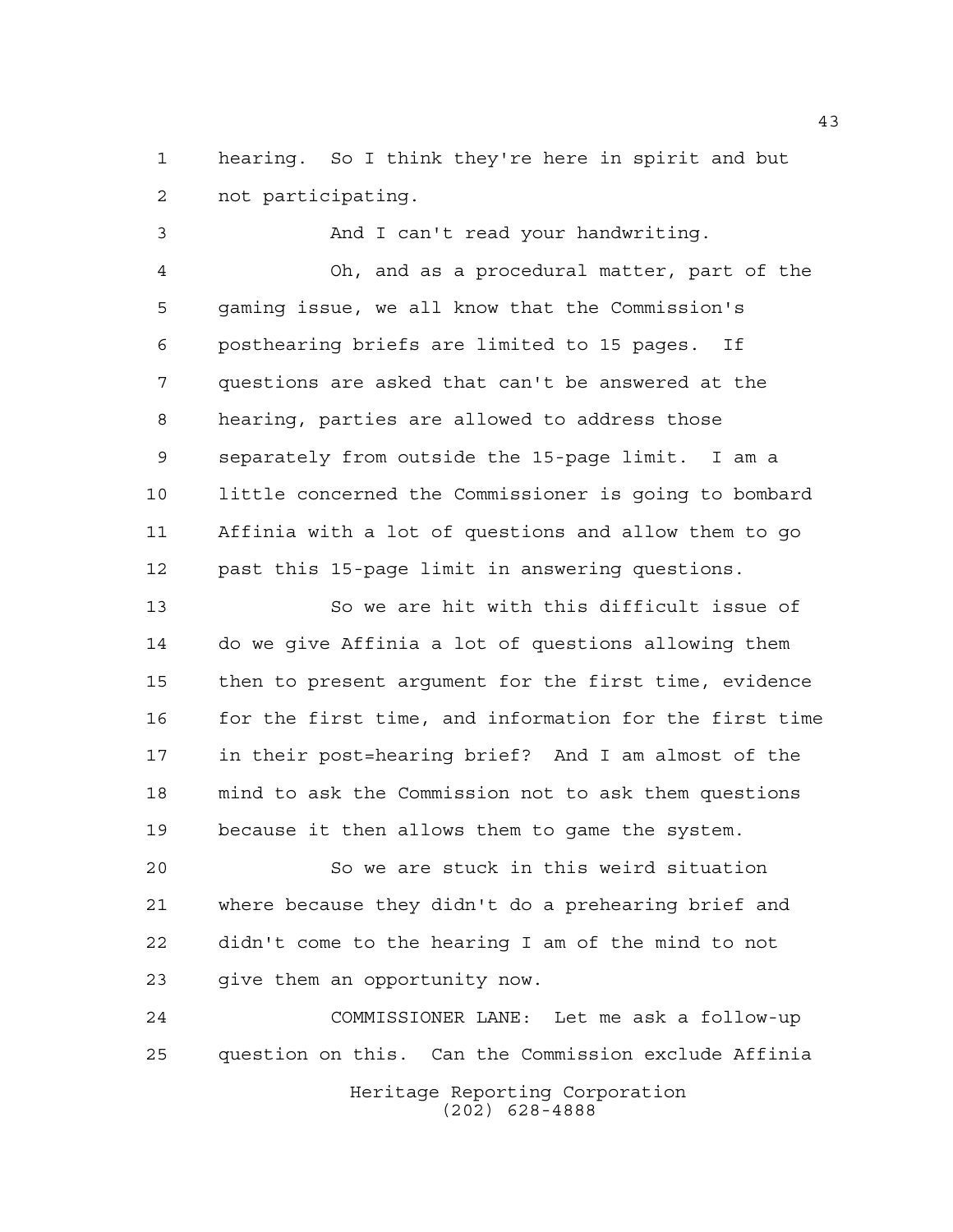from the domestic industry as a related party?

 MR. VANDER SCHAAF: I think the evidence is there. But I also know the Commission's precedent that if you've got one producer and you exclude them you've got nobody. And there is a mindset that would suggest you've got to have an industry if you are going to draw an injury determination.

 You know, we participated in the Commerce Department's sunset review. There they have a specific regulation that says, you know, if there is only one producer that comes forward and they are a related party and they exclude them as a related producer they will deem that they got no responses from the domestic industry and they will terminate immediately. And we thought they should have done that and they didn't.

 We challenged whether or not Affinia and Federal-Mogul could respond and be considered domestic producers on the DOC side. We argued that they were related parties, they imported and so forth, and so they should be excluded as producers.

 Here it raises a difficult issue. But the way I look at the evidence because they are selling products that really aren't going to be coming in from China, whether it's going to be the premium grade or

> Heritage Reporting Corporation (202) 628-4888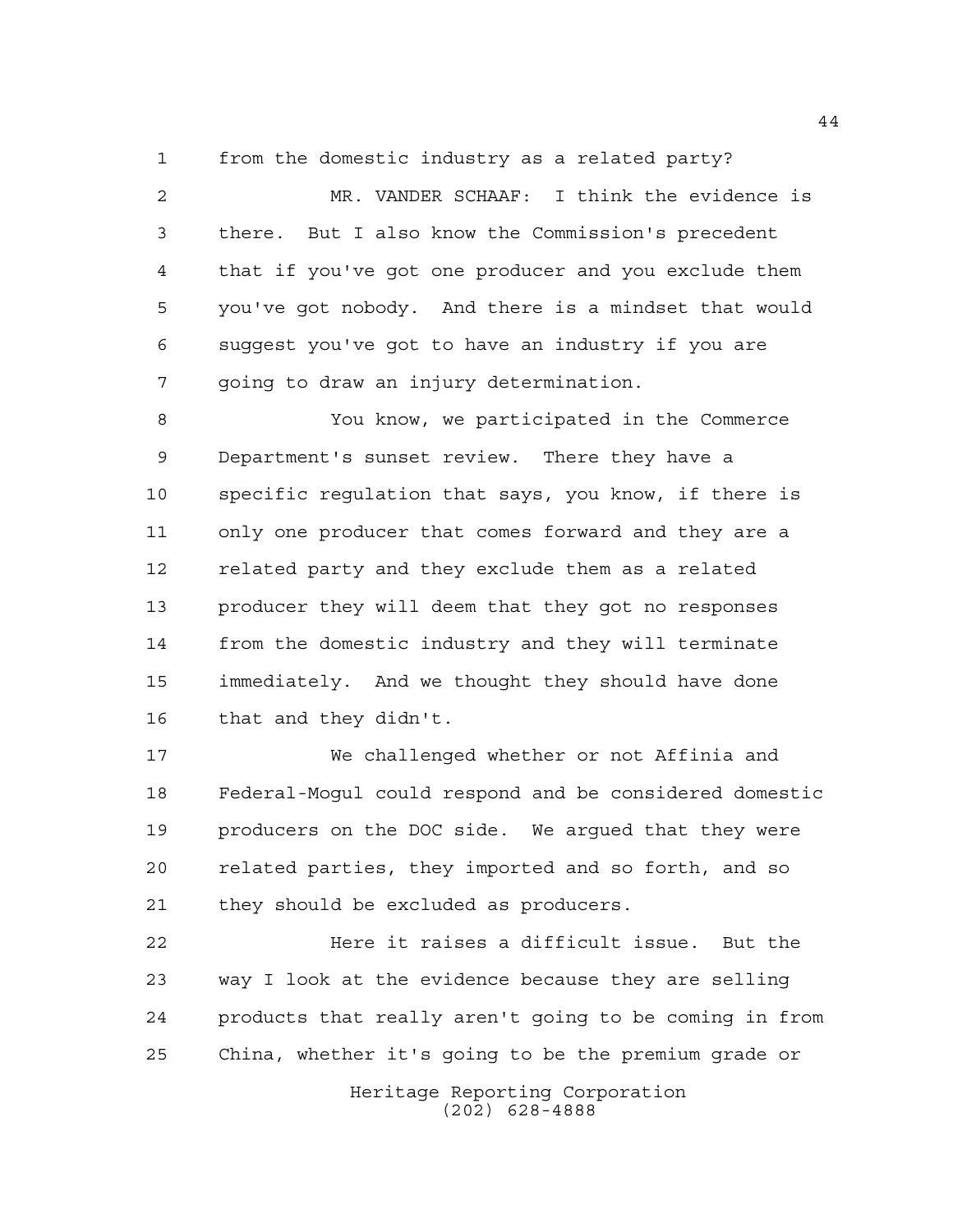whether it's going to be sort of the new material or the older material, those are small volume things that the Chinese will never ship. So I think even if you go forward and consider them the domestic producer because they're the only one out there, and because there is precedent at least in original investigations where the Commission has said, look, we can't kick out a related producer if they're the only U.S. producer because then we've got no industry, I think if the Commission goes down that road there's certainly enough evidence for the Commission to issue a negative determination here. Because I just don't see how Affinia is going to be injured, first of all by their own imports of premium grade or, second, by the economy grade which they don't produce in the U.S.

 So you know, I've sort of resigned myself to looking at the evidence on volume, price and impact, and we don't see a likelihood of injury recurring.

 COMMISSIONER LANE: Okay. In their prehearing brief domestic interested parties contend that there are clear dividing lines between OEM brake drums and rotors and after-market brake drums and rotors and that the Commission's definition of the domestic like product should be limited to after-market products. Based on your experience are there

> Heritage Reporting Corporation (202) 628-4888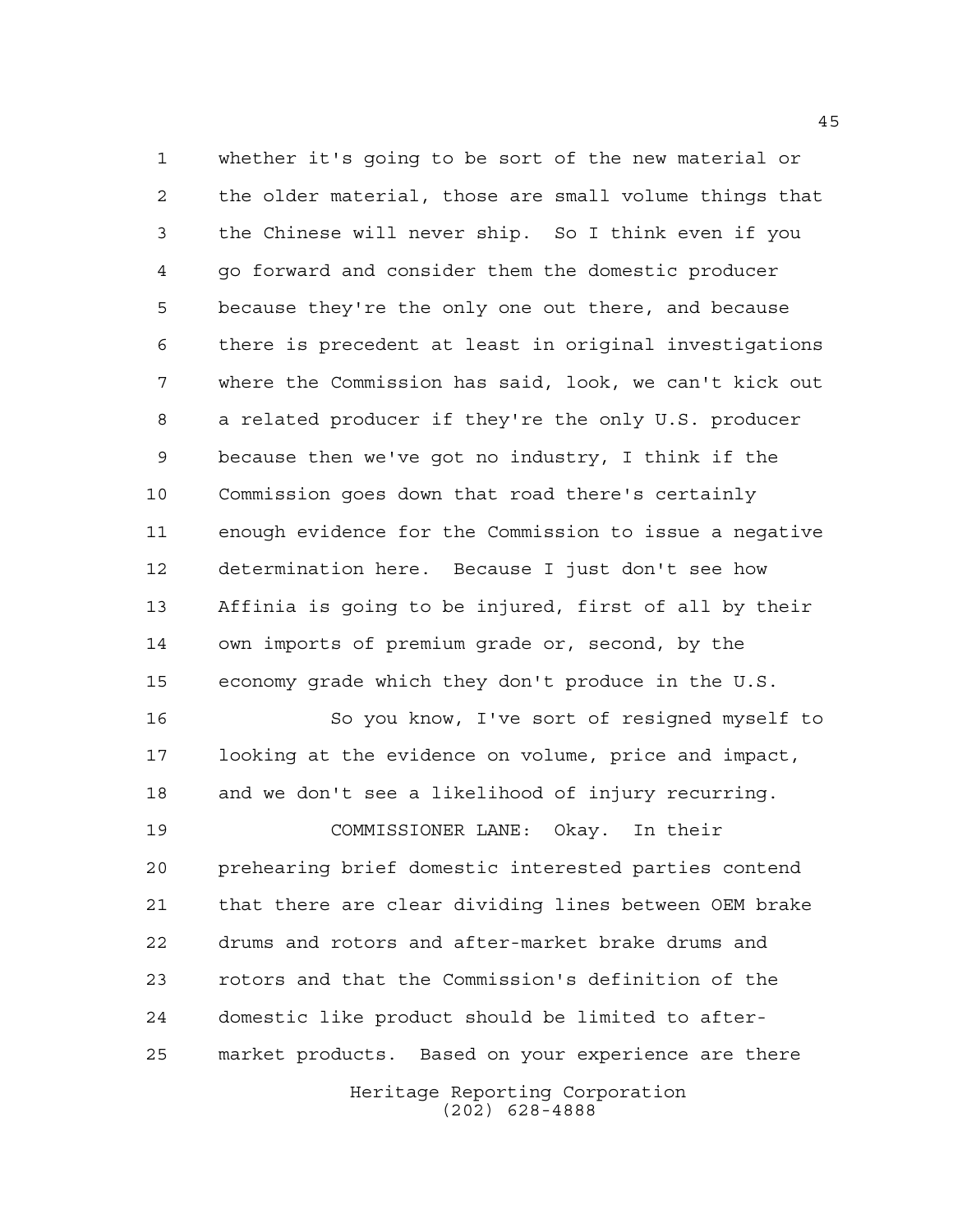distinct dividing lines between OEM and after-market brake drums and rotors?

 MR. VANDER SCHAAF: I can say from my legal standpoint we do support the distinction in the like product between OEM and after market. And I think I can jus defer to the witnesses about the differences in OEM and after market from channels of distribution and customers and so forth.

 MR. HUGHES: Well, actually one of the primary differences between OEM and after market is the OEM holds much -- in the manufacturing of the product it holds much tighter tolerances than anything used in the after market. Nobody in the after market uses the exact OEM tolerances because it would raise the cost of the brake rotor substantially over what the market would bear.

 MR. VANDER SCHAAF: And what about distribution channels, end users? Who are the purchasers?

 MR. HUGHES: I'll let Marvin handle that one.

 MR. VANDER SCHAAF: Purchasers and the distribution channels?

Heritage Reporting Corporation (202) 628-4888 MR. FUDALLA: Well, clearly the OEM you're shipping the product to GM, Ford and Chrysler or a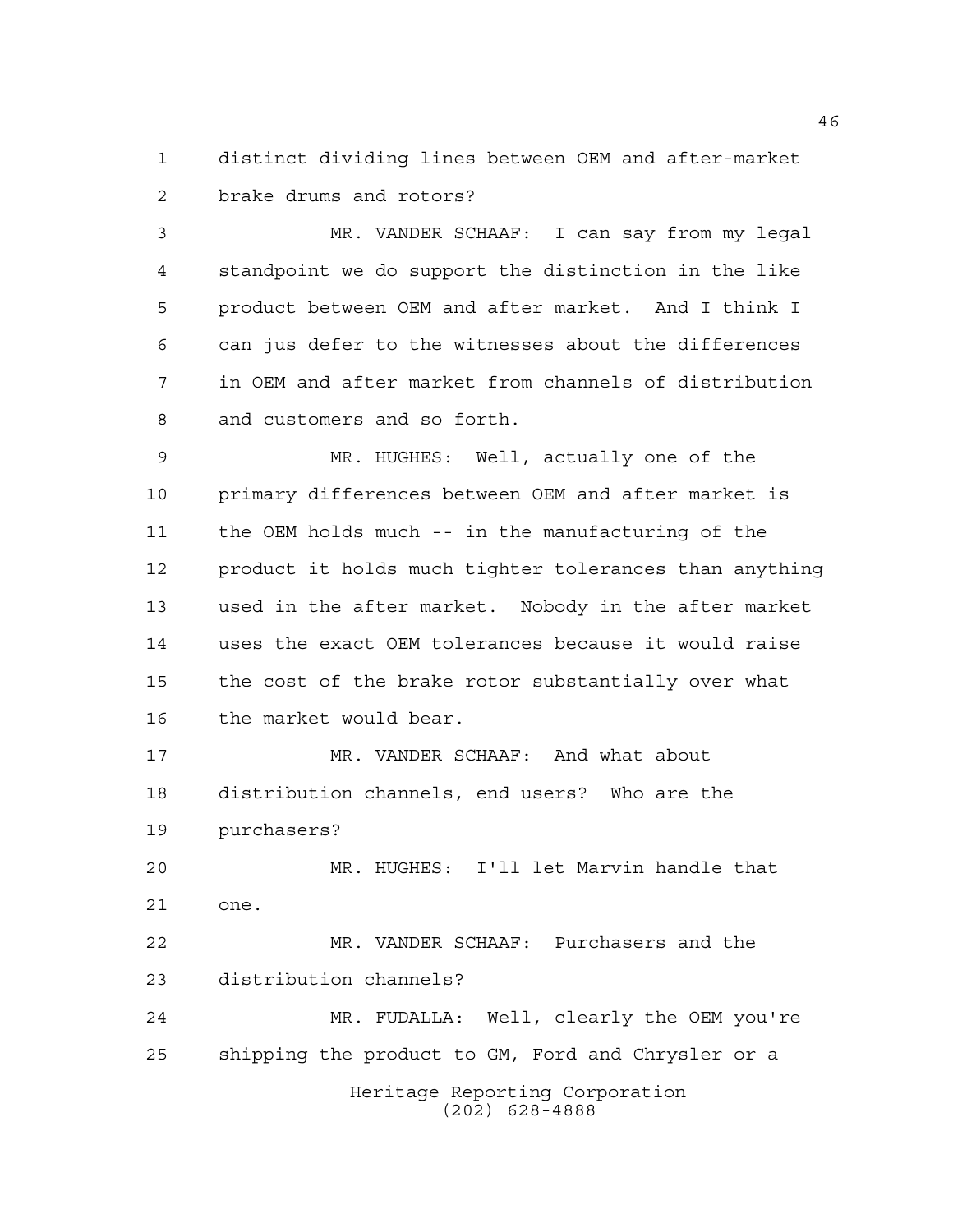Heritage Reporting Corporation Toyota facility or a Honda facility located in the United States where the distribution of after-market rotors goes through large retailers and what's called warehouse distributors, names that you would know such as Pep Boys, Carquest, AutoZone, Firestone, those kind of people. It's too totally different distribution channels. MR. WAPPELHORST: Ma'am, can I address your question? COMMISSIONER LANE: Yes. 11 MR. WAPPELHORST: At our St. Louis -- COMMISSIONER LANE: If you would identify yourself please for the court reporter? MR. WAPPELHORST: Dennis Wappelhorst, Federal-Mogul. At our operation in St. Louis we manufactured two different lines of drums and rotors, an OES line for Ford Motorcraft, and then our Wagner premium line for the after market. And to your question about differences, yes, there are considerable differences in, as was stated earlier, in the specifications and the tolerances that we held on the Ford product were considerably tighter than on the after-market side. And also, on the OEM product we 100 percent

(202) 628-4888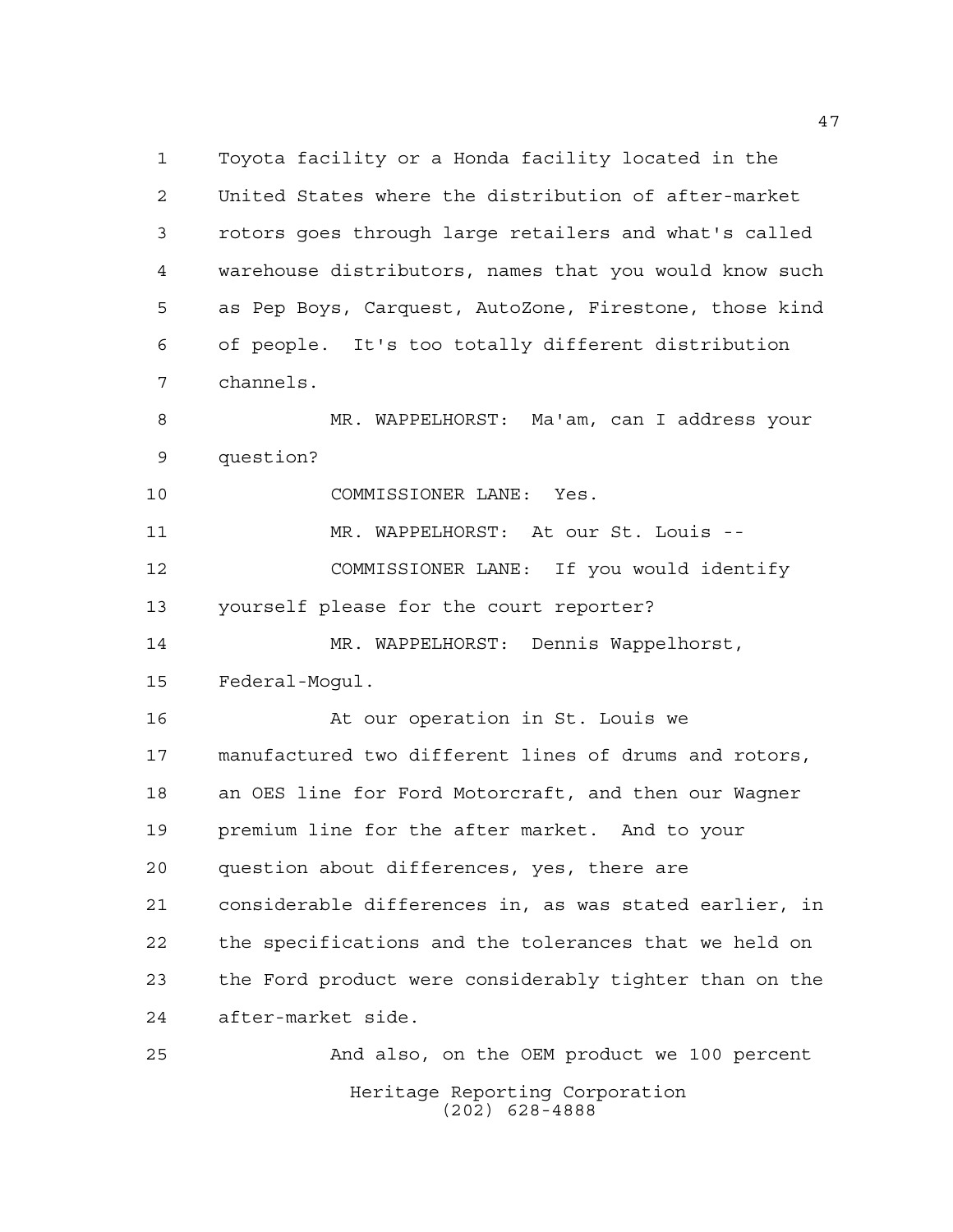balanced that produce before it went out. Now, on the economy rotors nobody balances an economy rotor. And only some of the premium product is balanced in the marketplace.

 COMMISSIONER LANE: Okay, let me stick with you for a minute. Is there a difference in the life expectancy of economy rotors and premium rotors? And what is that?

 MR. WAPPELHORST: I don't know that I can answer that specifically. Is there a life expectancy different in the eyes of the consumer? No.

 If you take your car into a shop you expect the same life out of that replacement rotor whether it's an economy rotor or a premium.

 Are there differences? Yes. Because the tolerances, the surface finishes on the braking surface. When we machine those braking surfaces we are always much finer and a lot closer tolerance on the braking surface for the premium as compared to the economy. The castings we used were better as far as from a balance standpoint on the premium, so you would expect better life from that. Also, from the better braking surface you would expect better life not only from the rotor itself but from the friction pad that rides on the part.

> Heritage Reporting Corporation (202) 628-4888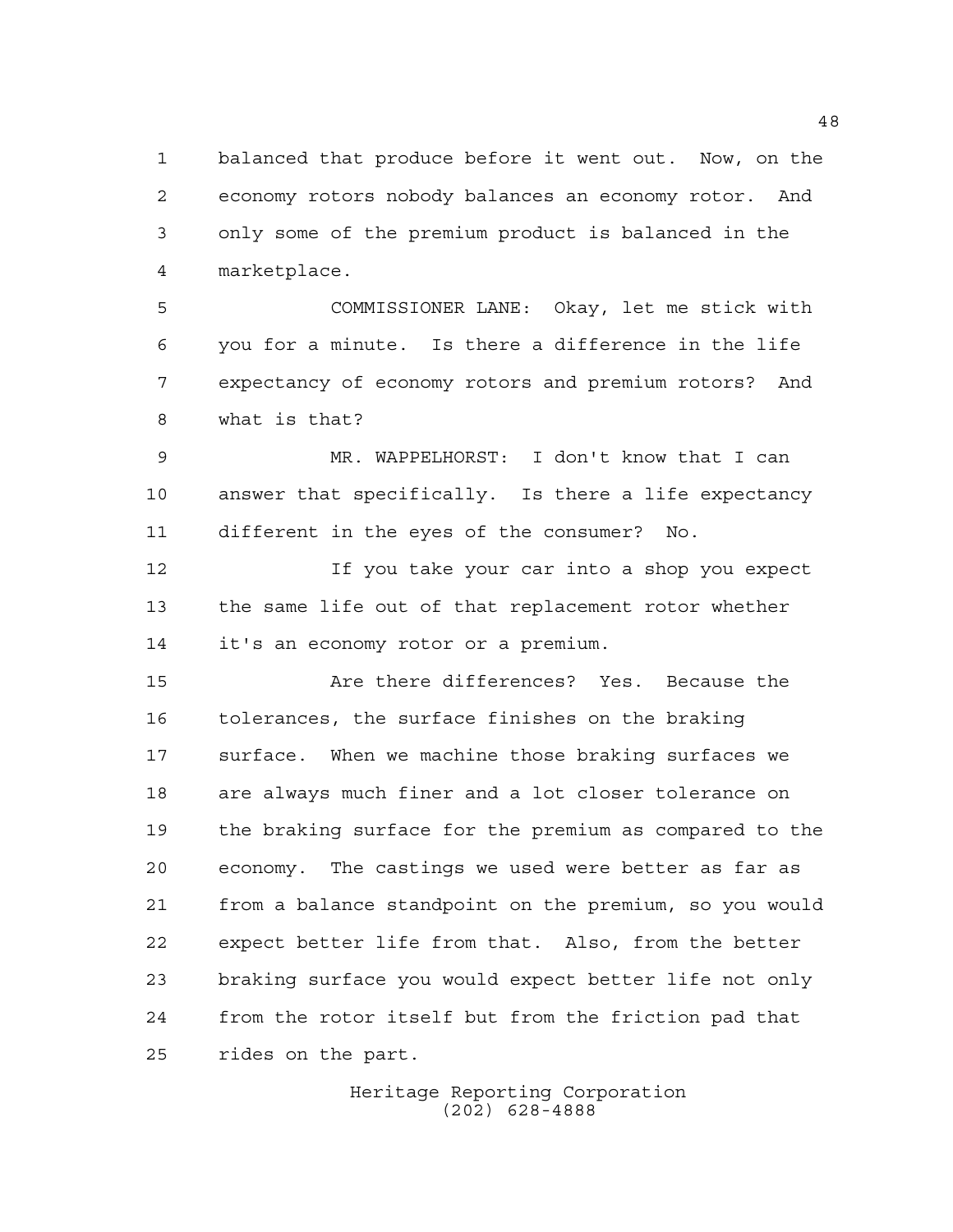So there's more benefits to the premium part than just the rotor life itself: the ride, the steering. When you on hard braking you won't, you shouldn't on the premium expect any what we call shutter where you might encounter that on some of the economy rotors because of the lesser balanced casting. But also from the life of the friction pads on the premium you should expect better life. I can't tell you you should expect this many miles from this one and that many because there's so many variables as far as the condition of the vehicle that the replacement parts are put on, how you drive, number of potholes in your neighborhood and so on and so forth. COMMISSIONER LANE: Okay. Thank you. Thank you, Mr. Chairman. CHAIRMAN PEARSON: Commissioner Williamson. COMMISSIONER WILLIAMSON: Thank you, Mr. Chairman. And I'd also like to express my appreciation for the witnesses coming here today. Maybe I could continue with this line of questioning because the fundamental question I'm kind of wondering, why do we consumers buy the cheaper rotors if there's this difference in performance? Are we all being fooled or? Yes.

Heritage Reporting Corporation (202) 628-4888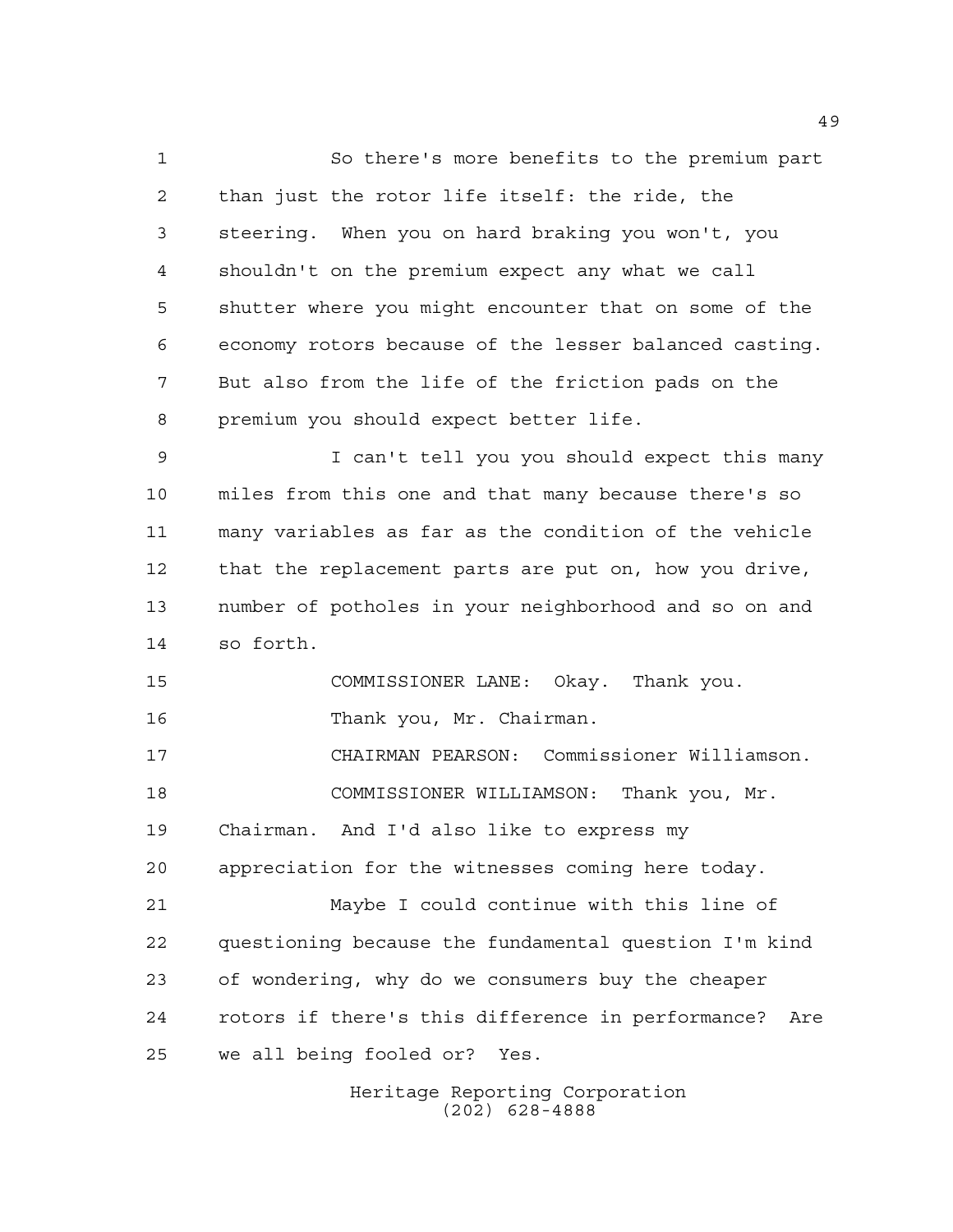MR. WAPPELHORST: The main reason for the shift in the marketplace that several of the folks have talked about, and that shift has been dramatic since the mid-'90s is the quality of the Chinese rotors has increased dramatically. As an example, we purchased our first rotors from China I believe in '93. They were so bad we didn't even sell them, we took them to the foundry and melted them down for scrap. But within two or three years from that their quality had increased.

 Now, at that time there was still a perception in the buying public about a part that they would buy that says "made in China." Over the years the quality of the parts that come in from China has increased dramatically to the point where both the installer, the guys that works in the shop, that's working on your car is going to hang that part because he's confident now that the part will work right for the customer and the customer won't come back next week with a complaint saying this doesn't brake right, it pulls to the whatever. He's confident that the job will be done and done right with the economy rotor from China because their quality has increased over the years. And with that has been the customer acceptance.

> Heritage Reporting Corporation (202) 628-4888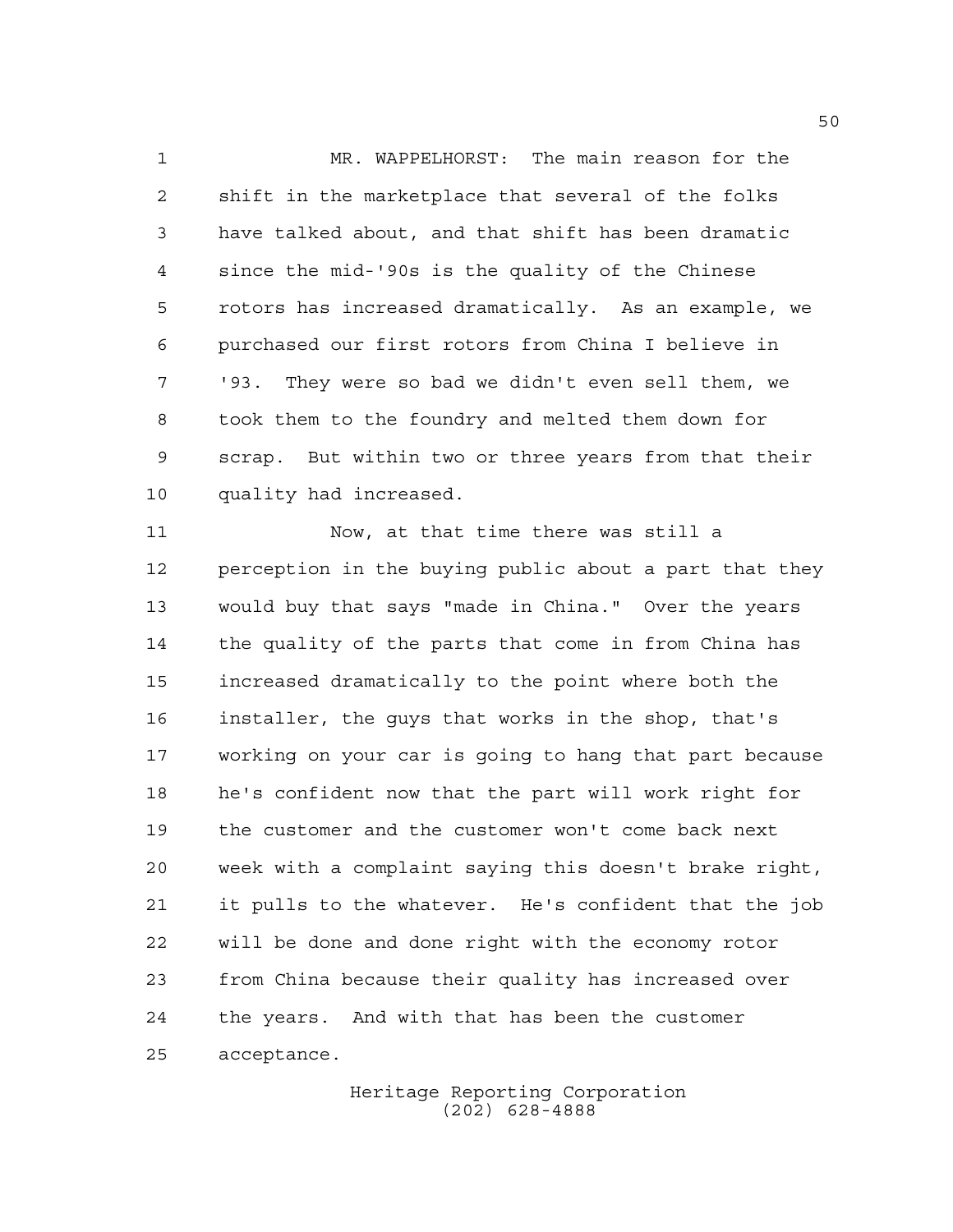Heritage Reporting Corporation (202) 628-4888 Now, sure there's occasions when, you know, there is still a premium market out there. It's a small percentage of the market. You might have maybe your wife will drive the car around with the kids and the mechanic says you need new rotors and he says, well, I can put a premium rotor on there for 40 bucks or an economy one for 20, for that vehicle you are probably going to say, I want the premium rotor on that car because my wife's driving it. 10 10 If on the other hand you have this car, you've got a hundred -- no, you have 150,000 miles on it and you say, well gee, I'm probably going to trade this in, you know, by next fall anyway, you're going to go ahead and put the economy rotors on there and they're going to work fine for you. Have I answered your question? COMMISSIONER WILLIAMSON: Yes. Thank you. MR. WAPPELHORST: But it's mainly the shift is because of the quality has become better and the customer acceptance in the marketplace. COMMISSIONER WILLIAMSON: Okay. So in other words, the new rotors, the cheaper rotors are sufficient, they do the job? MR. WAPPELHORST: Yes, sir. COMMISSIONER WILLIAMSON: Yes.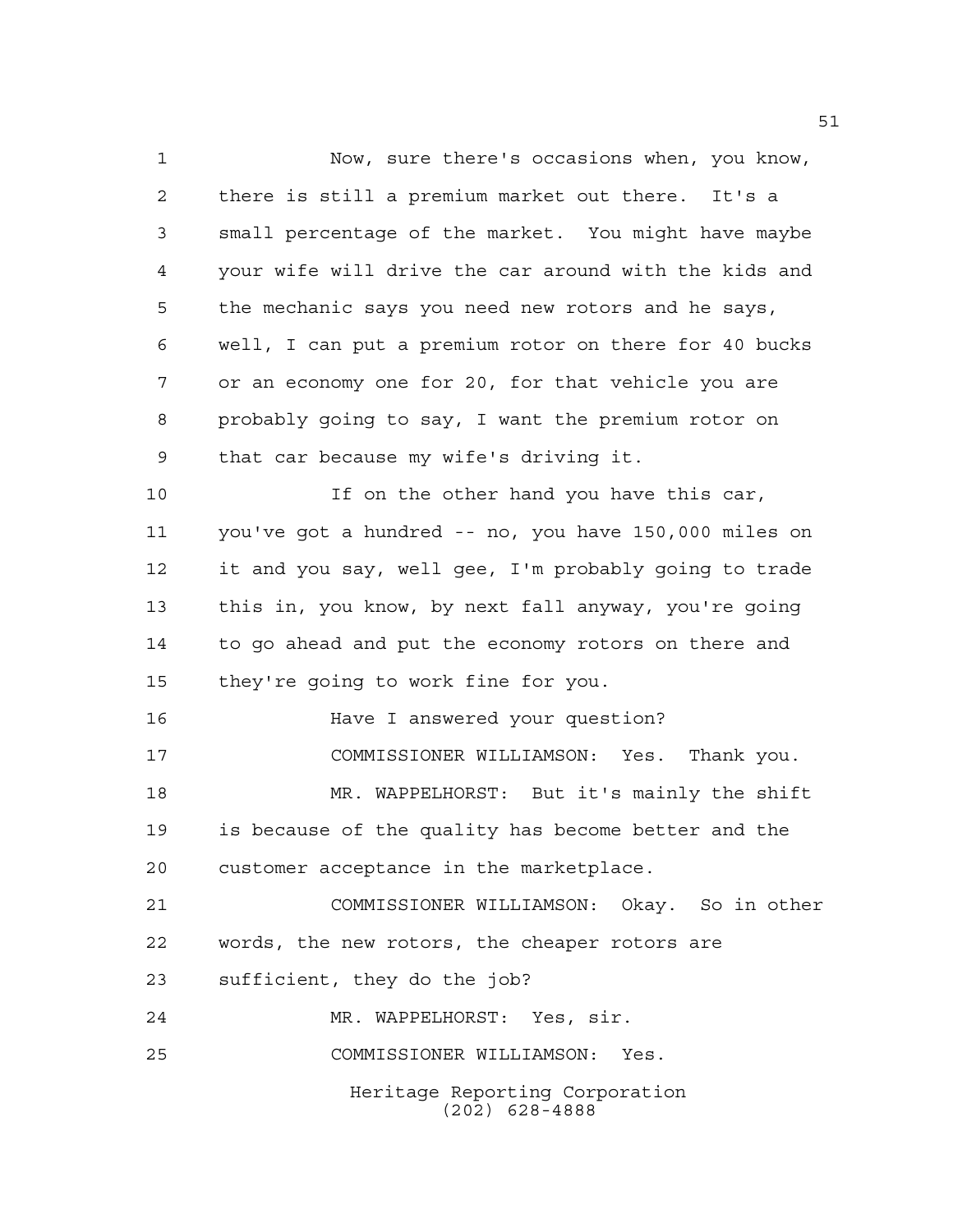Heritage Reporting Corporation (202) 628-4888 Are there many manufacturers who manufacture both for the after market and for the OEM market? I think you mentioned that you milled some of that. MR. WAPPELHORST: We did. We no longer do that. We still manufacture for Ford Motor Company for their Motorcraft line, the OES line. If you go into a Ford dealership and they replace a part that's what they use. But on all the after market it's all a purchased product for us now. COMMISSIONER WILLIAMSON: OES, is that different from OEM? MR. WAPPELHORST: Yes, sir. The OEM product would be what goes on the vehicle in the assembly plant. What we manufactured was OES, OE service, that was the replacement part in the Ford dealership. COMMISSIONER WILLIAMSON: Okay. MR. WAPPELHORST: Now, the specifications were the same because we got to work with the OEM engineers in Detroit and had to meet their specifications for the OES product. COMMISSIONER WILLIAMSON: Okay, thank you. To what extent, and I think we probably need to understand more about the product, I guess there is some, there is one company Waupaca who is making the casting. Generally where you make the finished, or do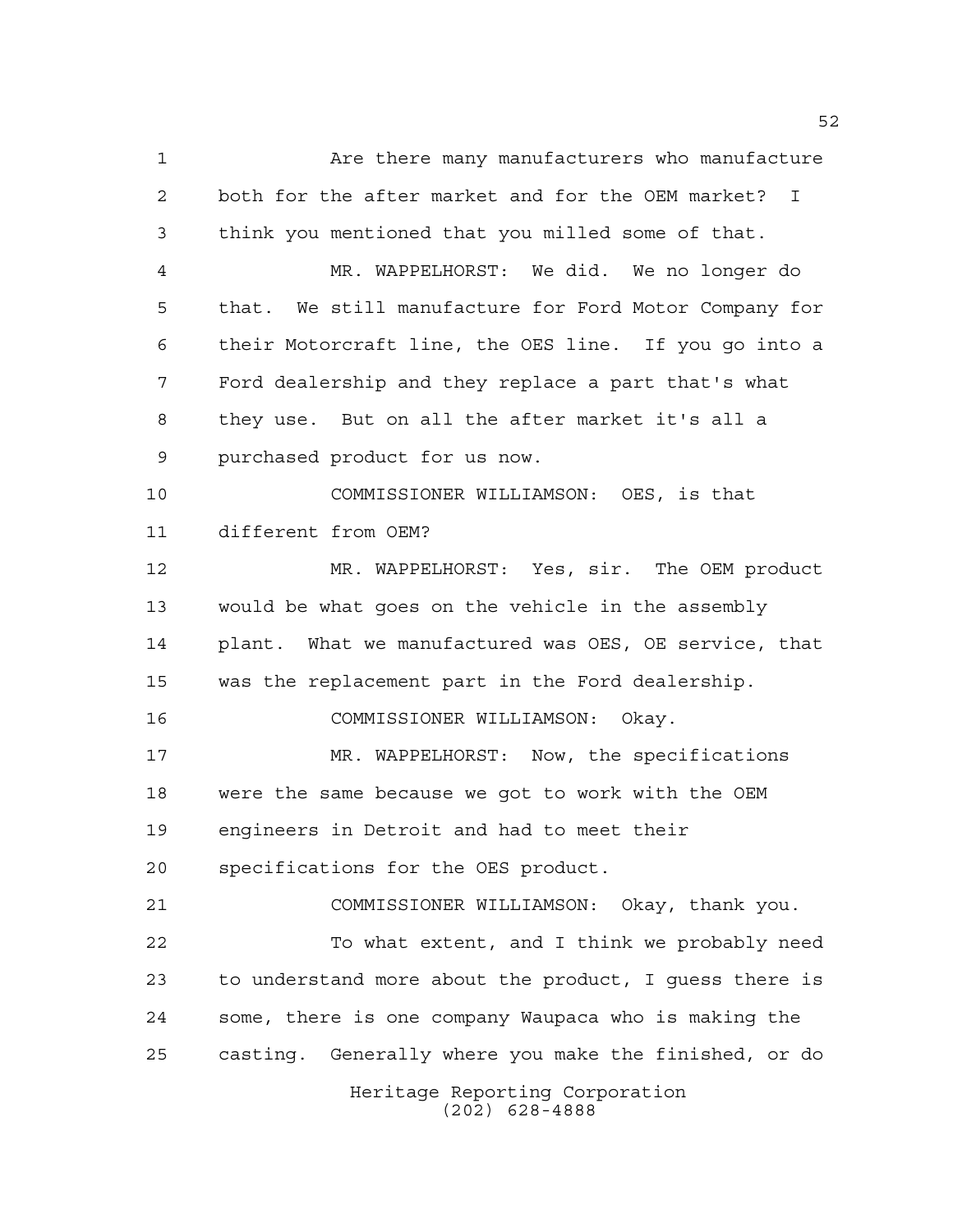the finished rotor, the casting, is that made in the same country? Because I guess we have different stages, we have the casting, we have the finished, I'm thinking a couple other stages. But maybe if someone could elaborate on this so we could get a picture of that?

 MR. WAPPELHORST: At our operation we had a foundry where we produced our own castings and then did the machining right there. We also purchased castings from Waupaca. And we also purchased castings from China that we brought in to machine, depending upon, actually depending upon the volume of the part. For the high volume parts Waupaca had equipment that was very efficient at the high volume runs. At our foundry we made typically the middle to the back end of the line as far as the castings.

 With the freight costs the way they are it's not -- you normally would produce the casting and machine it and finish it somewhere close.

 COMMISSIONER WILLIAMSON: Mr. Woo, do you want to add something?

 MR. WOO: Yes, Mr. Williamson, thank you. I can also add to that question. I have a, you know, good knowledge of our previous company which was Auto Specialty Kinetic, one of the original petitioners and

Heritage Reporting Corporation (202) 628-4888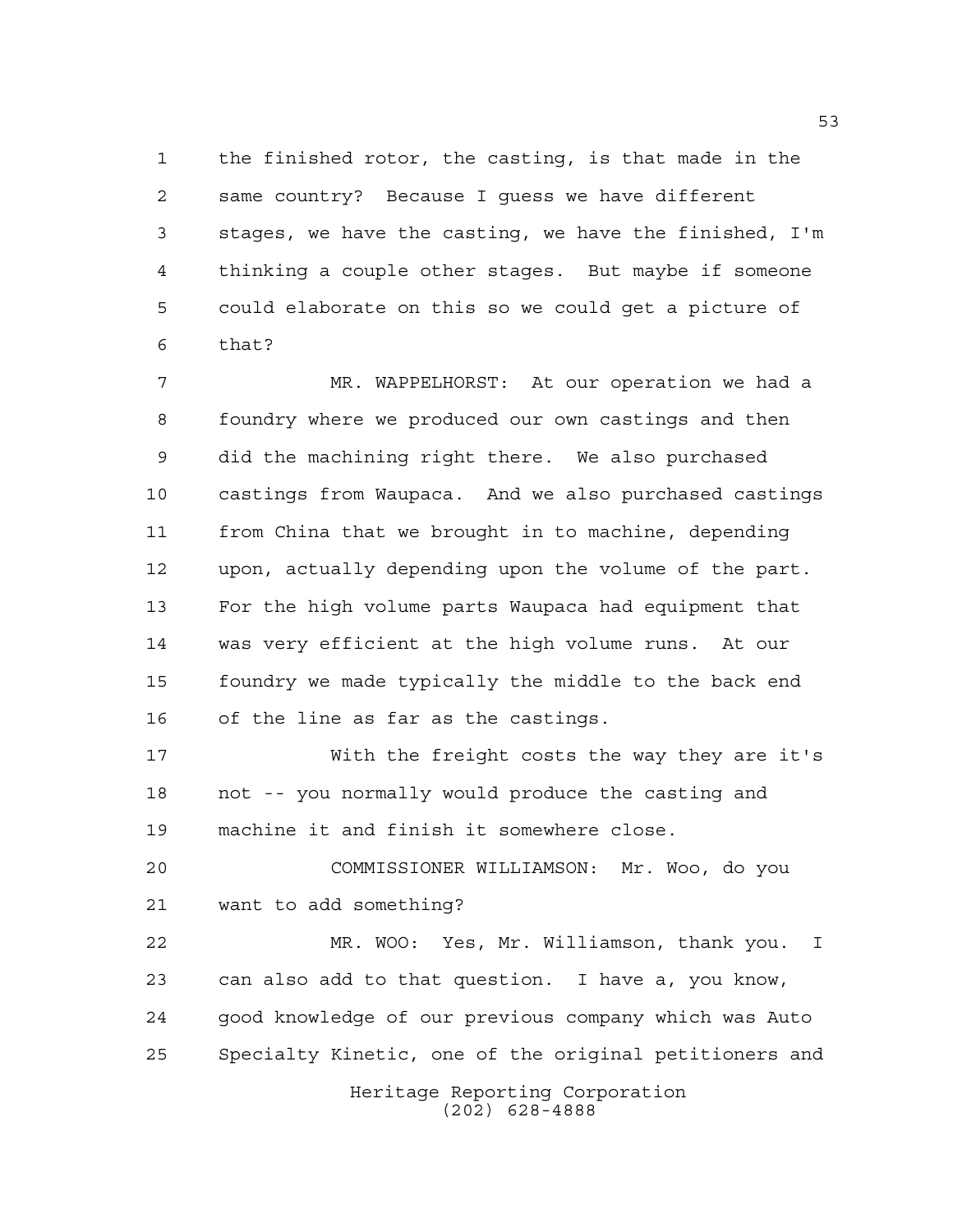one of the founding members of the coalition. Our Kinetic foundry was actually a foundry in San Jose, California, called AB&I. And we would produce the raw casting or cast the basic shaper of the rotor there but then transport the item, the raw casting down to Carson, California for finishing.

7 So the foundry and the machining operation can be completely independent of each other, even separate from ownership. In many cases it's, you know, quite possible to choose several foundries, you know, based on which foundry has the specific tooling or shape for that rotor and then you do all your machining in one central location.

 So, for example, in the case of Affinia it would not be surprising to see them using two or three different foundries for the casting based on what tooling for what specific application was located at each foundry and then centralize the machining to some other point.

 COMMISSIONER WILLIAMSON: Thank you. I guess there is some question whether people who make the castings should be part of this industry or not. And I'm just wondering what your opinion is on that? MR. WOO: Well, I think one of the beauties

> Heritage Reporting Corporation (202) 628-4888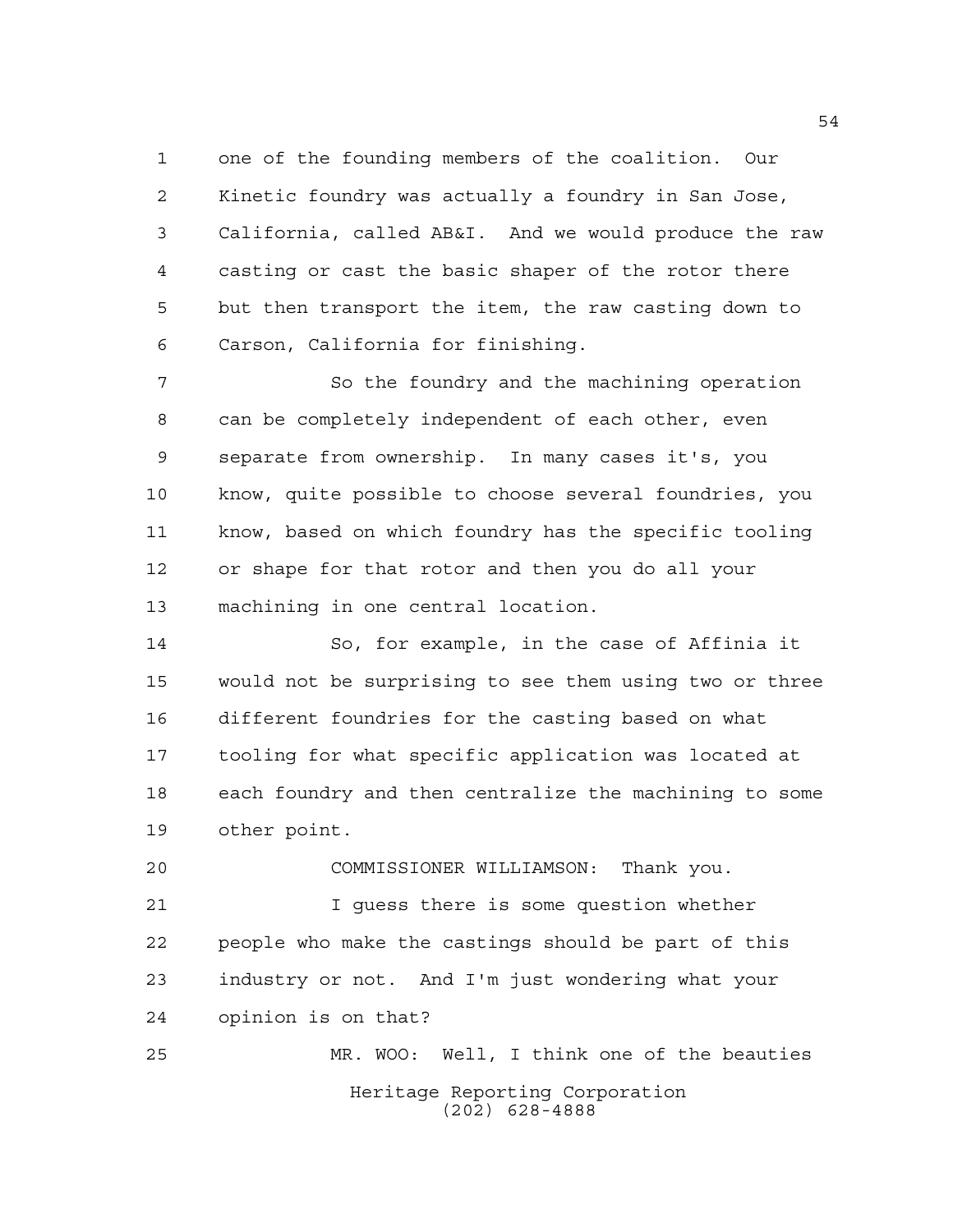of being a foundry is that you, you know, technically could cast anything you wanted relative to the, you know, specialty of the equipment that you have there. But there is an amount of flexibility that they have with their operations that the brake rotor industry specifically does not have. So we can't necessarily shift our production out of rotors into, you know, some other non-associated part.

 COMMISSIONER WILLIAMSON: Okay, thank you. MR. VANDER SCHAAF: We sort of demured to Affinia on this. We are not aware of Waupaca doing machining. And talking to these guys I don't get the sense that they perceive the foundry folks, the people who make castings to be part of the industry. But I would defer to Marv and Steve.

 MR. HUGHES: I mean casting is very non- specific. You can have an industry, you can have a 18 foundry that can cast anything from brake rotors to teapots or to water pumps or to bearing hubs. There's a whole range of things they can do in that factory. So they are not -- a casting factory doesn't have to be brake rotor specific at all.

 I've visited several factories that do have alternative products.

Heritage Reporting Corporation (202) 628-4888 MR. WAPPELHORST: To that question, he's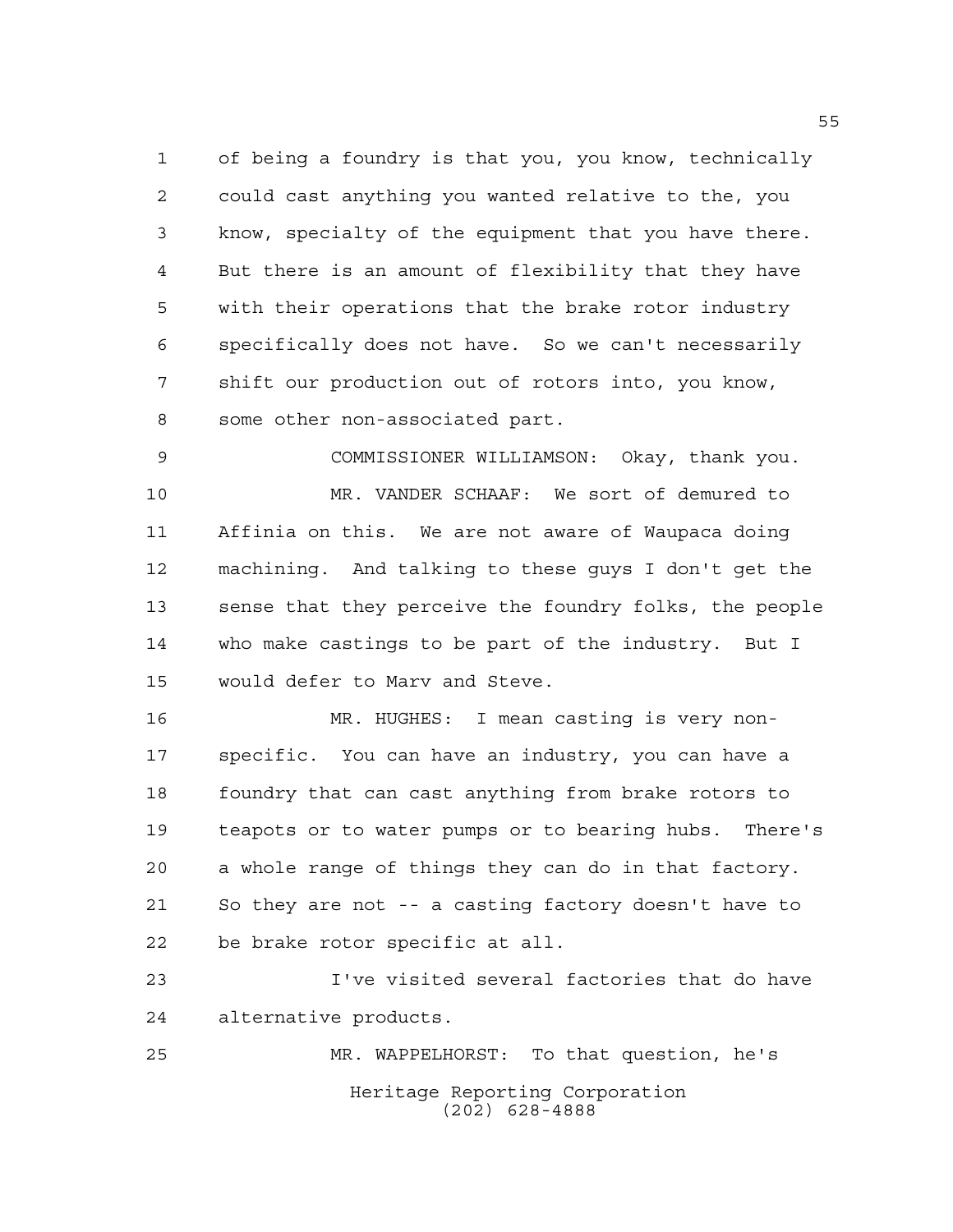right. I mean these, Waupaca is a huge casting company and they will do, they service a multitude of different industries. Brake drums and rotors were a big part of their business, and it still is a big part of their business for the OEM market but not for the after market anymore. So they'll cast for a multitude of different industries, rotors were just one of them, one of the industries they service.

 COMMISSIONER WILLIAMSON: Okay, thank you. I don't know whether, and I guess this is changing, but any idea, and maybe I can ask you for posthearing, how large is the premium market now? And what percentage in total production does it represent? And where is it headed?

 MR. HUGHES: I can only speak to my own company but premium accounts for a significant portion of our business. As I said in our, in my opening statement, it's about four to one. We do large volumes of the economy, obviously, but the premium for us is actually growing because we're focusing on it's kind of a niche market for us. We find vehicles that the premium vehicles like Mercedes and BMW the owners tend to like to go to premium brake rotors. So that's still a significant and growing business for us. As to the rest of the industry maybe Marv

> Heritage Reporting Corporation (202) 628-4888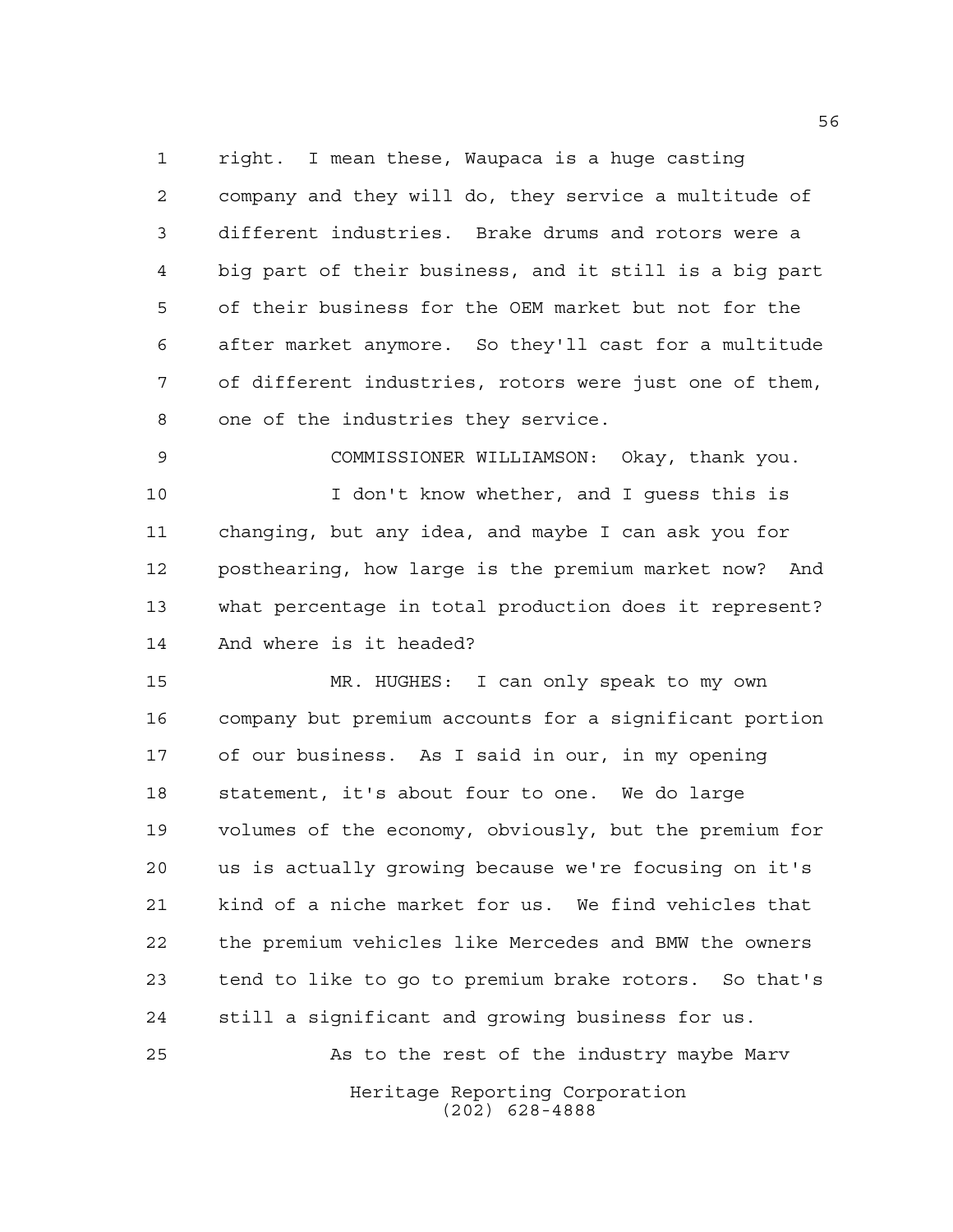could speak more to that.

| 2  | COMMISSIONER WILLIAMSON: And premium also            |
|----|------------------------------------------------------|
| 3  | could include the disposable ones too I think?       |
| 4  | MR. HUGHES: Oh, of course.                           |
| 5  | COMMISSIONER WILLIAMSON: Okay.                       |
| 6  | MR. HUGHES: Of course.                               |
| 7  | COMMISSIONER WILLIAMSON: By the way, do you          |
| 8  | dispose or do you recycle them?                      |
| 9  | MR. HUGHES: We recycle. We recycle                   |
| 10 | significantly. And if we could recycle brake rotors, |
| 11 | we've been trying to figure out how to do this on a  |
| 12 | logistical basis, we would do it because I mean we   |
| 13 | actually have a brake caliper remanufacturing plant  |
| 14 | and we recycle every single thing in that, including |
| 15 | our waste from the cleaning, we find a way of        |
| 16 | recycling that too. So if we could capture these     |
| 17 | brake rotors it would be a great income for us. The  |
| 18 | problem is the logistics of collecting them all back |
| 19 | is kind of problematic right now. We're still trying |
| 20 | to wrap our minds around how we can do that.         |
| 21 | COMMISSIONER WILLIAMSON: Okay, thank you.            |
| 22 | No further questions now.                            |
| 23 | MR. WAPPELHORST: Sir?                                |
| 24 | COMMISSIONER WILLIAMSON: I'm sorry.                  |
| 25 | MR. WAPPELHORST: I'm sorry.                          |
|    | Heritage Reporting Corporation<br>$(202)$ 628-4888   |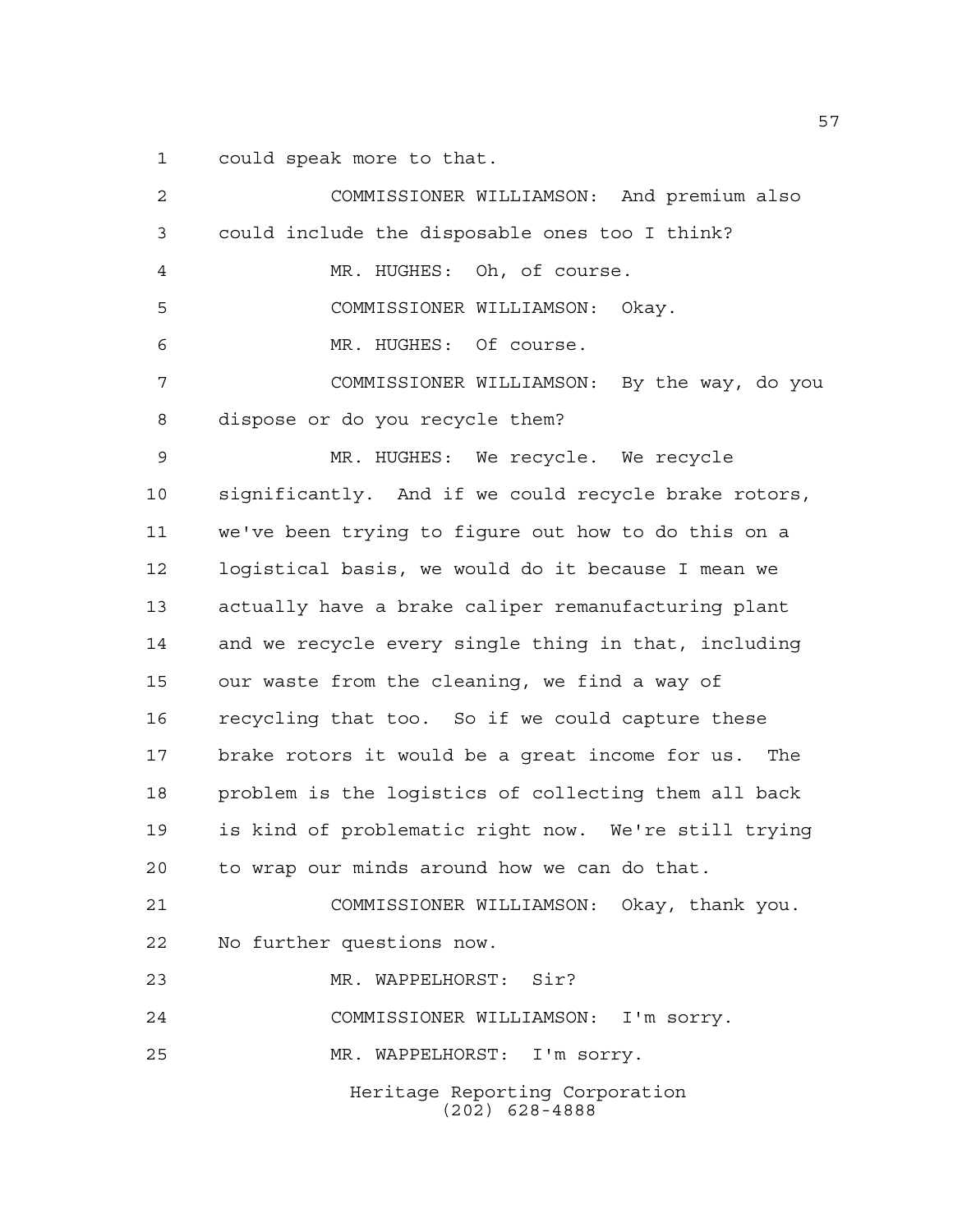COMMISSIONER WILLIAMSON: The light's come

on.

 MR. WAPPELHORST: Just further to that, in our foundry probably about 80 percent of our melt was recycled material, either scrap drums and rotors or we would bring in scrap steel from our other factories around just so we could melt that. And then the rest of it, a certain percentage of pig, a certain percent of steel would go in the mix, so most of it's recycled. Certainly with --

 COMMISSIONER WILLIAMSON: Thank you. I'm going to have to -- my time is over. But I thank you. CHAIRMAN PEARSON: Commissioner Pinkert. COMMISSIONER PINKERT: Thank you, Mr. Chairman. And I'd like to join my colleagues in welcoming the panel and thanking you for taking the time to come here today and to testify before us.

 I want to start with an issue that was discussed both by the witness for Federal-Mogul and the witness for the respondent, and that is this question of whether Affinia is seeking to keep the order on in order to protect its own importing operations which benefit from the continuation of the order. And without referring to business proprietary information, and I'm hoping that you can do this

> Heritage Reporting Corporation (202) 628-4888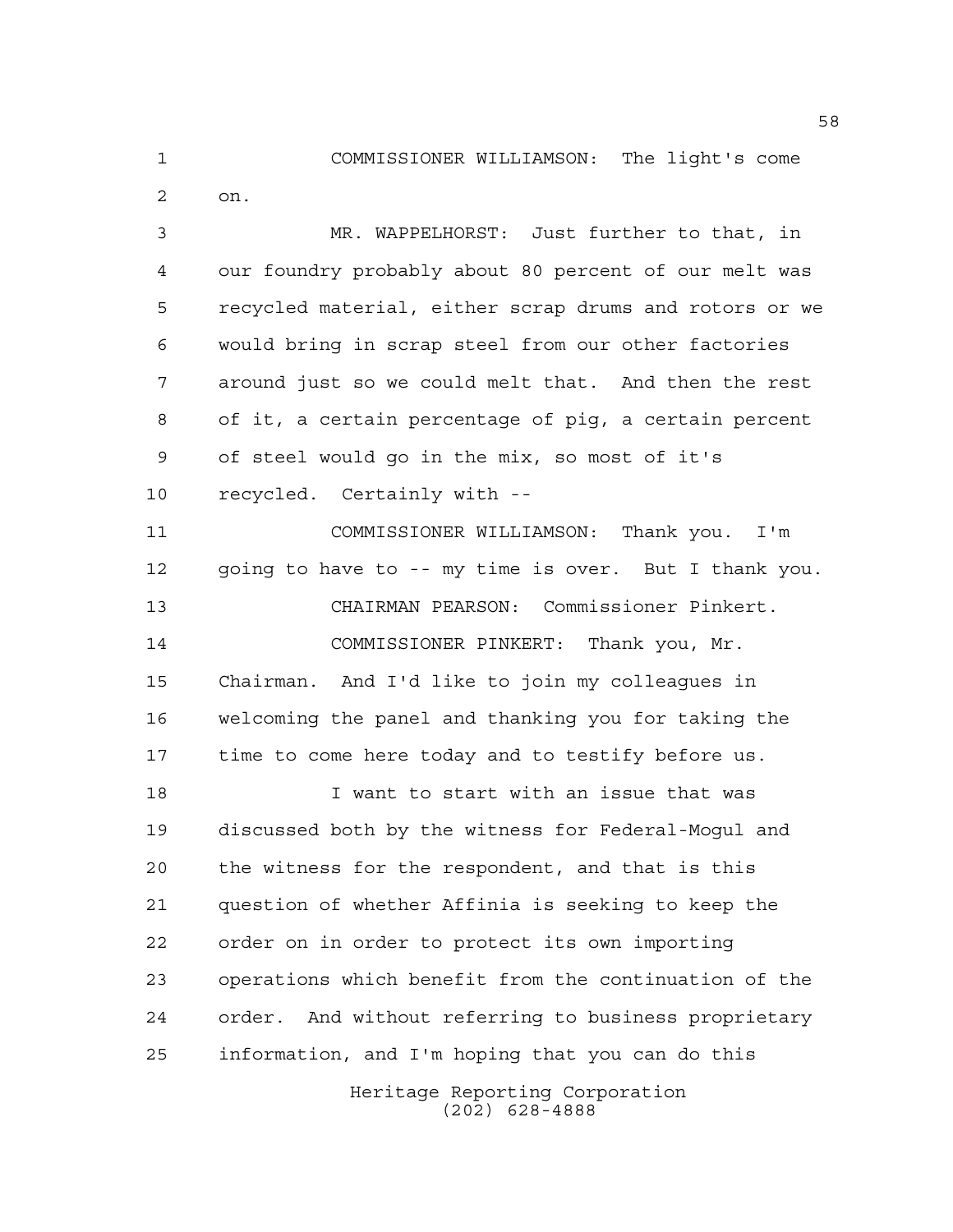without referring to business proprietary information, can you explain how they are attempting to shield their own operations? I don't quite understand the connection there.

 MR. HUGHES: First of all, Affinia has a joint venture with a company called MAT which is also GRI Engineering. That company is also part of the Shenyang Honbase and Laizhou Luyuan. These are what we refer to as permanent zero percent producers. They were given a free pass, if you will, for antidumping rates from the very beginning of the order. So what they've got is permanent zero percent.

 Now, actually I envy their position. If I could do what they are doing right now I would too. Because with that zero percent producer supplying virtually all of your rotors you can now tell Commerce to investigate every other manufacturer out there for violations, which in fact they requested last year. Porter Wright submitted to Congress a request for investigation for every major manufacturer for violations, trying to get everybody else's rates increased.

Heritage Reporting Corporation (202) 628-4888 So right now the sample rate is 4.22 percent that we have to pay as an antidumping duty rate from our manufacturers. So right away that means that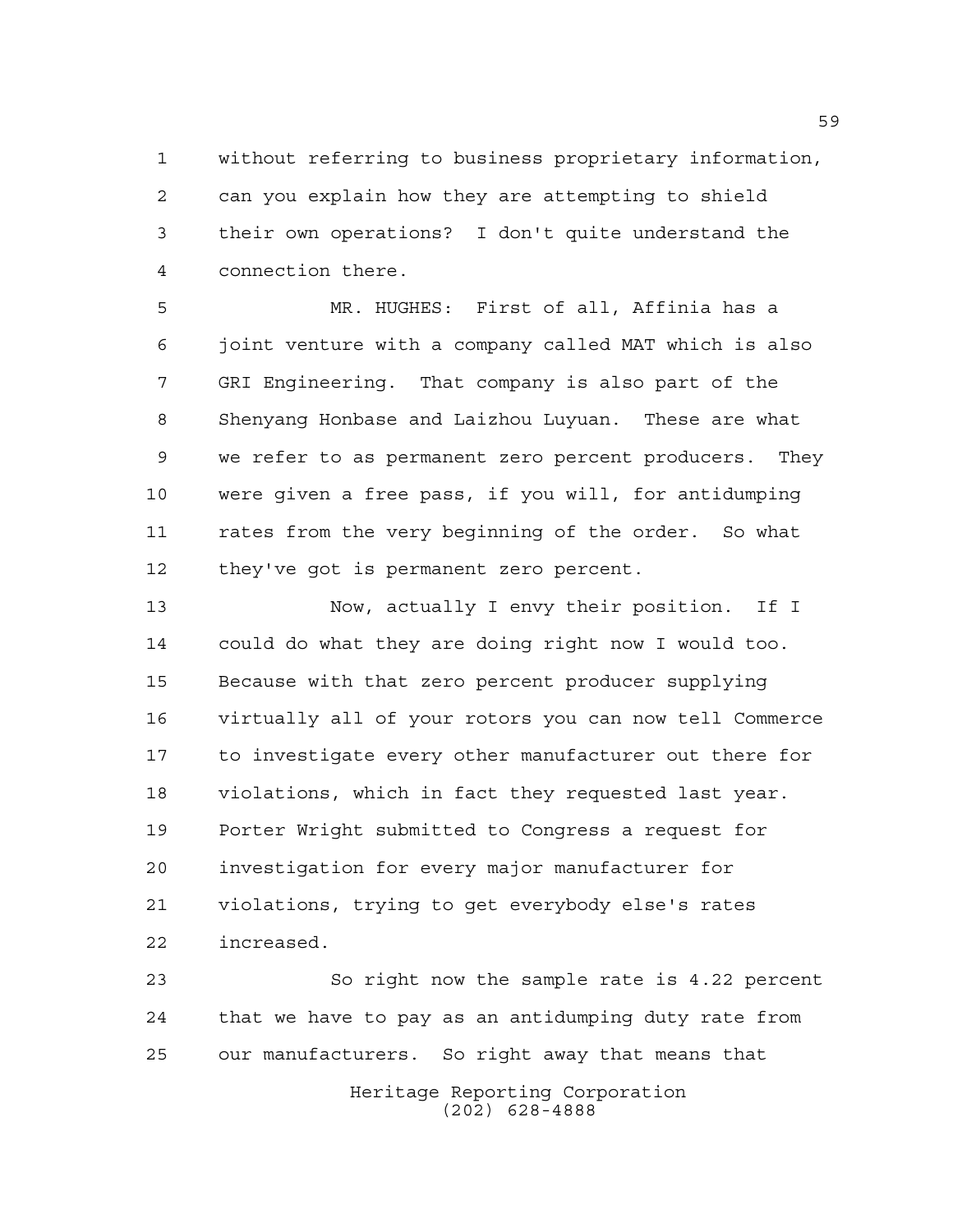they've got a 4.22 percent advantage against us. And with their zero percent never going away, if they game the system, if you will, a little bit and start asking for Centric's producers to be investigated, you know, they could try and get our rates raised to 10 percent or something. There's always a little bit of a game that they can play. And they've got, if this order is continued they've got another five years to play this game.

 COMMISSIONER PINKERT: Thank you. Does Federal-Mogul wish to add anything to that?

 MR. MINTZER: I think he hit it right on the head. I don't know that there's anything more to add to that.

Heritage Reporting Corporation MR. LAYTON: Well, I would just say that up until now, you know, you've had a situation where the companies that the coalition sought to be reviewed by the Department of Commerce probably was tempered by some legitimate considerations for protecting the domestic industry from imports. But what you have seen now happen is that the domestic industry is not producing subject merchandise in the United States certainly to any great extent at all. There may be a tiny trickle left. But what they are seeking to do is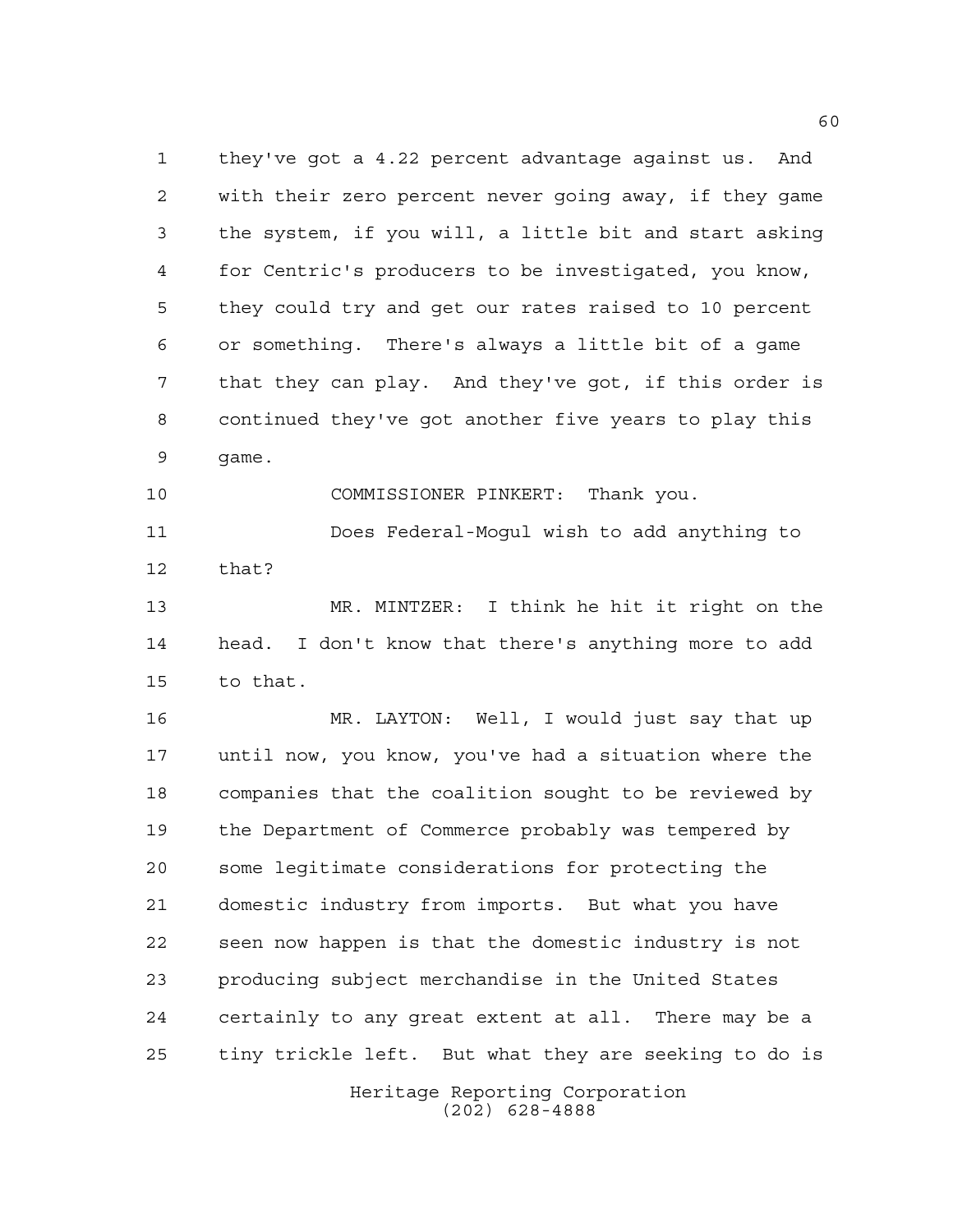to protect their import operations.

| $\overline{2}$ | And I will bet you anything what will happen           |
|----------------|--------------------------------------------------------|
| 3              | in the next opportunity that Affinia has is they are   |
| 4              | going to go after Federal-Mogul's Chinese supplier.    |
| 5              | So that's mainly why Federal-Mogul is sitting here     |
| 6              | today so that they can't game the system. You just     |
| 7              | don't have an industry left here to protect and there  |
| 8              | is no purpose served here by this antidumping duty     |
| 9              | order other than to let Affinia manipulate the system  |
| 10             | over at the Department of Commerce if you extend this  |
| 11             | order for another five years.                          |
| 12             | COMMISSIONER PINKERT: Another point along              |
| 13             | these lines, Mr. Vander Schaaf, did you wish to add    |
| 14             | anything?                                              |
| 15             | MR. VANDER SCHAAF: Not to cast any                     |
| 16             | aspersions or anything but I've seen it before where a |
| 17             | petitioner has sort of laid off certain suppliers from |
| 18             | abroad who are subject to an antidumping duty and      |
| 19             | focus attention upon my clients, for example. And      |
| 20             | coincidentally, you know, human nature, at Commerce    |
| 21             | the petitioners are saying, oh, you need to verify     |
| 22             | every single supplier. Don't just verify the head      |
| 23             | officer, go to all these suppliers and verify ten      |
| 24             | entities that are affiliated with my client. And then  |
| 25             | with the other supplier, oh, one verification will do. |
|                |                                                        |

Heritage Reporting Corporation (202) 628-4888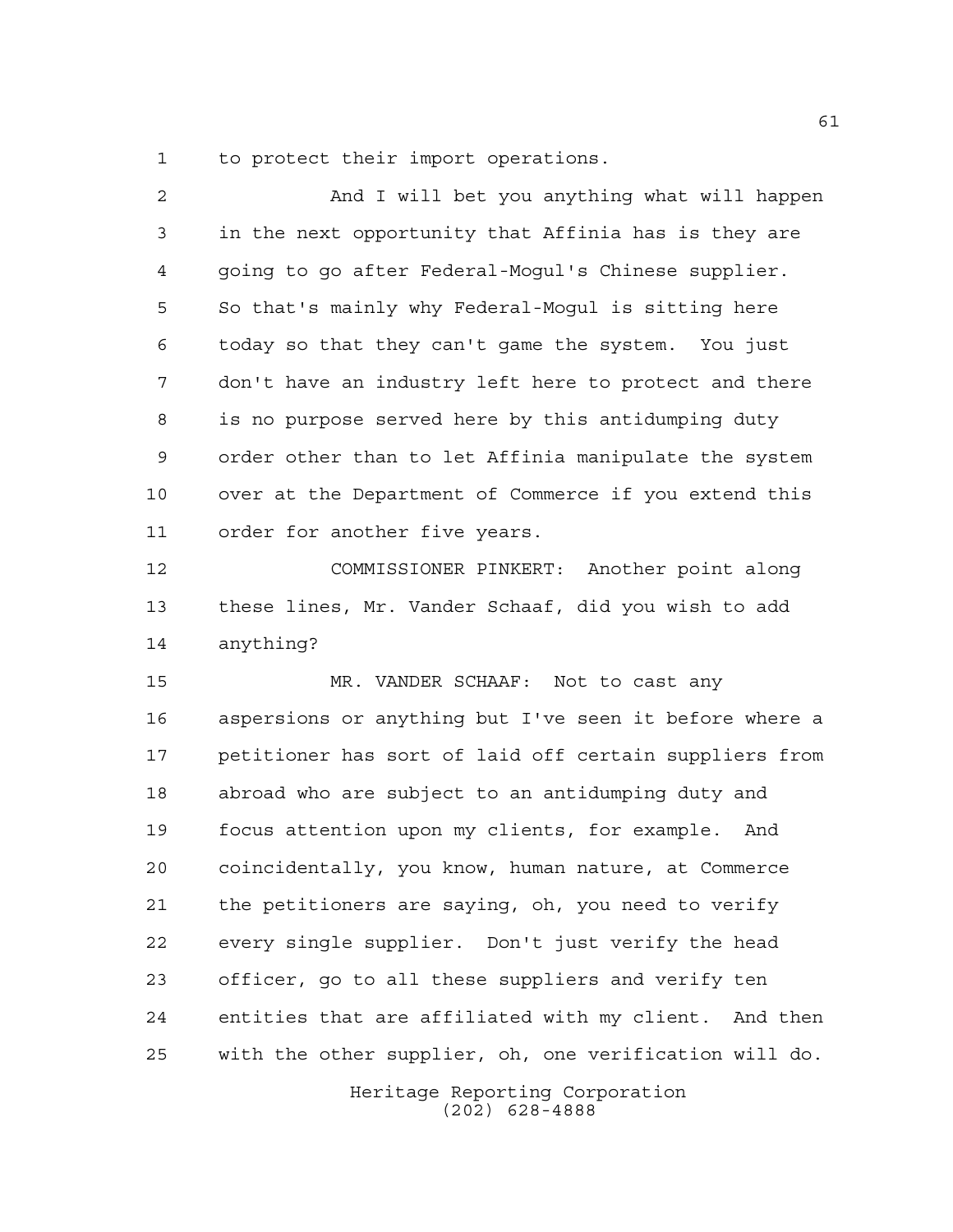And everybody, you know, if you do these Commerce cases you know how costly they can be to have to defend all these verifications in China. And I've seen that with my eyes, not necessarily in this case. And it's not to cast aspersions on anybody but it's just human nature that when the petitioners are telling Congress to focus on a certain supplier Commerce staff tends to do that and they tend to dig a little deeper, the verifications take a little longer, they are much more detailed, and they go to more facilities and it's more costly for those entities than the party that the petitioner buys from. And then with them they sort of have a hands off approach and so you don't get as much as a delving and querying.

 The investigation that Mr. Hughes mentioned wasn't just an admin. review. Outside the admin. review Commerce said we -- petitioners said, we think that this information is shady and questionable; you should do a separate investigation to see if this was accurate. So it was actually the request to launch another investigatory proceeding outside of an admin. review against a number of parties. So it's this kind of control that Affinia would have over the antidumping proceedings.

> Heritage Reporting Corporation (202) 628-4888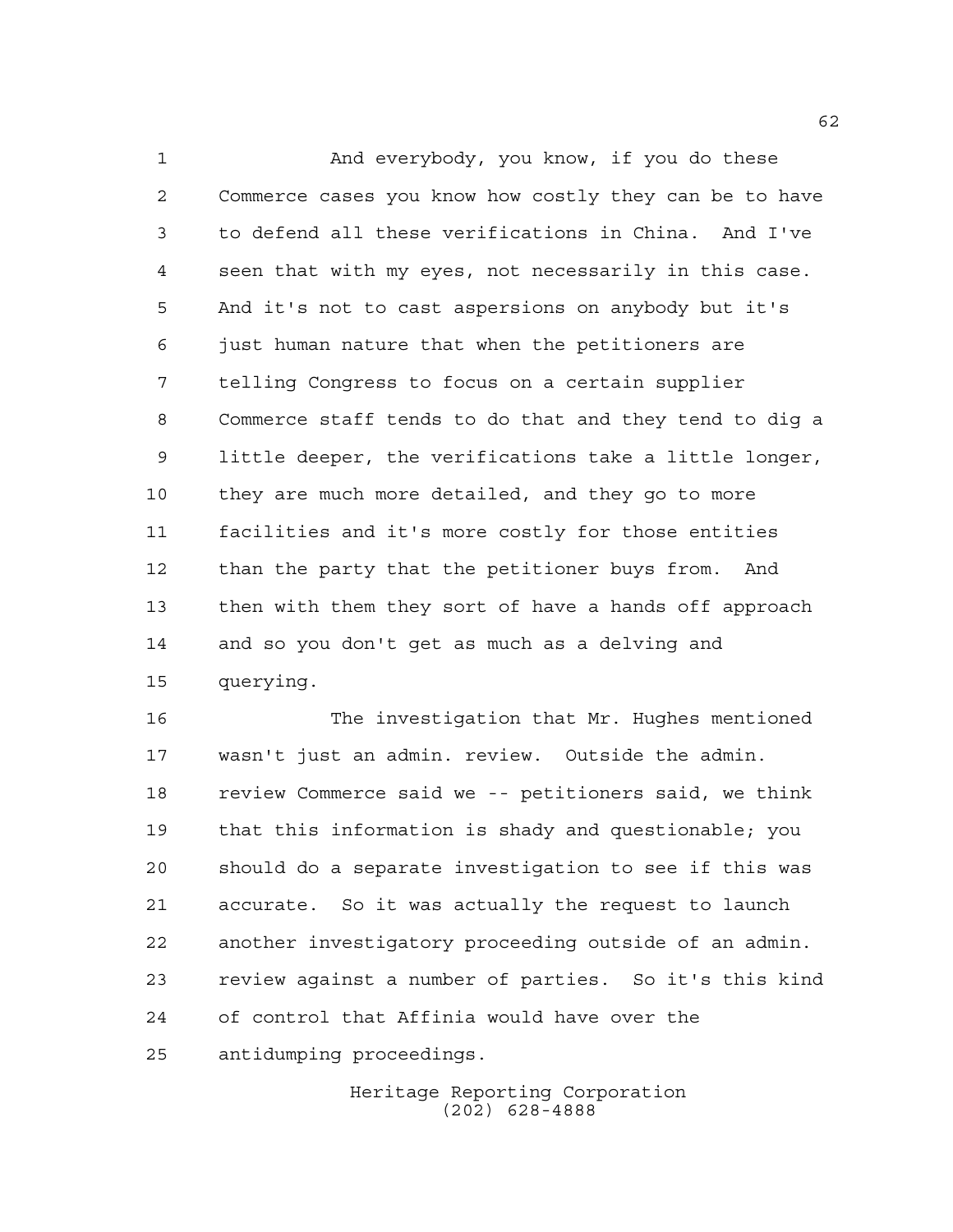COMMISSIONER PINKERT: Just exploring for a moment the issue of what other interests Affinia might have at this point, might there be a possibility of obtaining Byrd Amendment distribution for entries that occurred before the expiration of the Byrd Amendment?

 MR. VANDER SCHAAF: Well, there would be those as well. That's a good point. Byrd Amendment duties. But also you're seeing, I don't know how much the Commission sees of this as a topic at Commerce, you may have seen it when you were there, this proliferation of petitioners requesting significant volumes of reviews, numbers of reviews in wooden bedroom furniture, for example, and some of the other products, shrimp, out there. And then the petitioners will withdraw those requests. You have a certain amount of time to withdraw the request for an admin. review.

 And there are settlements where the parties agree to some kind of settlement where something, some benefit that is bestowed upon the petitioner. And the petition who requested the review against all these parties will withdraw those requests for review so that the respondents don't have to pay lawyers to go through defending these reviews. And in exchange some type of compensation is provided to the petitioners.

> Heritage Reporting Corporation (202) 628-4888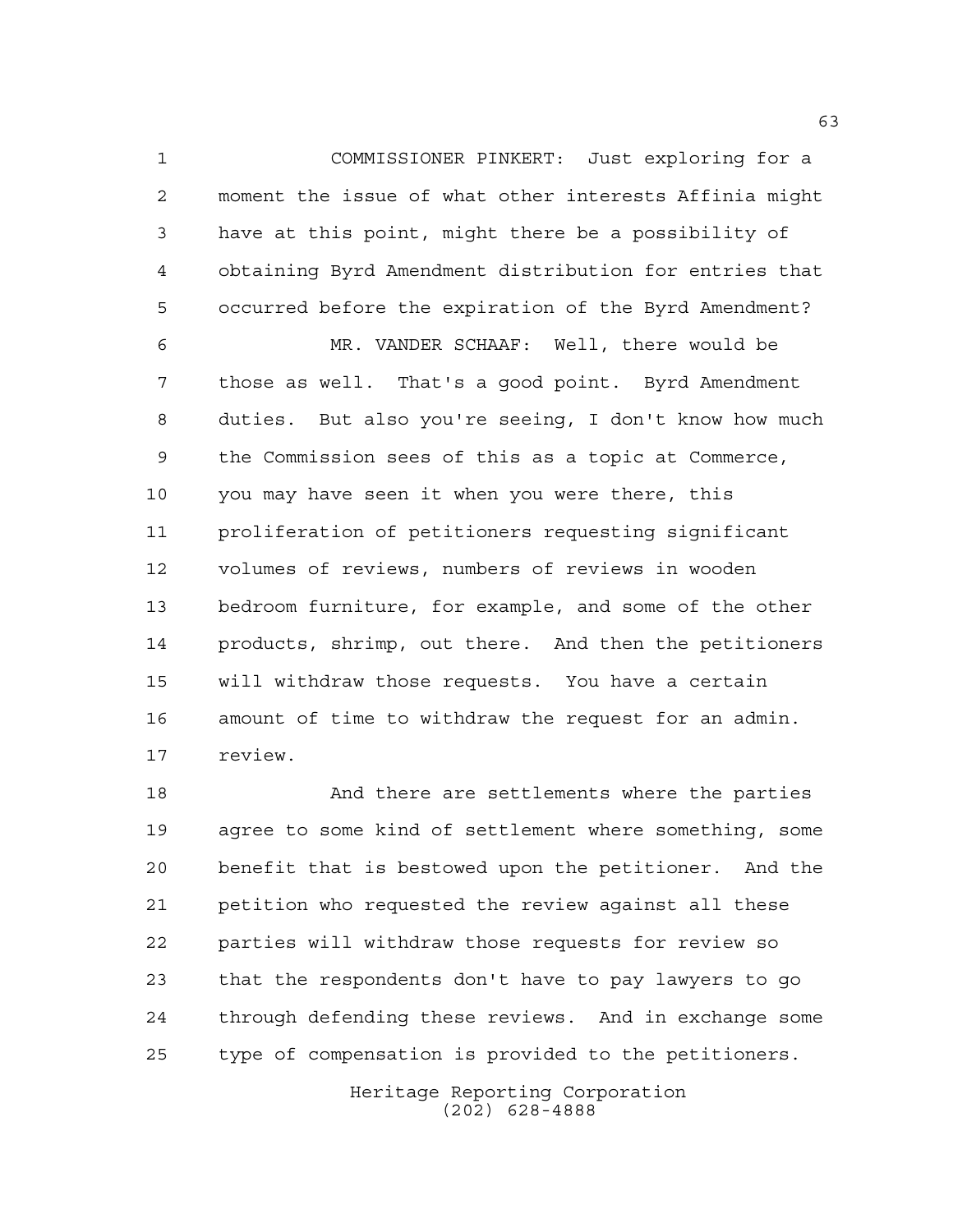And that is another means for giving Affinia control. I haven't seen any of those in the brake rotors order or market. So I don't want to say that could be an outcome, but it certainly is within the realm of possibility. But I haven't seen that happening in the brake rotors market, I've seen that in the shrimp, with respect to the shrimp order and the wooden bedroom furniture order and so forth.

 COMMISSIONER PINKERT: Thank you. Now, turning to a comment that Mr. Layton made, and I think it also reflected something that Mr. Mintzer stated earlier, there was this suggestion that the domestic industry no longer exists. And I've got a multi-part question along these lines but I want to start with 15 just a clarification of the claim.

 Is the claim that the domestic industry no longer exists now or that it will no longer exist soon?

 MR. MINTZER: Well, we're certainly in no position to dispute Affinia's claim that there is continuing to be a trickle of production. But the point is, you know, this proceeding is caught in a very transitory time in this industry. And you have Federal-Mogul leaving the industry during the fourth quarter of '07. You have Affinia clearly winding

> Heritage Reporting Corporation (202) 628-4888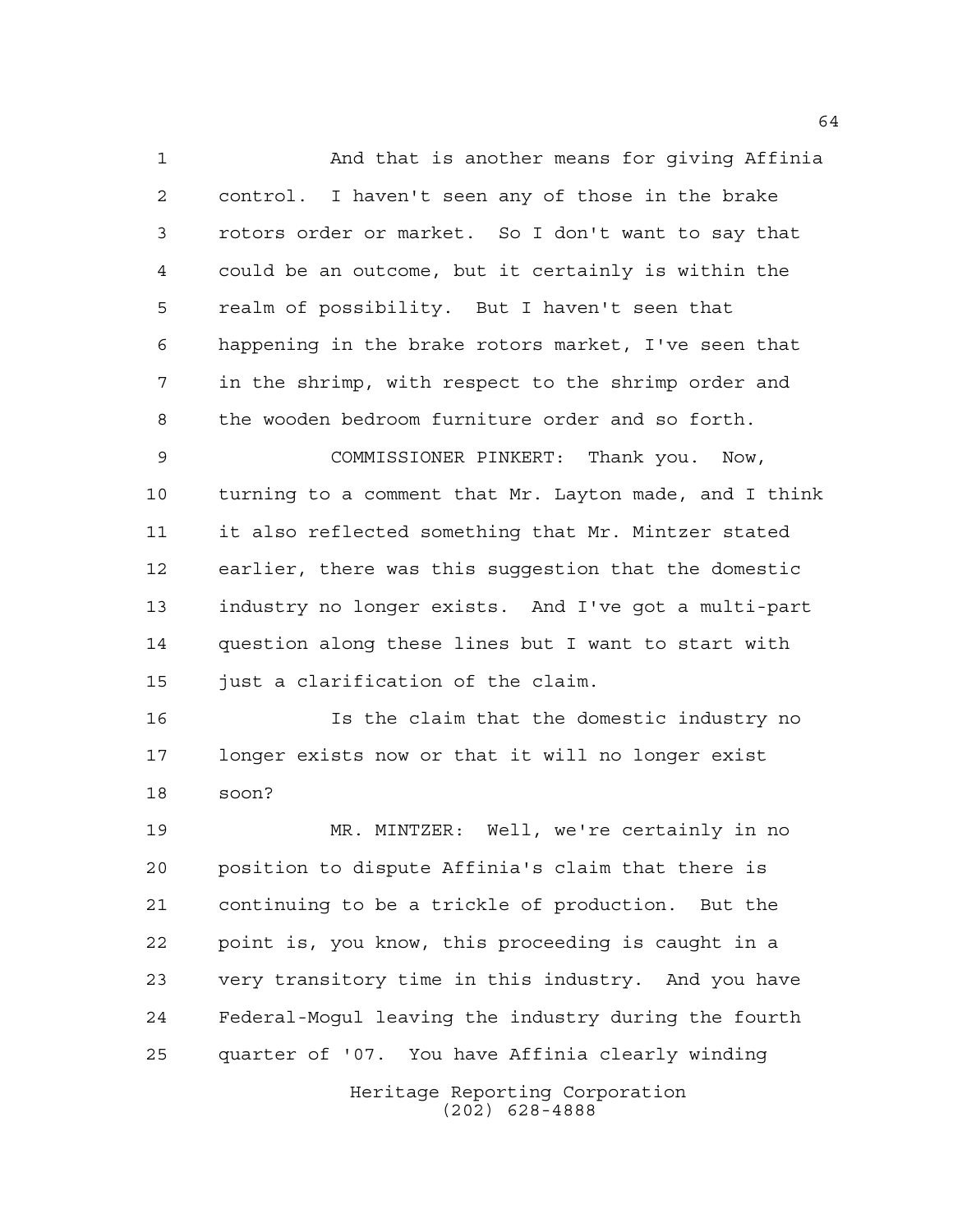down, selling, publicly noting their sale of various facilities. Even the ones that are open are for sale. That again you can look at their 10-K, it says that.

 So, you know, do they have production today? Yes. But we're trying to look at what is likely going to exist within the next few years. And everything they do reflects the behavior of an importer, it does not reflect the behavior of a U.S. producer. And even if you look at their 10-K they have to list all of their risks associated with their business in their 10-K. There's only one risk associated with this rotor business reflected in their 10-K, and that's the risk that Congress might increase antidumping duties on their imports from China. It does not state anything about the harm that Chinese producers are causing their U.S. rotor business. The only statement related to its rotor business reflects the risk that antidumping duties might increase on their own suppliers.

 So I think that speaks volumes to where they are headed. And it speaks volumes to why they are not here because they would have to answer to that today. MR. VANDER SCHAAF: Mr. Woo's testimony was

 that they were negotiating with Affinia to buy their assets, and that Affinia's representation to them at

> Heritage Reporting Corporation (202) 628-4888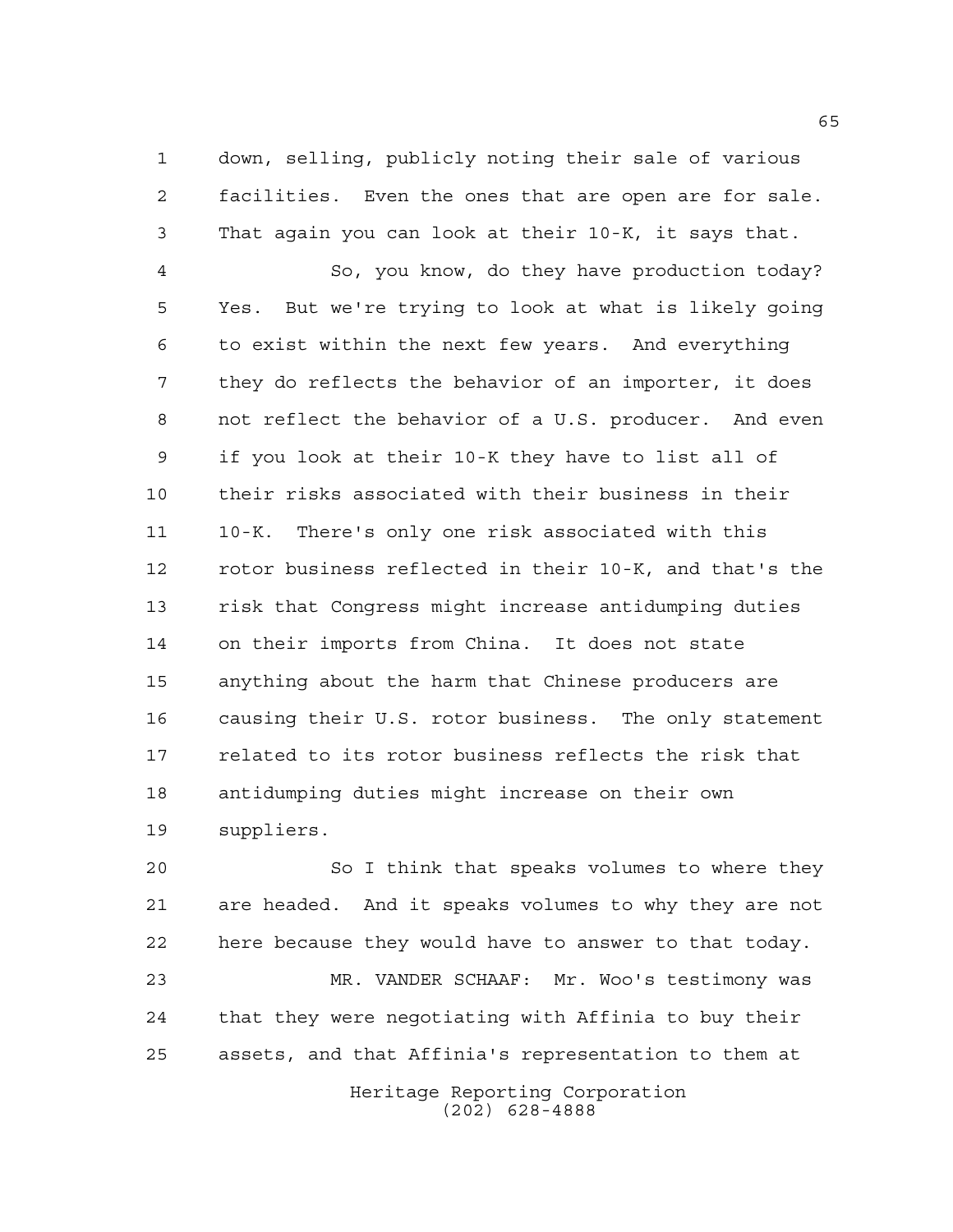that time last year was that they would only have going business for 12 to 24 months. So it would have closed that definitively down, sold it to the company he was with at the time which has now merged with CWD. So on a going-forward basis there is a very clear indication that they don't have an intention to continue to produce.

 COMMISSIONER PINKERT: Thank you. CHAIRMAN PEARSON: There's been some discussion about the difference between premium rotors and economy rotors. Are there differences in metallurgy between the two or is it only a difference in machining?

 MR. HUGHES: There can be both. It's really dependent upon the manufacturer. But clearly the premium rotors are typically, at least in CWD's case, are produced by manufacturers that have extensive equipment to manufacture high quality rotors and they do have metallurgy tests where they actually take a proof out of every single batch and they use a gas spectrometer to test the metallurgy.

 CHAIRMAN PEARSON: Okay. And so? MR. HUGHES: The economy does not typically, not that I've seen. CHAIRMAN PEARSON: Okay. So a casting then

Heritage Reporting Corporation (202) 628-4888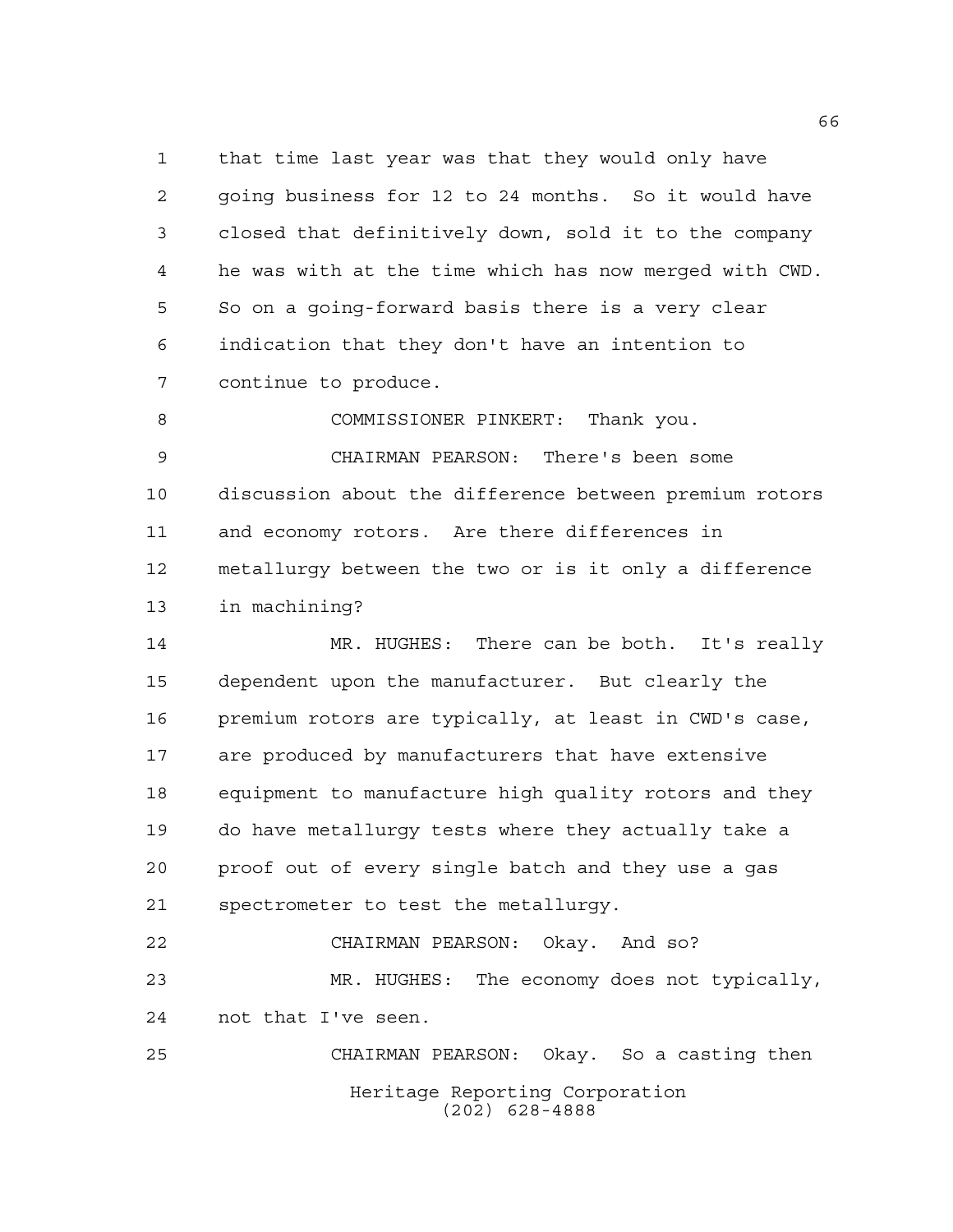in theory could be made into either a premium rotor or an economy rotor but normally that would not be the case, you'd have separate metallurgy, separate castings for premium versus economy?

 MR. HUGHES: In theory, yes, they can be. But typically the manufacturers that make at least our premium rotors are using an automated casting line, they are doing tests on metallurgy for every single rotor that's poured basically. So there's much more quality control on our premium rotors. In theory you could use the cheaper, unsophisticated line of production of premium rotors, but there's not as much control.

 CHAIRMAN PEARSON: Mr. Wappelhorst? MR. WAPPELHORST: For our premium versus entry level rotors, as Steve had said, for our entry level rotors we accept what they call a floor-molded casting where there is very little equipment and the molds just literally sit on the floor and two guys pour the stuff in. And on our premium they're all made on automated equipment.

 We accept a wider range of chemistry in the entry, a lower tensile strength on the casting, and we have a wider range of hardness that we accept on the entry level casting than we do on the premium.

> Heritage Reporting Corporation (202) 628-4888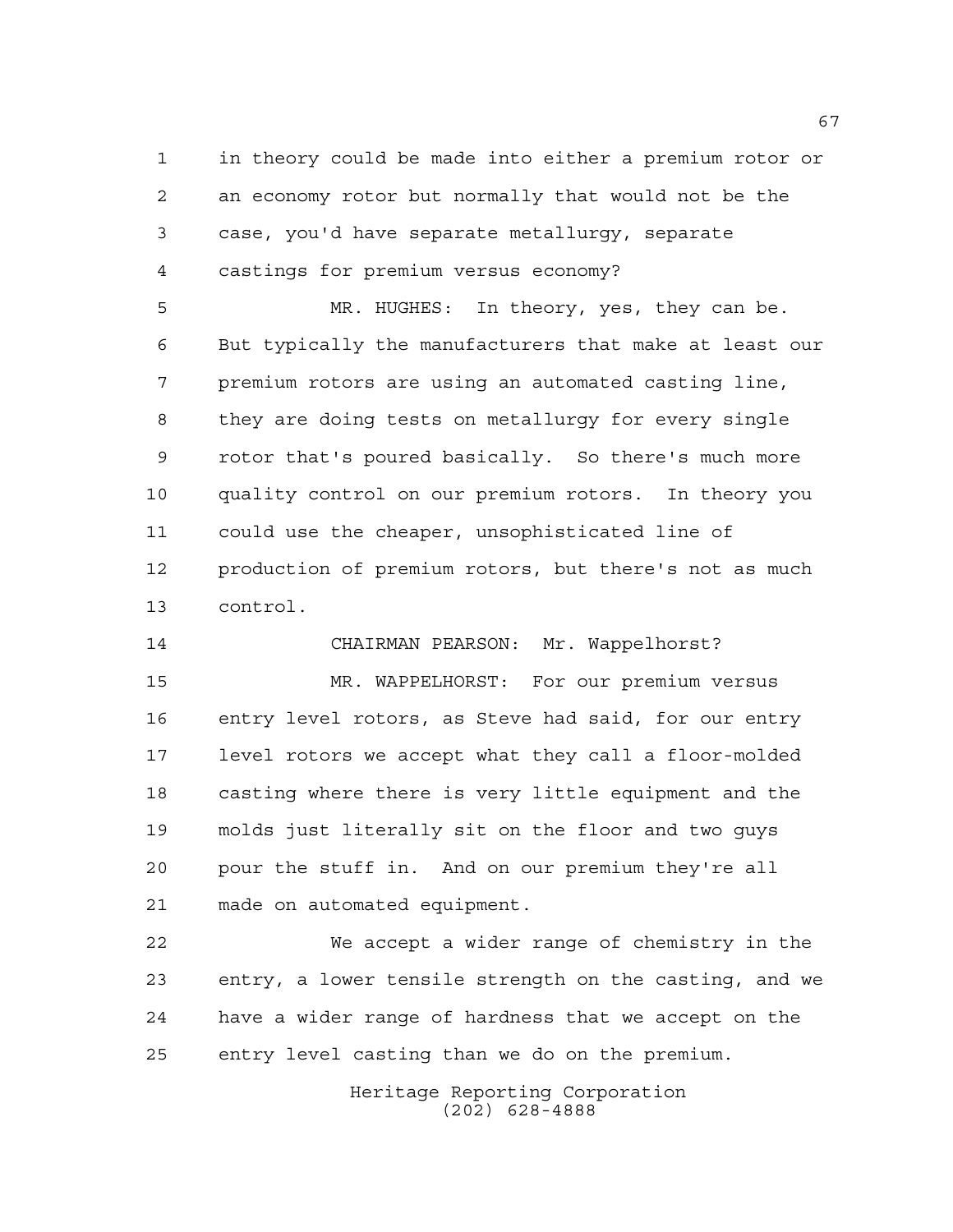CHAIRMAN PEARSON: Okay. And all of those were the issues that relate to the cost of the casting that you're buying?

 MR. WAPPELHORST: Yes, sir, the cost. And then down the road then the serviceability of the part with the wider range of hardness and chemistry and the casting would be less serviceable.

 CHAIRMAN PEARSON: Okay. So now if Waupaca is manufacturing castings for an OEM use would you purchase those same castings for OES use?

 MR. WAPPELHORST: Yes, sir. Same chemistry of it, same, right off the same line.

 CHAIRMAN PEARSON: Okay. And then it would be unlikely to purchase those same castings for either premium or economy after-market rotors?

 MR. WAPPELHORST: I can't speak for the other guys but we purchased the same, from the same line from Waupaca for our premium but not for the entry.

 CHAIRMAN PEARSON: Okay. Okay, so there is some overlap here but there also are some very distinct differences?

Heritage Reporting Corporation (202) 628-4888 MR. WAPPELHORST: Yes, sir; absolutely. CHAIRMAN PEARSON: One more question. Would I be correct to assume that a casting might be turned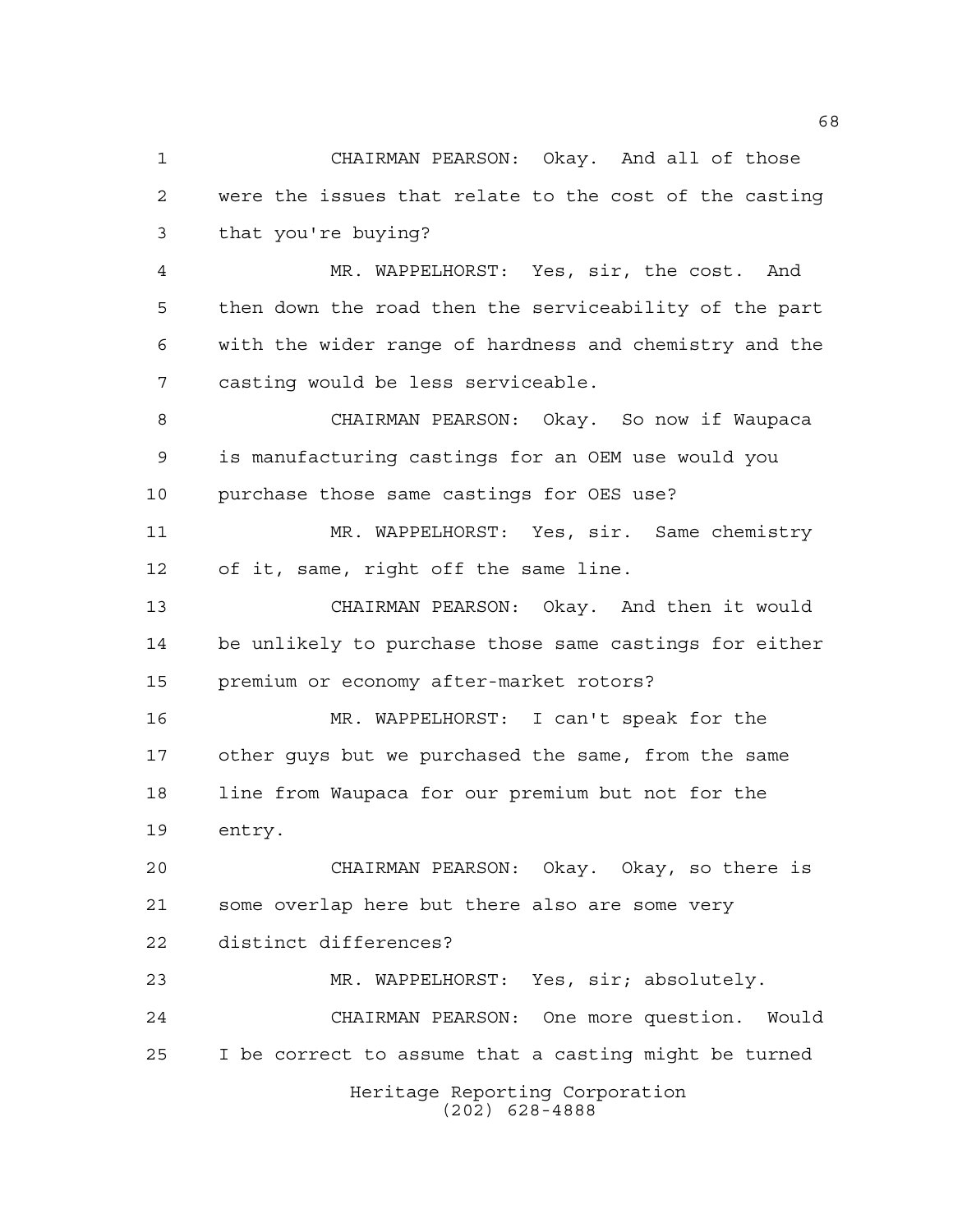into a rotor for several different models of vehicle, depending on how you do the machining and where you drill the holes?

 MR. WAPPELHORST: Yes, sir, absolutely. Some differences in machining. You can use the same casting and depending upon different bolt hole patterns -- if it fits a half ton truck, it might have a five-hole pattern. If it fits a one ton truck, same rotor but a six-hole pattern for the mounting bolts. Also, some of the vehicles come with ABS on the braking, so those rotors would have an ABS sensor. A lot of them have an ABS sensor.

 So we would take the same part, same casting, machine a bunch of them, press in an ABS ring for one part number, don't press in the ABS ring, or sensor ring, for another part number.

 CHAIRMAN PEARSON: Okay, and then, when a premium rotor is going to be refinished, the mechanic takes it off. Does he turn it on a lathe, or what's involved in the resurfacing?

 MR. WAPPELHORST: Yes, sir. It's a small piece of equipment that sits in the shop, and they mount it in there and it comes in and cuts the braking surface.

Heritage Reporting Corporation (202) 628-4888 CHAIRMAN PEARSON: So it's a machine that's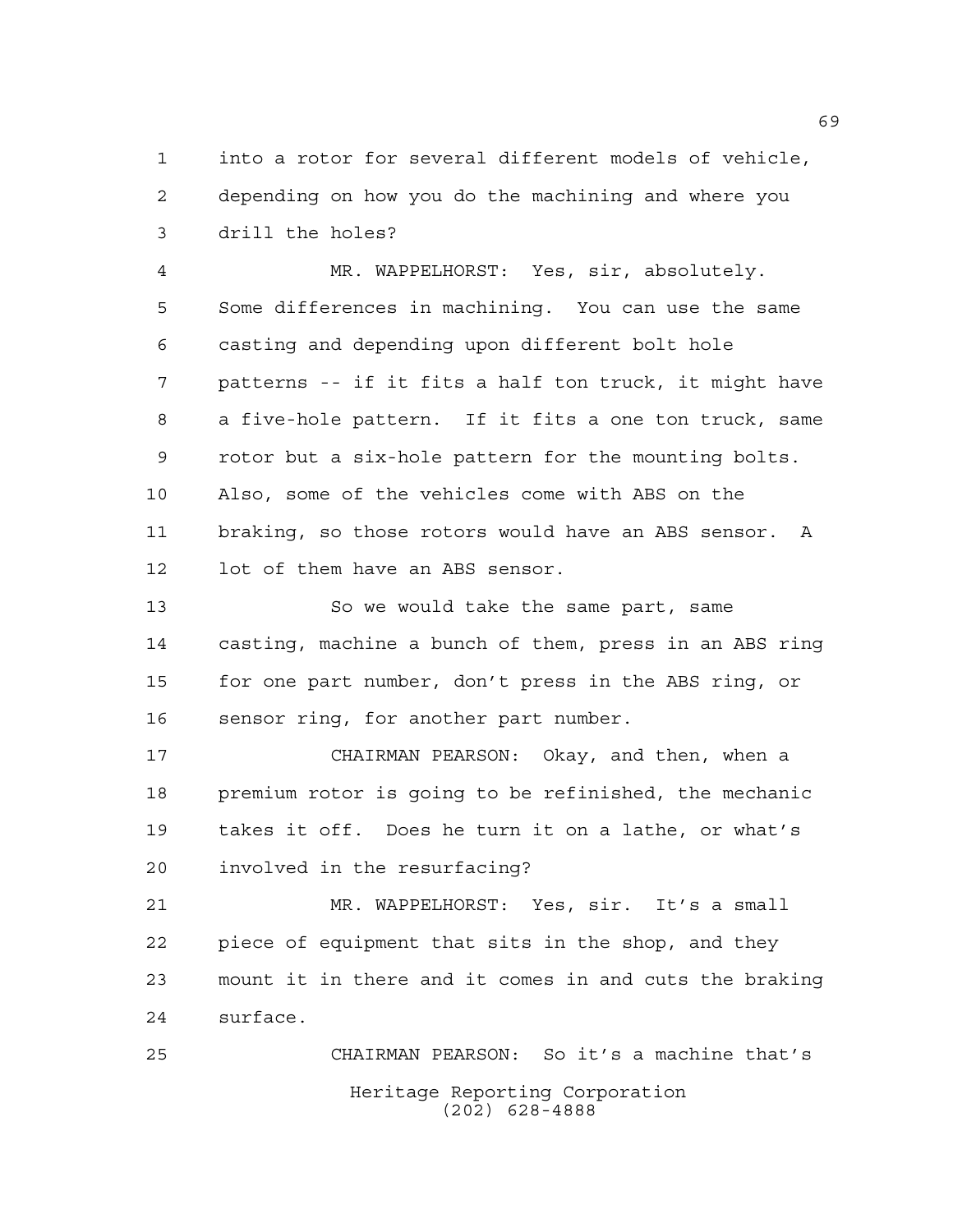specially made for refinishing brake rotors?

 MR. WAPPELHORST: Yes, sir. Yes, sir, for turning a brake rotor.

 CHAIRMAN PEARSON: Okay. Well, that's enough about the details of brake rotors to satisfy me. Let me shift now to counsel. Are there any previous cases that the Commission has dealt with in which the possible lack of a domestic industry influenced our determination, in a review?

 MR. VANDER SCHAAF: Well, there have been cases where the Commission has concluded that they can't exclude a party as a related party because they are the only producer, but there is a case that I haven't had a chance to read thoroughly, Sebacic Acid, where I realized, and it's confidential but I read the public opinion a while back, where it looked like the domestic producer had ceased producing it at a certain time period, and that seemed to have an effect on the Commission's determination.

 In that case, the Commission did issue a negative determination. It happened to be one of the Chinese cases that I noticed where the Commission issued, the few instances where the Commission issued a negative determination, and there was a cessation, it looked like, of production, but that's me gleaning

> Heritage Reporting Corporation (202) 628-4888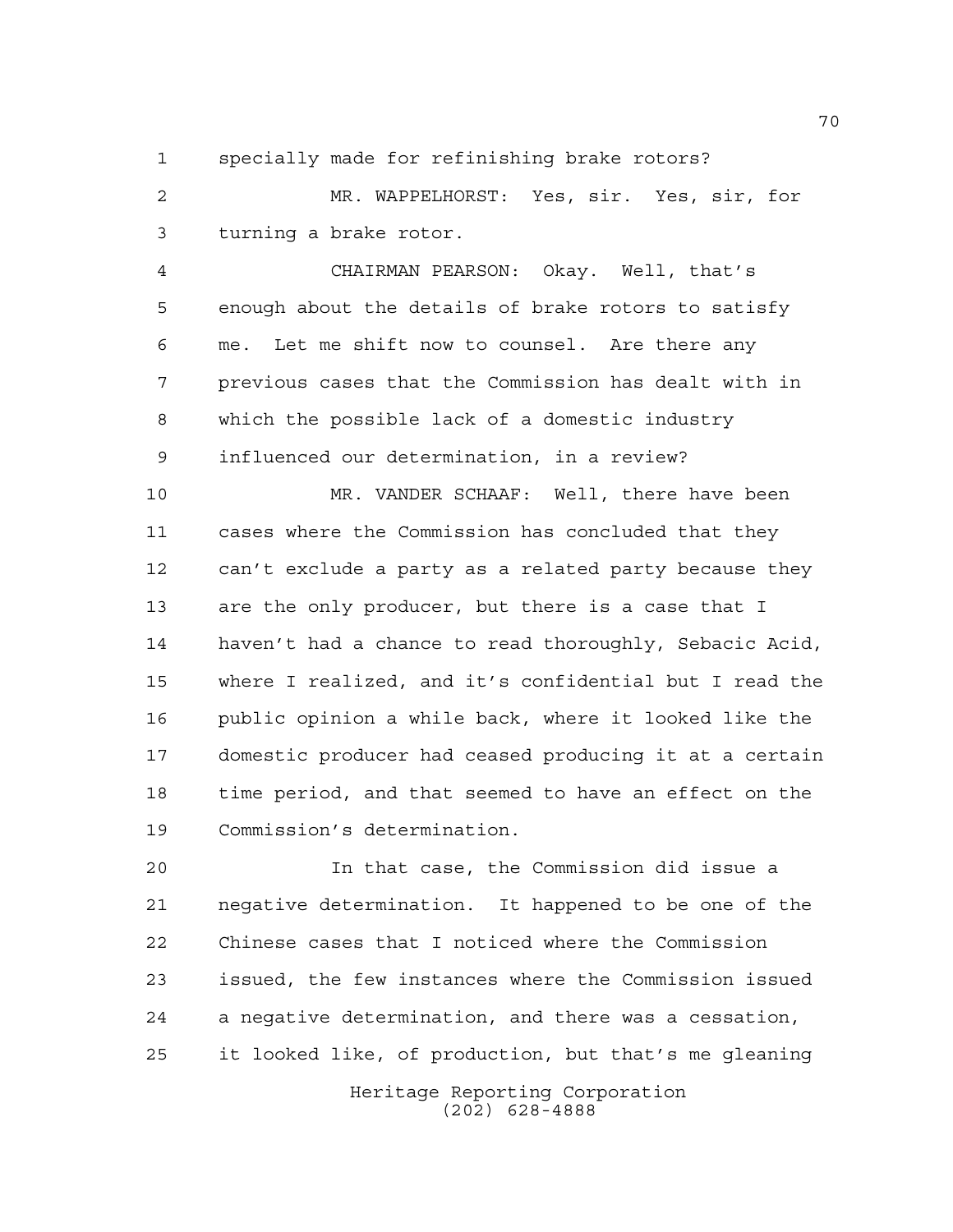from the public version. I wasn't involved in that case so I don't know what the confidential information showed, but it looked like there was a cessation of production, and it said something, I remember the quote was that the U.S. producer hadn't produced since -- star, star, star -- 1994, or something like that, or 2004, and so it seemed to have an impact on the Commission's analysis, but that's one case that I am familiar with and then the other cases are the cases where the Commission has decided not to exclude a related party because -- although they might have met the qualifications in terms of operations focused on importation rather than production, it would have had 14 the effect to exclude the sole producer.

 So they took that into account and decided not to exclude the producer as a related party.

 CHAIRMAN PEARSON: Okay, well, I am not an attorney, as you know, and I am not even terribly learned, especially when it comes to brake rotors, and so -- I do recall, though, wrestling with issues not entirely unlike, in this case, with Sebacic Acid, and it would be a help to me if counsel could look at these unusual cases where the Commission has had to make a determination under challenging circumstances. If I knew that there was some good guidance

Heritage Reporting Corporation (202) 628-4888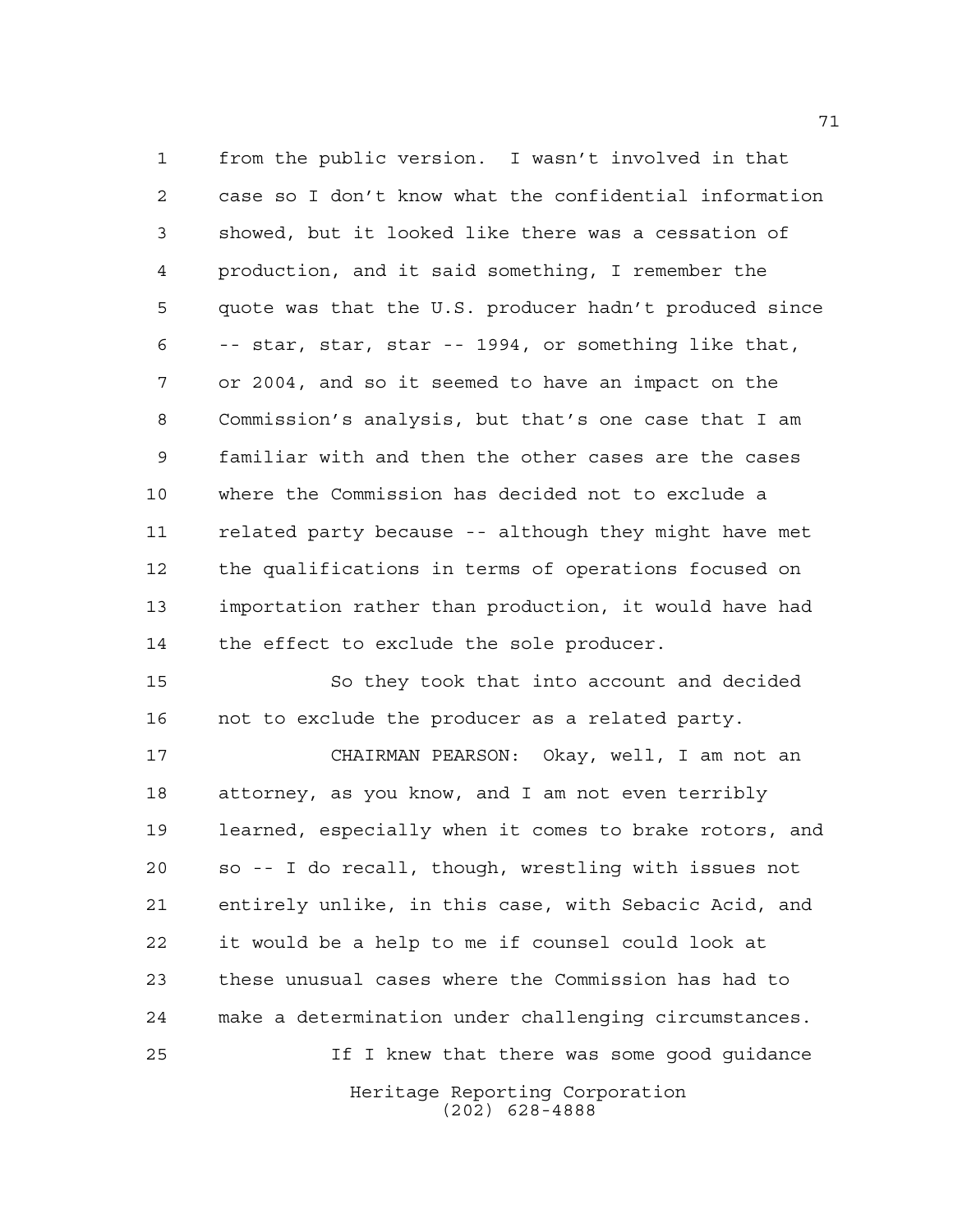for us in those cases, that would be a help to me.

 MR. VANDER SCHAAF: Okay. CHAIRMAN PEARSON: I simply don't know whether this case is sufficiently on point with anything we've done before to provide us much help. Then, another legal question. Are you recommending that the Commission take an adverse inference against Affinia?

 MR. VANDER SCHAAF: You know, I am very familiar with the Commission's positions on adverse inferences. It's very hard to convince the Commission to draw an adverse inference. It's not that difficult at Commerce. It's done more frequently there, but it's clear that the Commission's approach has been not to draw adverse inferences. It's to take things into account and consider things, the condition of competition, and have it go to the weight of the evidence.

 I think the Commission would have a right to draw an adverse inference here. I think the requirements are met, but I recognize the Commission's precedent. There have been many compelling examples of the Commission having the right to draw adverse inferences and not doing so, but I do believe that the Commission would have the right, under the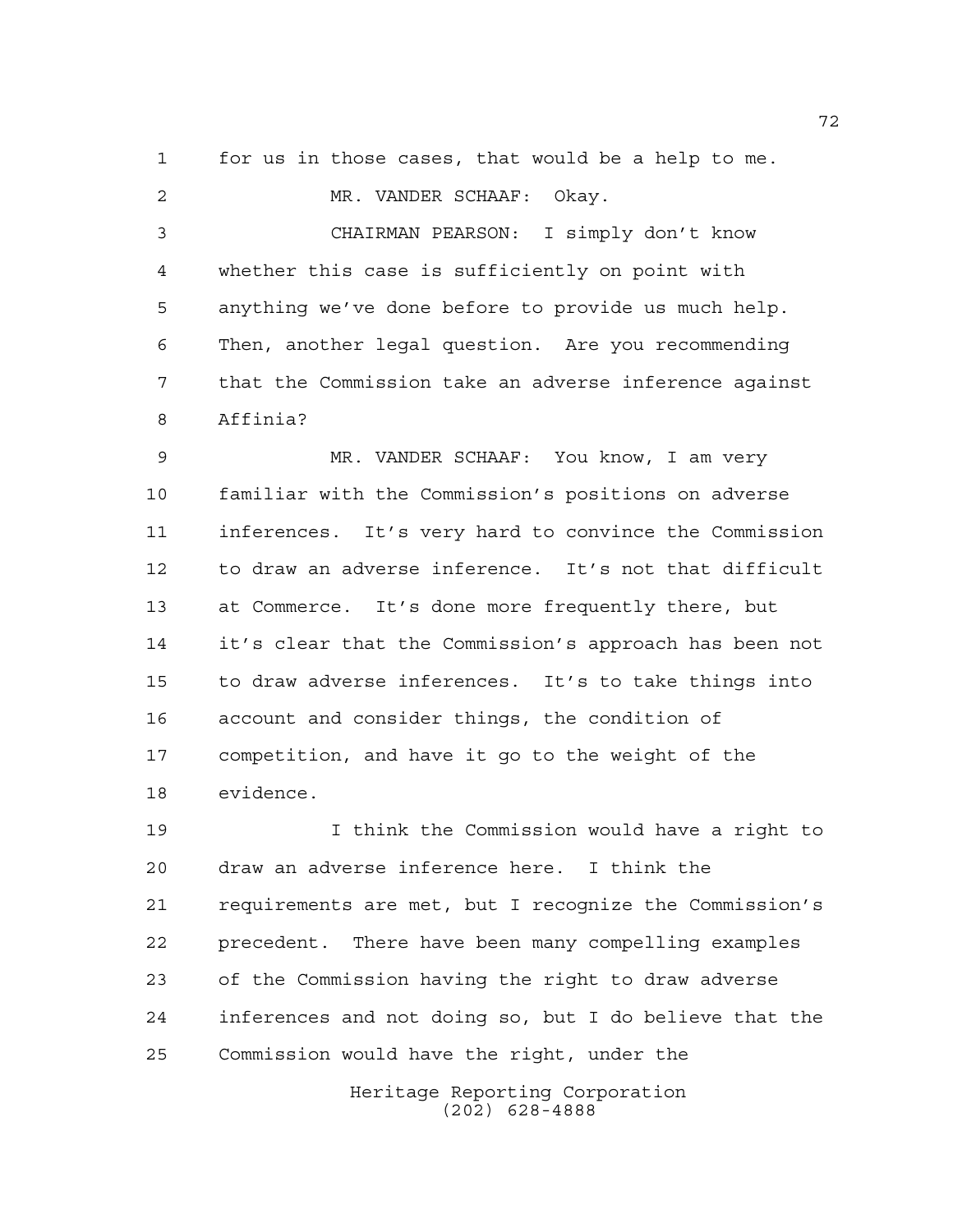circumstances of this case and based on the requirements in the statute, to draw adverse

inferences against Affinia.

 CHAIRMAN PEARSON: And if we chose not to draw an adverse inference but rather just were to weigh the evidence, as you've mentioned, your view is that we would end up in roughly the same place?

 MR. VANDER SCHAAF: Yes. A perfect example is this production issue. So many of our clients, you know, aren't aware that Affinia makes anything here. Mr. Fudalla buys and sells to and from Affinia. He didn't know until he started digging into this thing that Affinia still produced. Mr. Hughes said, they're not producing, they're not producing, we had to dig and dig.

 That's a big question, whether they continue to produce, whether they stopped producing yesterday or two weeks ago or a month ago or whether they're still trickling something out. It's clear that 2008 is completely different from 2007, and your questions for the institution of this case asked them to report on 2007, the questionnaires went through 2007, but it's hard for us to even know whether they are still producing something.

Heritage Reporting Corporation (202) 628-4888 They have indicated that they do and we've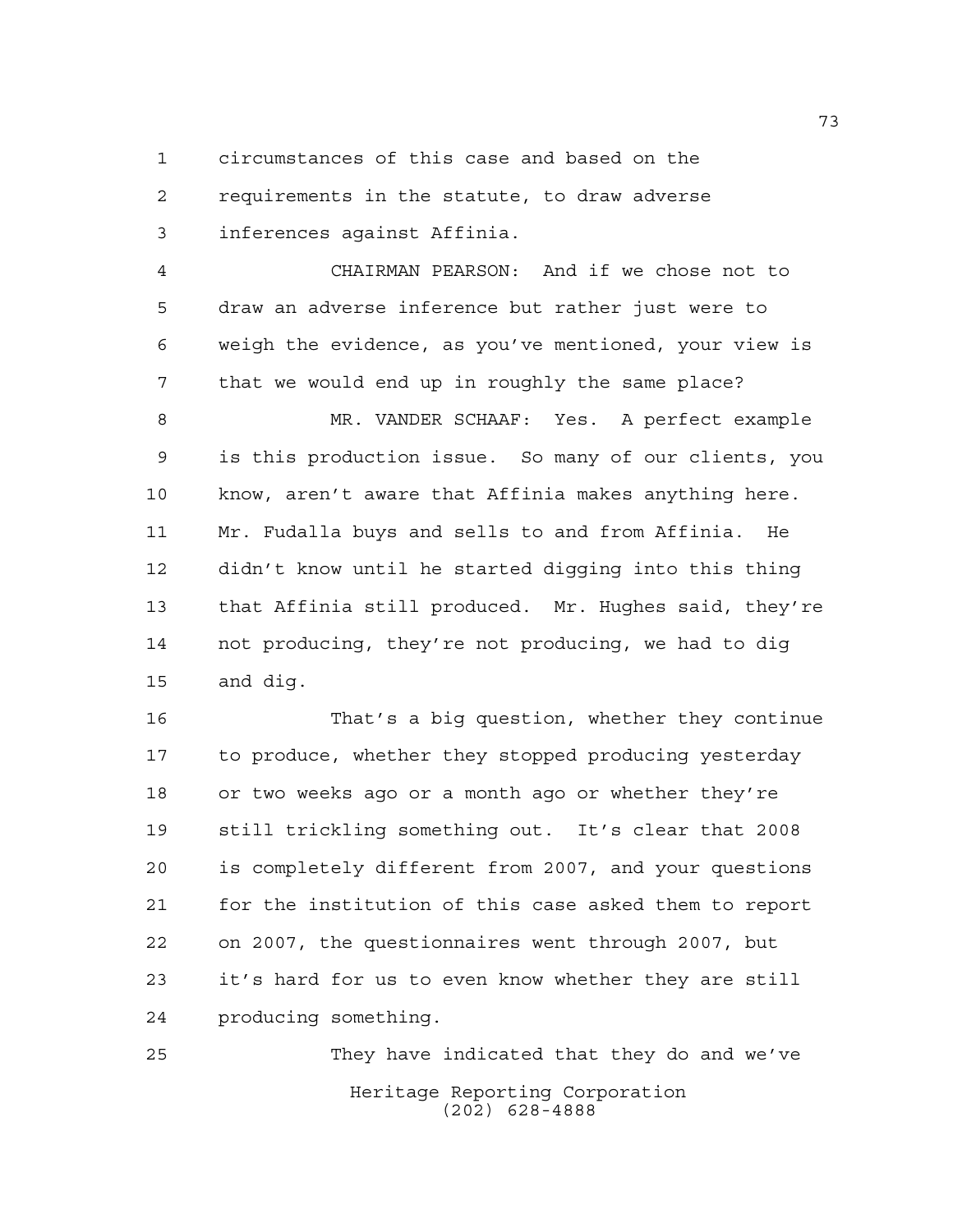got some information suggesting they could, but whether they will be at the time of your vote is difficult, and that's one of the reasons why an adverse inference would be appropriate, and it wouldn't necessarily have to be a total adverse inference. I think you can draw an inference that because they haven't substantiated and come to the hearing today, that they produce, they might not.

 CHAIRMAN PEARSON: Okay. I may impinge just a bit on the Vice Chairman's time, but let me ask a related question. We look at what will happen in a reasonable foreseeable time. I don't recall another case in which we have had respondents come before us and lay out an expectation that there will be no domestic industry within a reasonably foreseeable time. If you think that's the situation here, help me through that one as well, because I would want to understand -- I mean, we tend to think of what happens in a reasonably foreseeable time as demand in the marketplace, something like that, and I don't recall grappling with the question of whether there is record evidence that there is not going to be a domestic industry in a reasonably foreseeable time, and in that case, does that affect the determination we make today if we believe that a domestic industry exists today?

> Heritage Reporting Corporation (202) 628-4888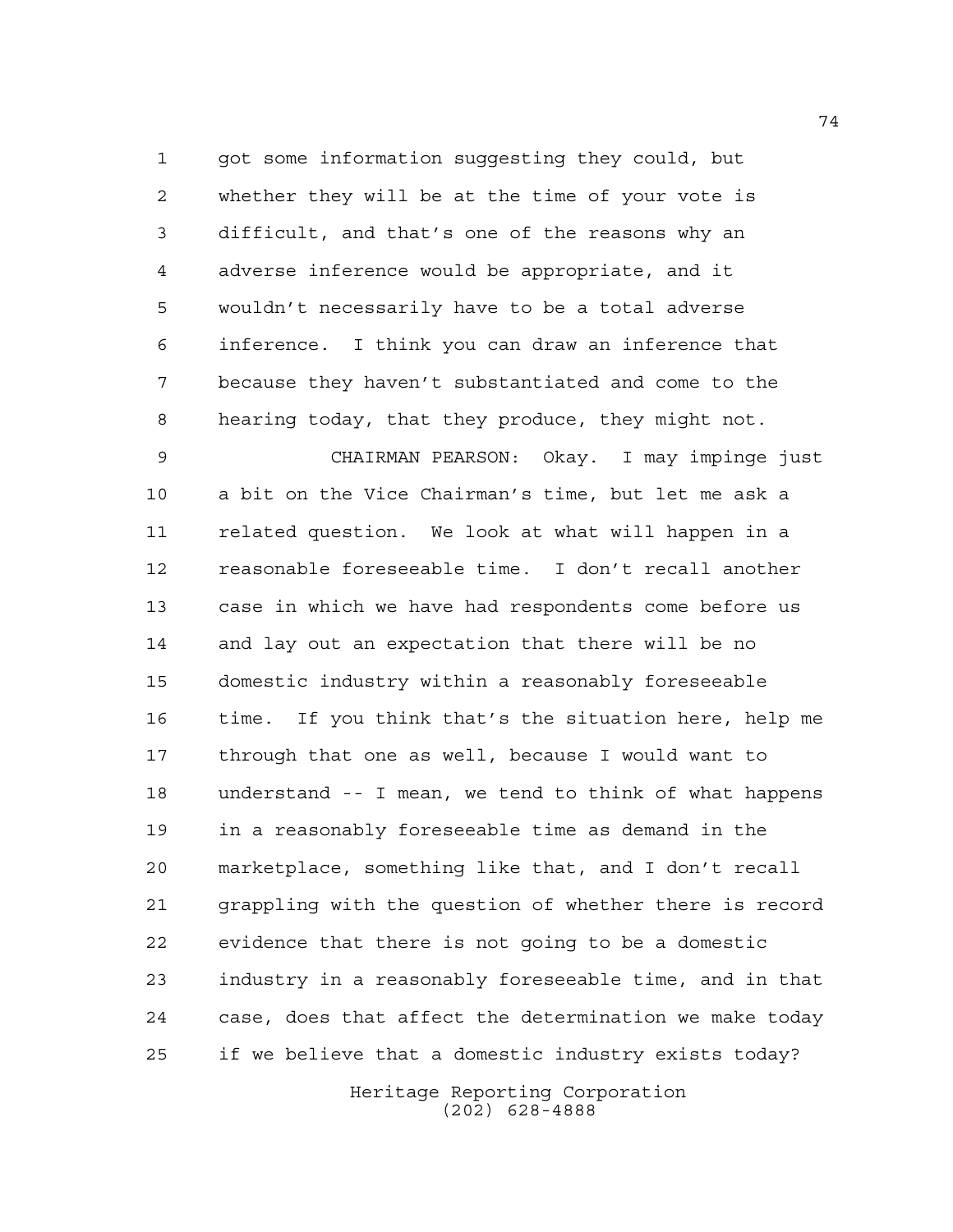MR. VANDER SCHAAF: Yes, I'll have to look at that. I don't know that there's any precedent on that either, but we can certainly look at that and delve into that. I think that it would support termination. To the extent there is current production but there is an expectation that it will not be producing within the reasonably foreseeable time period, that it would give grounds for the Commission to issue a negative determination.

 CHAIRMAN PEARSON: Okay, well, thank you very much, and thank you, Madame Vice Chairman, for your indulgence.

 VICE CHAIRMAN ARANOFF: No problem, because I am going to pick up right where you left off, Mr. Chairman, and actually supply both the Chairman and counsel with the case that you need to look at, and it was actually, it followed Sebacic Acid, and it's Synthetic Indigo from China. It was decided in early 2006, and in that case, the facts are more public than the ones in Sebacic Acid, so it should be easier to read, and it involved a domestic producer which was in liquidation and not producing anything and a bankruptcy trustee was representing it in the case, and the question before the Commission was, is there a domestic industry and is there likely to be one in the

> Heritage Reporting Corporation (202) 628-4888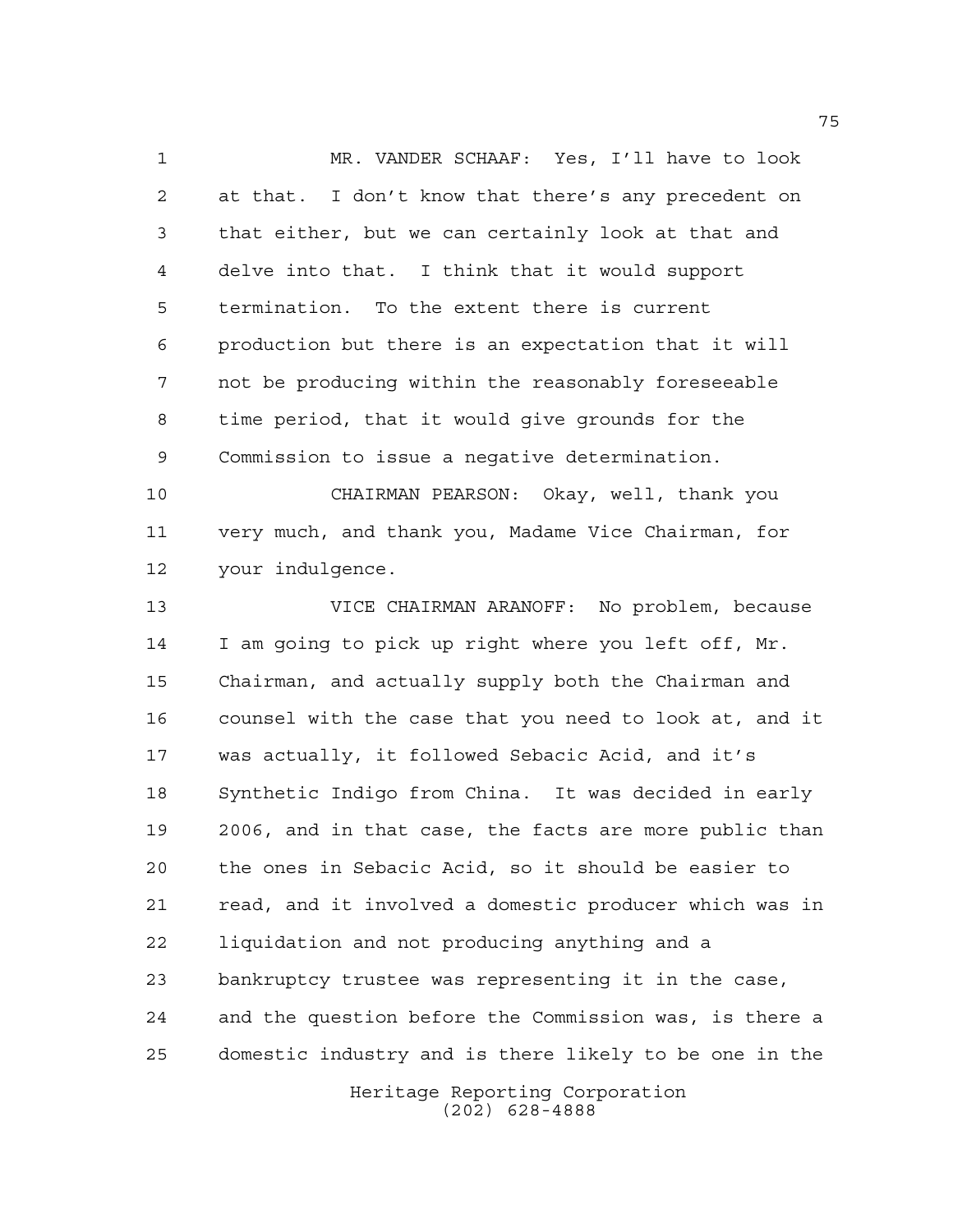reasonably foreseeable future, and you'll see that the Commission split. Some of the Commissioners decided that there still was a domestic industry and then made their injury determination based on the existence of that industry, and two of the Commissioners, one of them being myself, determined that there was no domestic producer of the like product and that therefore, the Commission was obliged to consider the next most similar product, identified what that product was, got some small amount of information on the record about it and made a determination based on that other industry.

 So the way I read your brief right now, you are basically arguing that there is no domestic industry or there is likely not to be a domestic industry, but you are still making your injury argument based on the industry that you told me isn't going to exist, and I think you can't do that. You have to pick one of those two ways.

 MR. VANDER SCHAAF: Well, our position is that Affinia currently is the domestic industry, and that there is no likelihood that, within the reasonably foreseeable future, that they will be materially injured by imports. We think that, if you look at the factors for a related party, they should

> Heritage Reporting Corporation (202) 628-4888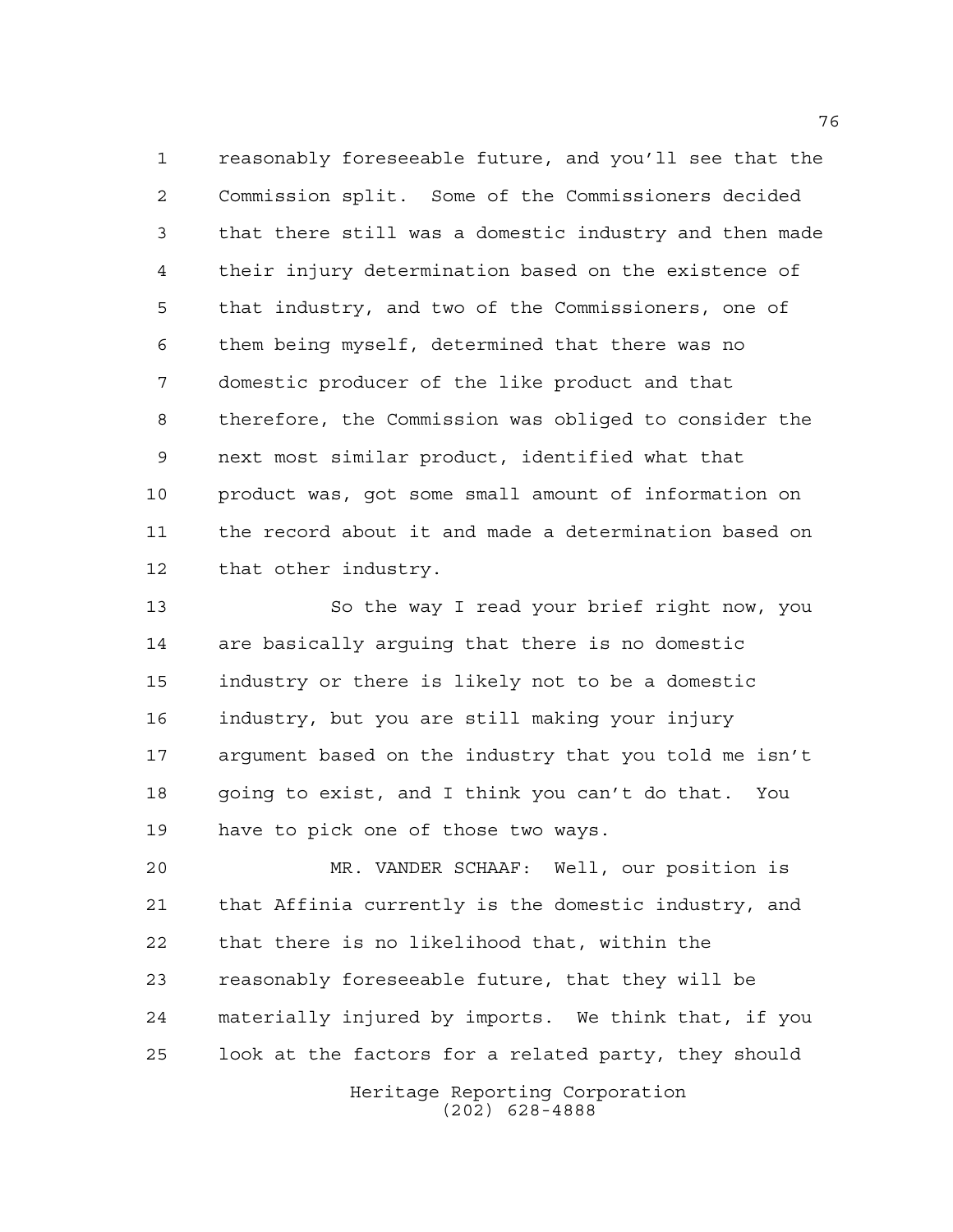be excluded, but we are mindful of the fact the Commission's precedent is, if you've got one producer, you don't exclude them on the related party basis, but we do believe their principal interests lie in importation and not production, and that's one of the lynchpin considerations in deciding whether or not to exclude somebody as a related party, but we understand that, despite the fact that their interests are, you know, in importation, they are the only ones out there who produce the like product, and so we have not chosen to exclude them and then go to a most similar product.

 If the Commission did decide to exclude them, I think they would have to go to a product that is most similar in characteristics and uses, but because Affinia is there, and because they are making the product that is subject to investigation, we do believe that Affinia is the domestic industry here, and Federal-Mogul until the time that they ceased producing in the five-year period of review.

 VICE CHAIRMAN ARANOFF: Okay. I've got a reputation with my colleagues in the Synthetic Indigo case for being absolutely obsessive on this subject of like real fine legal niceties that not everybody saw the point in, but to me, if the facts on the record

> Heritage Reporting Corporation (202) 628-4888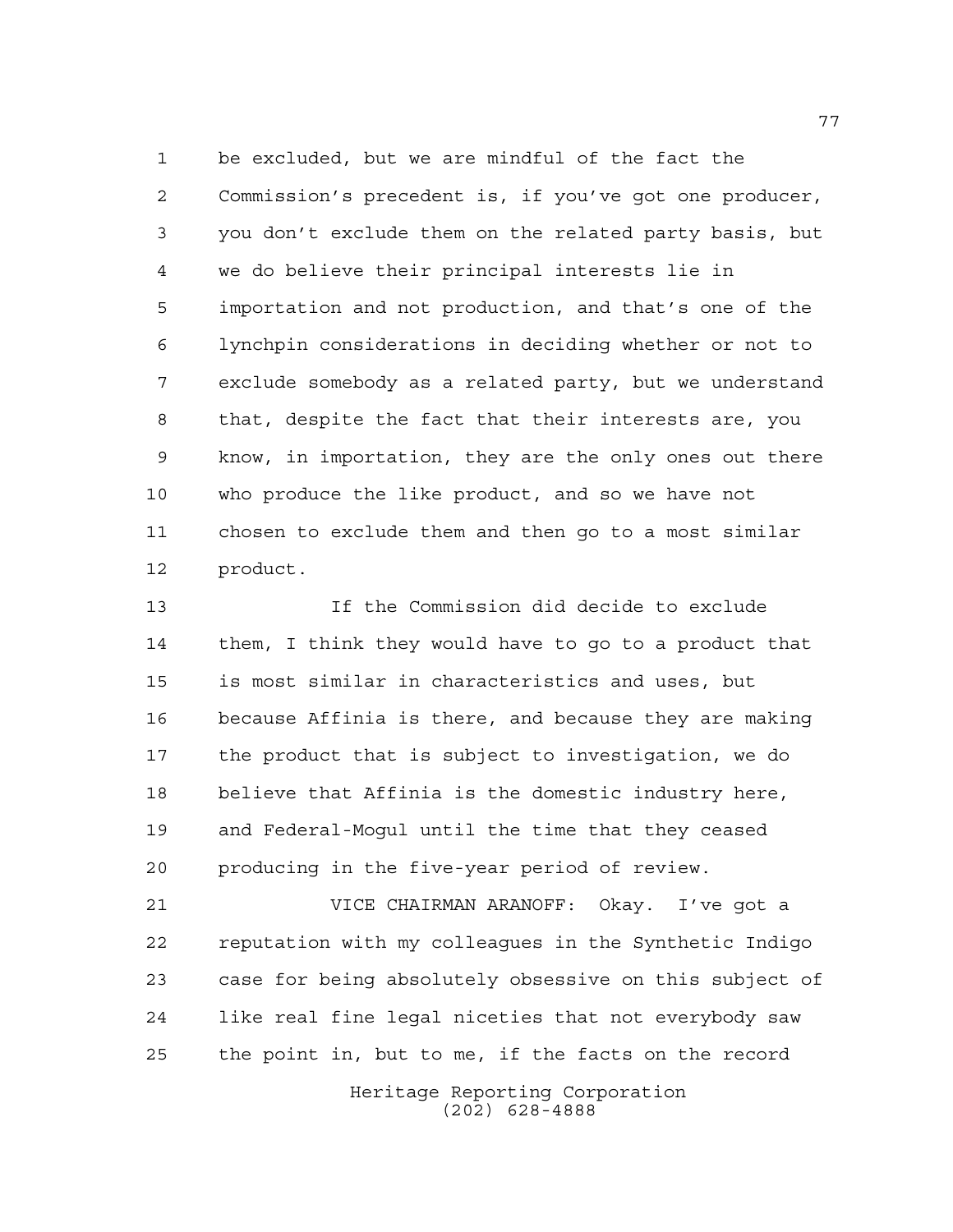bear out that the domestic producer is more likely than not, you know, not going to be producing anything in the U.S. within the reasonably foreseeable future, then I have got to go to that next most similar industry, whether I get there that way or by excluding them as a related party, so what is the product next most similar to the subject imports?

 Would it be OES or OEM brake rotors? Would it be unfinished castings made by a U.S. foundry? What would it be?

 MR. VANDER SCHAAF: These guys can probably provide you with more information on this, but I think it would be the producers of these performance rotors who sell to the racecar industry and some niche applications, who do not sell on the open market, but Power Slot, for example, was one of them, and they don't have wide distribution. It's my understanding 18 they don't focus on brake rotors.

 They focus more on the racecar sector, and I'm not a big racecar guy. I don't know about NASCAR, but apparently there is this minor league or something of racecar people -- I shouldn't speak that way, but they have demands for certain products, and high performance brake rotors is one of them, and some of these producers make those products. They get their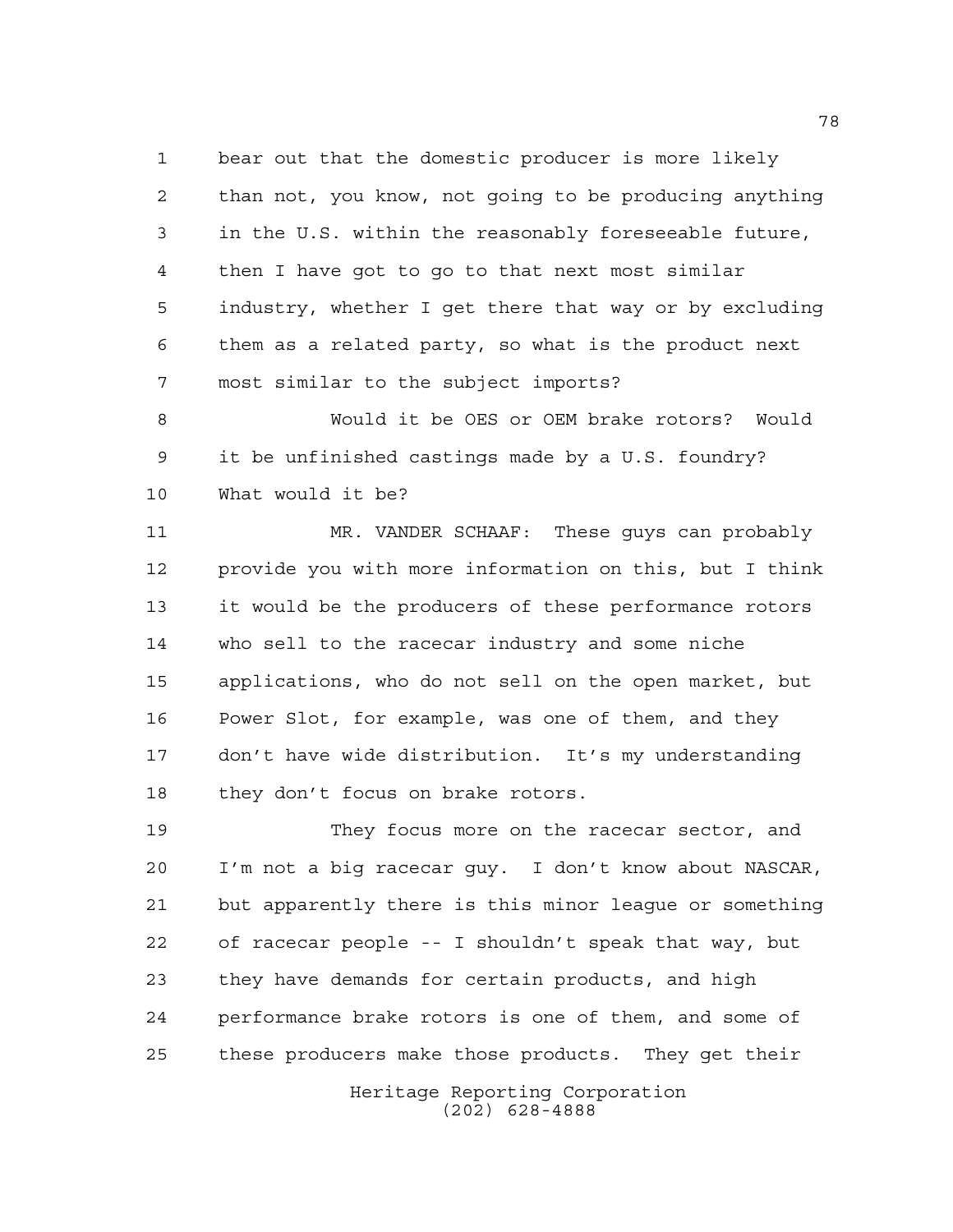castings from Waupaca, but I'm not aware of them selling for commercial sale on the open market, but that is one candidate that I think might exist, if the Commission were inclined to go to a most similar in characteristics and uses producer of something that is not like the subject merchandise.

 VICE CHAIRMAN ARANOFF: Go ahead in the back.

 MR. LAYTON: Yes, I'm intrigued by this and we'll certainly, with your leave, comment on this issue in our posthearing submission, but I must say, 12 just as an initial reaction, I am a little troubled by this, if I follow you. You are going to have an original petition filed by the domestic industry that produces the like product, so you are going to have a standing determination made back in the original investigation, and then a country is going to, in this case the United States, continue that measure in a sunset review based on a different like product?

 Is that what I understand happened in Indigo?

Heritage Reporting Corporation VICE CHAIRMAN ARANOFF: I mean, that's theoretically possible, but actually what happened in Indigo is that both groups of Commissioners on both theories reached negative determinations, and those

(202) 628-4888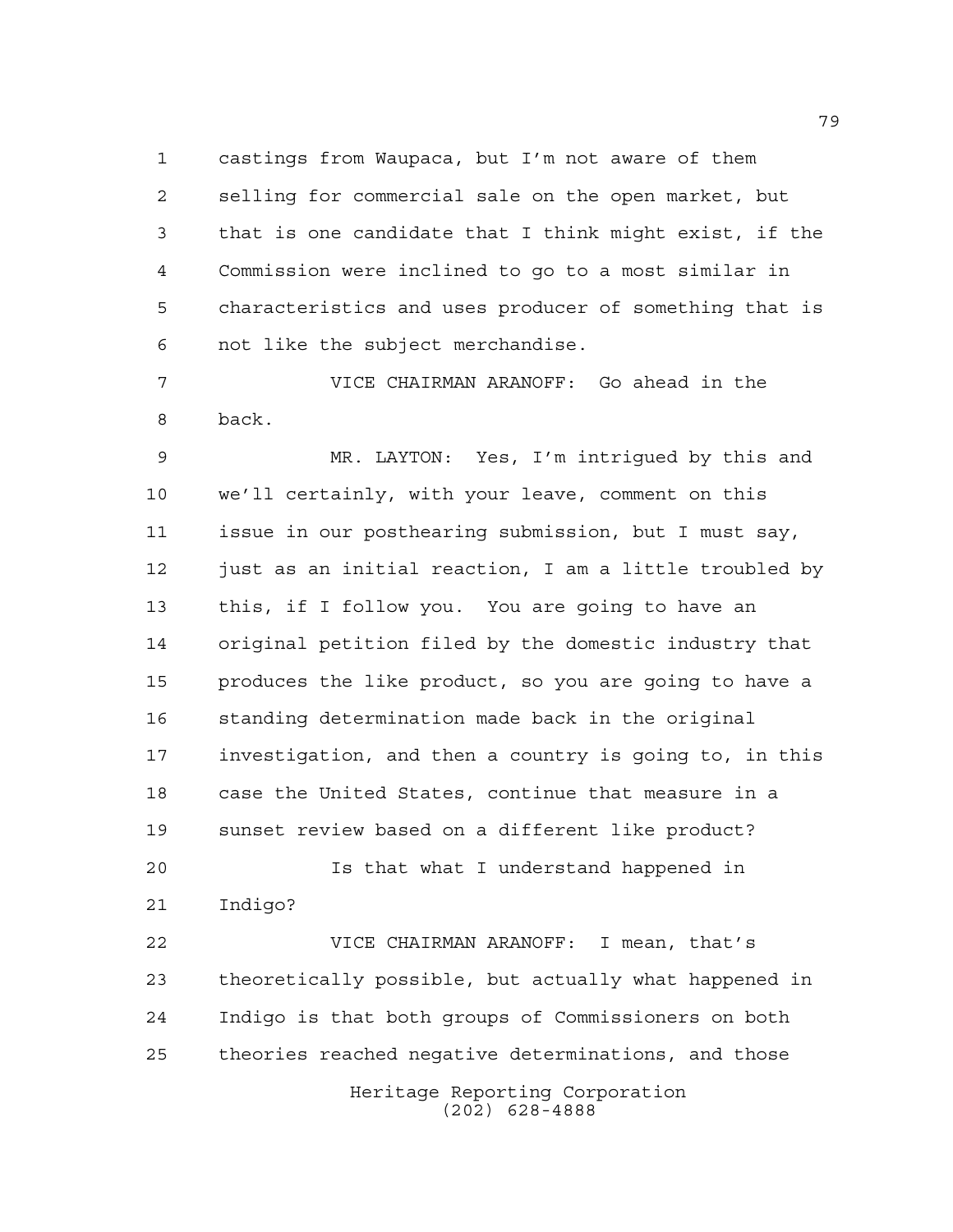Commissioners who found the alternate like product reached that negative determination because they found no substitutability between the alternate product that they found and the original like product, and therefore, because there was such attenuated competition, they ended up at a negative determination.

 Now, the facts in that case may be different than the facts here. I can't prejudge that because I don't know what the next most like product is, but in that case, you had to stretch pretty far to find another product that was made in the U.S. Here, there seems to be a number of things that will in fact stop a car, which are made in the United States, which gets you maybe closer than what happened in Synthetic Indigo, but the question that you raise about whether you can put an order on one product and then keep the order based on a finding about another product is one that the Commission struggled with in that case, and I commend you to read what we said and please feel free to brief the issue further, because I don't think that was the final word.

Heritage Reporting Corporation (202) 628-4888 MR. VANDER SCHAAF: Yes, and I do remember reading that case, but then, you know, I think there is enough record -- there was a lot of information put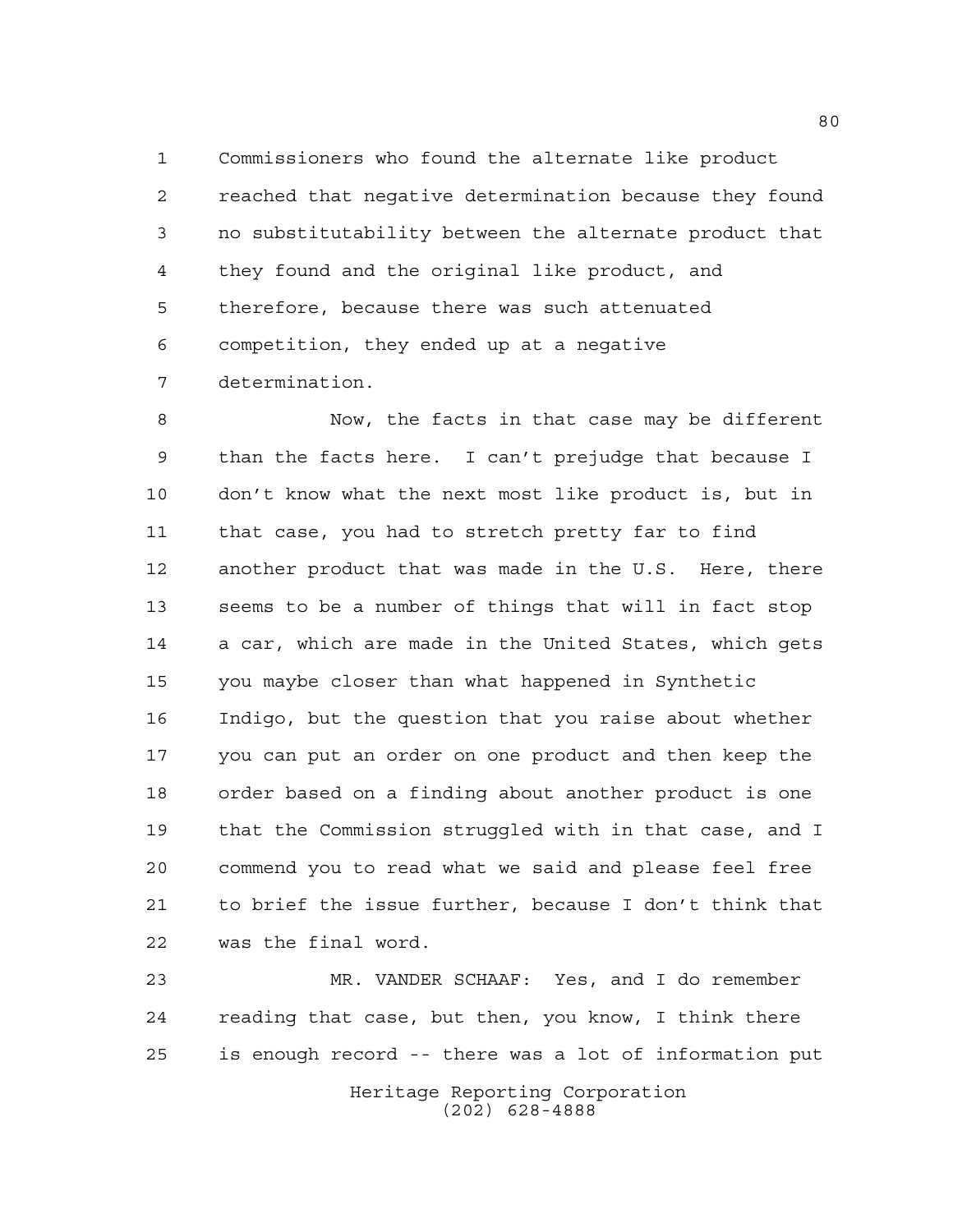on the record suggesting that Affinia still produces, and it wasn't until we had talked to Mr. Woo that there were some clear signs that Affinia may be leaving, but I do also, just so the record is clear, I am not aware of the Chinese selling or being able to sell that performance-enhanced product, so you would have a limited level of competition, not only with the premium product, but with that performance grade product from China.

 So we would make the same argument about no likelihood of injury to these other producers.

 VICE CHAIRMAN ARANOFF: Well, I invite you, and obviously since I've asked the question, you're free of the page limit, so go to it, to look at the like product factors with respect to what you think possible choices for the next most similar product would be, and how, if at all, that would change the likelihood of injury arguments that you have made in your prehearing brief.

 It would be very helpful to me to have as many facts on the record as I can about what other products are and how they may be the same or different in terms of the way they might compete with the kind of products that are in the scope.

Heritage Reporting Corporation (202) 628-4888 MR. VANDER SCHAAF: We'll definitely address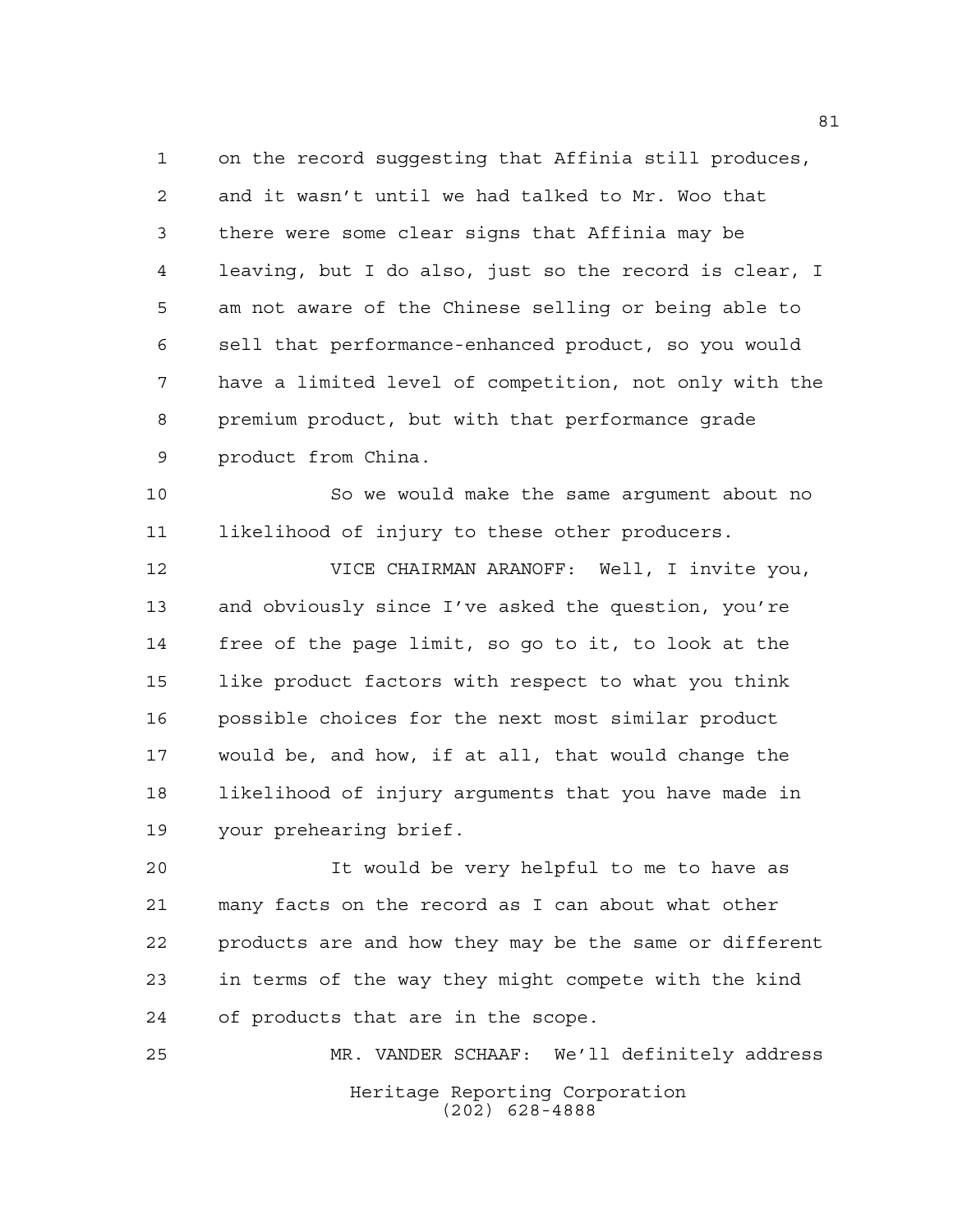those in the posthearing.

| $\overline{2}$ | VICE CHAIRMAN ARANOFF: Thank you, thank                |
|----------------|--------------------------------------------------------|
| 3              | you. Now, I just want to clarify, originally, my       |
| 4              | understanding is that Affinia had four U.S. production |
| 5              | facilities that they were using to produce brake       |
| 6              | rotors, and I think we have information in the record, |
| 7              | public information that one of them is closed, and     |
| 8              | someone testified today that a second one was closed.  |
| 9              | Are there still two operating facilities?              |
| 10             | Is that all of your understanding?                     |
| 11             | MR. MINTZER: I believe there is only one,              |
| 12             | and I can't recall which one it is, but I believe the  |
| 13             | record reflects that only one --                       |
| 14             | MR. FUDALLA: It's Litchfield, Illinois.                |
| 15             | VICE CHAIRMAN ARANOFF: That's still                    |
| 16             | operating?                                             |
| 17             | MR. FUDALLA: Correct, yes.                             |
| 18             | VICE CHAIRMAN ARANOFF: Okay, and now there             |
| 19             | was -- well, if you could walk through with me, anyone |
| 20             | who knows, I know the McHenry facility, we have pretty |
| 21             | clear record of what happened to that one, but the     |
| 22             | other two, what happened to them? Do we know what      |
| 23             | happened to them in terms of --                        |
| 24             | MR. WOO: On page 2 of my testimony, we are             |
| 25             | documenting the closure of, it's McHenry and Erie,     |
|                | Heritage Reporting Corporation<br>$(202)$ 628-4888     |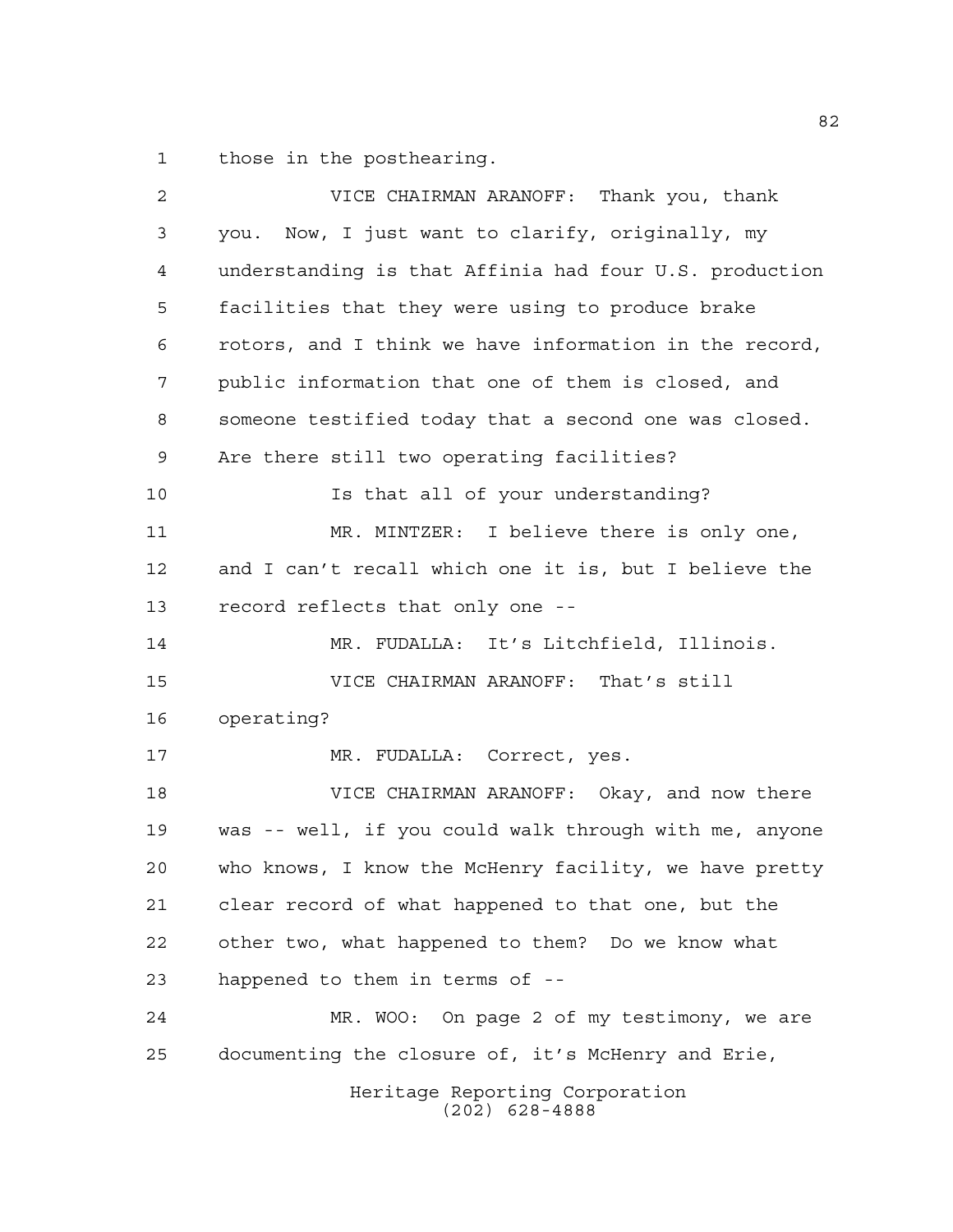Heritage Reporting Corporation Pennsylvania rotor and drum machine facilities in March of 2006, information given to us by a former Affinia product management employee. Then Waupaca was in a wind-down mode. That would have been the third machining operation, and we are documenting on page 3 of my testimony that it's been offered for sale, and that Affinia clearly had offered it for sale, specifically to our company, with a termination date of business there established within a 12-month window, and so that would leave now just Litchfield as its sole operating facility that has the capability to machine rotors, but not necessarily being utilized for that specific purpose right now. VICE CHAIRMAN ARANOFF: Okay, but your understanding is that the Waupaca facility has not been sold or dismantled? MR. WOO: Correct, yes, until we would receive some press release from a, you know, public source, no one within Affinia, nor Affinia directly to us, has indicated that they have ceased manufacturing completely at that facility. VICE CHAIRMAN ARANOFF: Okay. Thank you very much. Thank you, Mr. Chairman. CHAIRMAN PEARSON: Commissioner Lane.

(202) 628-4888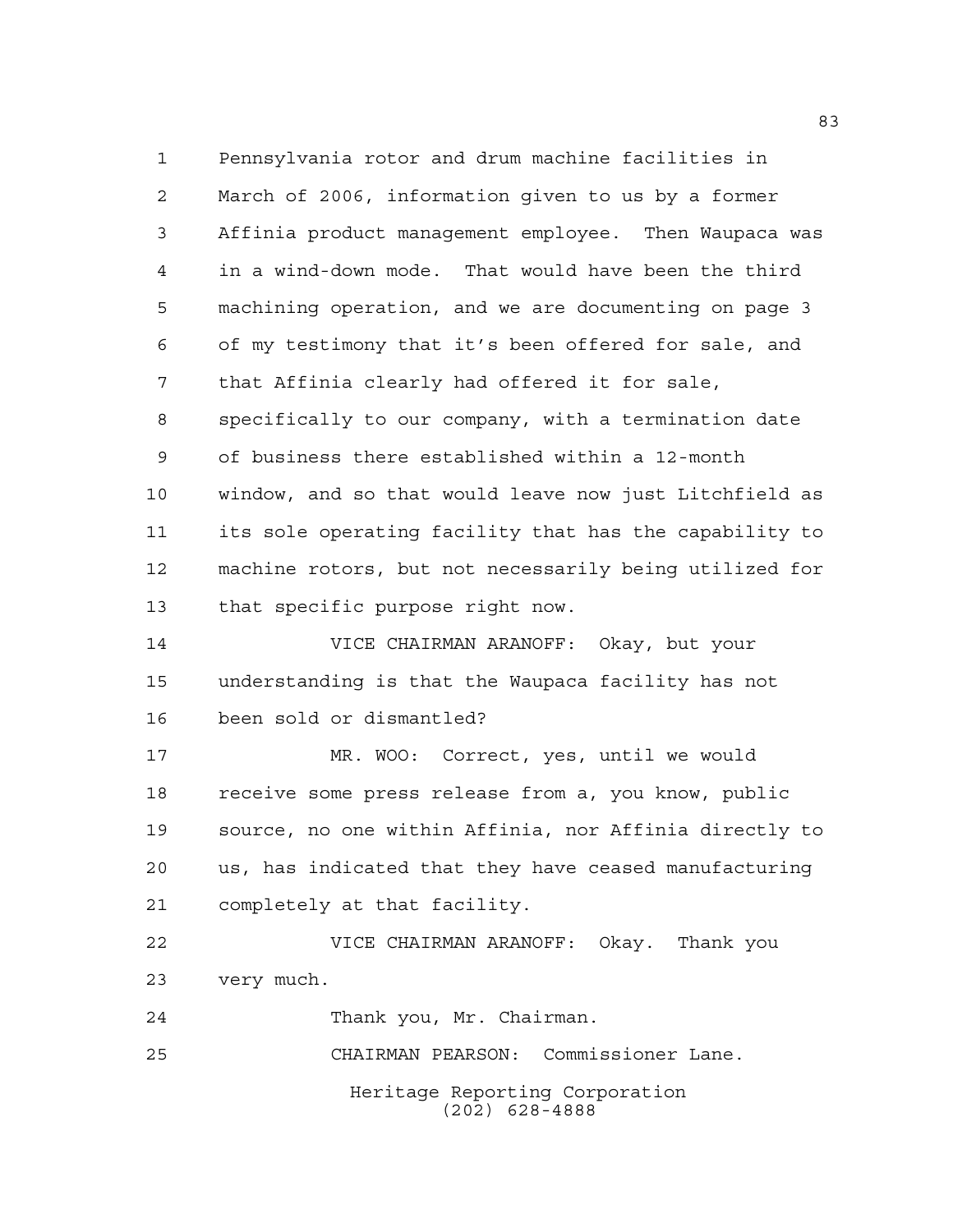COMMISSIONER LANE: I am intrigued by this hearing because it's a product that I find a whole lot more interesting than a lot of the products that we've had in the past, and unlike some of you, I like cars. Now, I don't know a whole lot about them, but I know what I like, what they look like, and I want them to run properly, and this idea of brake rotors is sort of interesting because in the past, when I was living in West Virginia, I went through brakes pretty quickly, and that was because I guess I am not a good driver or I like to drive fast and I brake on curves, and I was always sort of appalled at the price I had to pay, and now I am looking at what these things cost, and I am trying to figure out, why was I paying so much to replace brake rotors, pads, calipers, and all of that?

 If I am a consumer and go get new brake rotors, if I don't know the difference between premium and economy, and Chinese and domestic, am I going to be quoted, you know, the highest price they think I am willing to pay, without regard to what the actual product is that goes into my car?

 MR. FUDALLA: I can answer that. Let me try. Ms. Lane, I think mostly an installer in most cases would quote you two prices. They would quote you a premium rotor and they would quote you an

> Heritage Reporting Corporation (202) 628-4888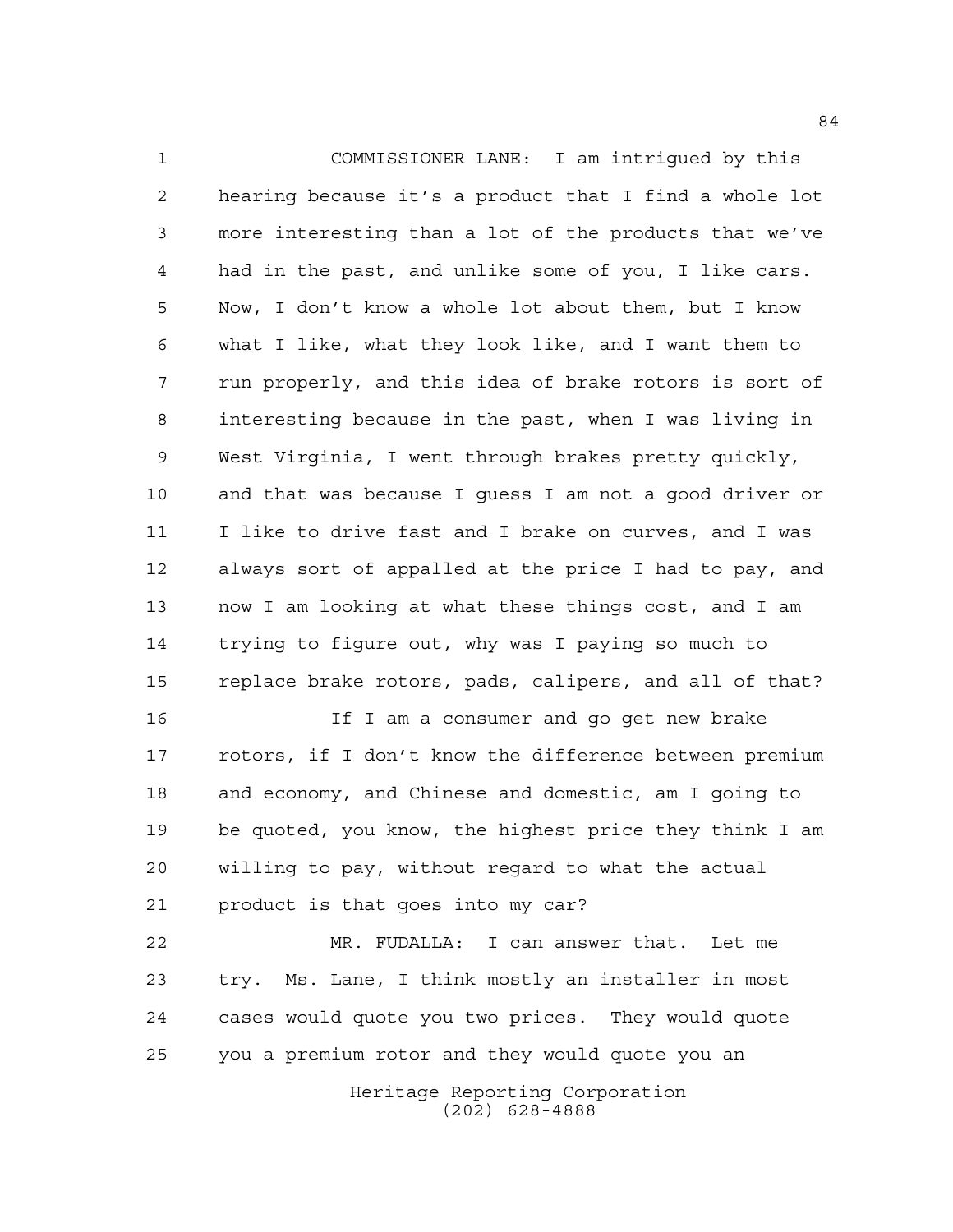Heritage Reporting Corporation economy rotor, and they essentially then give you the choice of what you want to put in your vehicle. That's how it tends to work. COMMISSIONER LANE: Well, are there different grades in the economy rotor product? MR. FUDALLA: Amongst the economy rotors? COMMISSIONER LANE: Yes. MR. FUDALLA: No, I'd say pretty well right now what gets sold to the installers and the consumers through retail shops is essentially, you could paint them all with the same brush, essentially. COMMISSIONER LANE: And I think there is, and I recognize it's business proprietary, but there is a really big difference between the average unit value of the Chinese product and the domestically produced product. COMMISSIONER LANE: Mr. Hughes, am I incorrect in that? MR. HUGHES: Well, we contend, as I pointed out in my testimony, that there is -- the price level that they are showing is for premium, and what we have actually shown is economy, and there is a substantial cost difference between those two. COMMISSIONER LANE: Okay. MR. MINTZER: I would add, also, in Federal-

(202) 628-4888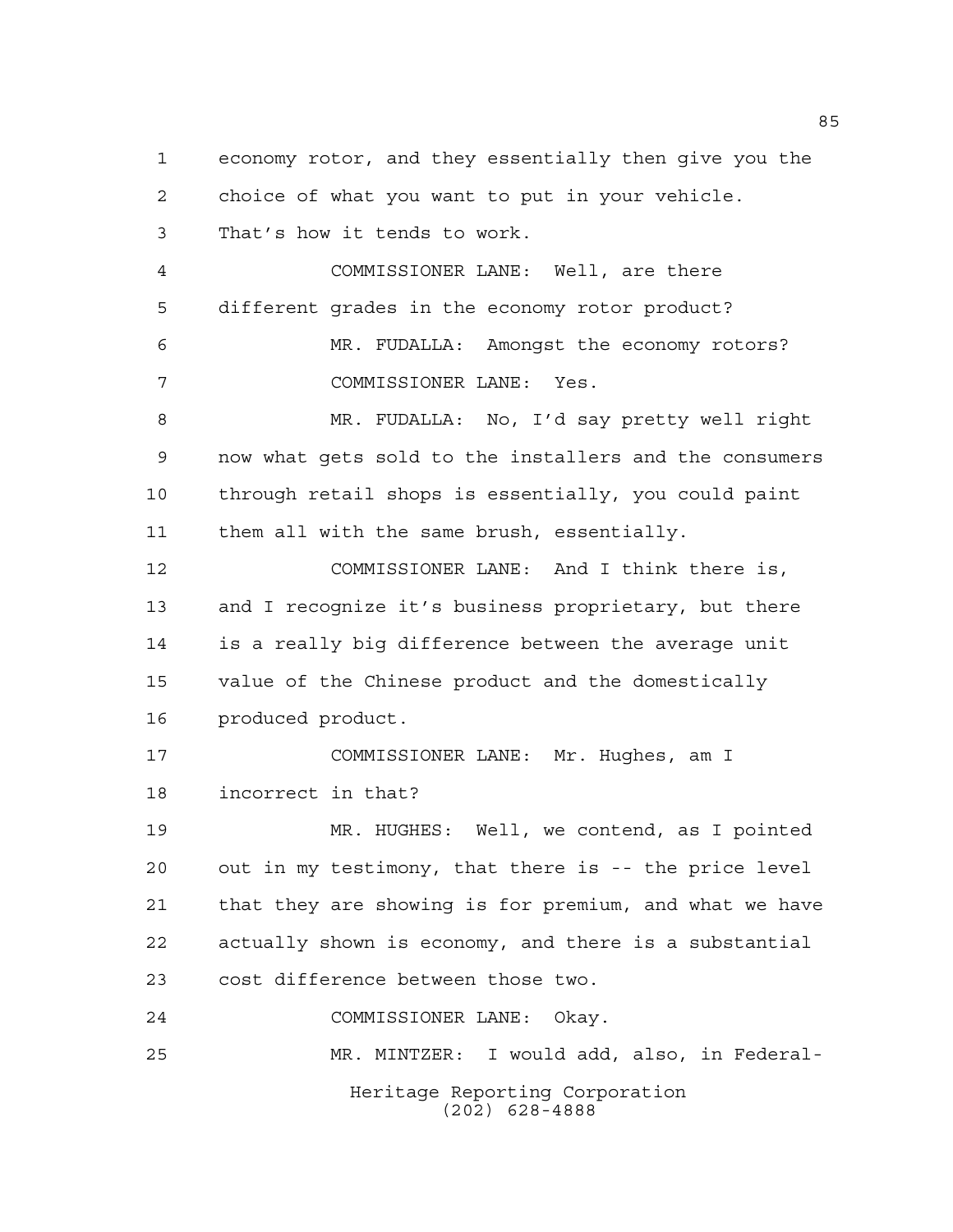Mogul's questionnaire response, in our importer questionnaire response, we provided some import data reflecting Chinese-origin premium rotors, and you can look at the average unit values of those compared to domestically produced premium rotors, versus Chinese- origin economy rotors, and I think you can see the difference there. Even the Chinese-origin premium rotors are more expensive.

 COMMISSIONER LANE: Okay, now I'll go to a more typical question. Our data show that the volume and market share of subject imports from China have increased substantially over the period of review. What impact, if any, has the antidumping order had on the volumes and prices of subject imports from China?

 MR. VANDER SCHAAF: We're not seeing any impact, to be honest with you. I mean, one of the reasons for the huge volume of imports is that Affinia is behind it, according to the testimony these guys have seen, and Mr. Hughes has mined a lot of PIERS data to find out who is bringing it in. In many cases, it's not Affinia, it's GRI and MAT, but his conclusion is that that has to be sold to Affinia, and so we're not really seeing an impact for the order because the producers from China have all been getting zeroes, and you see a consistent pattern with the

> Heritage Reporting Corporation (202) 628-4888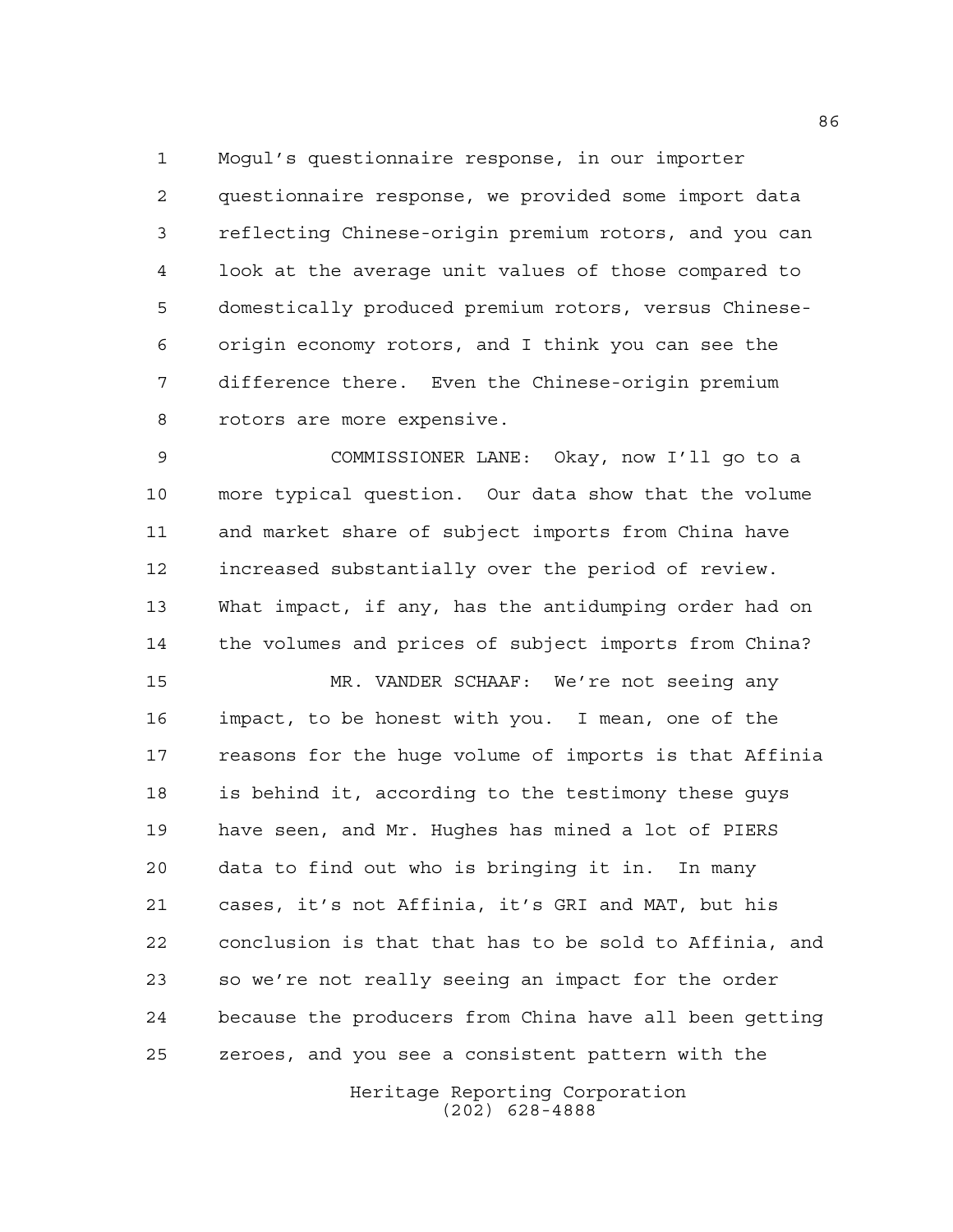foreign producers requesting a new shipper review, getting a zero dumping margin for their deposit rate, and then in successive admin reviews, getting zero dumping margins, and I can't testify to the circumstances at the time the order was put in place, but it's pretty clear to me now, based on Ms. Zhang's testimony, that the foreign producers priced their product according to cost, and you know, if you sat in the meeting I did yesterday with these guys complaining about price increases coming at them from China, I think you'd conclude the same thing, that the Chinese, although, you know, we had this non-market economy thing that Commerce does, they are very cost- conscious, and they are all going to be sending off price increases.

 This document that Affinia circulated that was put on the record today by Federal-Mogul shows an 18 percent increase and a 25 percent increase, for advanced technology, 18 percent, and Raybestos professional grade increase of 25 percent. I asked Mr. Hughes if this was import or domestic production, and he said it was imports. So I think this is another example, this new document from Affinia, of how the order is really not, it's sort of a relic of the past for this industry and market.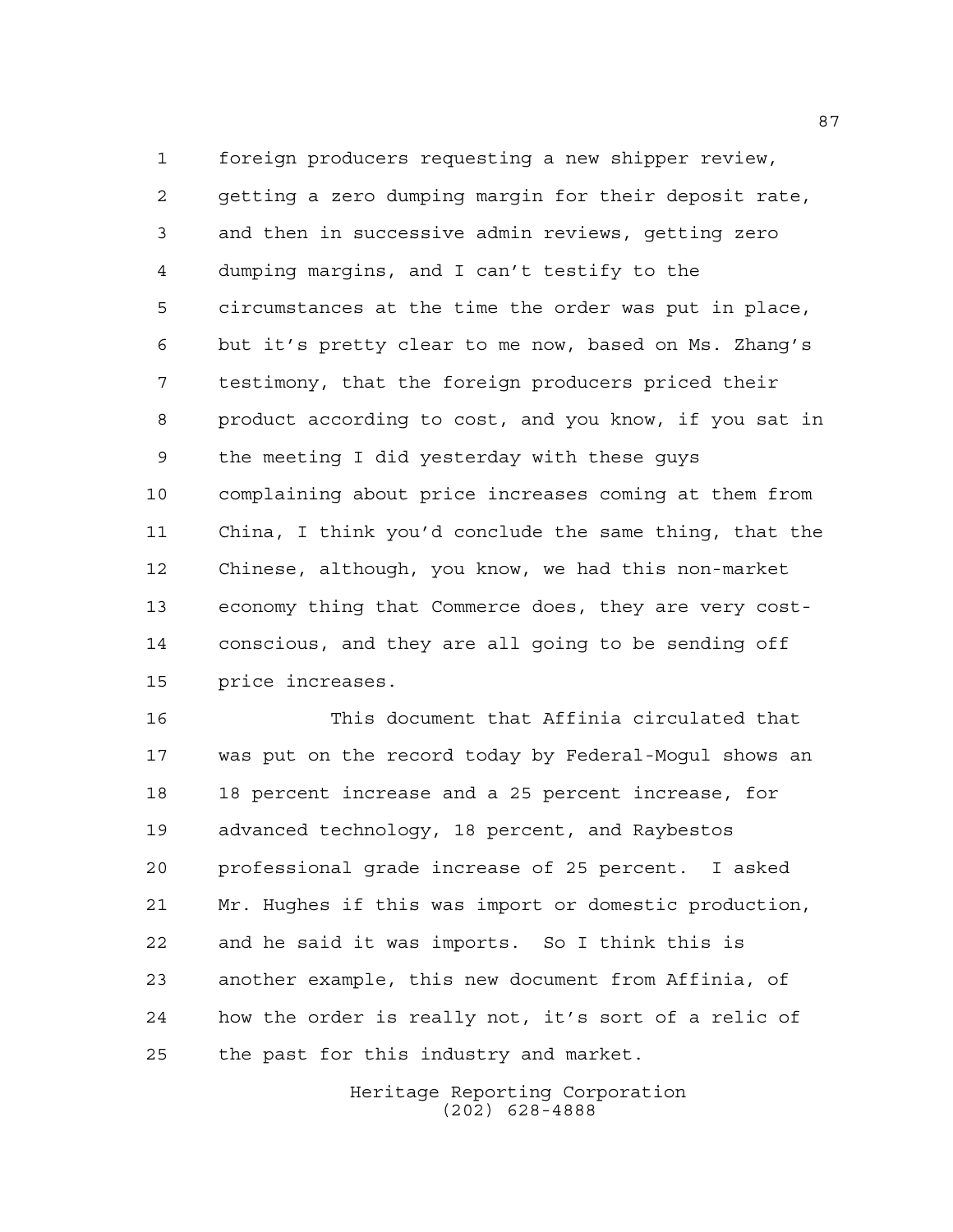Heritage Reporting Corporation COMMISSIONER LANE: Okay. Mr. Vander Schaaf, I think you said that you were going to address in your posthearing brief whether or not the Commission should use adverse inferences. Is that correct? MR. VANDER SCHAAF: I can do that, sure. I don't know if I committed, but I certainly will. COMMISSIONER LANE: Okay, yes. That is my request. I mean, it would seem to me that if the Commission were ever to do that, the facts in this case might be the best we have seen in some time, so I would ask you to brief that please. MR. VANDER SCHAAF: We will. Thank you. COMMISSIONER LANE: Okay, and that's all I have, Mr. Chairman. CHAIRMAN PEARSON: Commissioner Williamson. COMMISSIONER WILLIAMSON: Okay, thank you, Mr. Chairman. Mr. Hughes, Commissioner Lane has also raised this question about the differences in the prices. You raised questions about our data in terms of reflecting, well, you've said apples and oranges, comparing, and also, I don't know whether you've provided to the staff price lists or more details on this so that we do get this information correct, in

(202) 628-4888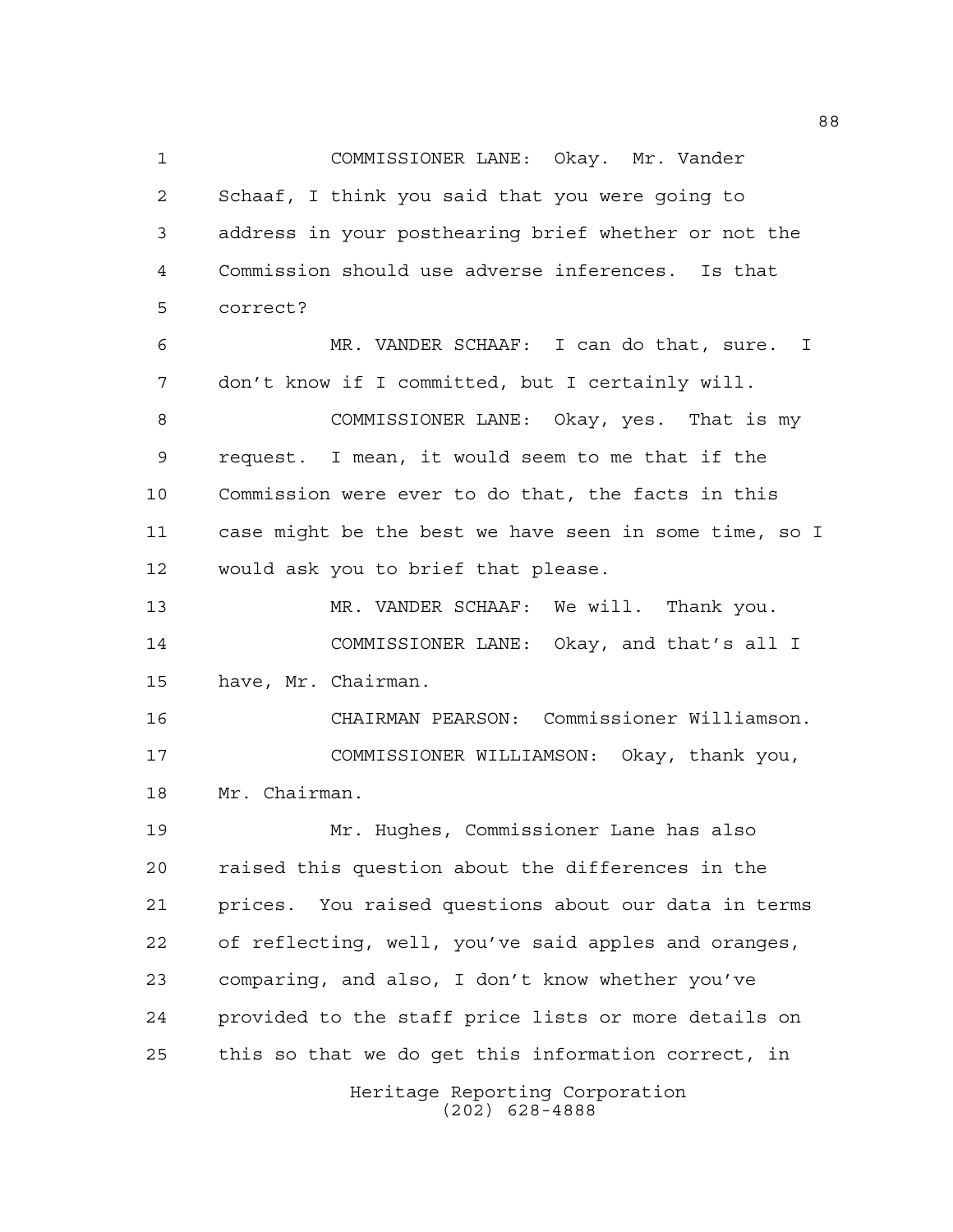terms of what we are comparing, what the data shows.

 MR. HUGHES: In our questionnaires, we supplied all of that, the pricing, average costs that we are paying for the product, and again, that is all based upon economy product. We also purchase premium product, and we can supply, in postcomments, we can supply that information for you, what our cost is on premium.

 COMMISSIONER WILLIAMSON: Okay. I think it would be helpful if both these were supplied to Federal-Mogul too to be able to make sure that we are comparing apples to apples.

13 MR. HUGHES: Yes.

 COMMISSIONER WILLIAMSON: Also for Mr. Mintzer in posthearing, on Table 3-7, there are some differences between Affinia and Federal-Mogul regarding production units, labor costs, and I wondered if you in posthearing could maybe explain those differences, and if we have then another question of not comparing the right things. MR. MINTZER: Of course, we'll address that. COMMISSIONER WILLIAMSON: Thank you. In thinking about the demand for aftermarket brake rotors, will the rising fuel costs affect the demand in the future in the U.S.?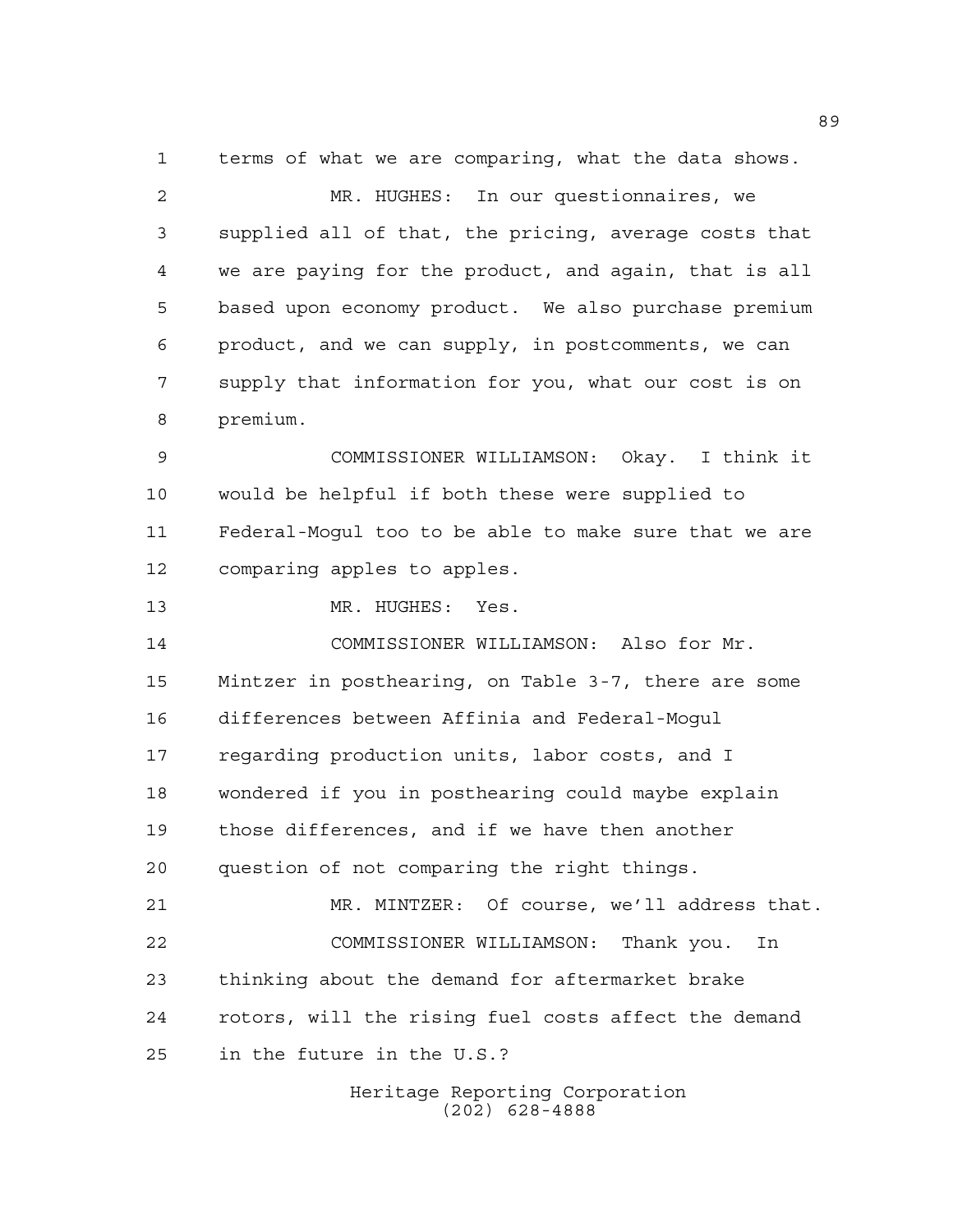MR. FUDALLA: Actually, we've been looking at this. I was asked the same question by the equity group that owns us, because they are a little concerned about what inflation means to our business, and what we discern is that because of rising fuel prices, et cetera, there's probably going to be less miles driven, and then with less miles driven, that will have an impact of sorts to the amount of replacement that's done on the vehicle, because obviously, if you replace a rotor every 25 or 30,000 miles, you won't hit that number as quickly if you don't drive as many miles, so that's probably the biggest impact. COMMISSIONER WILLIAMSON: Thank you. Are there any other major factors out there in terms of -- I'm sorry, Mr. Wappelhorst? MR. WAPPELHORST: Yes, sir, on that question, we track three things: the size of the fleet, the total car park in North America, the age of the fleet, and then as Marv said, the miles driven. For our business, for the aftermarket business, historically, all three of those have grown every year, the size of the fleet, age of the fleet -- age of the fleet is important to us because the more older cars are on the road, the more replacement

Heritage Reporting Corporation (202) 628-4888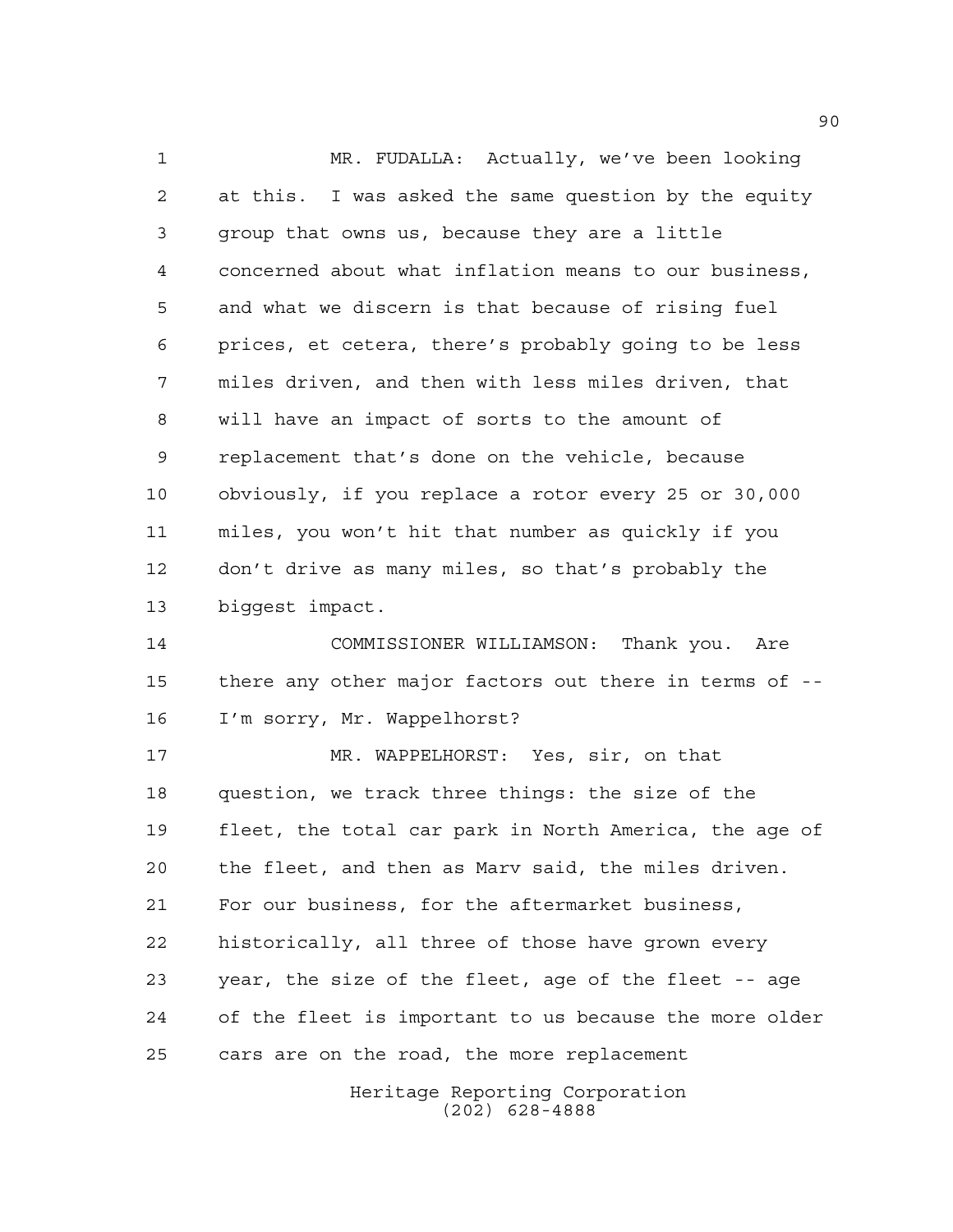opportunities we have -- and the miles driven continue to go up.

 Now, as you say, with the recent increases in gas, will that miles driven go down? Probably so. We haven't seen that yet, but that could be a factor, yes, sir.

 COMMISSIONER WILLIAMSON: So does that imply -- what are you thinking for future demand? Are we going to see -- are you saying it's going to be increased need for aftermarket rotors?

 MR. FUDALLA: I think it's a blip. It's a higher gas price, less miles driven, blip. I think, like everything else, you adapt to the environment that you are in, so that's how we are looking at it. Where we traditionally might have had a 3 to 4 percent growth rate every year, maybe we'll, in the next 12 to 18 months, have maybe a 1 to 2 percent growth rate because of this.

 That's kind of how we are looking at it, but then it'll resume back to the normal 3 to 4 once, as I call it, adaptation to the environment occurs.

 MR. WAPPELHORST: So we expect our business to continue to grow based on the size of the fleet, age of the fleet, and whatever happens to the miles driven may affect it a little bit, but our forecasts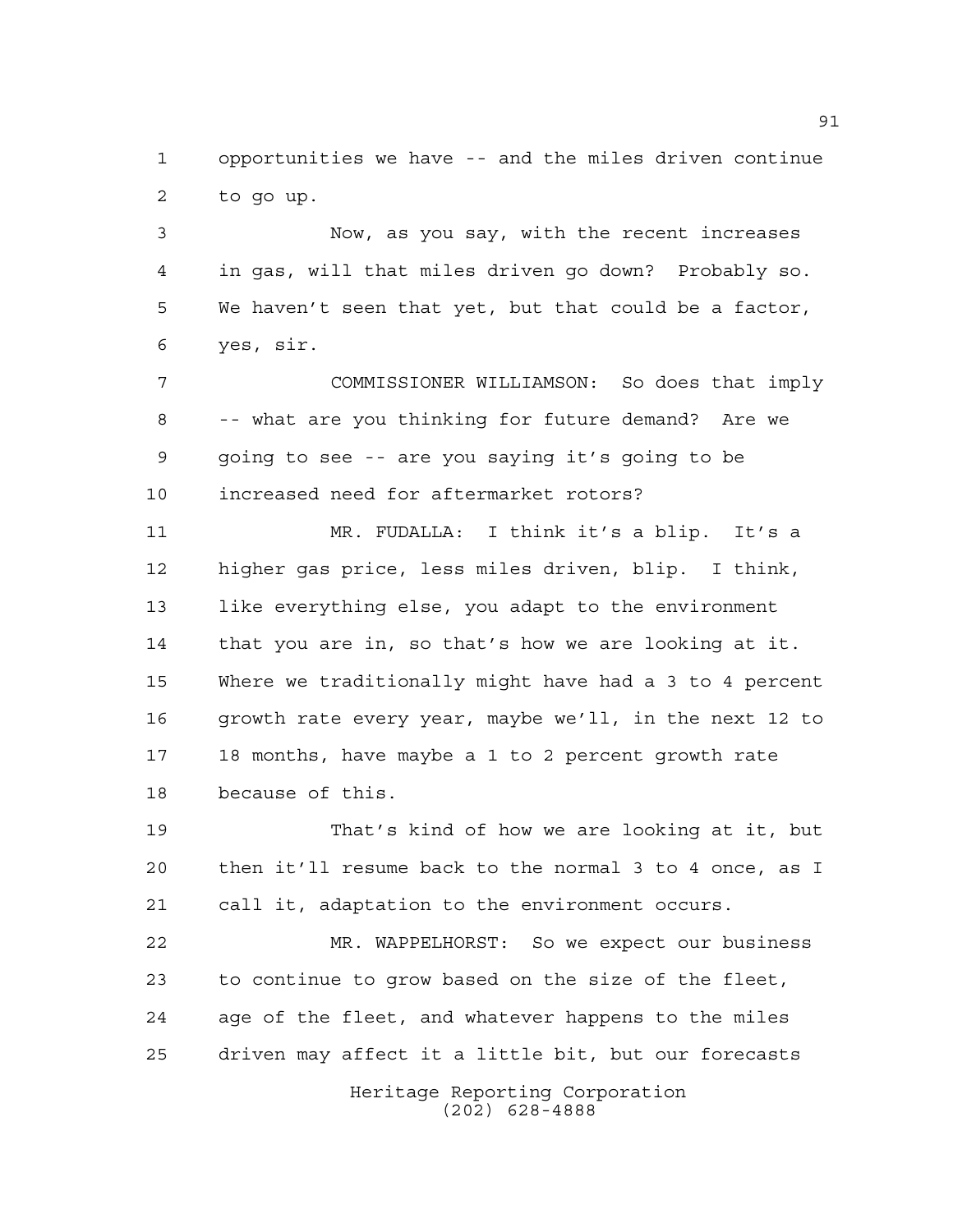are for the business in total to continue to grow. COMMISSIONER WILLIAMSON: Thank you for those answers.

 Ms. Zhang, it's been pointed out that I guess, I think the Chinese exporters have been primarily concentrated in the U.S. market. You've testified about the growing improved opportunities in Europe and elsewhere in the world, but I am just sort of wondering, why has there been so much concentration on the U.S. market? I mean, brake rotors are used all over the world, and so I wonder why up to now it's only been the U.S. market that you primarily focused on.

 MS. ZHANG: Because the prices in the other markets are higher, and we earn more profits on that. COMMISSIONER WILLIAMSON: Okay, I think I see. Mr. Hughes, do you want to add something?

Heritage Reporting Corporation MR. HUGHES: Yes, let me add. First of all, they have concentrated on the U.S., not solely, but a major concentration is because of our fleet size. I mean, the volume that we consume here. That's not to say that they haven't been looking in other areas. They certainly sell into Europe substantially. I mean, I have seen in various factories in China, and I

(202) 628-4888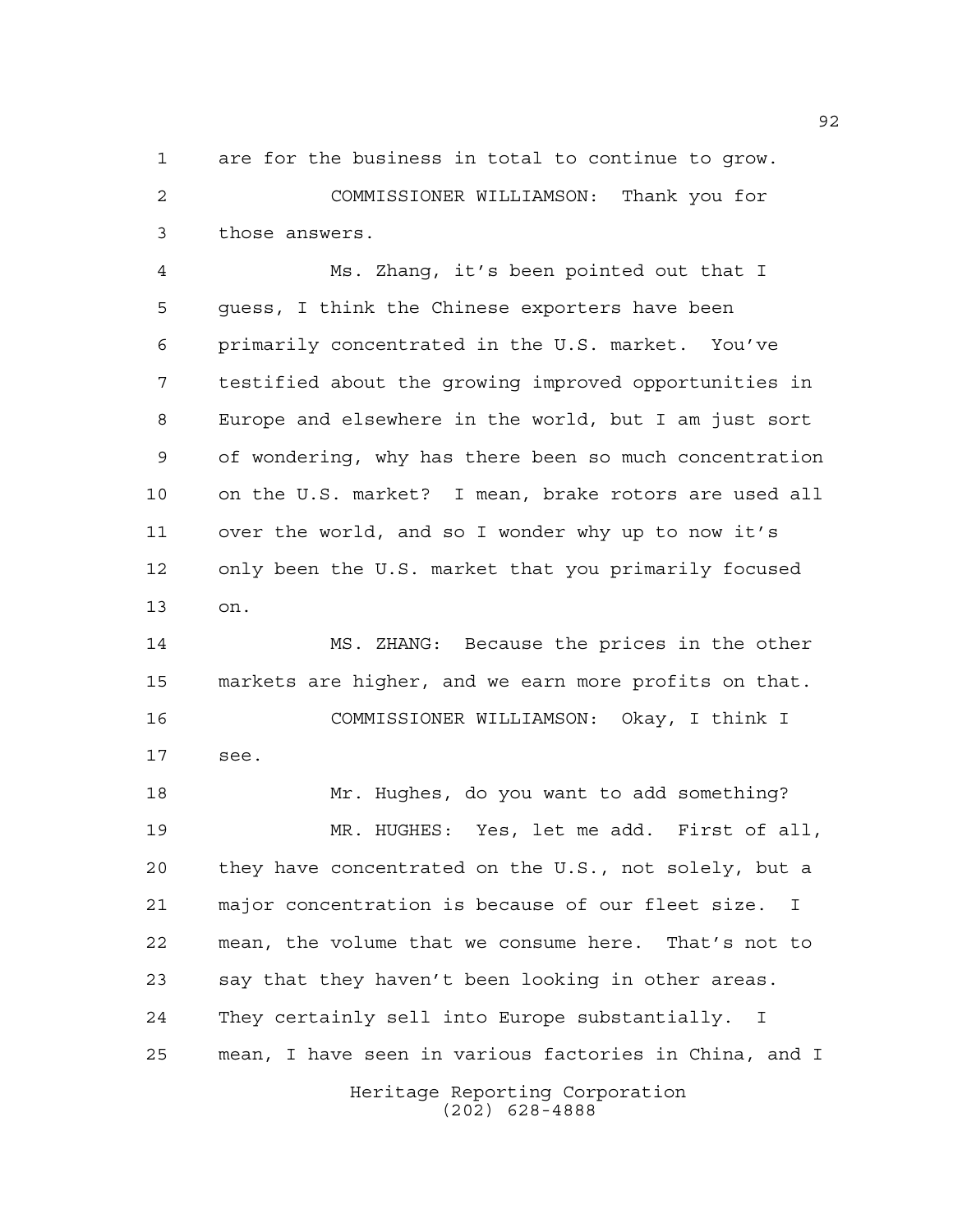have done site inspections on about 15 or 20 of the manufacturers in China, I have seen in several of the manufacturing plants over there products that were destined for Italy, for their biggest rotor manufacturer in Italy. I see rotors that are destined for Europe for a TRW.

7 So that has also been part of their market, but the U.S. has overwhelmingly the largest volume in the world for vehicles, and for steady replacement of the rotors. In other countries, in third world countries, you'd tend to find them wearing the brake rotors down to about the thickness of a razorblade before they replace them, and then half the time they might replace them with used rotors, I don't know, but definitely, the consumption rate here in the States is much higher typically.

 COMMISSIONER WILLIAMSON: Having been in some of those countries and knowing the accident rates, I've seen it before.

MR. HUGHES: Yes.

 COMMISSIONER WILLIAMSON: I'm sorry, go ahead.

Heritage Reporting Corporation (202) 628-4888 MR. WAPPELHORST: Just a quick comment on that. You know, in North America, what we call the independent aftermarket is a big business. You know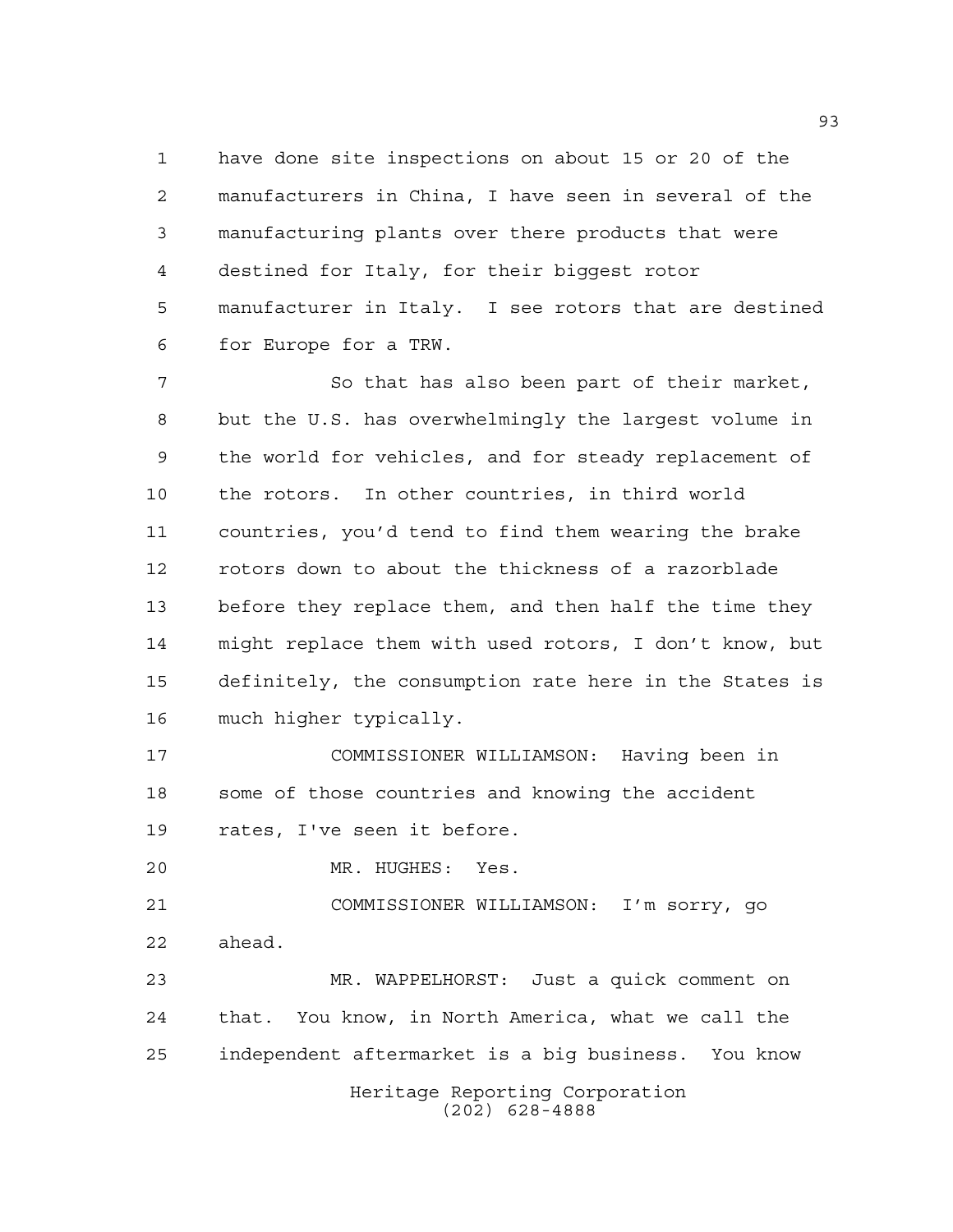yourself when you buy a car, as soon as the car is out of warrantee, you're not going to take it back to the dealer. You're going to take it to your local shop to have it worked on. Well, that, to my understanding, that's not the case in Europe.

 The independent aftermarket for replacement parts is not as well developed in Europe, so the Europeans will typically go back to the dealer forever and ever and ever and there's not as many independent repair shops as there are here, so as far as an aftermarket replacement business, this is huge compared to anywhere else in the world, so that's part of the reason why they targeted North America first.

 COMMISSIONER WILLIAMSON: Okay. Thank you. That was very helpful, and I have firsthand experience of that too.

 MR. HUGHES: If I may add one more point, that is changing though, because we are seeing more repairs being done, or a shift away from dealerships in Europe. We are seeing this more and more often now. We have actually been approached to possibly set up distribution over in Europe, which we have shied away from, but again, where I hadn't seen it before, I am now seeing a lot of rotors that are being manufactured for companies in Europe, in virtually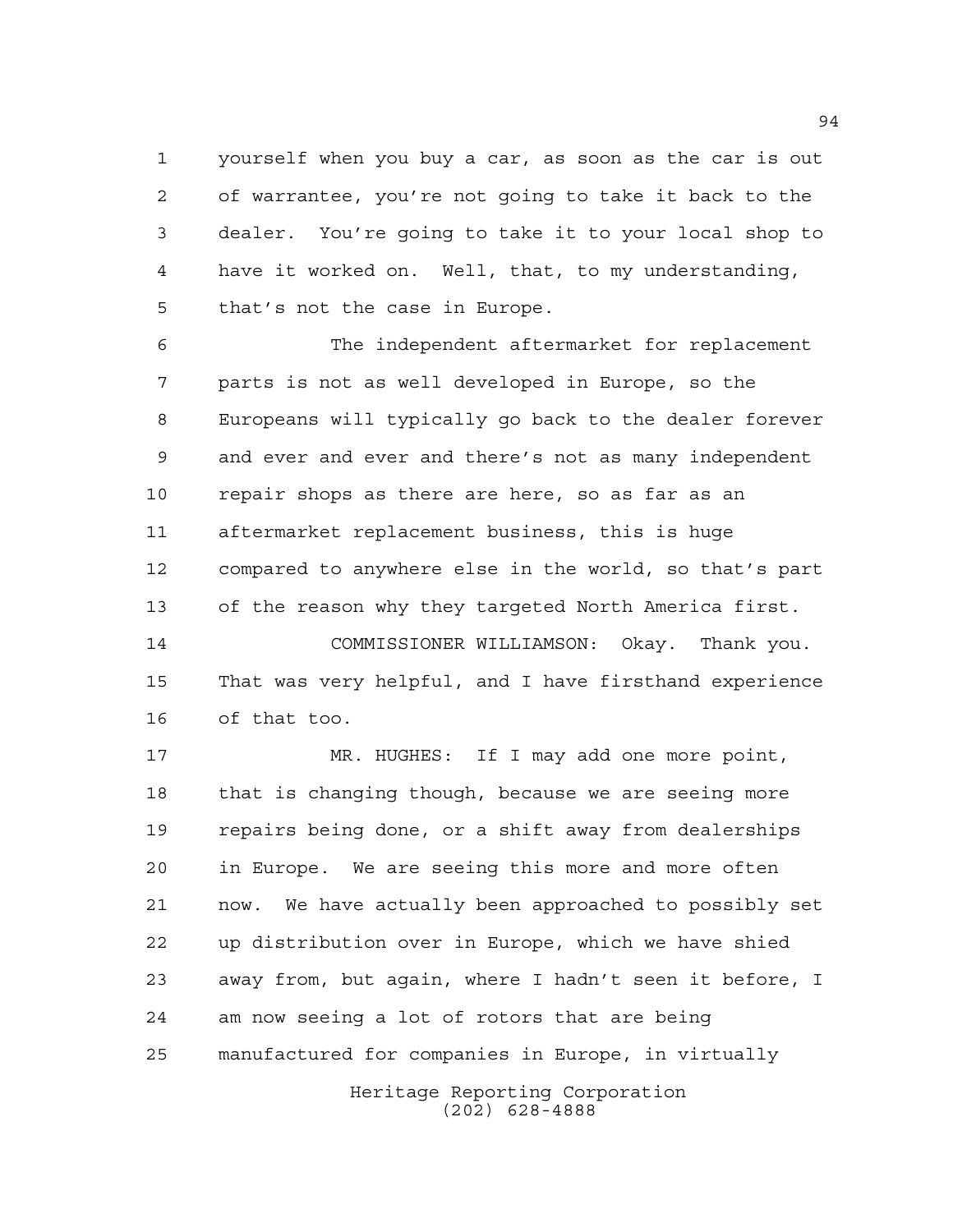every one of the manufacturers in China.

 COMMISSIONER WILLIAMSON: Thank you. That does help clarify that.

 I have no further questions at this time, Mr. Chairman.

 CHAIRMAN PEARSON: Commissioner Pinkert. COMMISSIONER PINKERT: Thank you, Mr. Chairman.

 I'd like to begin by taking issue with something the Chairman said earlier. The Chairman is learned, and it says so in the statute. It's one of the requirements.

 CHAIRMAN PEARSON: I'm obviously going to have to read the statute and become more learned in it.

 COMMISSIONER PINKERT: In any event, I'd like to ask either of the parties, or any of the parties who are here today to respond to a question about the cash deposit rates that have been determined at the Commerce Department. Would you say that the low or zero cash deposit rates have been a factor in accounting for the decline of the industry in the United States, insofar as they have been insufficient to affect the volume and the pricing of the subject imports?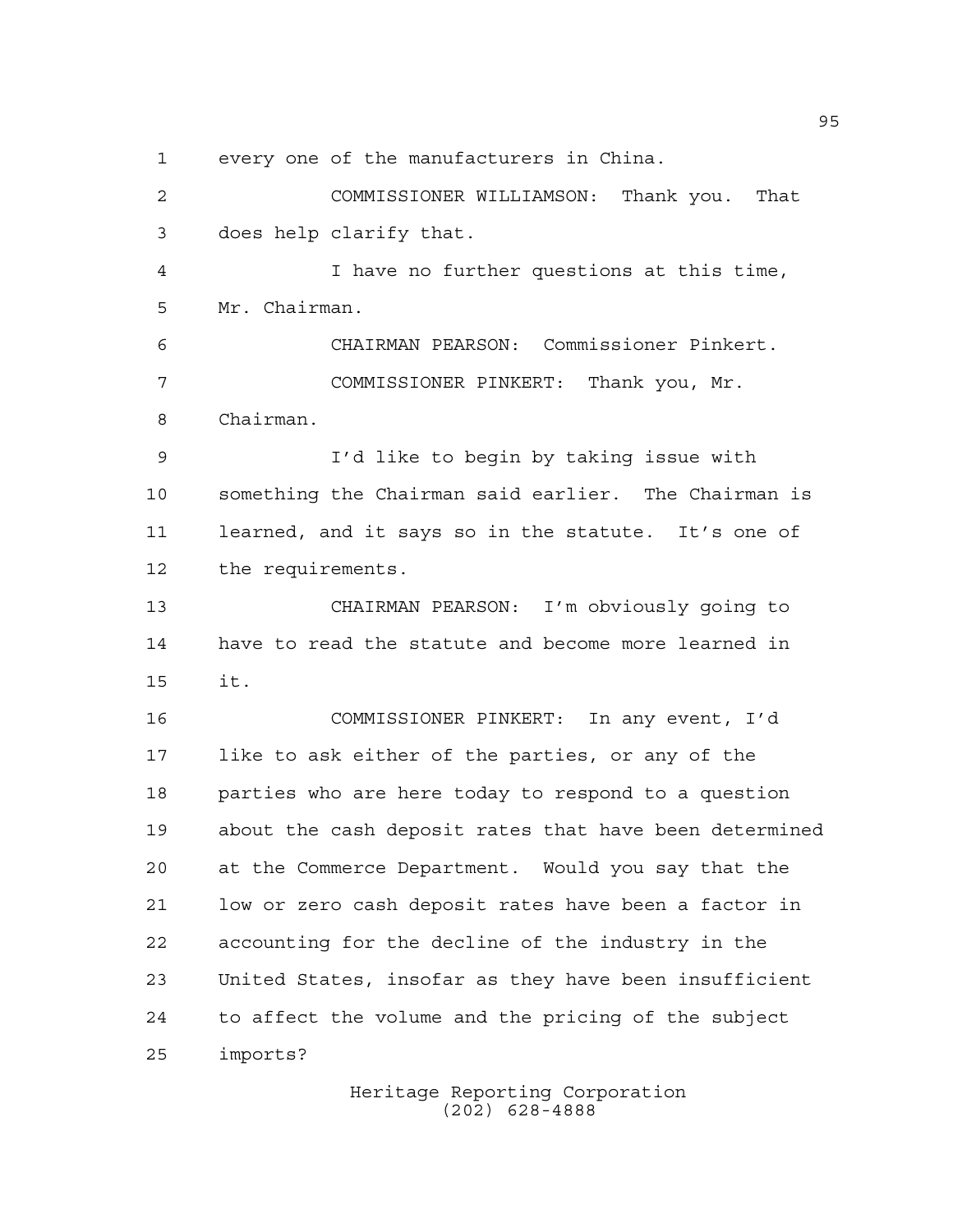MR. VANDER SCHAAF: We don't think that, obviously, but you know, one of the things we've seen is, as Affinia has made these decisions that Mr. Woo talked about and that Mr. Fudalla talked about, moving their operations abroad and so forth, they have been doing it at a time where there is an order in place, and the importers have been having zero or de minimis margins, so our position is they can't claim that it has been unfair pricing that is forcing them offshore.

 They are making these rational business decisions at a time when the competition of which they complained is fair competition. It's not unfair pricing, so we do not think that the Commerce Department's margins are too low. I think they'd fire me if I told you that they were. Our clients, obviously, are some of the producers in China who are subject to those antidumping duty rates, and it's been my experience with respect to, you know, China, the Department of Commerce's approach to nonmarket economies, when you look at the multi-country investigations when China is involved, you see from our pricing data in the ITC proceedings, you know, similar pricing from all countries in the U.S., and yet you see the Chinese antidumping margin, because it's a nonmarket economy rate and it's a different

> Heritage Reporting Corporation (202) 628-4888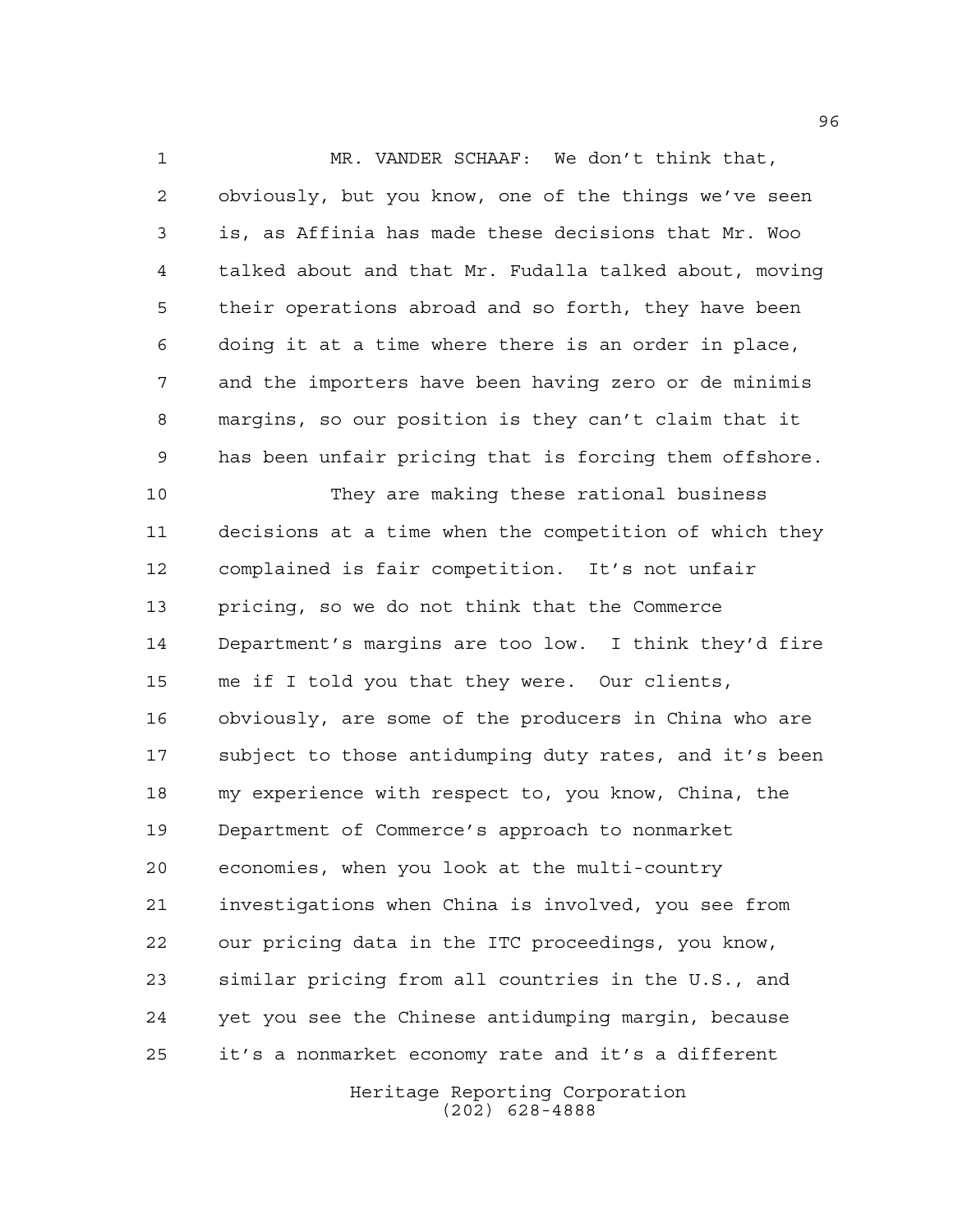procedure by Commerce, you invariably see the Chinese getting hit with much higher dumping margins than producers in the market economy countries, even though their pricing in the U.S. is comparable.

 So I think if anything, for nonmarket economies, it's been my experience, we advise our clients, you are probably going to get hit with a higher margin irrespective of pricing issues, because of the nonmarket economy approach that Commerce follows. That has been my experience, so I would not say that the dumping margins have been mistakenly low or something to that effect, not reflecting market reality and fair pricing and so forth.

 COMMISSIONER PINKERT: I wasn't referring to whether the margins were accurately determined, so much as the question of whether the low margins have accounted, or at least account in part, for the decline of the industry.

 MR. VANDER SCHAAF: I don't think so. I have to admit, I really think that Affinia has -- I don't know if I see it as decline. I think they have made business decisions the way Federal-Mogul made business decisions, and you know, Affinia is, as these guys have testified, they see them in the market as being one of the biggest sellers of imported product,

> Heritage Reporting Corporation (202) 628-4888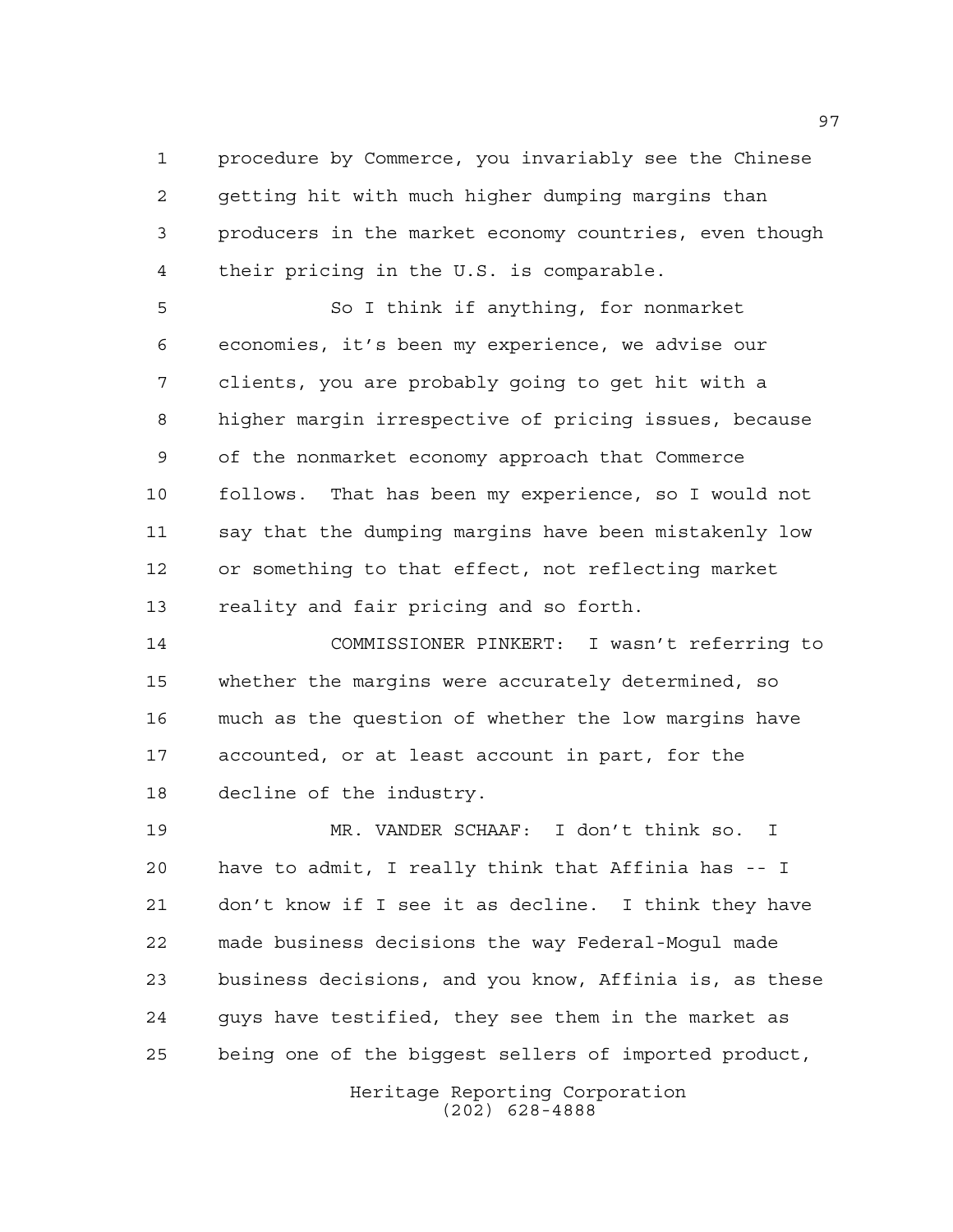so I can't -- I don't see any of Affinia's activity or operations or their decline to be a result of too low margins.

 MR. MINTZER: I think we'd note, you know, there has been Chinese product in the market for a long time, so the question is, over the last five years, particularly over the last few years, why have you seen essentially the industry decline dramatically, and we speak in our brief and we have testified today about changes in consumer preferences in the U.S. market that have really driven Federal- Mogul, and presumably Affinia as well, to ramp down U.S. production, and that goes to the production of and the demand for thinner, lighter rotors over heavier rotors, and the fact is costs in the United States have simply increased and made Federal-Mogul and presumably Affinia incapable of producing competitively in the U.S. market.

 COMMISSIONER PINKERT: Let me go back to something that Mr. Hughes testified to earlier, and that concerns the nonsubject imports. Is it your testimony that the nonsubject imports have had a harmful impact on the domestic industry? MR. HUGHES: Inasmuch as Affinia is the one

that's the primary benefactor of these lower prices,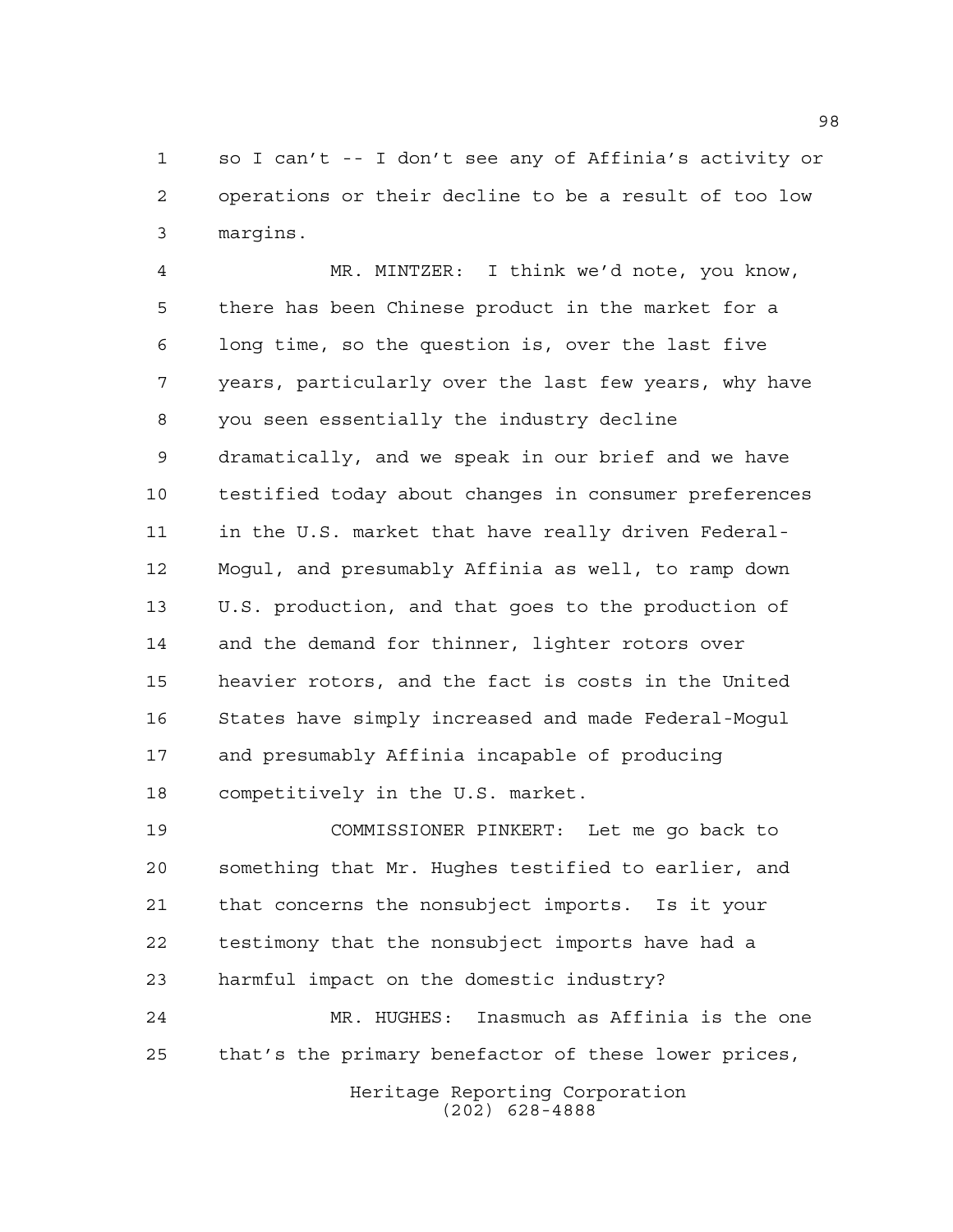no, it has not. It's given them an advantage against the rest of us, is what it's done, and Affinia has held very high margins in their pricing, so it's just given them a larger profit margin in which to enjoy that we don't get. It's not harmed the manufacturer. It's harmed the industry.

 COMMISSIONER PINKERT: Thank you. Now, turning to the arguments about demand in the reasonably foreseeable future, the Chinese Respondents, I believe, argue that demand will continue to increase in the reasonably foreseeable future. My question for you is whether a looming recession or a possible recession would have any impact on that projection.

 MR. HUGHES: We consider the brake industry somewhat recession-proof. I mean, it'll, like what Marv was saying earlier, it may drop a couple of points over the coming year or so, but people need to maintain the safety of their cars. The family man is going to say, okay, the pads are wearing out in the minivan, we've got to replace those. Typically, he's going to make the decision to make the proper repair.

 So I do not believe we are going to get hit very hard in the recession. It'll just be, as Marvin said, a blip on the radar, at least in my opinion.

> Heritage Reporting Corporation (202) 628-4888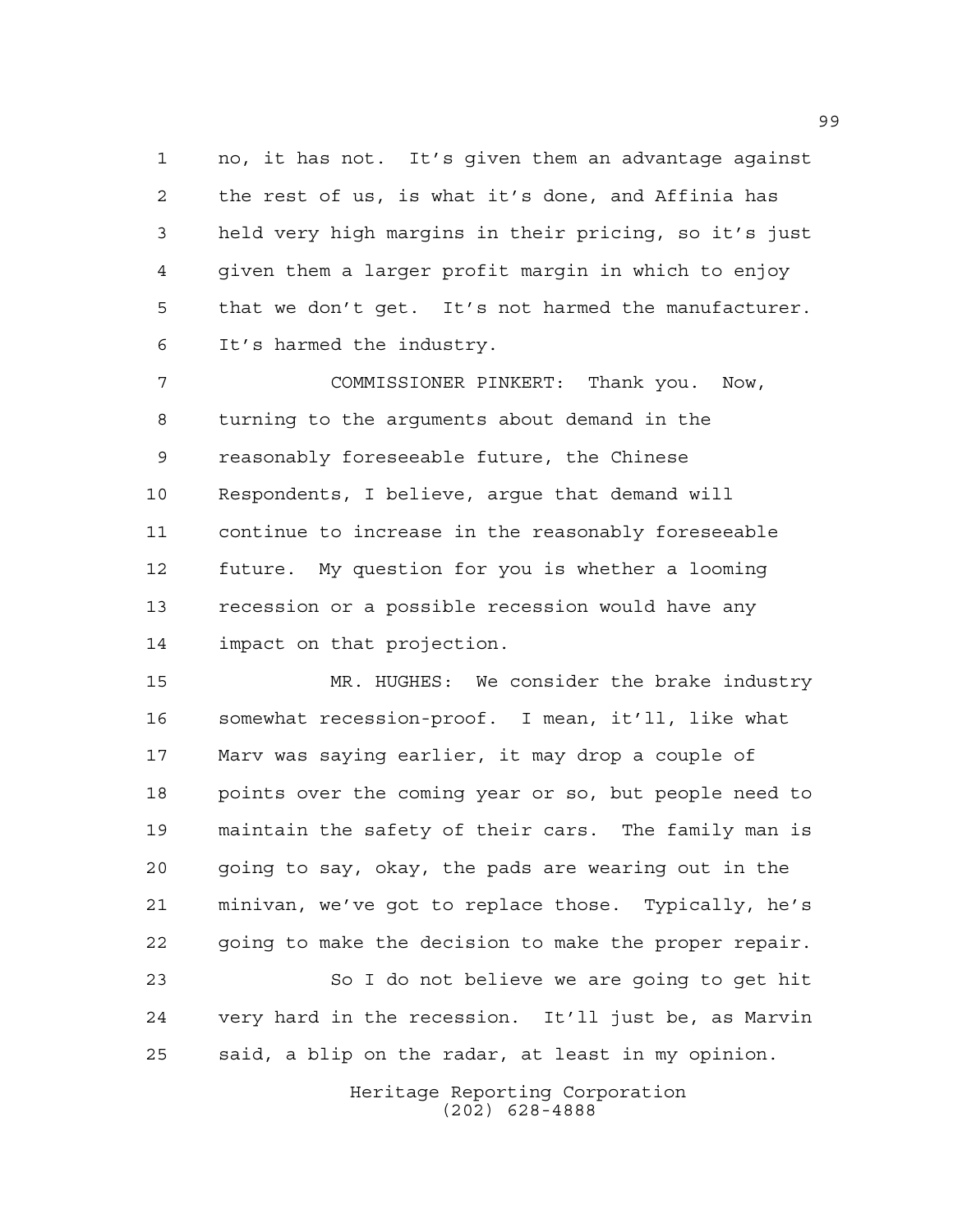COMMISSIONER PINKERT: Federal-Mogul? MR. WAPPELHORST: Pretty much, our experience in these downturns is what Steve had talked about. Sure, if there's a downturn and there's a recession, is our business, will it go down? Sure, a little bit, but again, these are wear items that have to be replaced, so typically a downturn, and I don't know how to put that it percentages, would affect us, but not near to the amount that the economy would expect. 11 11 In other words, if the OE quys are down 20 percent in a downturn in the economy, we might be down 5 points, to put it in some kind of perspective. Does that answer the question? COMMISSIONER PINKERT: Yes, thank you. My final question is for the lawyers, and I would encourage you to either answer this one here or answer it in the posthearing, or some combination of those two. You argued that continuing the order will have no beneficial impact on the domestic industry, because so far, it has had no impact on the volume or pricing of subject merchandise. Is a determination that the order has been ineffective to date a sufficient basis under the statute for a negative

determination in this review, given the forward-

Heritage Reporting Corporation (202) 628-4888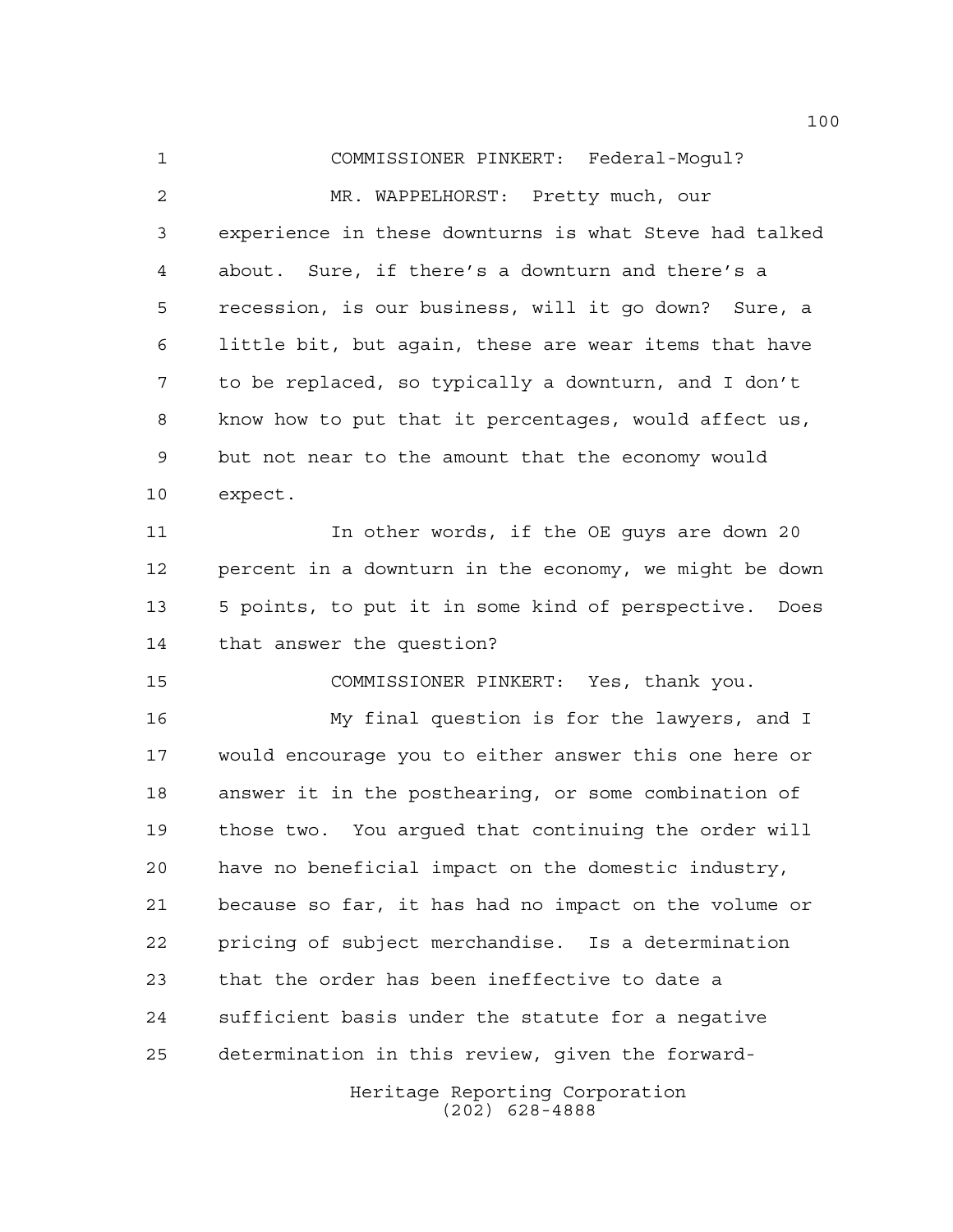looking nature of the analysis that we are supposed to conduct?

 MR. VANDER SCHAAF: I think it's a consideration the Commission should take into account. But I don't think that it alone should be the basis for a negative determination; and I don't think that it is the only basis here.

 There may be, I guess you could think of this scenario: It may be a situation where an order has had no effect, but it might have an effect in the future. I don't see that as being the case here.

 I think we have a number of pieces of evidence that suggest revocation of the order is not going to be likely to cause a recurrence of injury. But I think that that standing along -- I mean the Commission set in precedent an original investigation that imposing an order will do no good; or where a producer can't satisfy all demand, then market is not a basis for not imposing an affirmative injury determination.

 I can see, under Commission precedent, why that factor alone would not drive a negative determination. If the Commission is required to look at volume price and impact, and the statute lays out looking at inventories and looking at capacity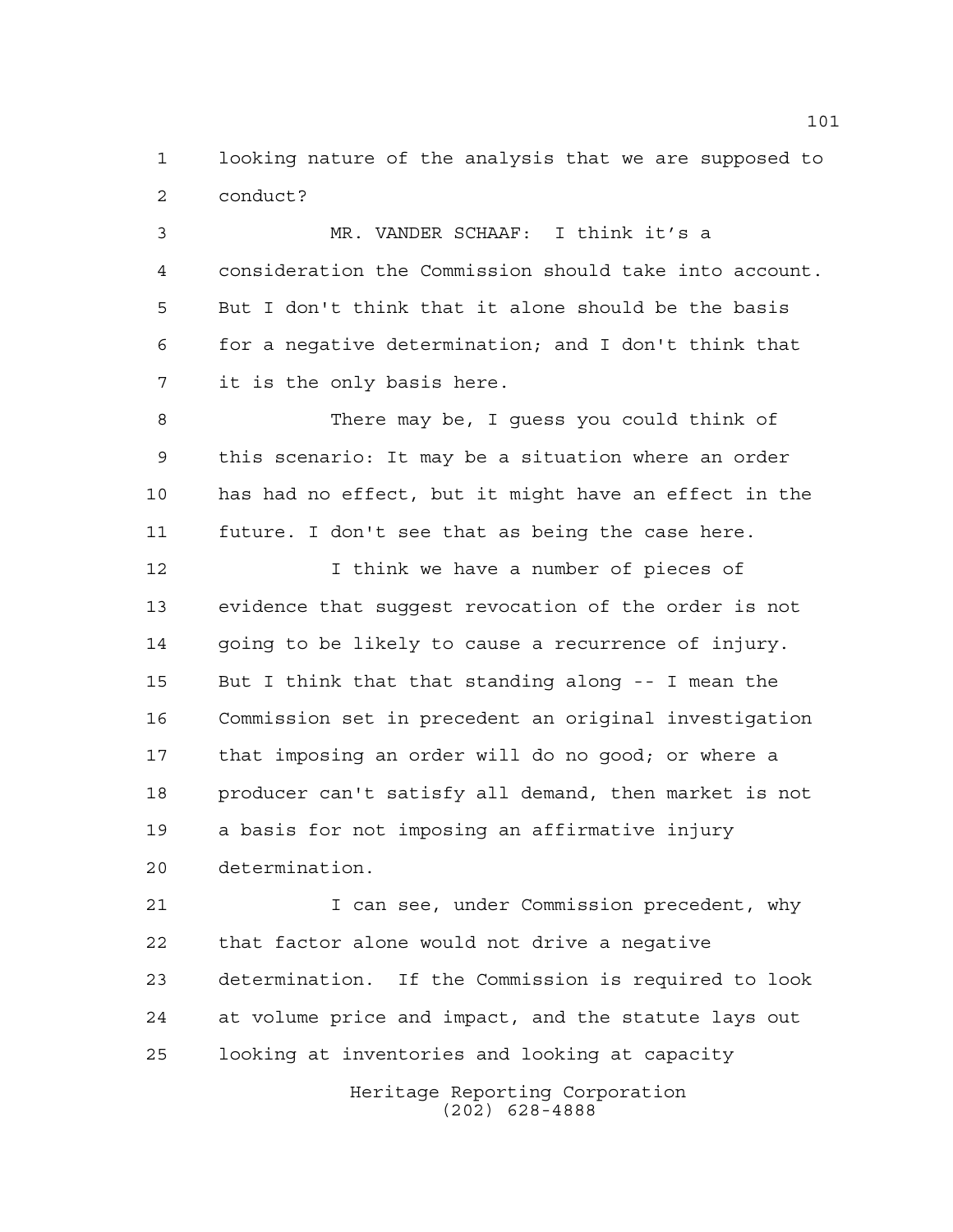utilization, and the likelihood of expanded capacity barriers to entry, or things of this nature, I think when you look at those factors, it supports a negative determination.

 But I think that isolating that one factor alone, I think the Commission would run into trouble with that.

 COMMISSIONER PINKERT: Mr. Mintzer or Mr. Layton?

 MR. LAYTON: Yes, if I may in the time left. You and I have some experience with similar questions at the Department of Commerce, where you have three years of no dumping.

 Is that determinative of what the Agency should do when asked to revoke the order under a changed-circumstances review? The answer is: No.

 The Department of Commerce reserves the right to look at the totality of facts and decide whether or not to keep the order around. I suspect that this agency wants to do when faced with a circumstance like this where yes, you have companies excluded in the original investigation, companies in reviews that are found not to be dumping.

 Is it determinative? Is there some sort of inference or a rebuttal presumption? Probably not.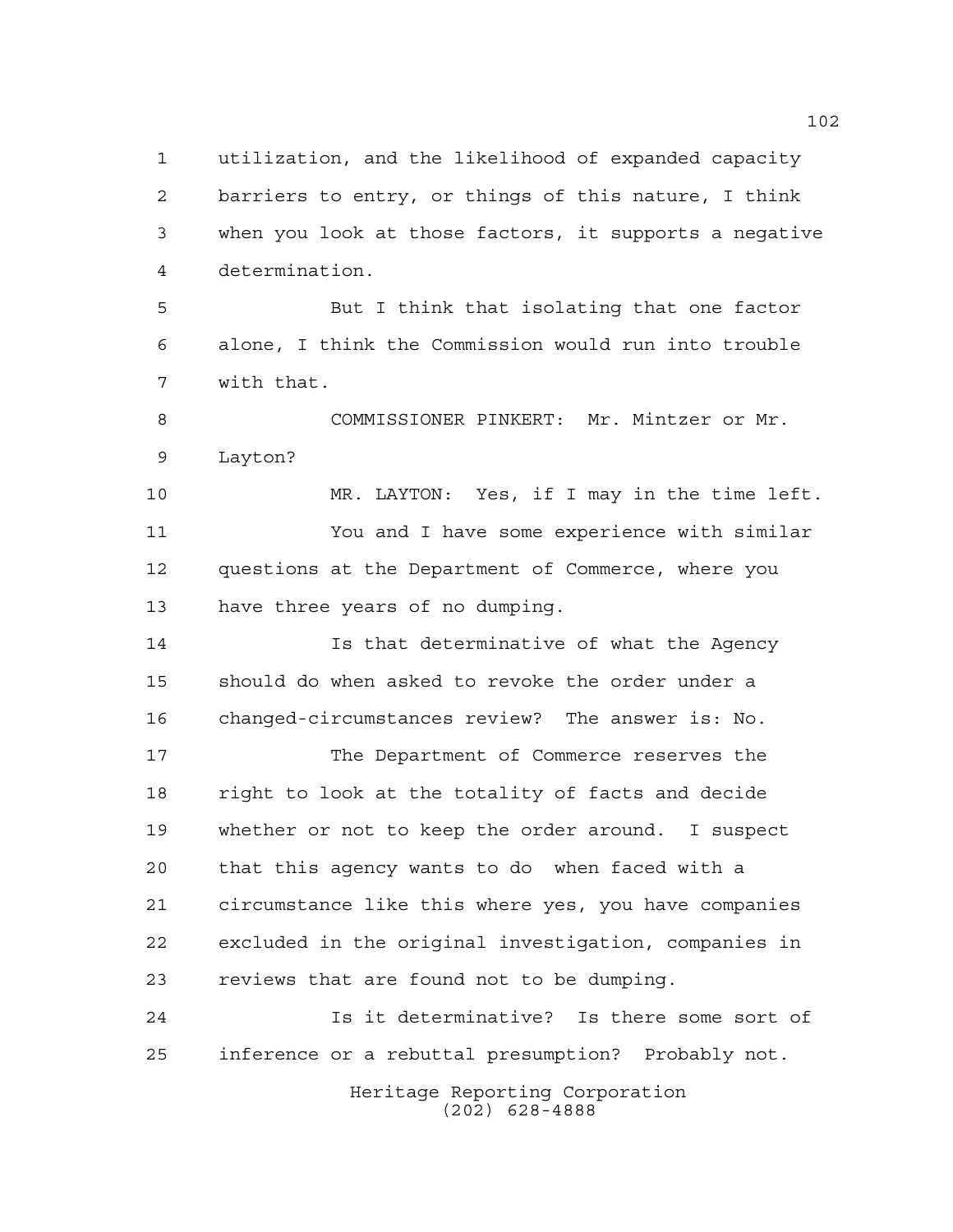But I think when you look at the totality of the facts, you quickly come to the conclusion, in this case, that if you revoke this order, it is highly unlikely that material injury, or threat of material injury, will occur for all the reasons that we have been discussing: the difference between premium and economy, and all the totality of the facts. COMMISSIONER PINKERT: Thank you. Mr. Chairman? CHAIRMAN PEARSON: Are brake drums produced in the United States, Mr. Wappelhorst? MR. WAPPELHORST: Yes, sir. But most of the vehicles, passenger cars, light trucks, SUVs, most of them are four-wheel disk now. We produce, at our location, both drums and rotors. I believe drums were about five percent of our volume. CHAIRMAN PEARSON: Okay. Are drums also produced from castings? MR. WAPPELHORST: Yes, sir. COMMISSIONER PINKERT: Thank you. The reason for asking is just because if we're in a situation where we find that there is no domestic injury producing rotors, then we need to look for the next most similar industry. I just want to make sure that it's not drums.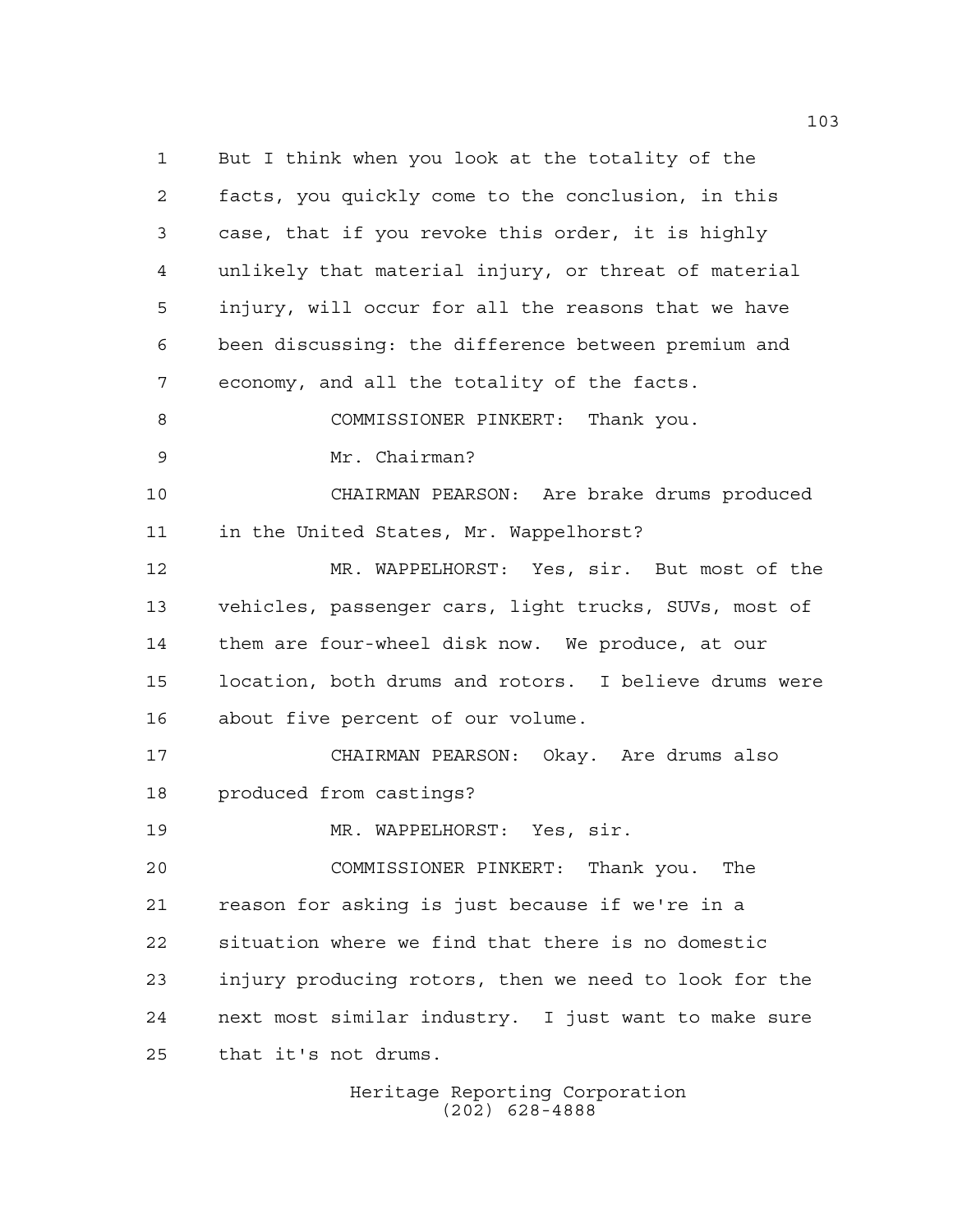Heritage Reporting Corporation I don't have any idea whether we have information on the record that would allow us to make such a determination. But if counsel would give some attention that question, that would be helpful. MR. VANDER SCHAAF: We will. CHAIRMAN PEARSON: Then I just can't resist, Mr. Woo, clarifying: You had indicated earlier that there is a foundry in San Jose, California that has some involvement with this business. I don't think of San Jose as a place where iron casting is common. So just to clarify, does this foundry actually cast iron, or was it casting silicon? MR. WAPPELHORST: At the time of the original investigation, which was in the late 1990s, the auto specialties' kinetic manufacturing partnership, so to speak, was truly with a foundry in northern California. Whether the dividing line was technically in San Jose or an adjoining city, I can't tell you exactly that they considered their local municipality there. But it was definitely in an area of northern California that not typically known for industrial production there. CHAIRMAN PEARSON: Okay. Well, I could envision those being really high-tech brake orders out

(202) 628-4888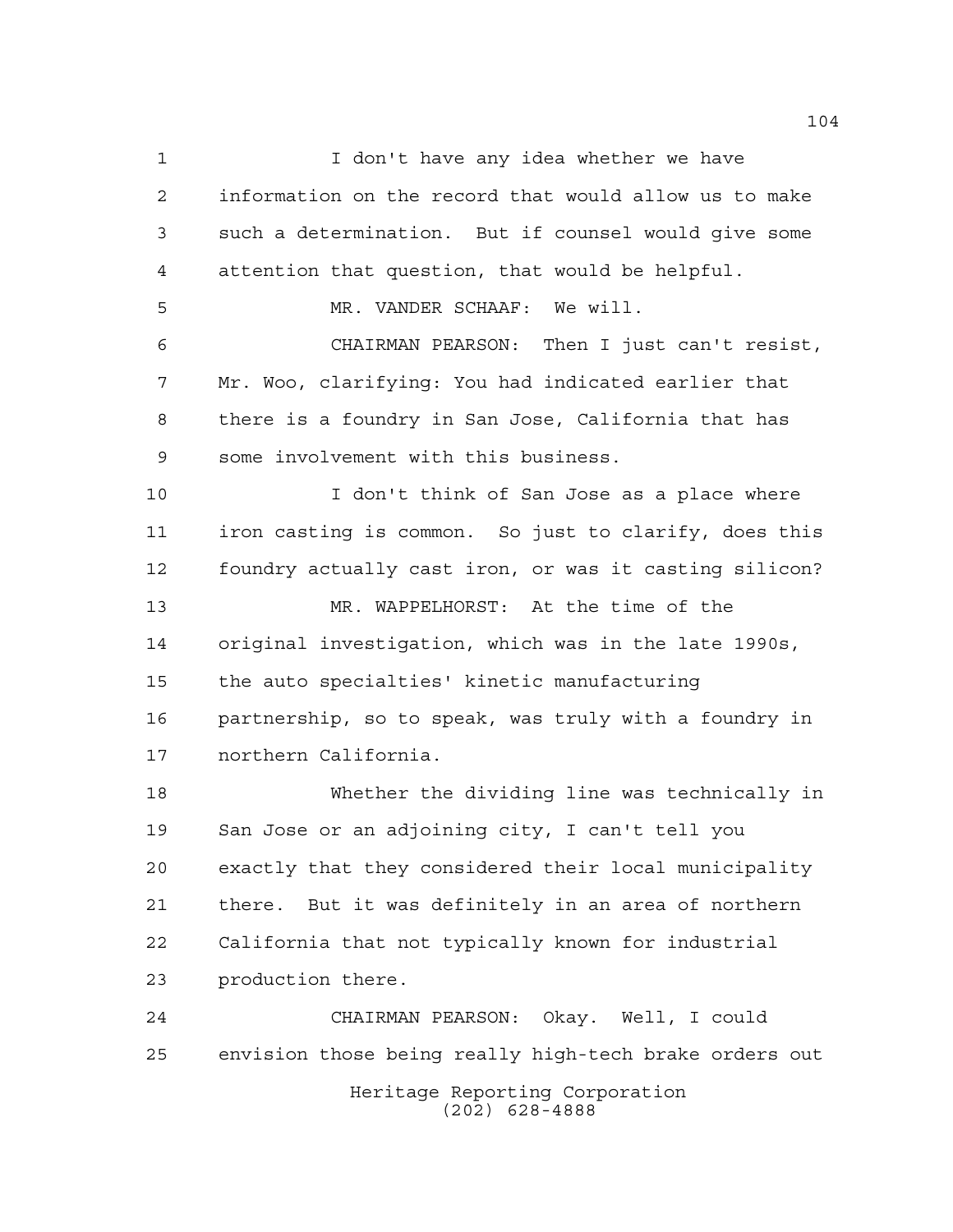Heritage Reporting Corporation (202) 628-4888 of a plant in San Jose. Thank you for that. I think that I have no more questions at this point. Vice Chairman Aranoff? VICE CHAIRMAN ARANOFF: Thanks, Mr. Chairman. Mr. Hughes, in your testimony at the beginning of the morning, you said you knew of people to whom Affinia had offered to sell its after-market brake rotor production machinery, and Mr. Woo had talked about the one facility. But are you aware of offers that they have made to sell the facility that all of you identified as still operating? MR. HUGHES: The Litchfield facility, I've not heard any rumors or comments to that fact, no. VICE CHAIRMAN ARANOFF: Okay. There were references made to the 10K filing from Affinia, suggesting that these things that were for sale. Were they referring specifically to that facility? MR. HUGHES: I'm not privy to the 10K file, so I couldn't speak to that. VICE CHAIRMAN ARANOFF: Okay. Mr. Mintzer?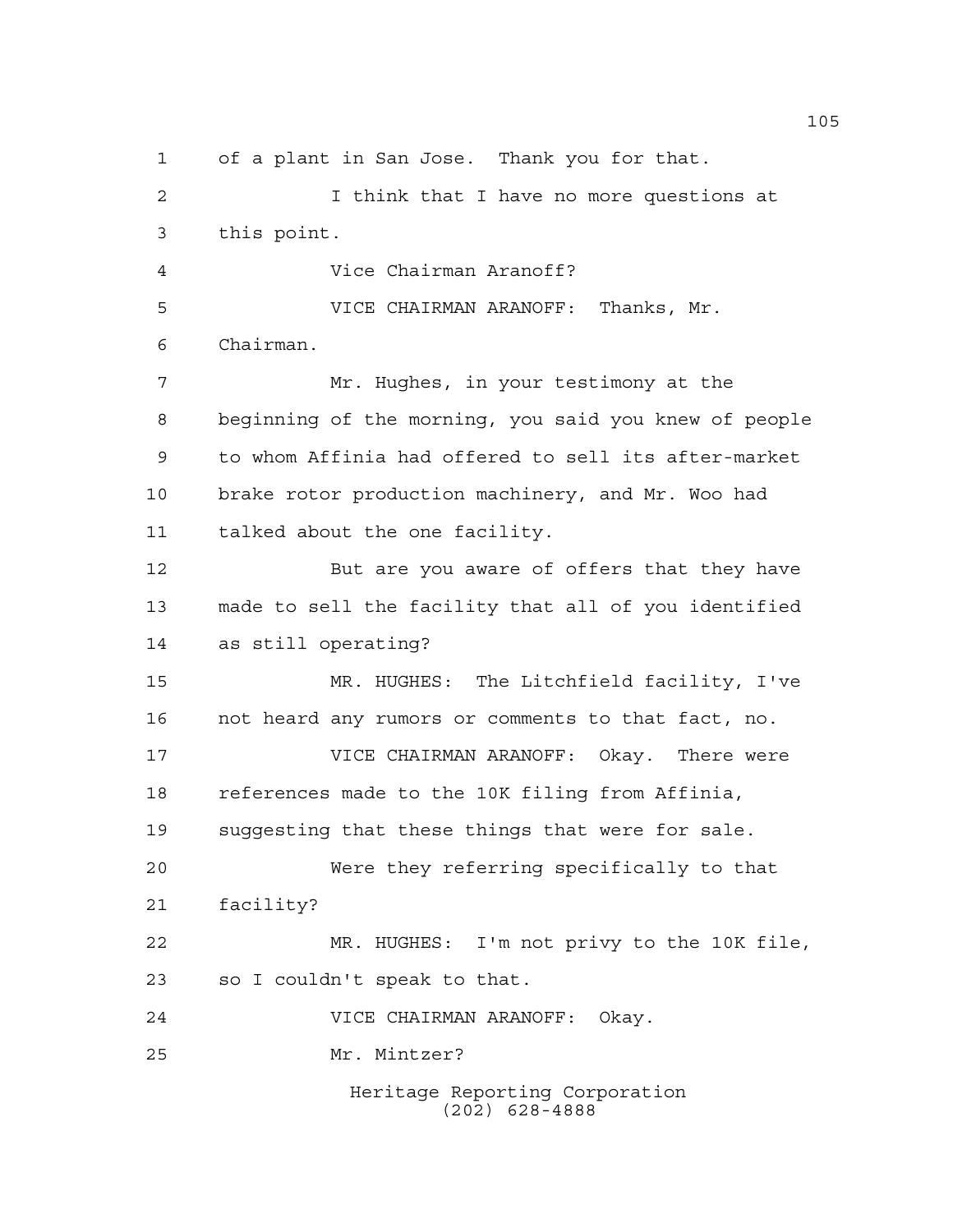Heritage Reporting Corporation MR. MINTZER: Yes, the 10K filing reflects an intent to sell the Waupaca facility. VICE CHAIRMAN ARANOFF: Okay. So, as far as we know, there is nothing on the record right now that indicates an intent specifically to sell the Litchfield facility? MR. WAPPELHORST: Ma'am, that Litchfield facility is primarily a brake hydraulics plant, wheel cylinders, master cylinders. To my understanding, the only reason they moved those cells in was they had plenty of open space there because the brake hydraulics' business has gone through the same downward spiral that the rotor business has. VICE CHAIRMAN ARANOFF: Okay, I appreciate that clarification. So perhaps I should redirect my question not to whether or not the facility is for sale, but to whether the brake rotor production equipment, at the facility, has been offered for sale? And it doesn't sound like anyone has specifically heard anything about that. MR. WAPPELHORST: No, I haven't. VICE CHAIRMAN ARANOFF: Okay. I wanted to follow up on one of the

(202) 628-4888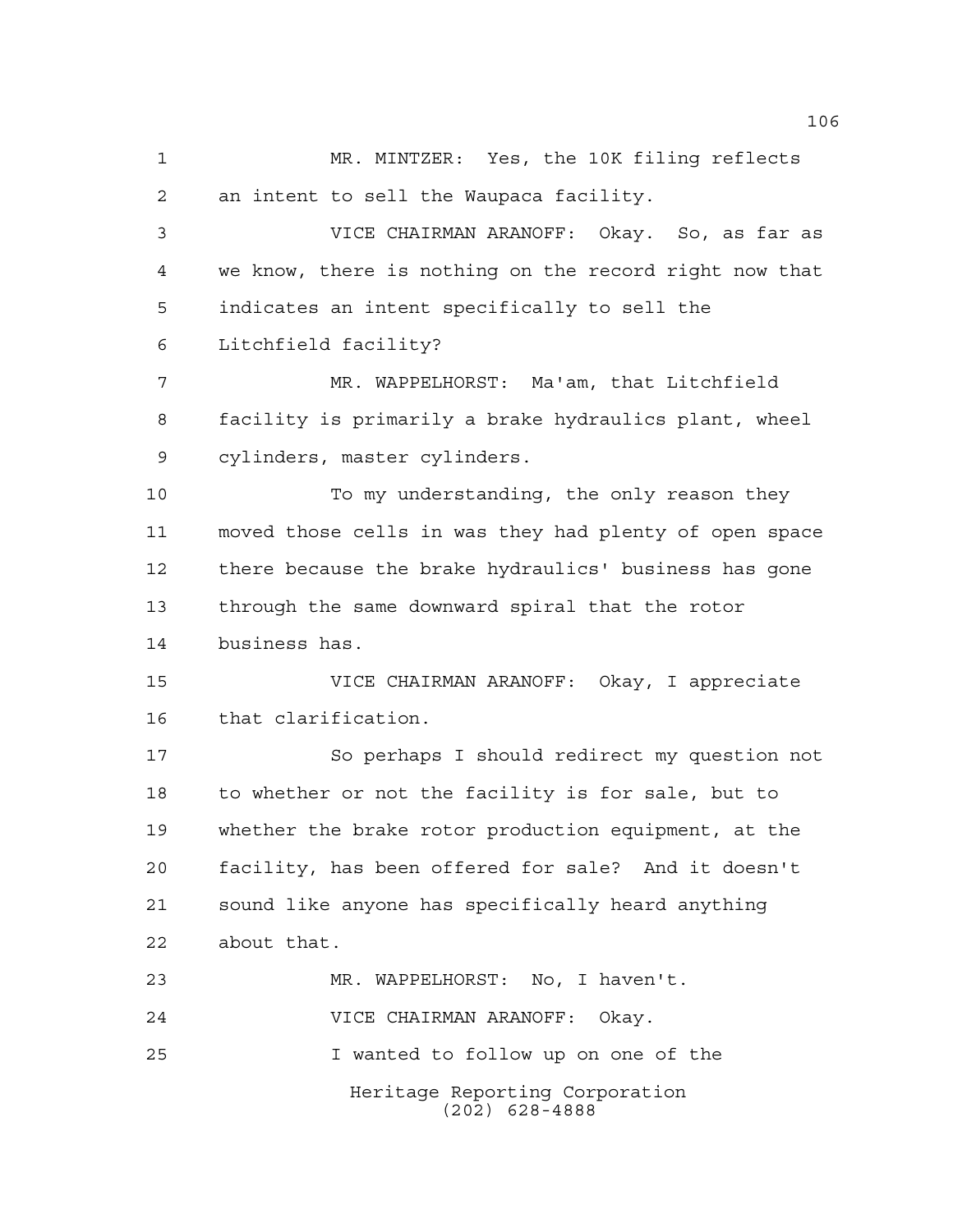questions that one of my colleagues was raising. I think it was Commissioner Williamson earlier on had asked the question about whether foundries should be considered part of the domestic industry? And you all gave your general sense that because they can produce any kind of casting, perhaps they shouldn't.

 But I wanted to ask counsel in the posthearing brief to look at it in terms of this six- factor test that we usually look at for sufficient production-related activity, and specifically to note that in both the first review of this order, and in the 421, while part of the foundry was considered part of the domestic industry by the Commission, it wasn't really argued. It kind of happened by default, but they were part of the coalition.

 So, in some sense, it's a question of first impression for us; and, in some, it's not.

 MR. VANDER SCHAAF: We'll address that in the posthearing, is that what you want?

VICE CHAIRMAN ARANOFF: Yes.

 MR. VANDER SCHAAF: Yes, we will definitely do that.

VICE CHAIRMAN ARANOFF: Thank you.

Heritage Reporting Corporation (202) 628-4888 I also wanted to follow-up a little bit on this issue of the domestic producers that produce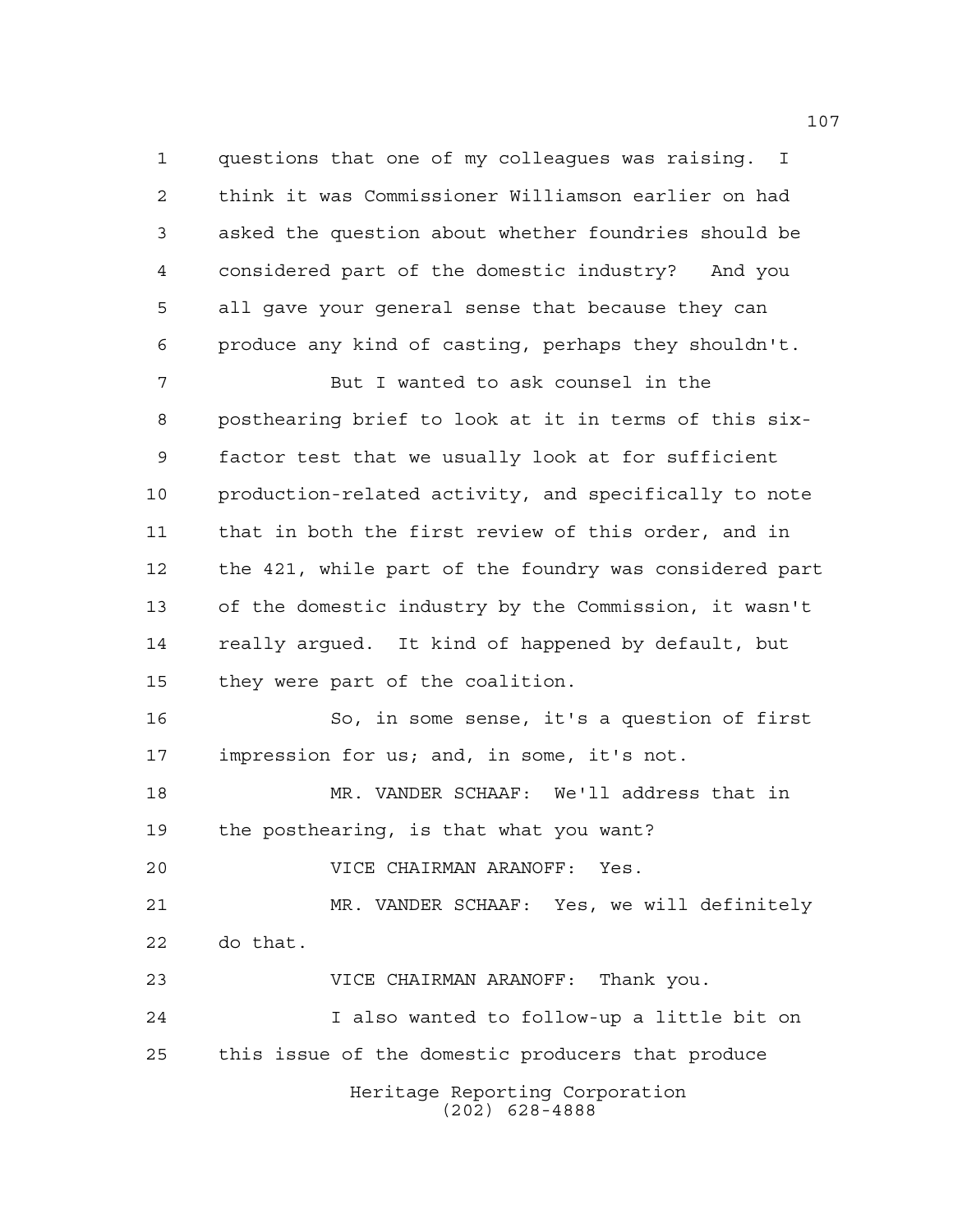specialized brake rotors, for example, for racing applications.

 Does anyone here understand exactly what sort of production operations these kinds of producers perform? Are they starting from a casting, or are they starting from a finished regular rotor, and then doing something to it to make it a specialized product, Mr. Woo?

 MR. WOO: It's possible to do both. Because the racing market is highly customized, essentially making applications that aren't typically a replacement part directly for your average passenger vehicle, the extensive machining operations that the typical manufacturer in the racing- and performance industry would have, could either take a raw casting and machine it into a finished rotor.

 Or they could just do finishing, which is to take a rotor that is semi-finished and add some value added appearance factor to it, such as a slot or a drilled hole. That would be primarily like a cooling upgrade, but it would still have some performance benefit to the vehicle, and thus be sold in a completely different channel.

Heritage Reporting Corporation (202) 628-4888 VICE CHAIRMAN ARANOFF: I guess that goes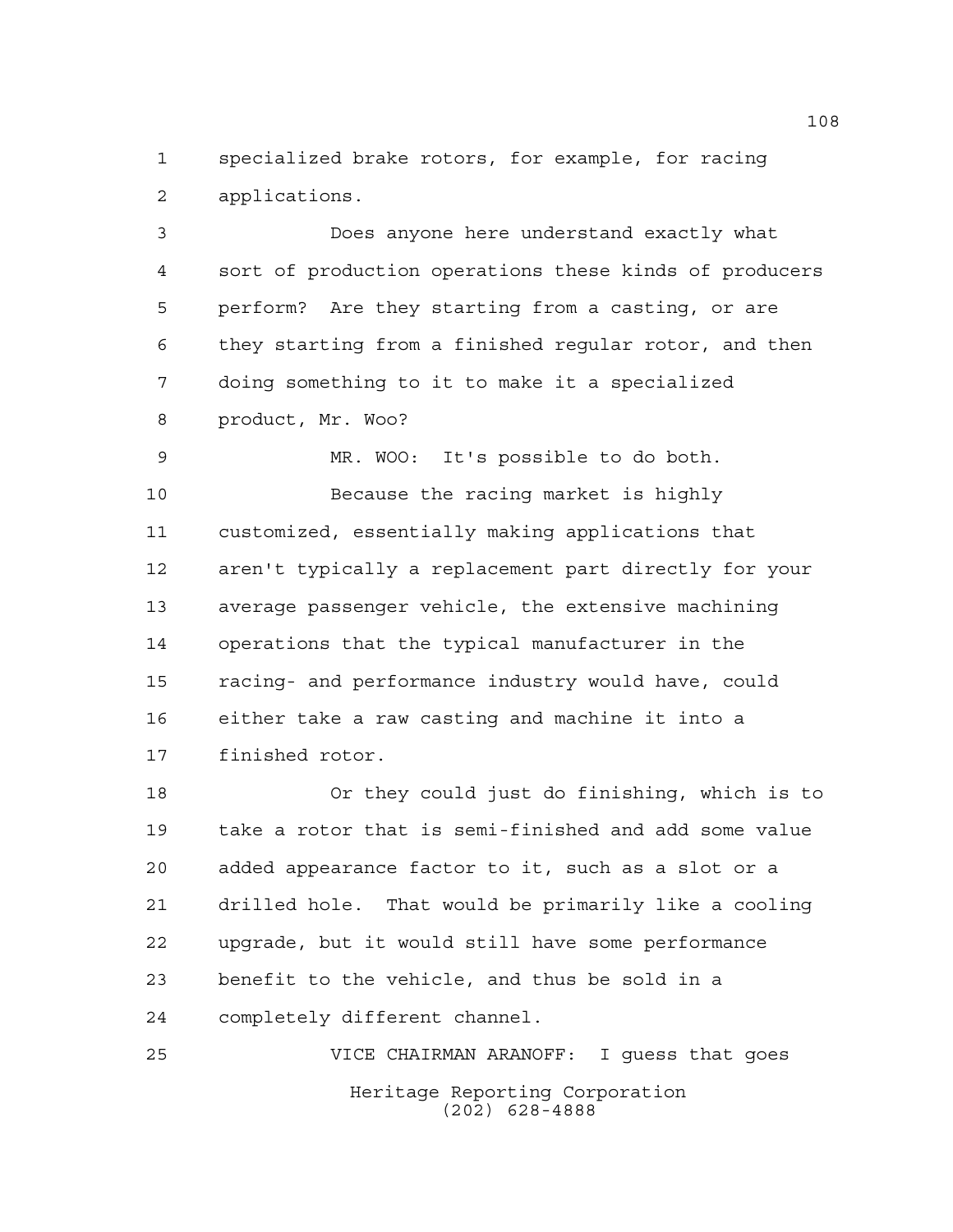back to the same question then, which is: Whether these kinds of producers perform sufficient domestic activities to be considered part of the domestic industry that's producing brake rotors? MR. WOO: As it relates specifically, though, to the tariff, I think the manufacturers of which I was previously an owner in one, we consider this not to be our market. The premium versus after market replacement market that we're addressing here today, we feel that, as a previous performance after-market manufacturer, is completely separate from the market that we address, which is racing and performance. So anything that happens relative to Chinese imports, virtually does not affect our business. They exist in completely separate orbits. VICE CHAIRMAN ARANOFF: Okay. If anyone wants to look at that further in the posthearing, I'd appreciate it. Because I think we need to kind of circle back and make sure, before we tell ourselves that Affinia really is the only domestic producer, that there aren't other people that are producing products that are like the products that are in the scope. Walter Hughes, did you want to add

Heritage Reporting Corporation (202) 628-4888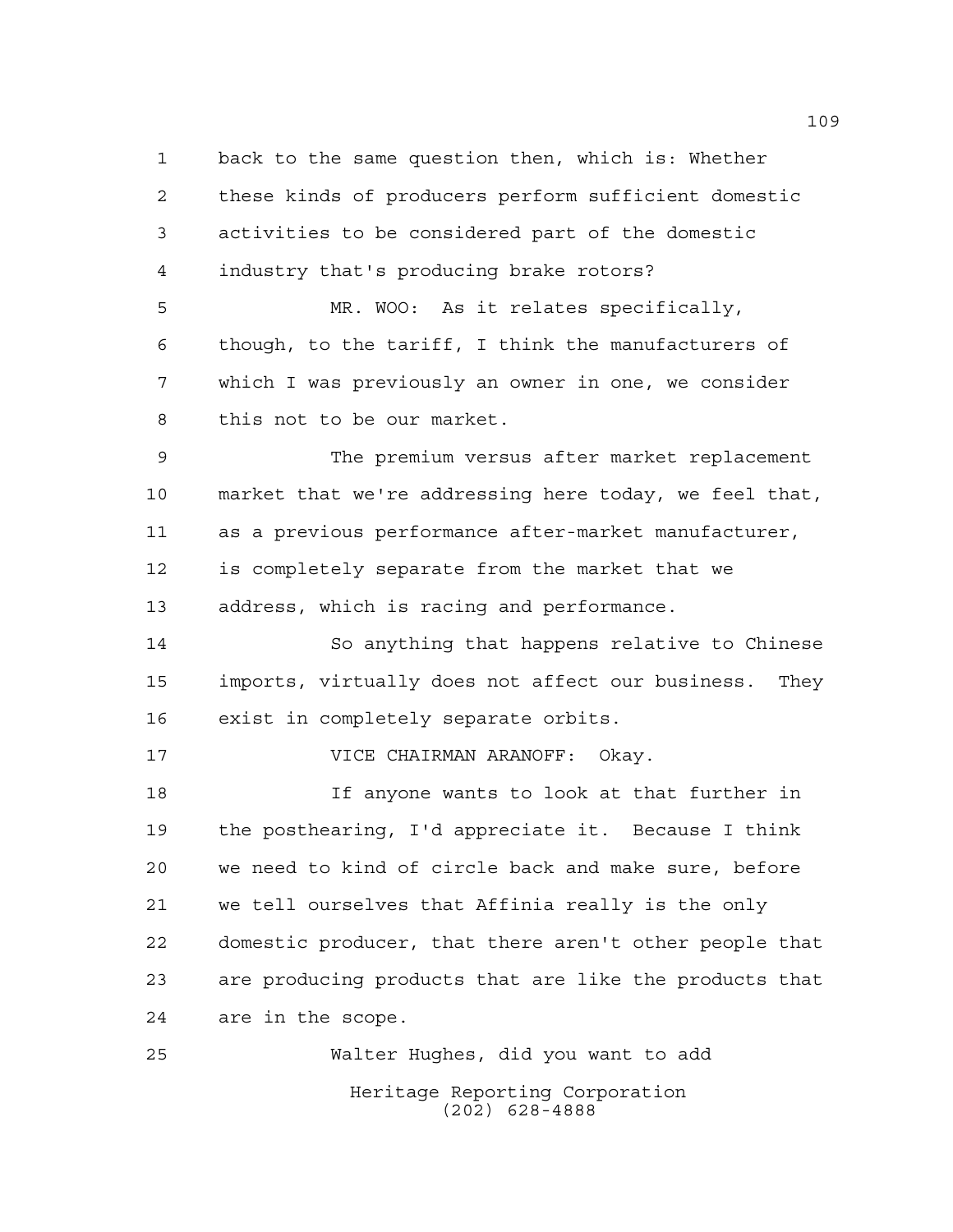something?

Heritage Reporting Corporation (202) 628-4888 MR. HUGHES: Yes, if I may. What Kirk did not mention is that the Stop Tech Division of our company is actually a high-performance and racing- brake manufacturer. What we do is: We bring in finished castings, if you will, from Taiwan and from Italy, a very, very high grade, a very high specialized metallurgy, if you will, in a finished ring. What we do is add the value added holes or slots depending upon the customer's request. Then we have an aluminum head as an adapter that we have to machine that basically doubles the cost of the rotor assembly. So we are already in that industry ourselves. It's very high performance. It's used in racing. We're quite well known in racing circles around the world. It's also used in very high performance upgrades for the street. VICE CHAIRMAN ARANOFF: Okay. Let me switch gears for a moment. This question will necessarily have to be for the posthearing because it deals with confidential data. In Table 3-4 in the Staff Report, at, I think it's, 311, there is a chart showing the unit value of domestic producers' U.S. shipments on a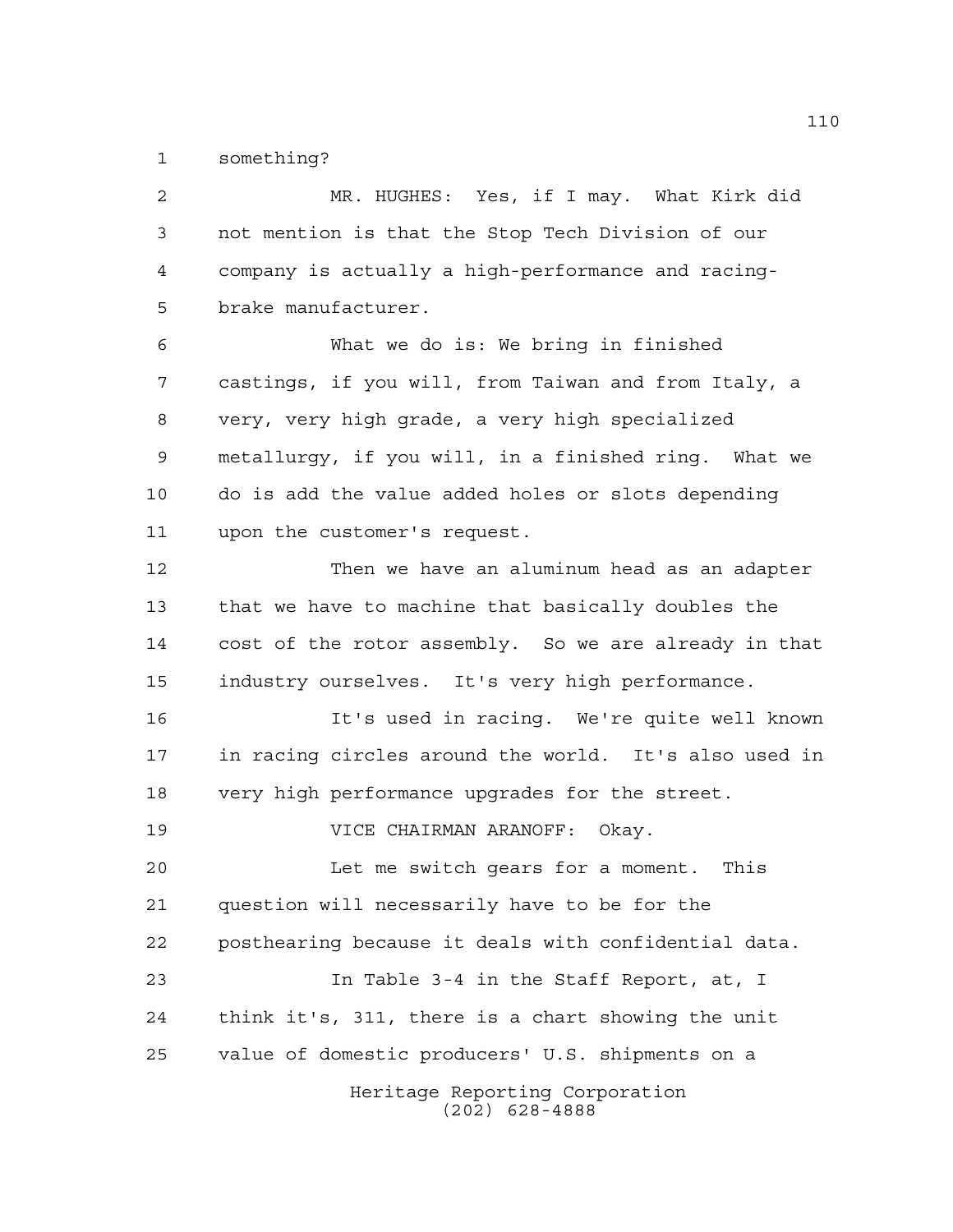company-by-company basis.

Heritage Reporting Corporation (202) 628-4888 For posthearing, I'd like you to please take a look at this, and explain to me how these company- by-company data are consistent with the argument that I've heard today that Affinia's U.S. sales are premium rotors? I can't say more than that because of the confidentiality. But if you have trouble answering the question, please get back to staff and we'll provide more detail to you. MR. VANDER SCHAAF: We'll do so. I'm looking at the public version here, but I think we can figure it out when we look at the confidential version of the Staff Report. If we have questions, we'll ask the staff. VICE CHAIRMAN ARANOFF: Okay, thanks. There's argument in the brief, and we've heard argument today as well, about the fact that Europe may, at present, be a better market, or a growth market, for the Chinese product as compared to the U.S. market. One of the arguments that's been made is that prices are currently higher in Europe. But we've also heard that the market for after-market rotors in Europe is small and hasn't taken off the way it has in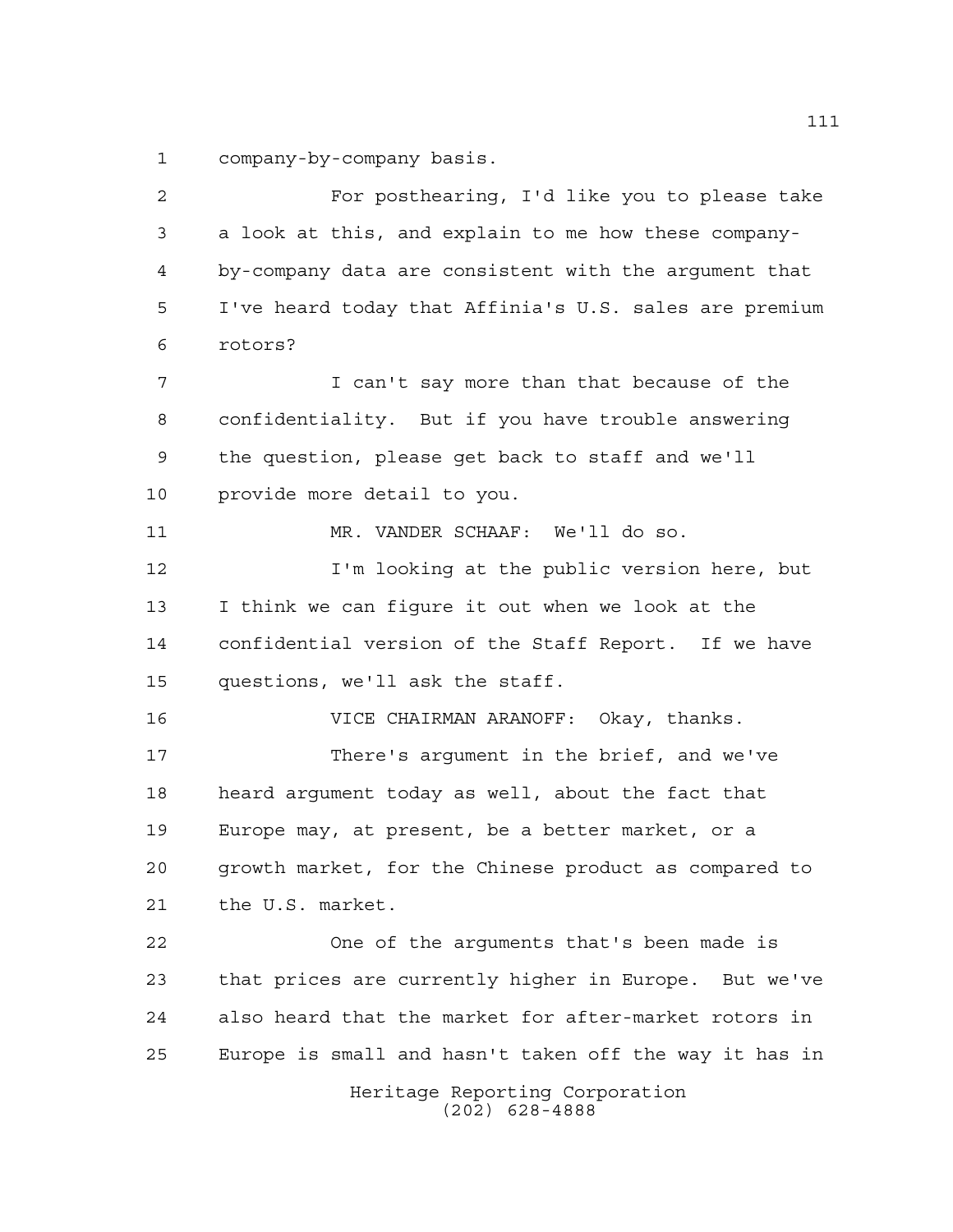the U.S.

| $\overline{a}$ | Is there any information that you can                  |
|----------------|--------------------------------------------------------|
| $\mathfrak{Z}$ | provide us, for the record, that would give price      |
| 4              | forecasts of prices in the U.S. relative to Europe,    |
| 5              | and demand in the U.S. relative to Europe for the      |
| 6              | foreseeable future?                                    |
| 7              | MR. HUGHES: I think we're going to have to             |
| 8              | inquire among our different clients and so forth.      |
| 9              | It doesn't look like people at the table               |
| 10             | have it, but we'll have to dig around to see if we can |
| 11             | find something like that among our different clients   |
| 12             | in the group.                                          |
| 13             | VICE CHAIRMAN ARANOFF: That would be                   |
| 14             | helpful.                                               |
| 15             | One of the things that the Commission often            |
| 16             | looks at in reviews: when we're looking at arguments   |
| 17             | based on price differentials between the U.S. market   |
|                |                                                        |
| 18             | and third-country markets is: Not just is the price    |
| 19             | higher or lower today, but is there likely to be       |
| 20             | sustained price differential, and how would that be    |
| 21             | likely to affect incentives for an exporter?           |
| 22             | That's what I'm basically getting at here.             |
| 23             | So anything that you can add would be helpful.         |
| 24             | Can anyone explain to me why there can be              |
| 25             | whole volumes of subject than non-subject imports from |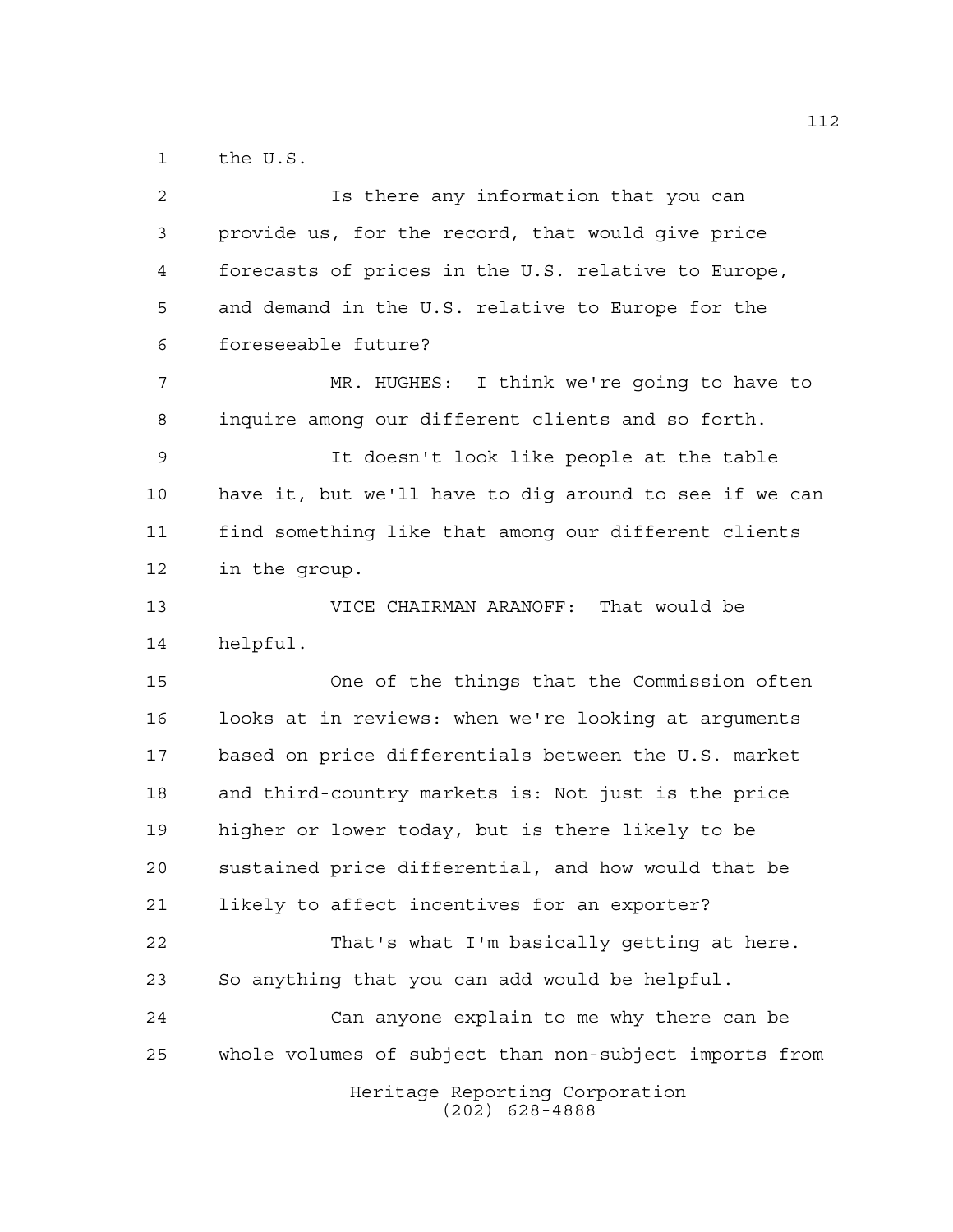China, even though the non-subject imports likely represent Chinese producers that are excluded from the order?

 MR. VANDER SCHAAF: I don't think it's getting into too much BPI, but I think you do have capacity issues for the subject producers. I don't know if you can talk to that publicly.

 MR. HUGHES: I can just say that not one manufacturer can typically handle any one company's volume on their own. We've had to spread out to several different manufacturers, and I'm sure that Affinia's volume is pretty much taken up by -- they're supplying almost a majority of their volume to Shenyang Honbase or MAT if you will.

 But we have to spread it around. We can't get to the subject producers typically. We can't do any real volume with them because it's taken up by Affinia.

MALE VOICE: You said subject.

 MR. HUGHES: Sorry, non-subject. So we have to spread it around.

 If our monthly capacity needs are 150 or 200 containers, typically we go to a new manufacturer. When we talk to them, the first thing out of their mouths is: We can afford you 20 containers.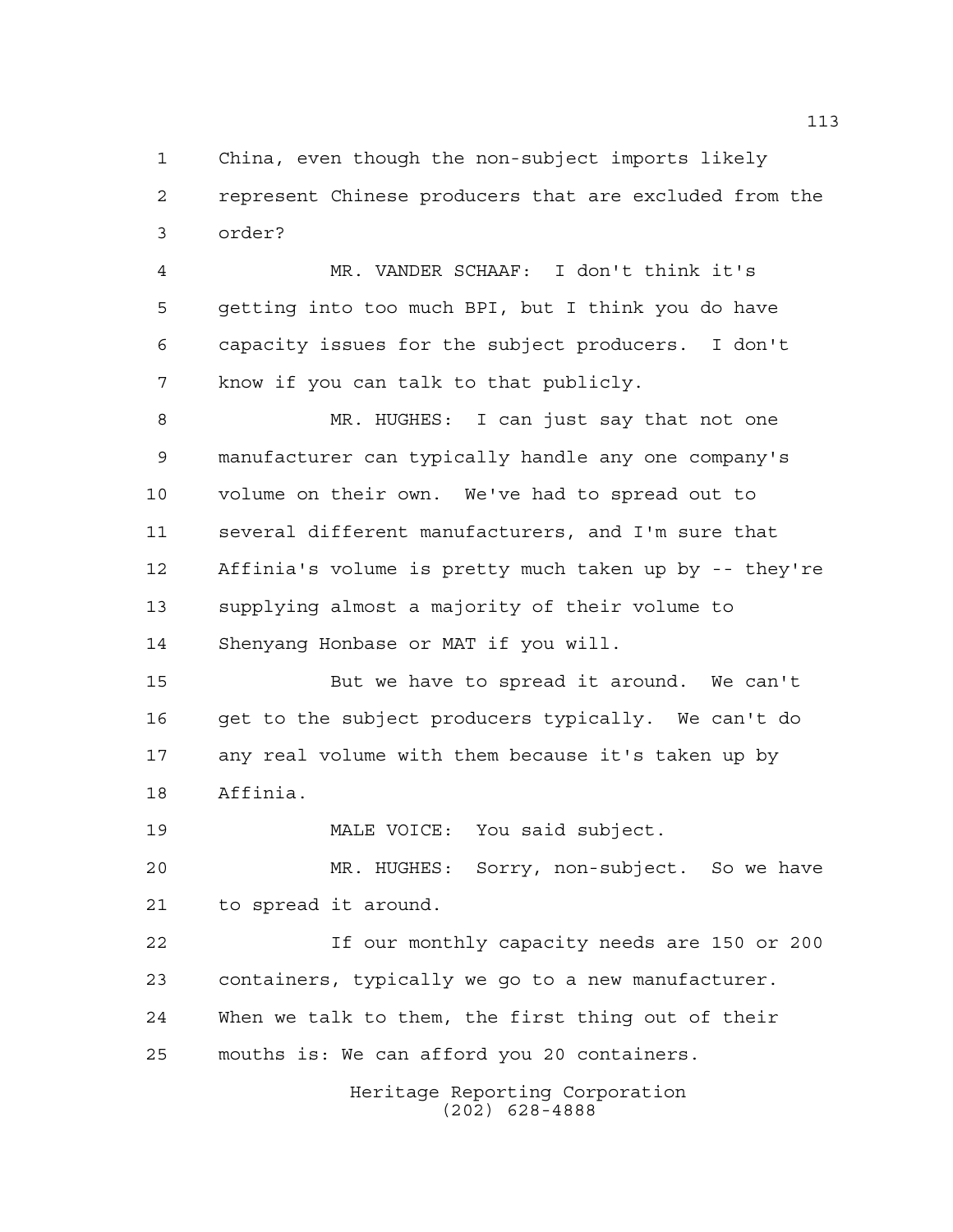This was a massive problem for the entire industry last year, was getting capacity. VICE CHAIRMAN ARANOFF: Okay, thank you very much for that answer. Thank you, Mr. Chairman. CHAIRMAN PEARSON: Commissioner Williamson? COMMISSIONER WILLIAMSON: Thank you, Mr. Chairman. I just have a couple of questions to finish up here. I was wondering if the Respondents can address the extent to which importing, say castings, things that are not processed to finishers, unfinished rotors and semi-finished rotors and finished rotors, I think those are the four different categories that might be traded. But I was wondering to what extent are you importing in those different categories? MR. HUGHES: I would say that a vast majority of the industry is importing finished rotors. We know that, from our own knowledge and from Federal- Mogul's comments that they were importing semi- finished rotors for a few years. But I believe that's altered, so it's almost all finished rotors that are coming in from my knowledge.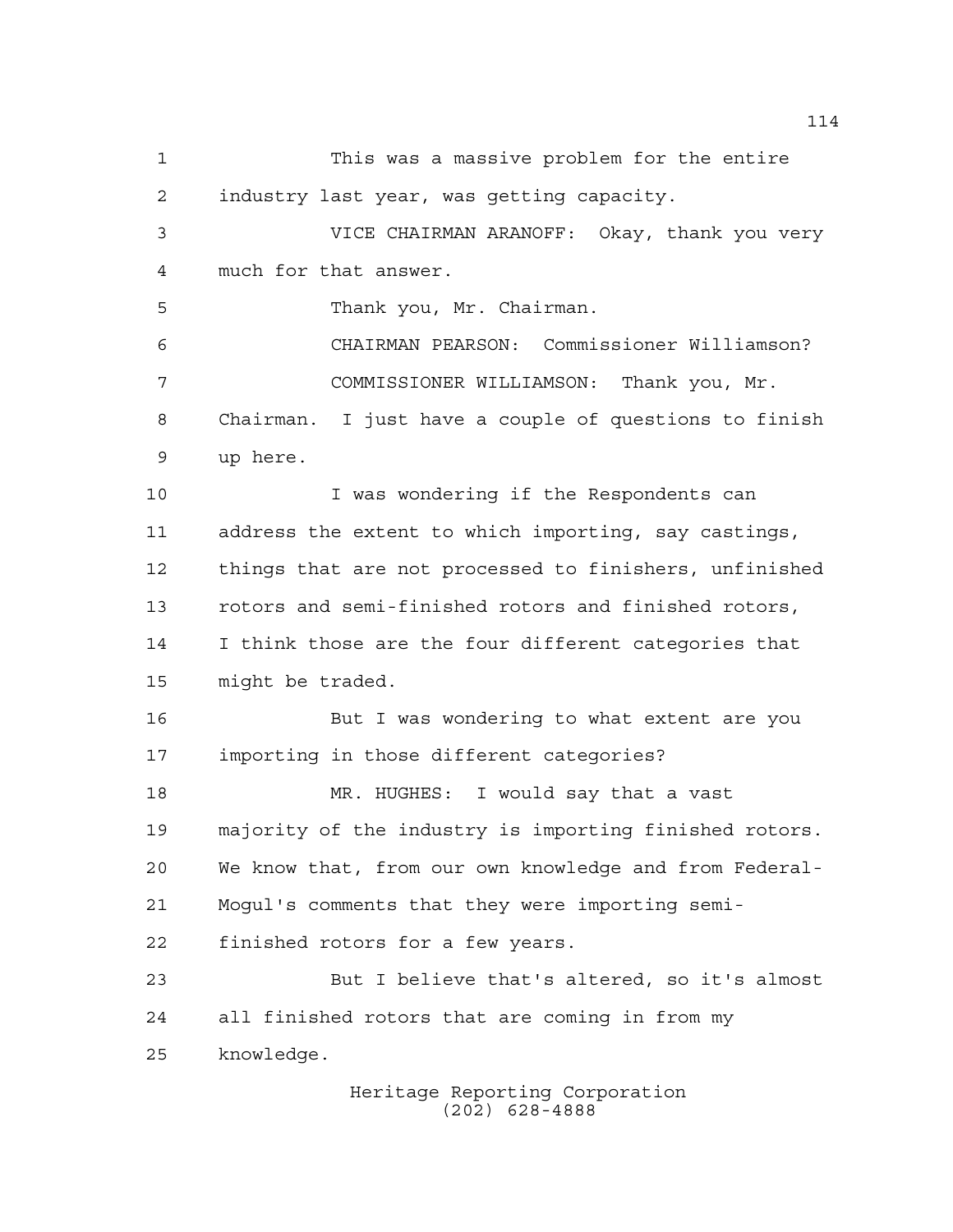MR. WAPPELHORST: Our imports are 100 percent finished complete rotors.

 COMMISSIONER WILLIAMSON: Does that mean the semi-finished and say unfinished rotors, that train is no longer there basically?

 MR. WAPPELHORST: That's correct, yes, sir. We did that up until last summer, which was the last finished casting that we brought in and finished ourselves.

 MR. VANDER SCHAAF: And I can report too, I think I can say it publicly. We were asked by staff to poll our clients and ask them what they were shipping and what people were importing. And none of the foreign producers, if I'm correct, Felipe, had reported any exports of anything other than a finished rotor among our Respondent's group of the producers in China. They all shipped only finished rotors.

 COMMISSIONER WILLIAMSON: So, no castings either?

MR. VANDER SCHAAF: That's correct.

Heritage Reporting Corporation (202) 628-4888 COMMISSIONER WILLIAMSON: Okay. We know about Waupaca. Are there any other U.S. companies that are making castings for the OEM market at this point that you know of, the after market, I'm sorry? MR. WAPPELHORST: No, not that I'm aware of,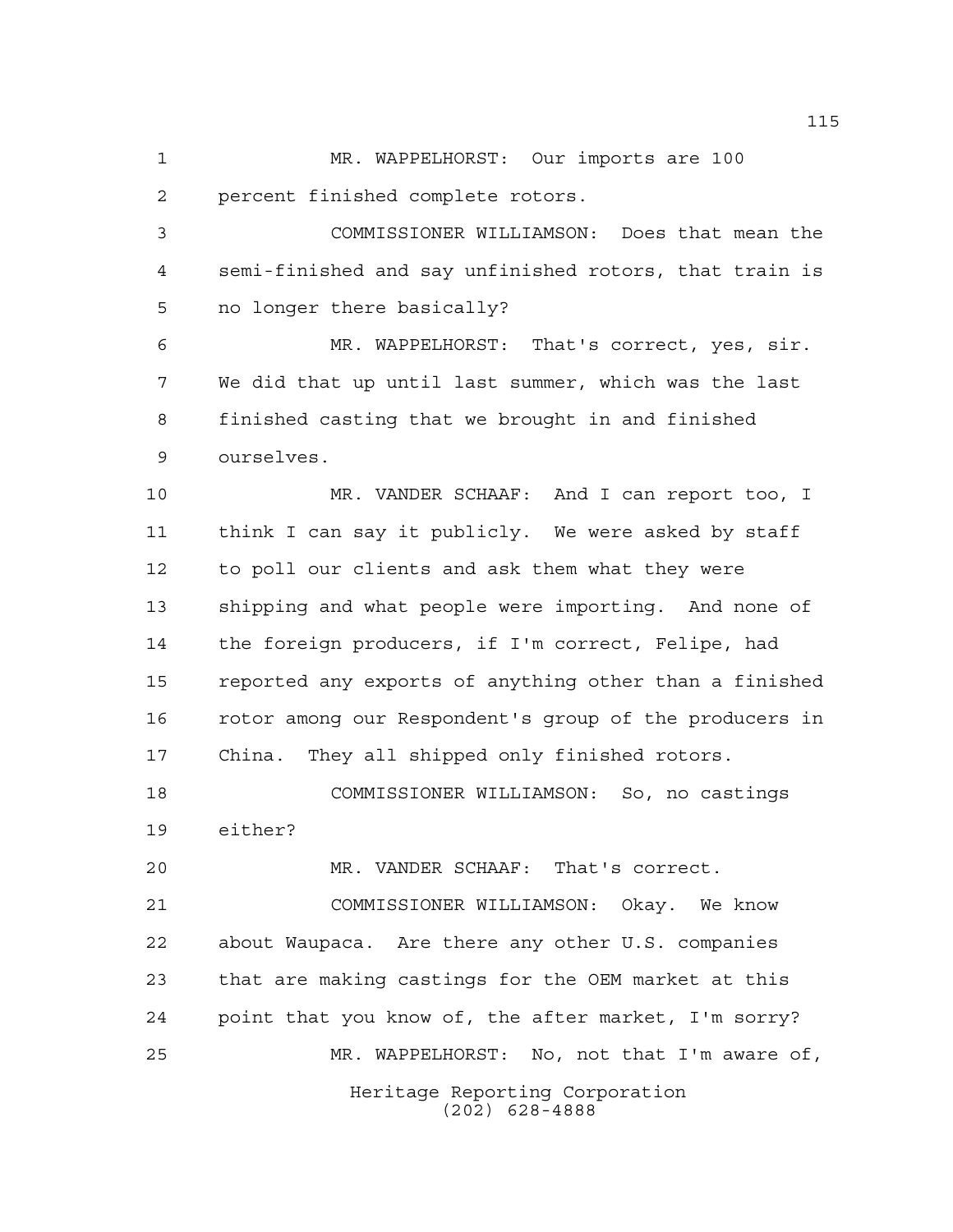sir?

| 2  | COMMISSIONER WILLIAMSON: Okay. I just                  |
|----|--------------------------------------------------------|
| 3  | wanted to make sure that we've covered it.             |
| 4  | Mr. Wappelhorst, you had mentioned that                |
| 5  | Federal-Mogul basically can no longer produce OEM      |
| 6  | after-market rotors in the U.S. I wasn't fully clear   |
| 7  | why it couldn't continue. Is it health-care costs,     |
| 8  | labor costs? What was it that made it not feasible to  |
| 9  | continue?                                              |
| 10 | MR. WAPPELHORST: I think we talked earlier.            |
| 11 | It's been brought up about the different price levels  |
| 12 | of the economy versus the premium rotor.               |
| 13 | The marketplace can only accept a certain              |
| 14 | price gap for that premium product. So we were in a    |
| 15 | situation where our cost continued to rise: steel,     |
| 16 | energy, labor, and, of course, benefits. But we        |
| 17 | weren't able to pass those cost increases along to the |
| 18 | marketplace, these price increases for the premiums,   |
| 19 | because of the entry-level product that was coming in, |
| 20 | and the price gap in the market.                       |
| 21 | COMMISSIONER WILLIAMSON: In other words,               |
| 22 | there was just no chance of competing in the economy   |
| 23 | at the economy level.                                  |
| 24 | MR. WAPPELHORST: No, sir. As Steven said               |
| 25 | earlier, you know, going back to when we first made    |
|    | Heritage Reporting Corporation<br>$(202)$ 628-4888     |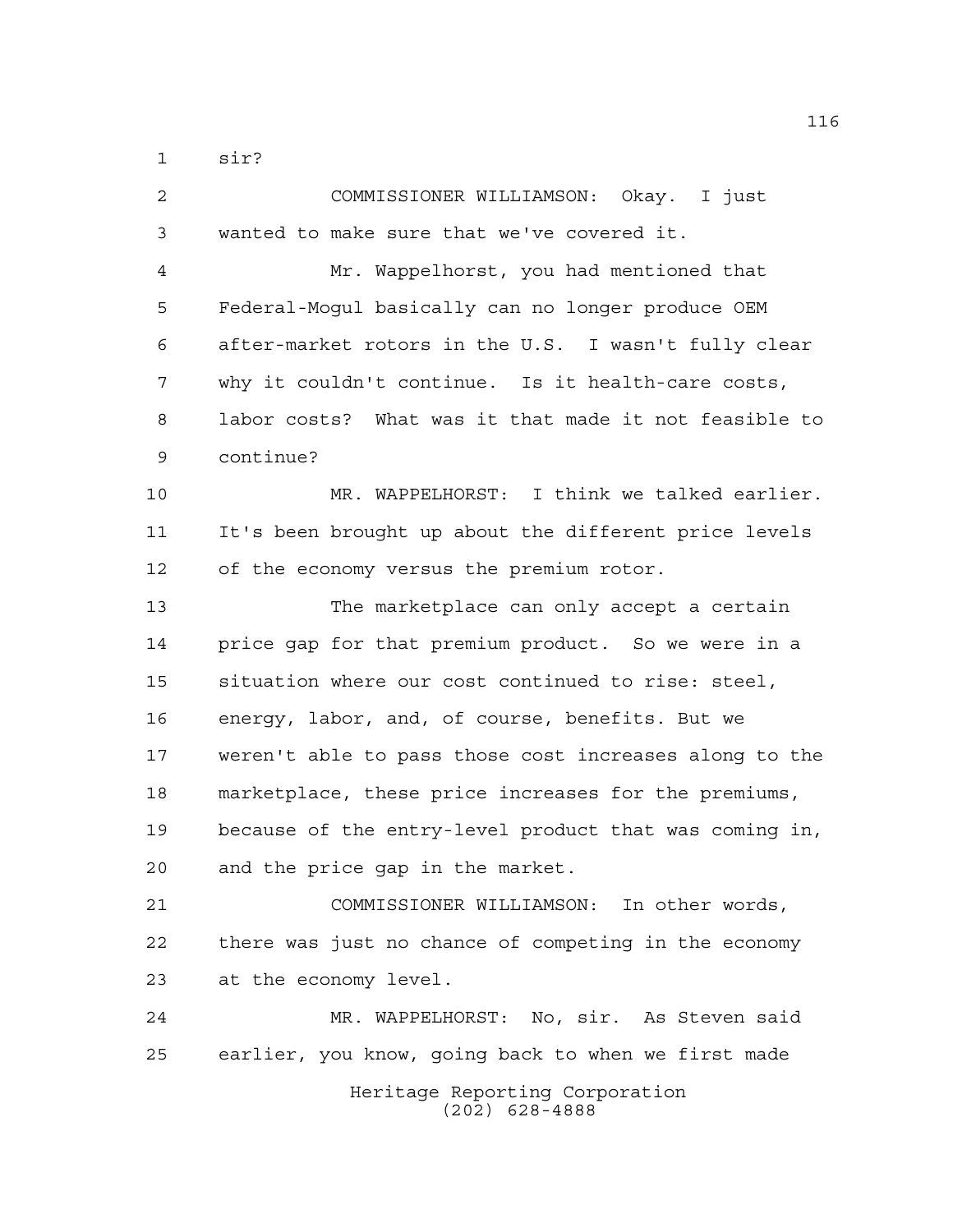the petition in the late 1990s, our business was 80 percent premium and 20 percent entry.

 As Steve said: It has flipped the other way now, four-to-one entry to premium. Actually, our premium is a percent of what we give for most of our customers. Their sales are less than 20 percent of premium. We just weren't able to pass those cost increases due to the marketplace.

 COMMISSIONER WILLIAMSON: Okay, thank you. I just didn't fully understand that when we finished talking.

12 12 I have just one last question. Mr. Fundalla, you had talked about -- that Affinia was basically doing very low quantities of after-market brake rotors for specific end users, and you talked about especially after-market, slower-moving older applications and new part numbers.

18 So I was wondering whether there is anybody else in this market producing for that segment?

 MR. FUDALLA: I think there are a couple of companies that are in the performance- or specialty rotor business. I don't play in that arena, so I really don't know some of the names of the players. Maybe Greg knows better than me.

Heritage Reporting Corporation (202) 628-4888 Then, as far as the low-volume older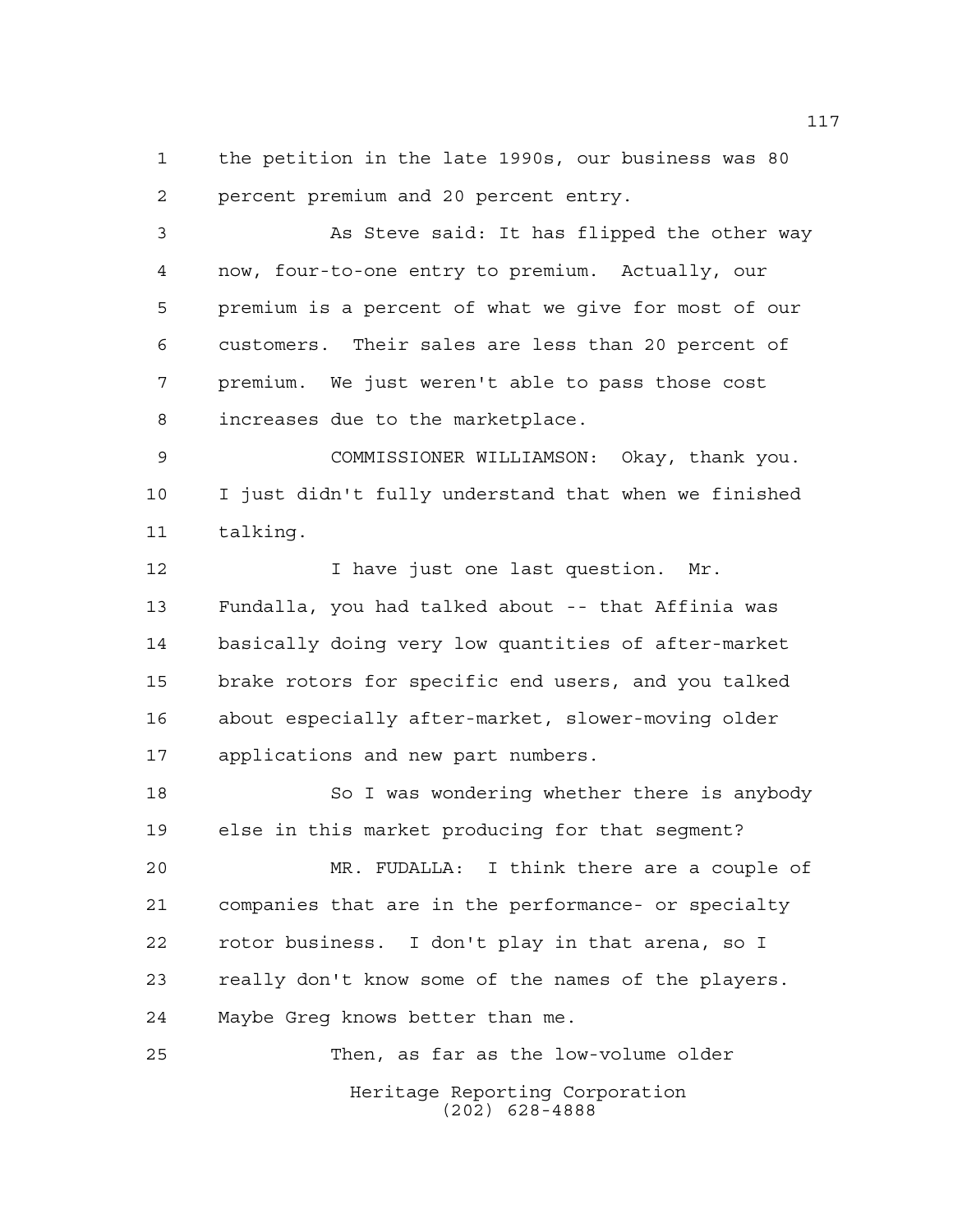Heritage Reporting Corporation (202) 628-4888 applications, Federal-Mogul was the last guy in that area because they were able to manufacture in North America. Since they've stopped manufacturing in North America, I think Affinia is probably the last one left that can do those older-vehicle applications. COMMISSIONER WILLIAMSON: Is that almost like on an order basis, a customer pre-order basis? 8 MR. FUDALLA: When you say older applications, you can go back to say a 1970 Oldsmobile Supreme. How many of those rotors are required in one year? You could go three or four years and not ever have an order for them; and then, all of a sudden, bang, you have an order. I would think Affinia has a constant inventory of those. It might keep ten units, ten rotors of every vehicle application going back to 1970 or 1965 in the eventuality that there is going to be a requirement now and again. COMMISSIONER WILLIAMSON: What about his new parts number? Is that for two years after a model comes out that you might -- MR. FUDALLA: Actually, less than that. We're now being asked by our customers, the traditional after-market people, they would like us to have rotors available six months after a vehicle is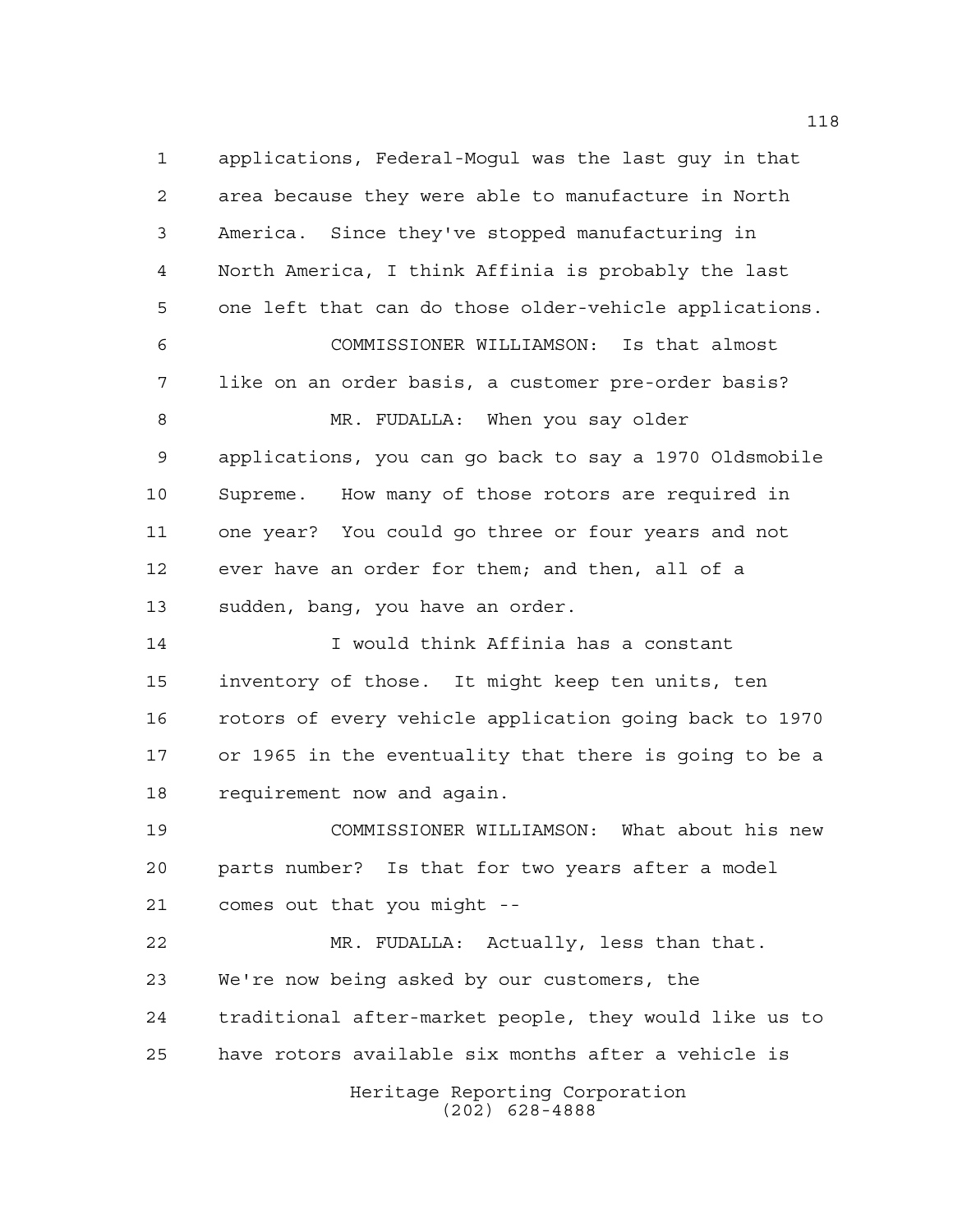introduced into the marketplace.

Heritage Reporting Corporation (202) 628-4888 Affinia has a great advantage there in having that North American production facility because they can control that quickly. The way you get new part numbers introduced in this business if you take an OEM rotor and you reverse engineer it. Then you do the drawings; then you do the tolling; and then you run a part off the tolling; and then you test it to the drawings and make sure that all the specifications are okay. Traditionally, what we have to do is: We utilize China to do that. Just with the time difference, as far as getting stuff over there and back and that, I think Affinia, in that arena, has a huge advantage. COMMISSIONER WILLIAMSON: What kind of lead times are we talking about. Say, to have to do that you're going to China -- MR. FUDALLA: For me cradle-to-grave, I'd say is six months from the beginning of taking the rotor and sending it over there, and then getting the final production pieces coming in from China, it would be six- to seven months. COMMISSIONER WILLIAMSON: Okay. MR. FUDALLA: It's just alone sixty days on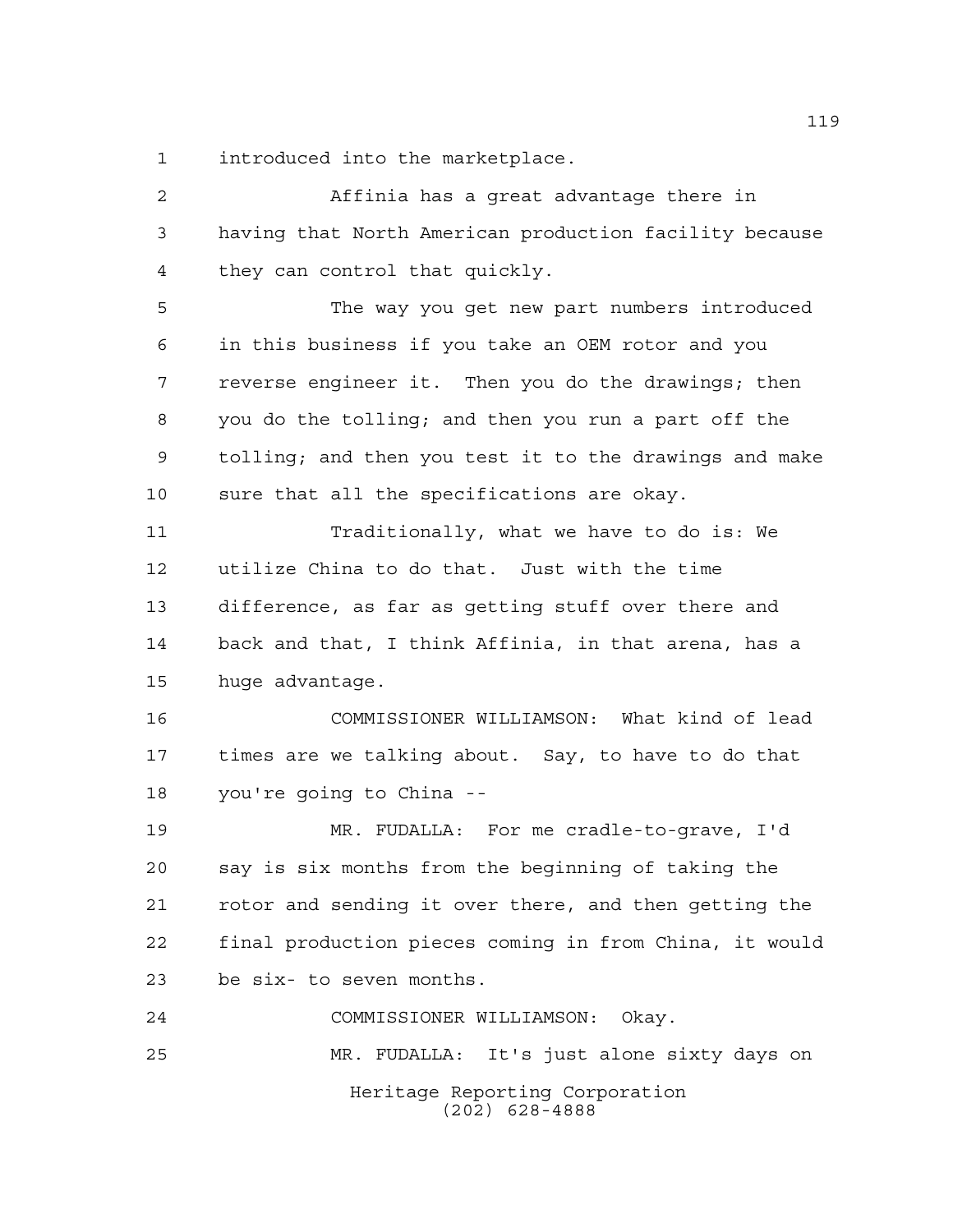Heritage Reporting Corporation (202) 628-4888 the water to get production parts over here, so just back off from there. It's probably a four-to-five- month process of drawings, parts, accepting drawings, rejecting drawings, etc. COMMISSIONER WILLIAMSON: Okay. Thank you, Guy. Mr. Chairman, I have no further questions, and I want to thank the witnesses for their testimony. CHAIRMAN PEARSON: Okay. Commissioner Pinkert? COMMISSIONER PINKERT: I, too, would like to thank the witnesses for their testimony. And I would like you to address, in the posthearing, how your arguments about likely import volumes square with the data on page 4-16 of the Staff Report where it shows: (1) a significant decline in Chinese producers commercial shipments to their home market in 2007; (2) a consistent increase in exports to the United States over the period of review; and (3) a decline in shipments to the EU and all third- country markets in 2007? With that, I thank you once again, and thank you, Mr. Chairman. CHAIRMAN PEARSON: Madame Vice Chairman? VICE CHAIRMAN ARANOFF: Thank you, Mr.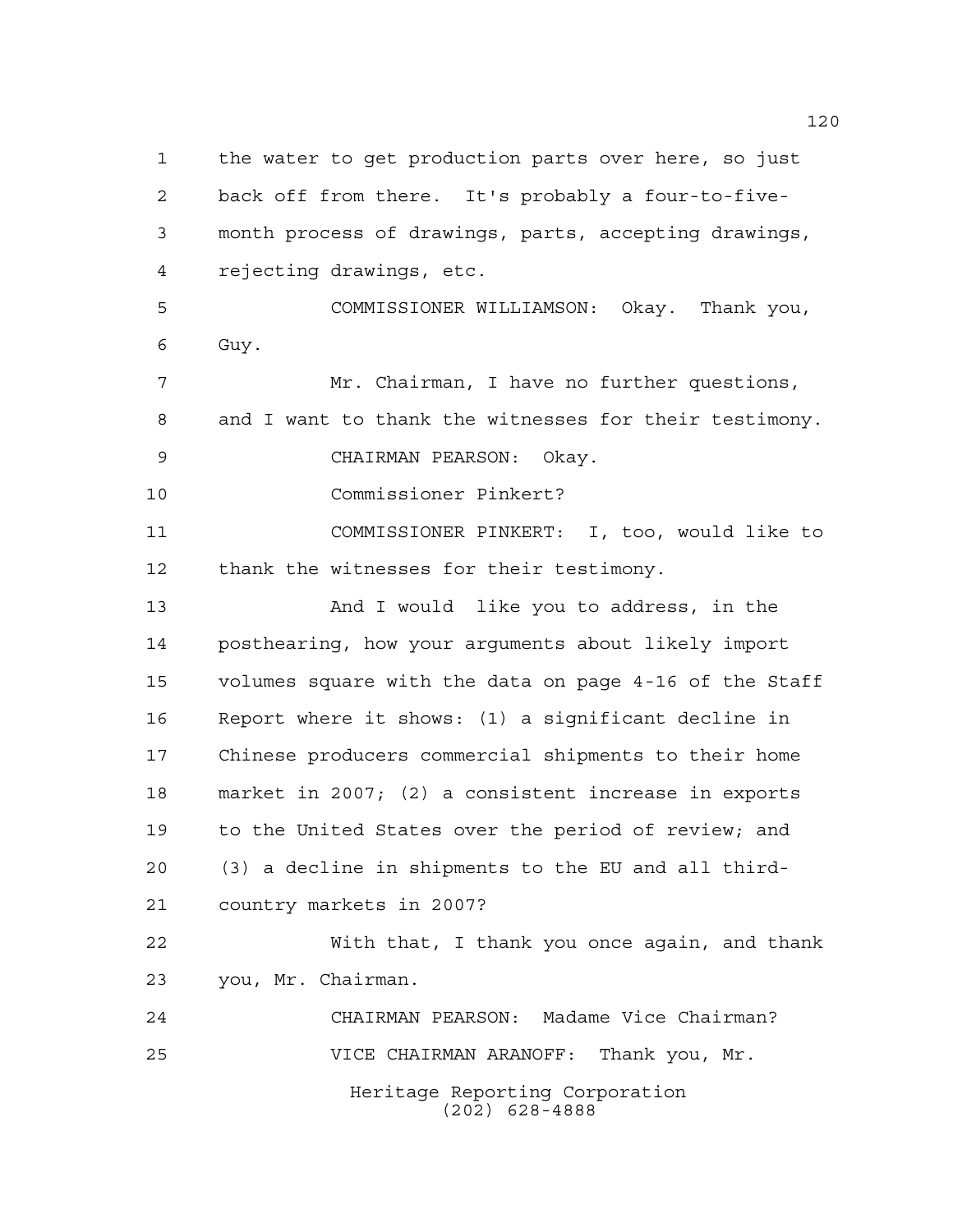Chairman, a couple more questions.

| $\overline{a}$ | Mr. Wappelhorst, of course, we know your              |
|----------------|-------------------------------------------------------|
| 3              | company no longer produces after-market brake rotors  |
| 4              | in the U.S., but what has happened to the production  |
| 5              | equipment that you were using to produce those        |
| 6              | products?                                             |
| 7              | MR. WAPPELHORST: In that facility, we                 |
| 8              | transferred about half of the machining equipment to  |
| 9              | our factory in China to make the Ford Motor Craft     |
| 10             | rotors.                                               |
| 11             | The rest of the foundry equipment and the             |
| 12             | machining equipment for the after-market parts, was   |
| 13             | all sold at auction in early December. It has all     |
| 14             | been taken out by the people who bought it during the |
| 15             | auction; and the facility is empty and up for sale    |
| 16             | right now.                                            |
| 17             | Do you know where<br>VICE CHAIRMAN ARANOFF:           |
| 18             | the auction equipment went?                           |
| 19             | MR. WAPPELHORST: Quite honestly, most of              |
| 20             | the machining equipment was sold for scrap.           |
| 21             | The foundry equipment, we had several new             |
| 22             | furnaces for melting the cast iron to make the molten |
| 23             | cast iron, those went to Mexico. I really don't know  |
| 24             | where the rest of it went.                            |
| 25             | VICE CHAIRMAN ARANOFF: Okay. And the                  |
|                | Heritage Reporting Corporation<br>$(202)$ 628-4888    |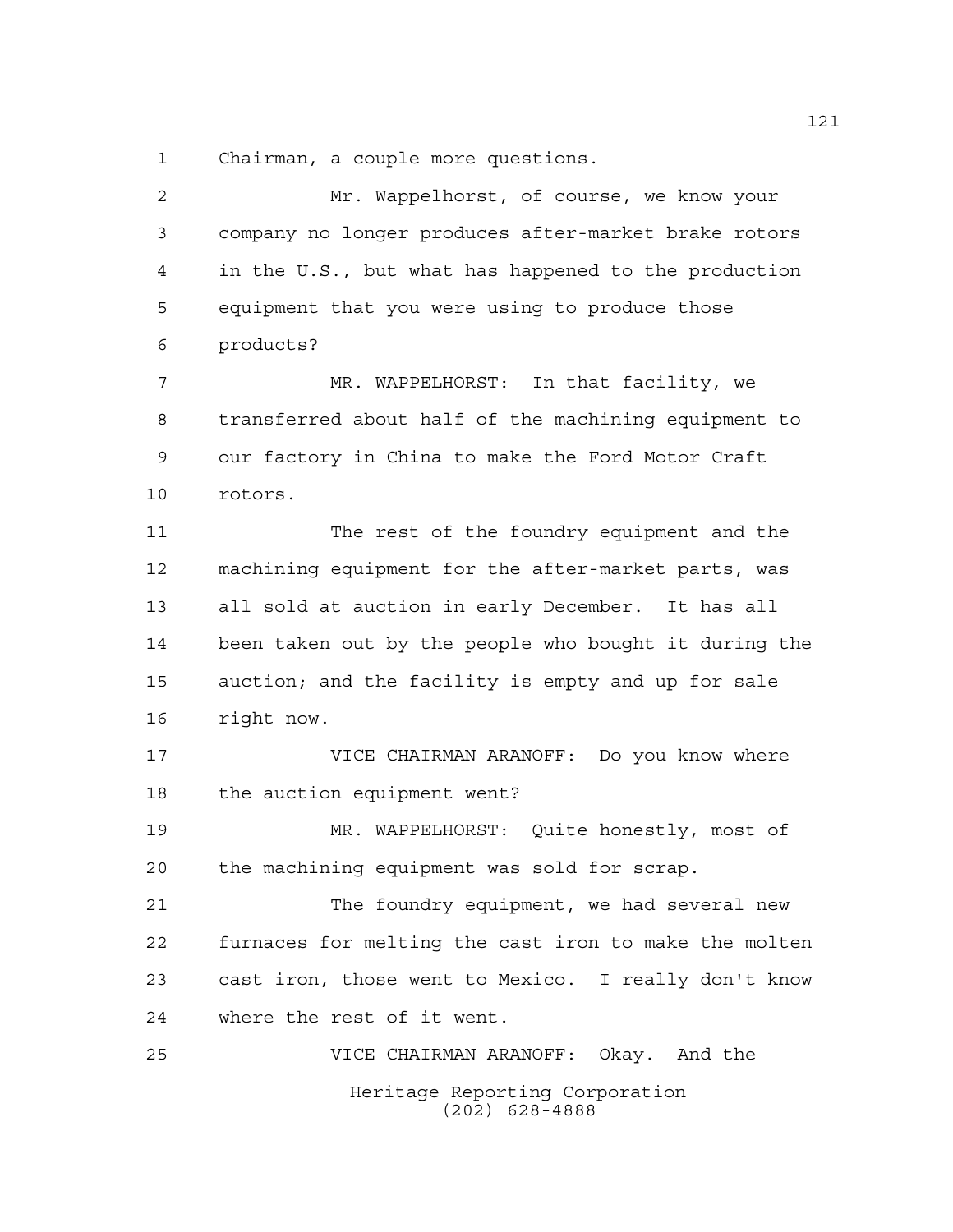Heritage Reporting Corporation machinery that you moved to an affiliate in China is being used to produce product that's supplying the U.S. market? MR. WAPPELHORST: Yes, to Ford. VICE CHAIRMAN ARANOFF: Okay, thank you. One question on pricing that I've been meaning to get to: You've all argued that the premium rotors are sold for significantly higher prices than economy rotors, but are two prices related? If there is a large decline in the price of an economy rotor, would that bring down the price of a premium rotor? Do they move in tandem, or are they responding to completely separate forces? MR. WAPPELHORST: Well, the only reason for a decline in pricing right now is if we had some stability and shrinkage on the raw-materials market, which, quite frankly, I don't see happening for years. I think the raw-materials market is going to be increasing over the next few years, only because of the demand for building infrastructures in various countries, China, India, Vietnam, etc. Those are the only reasons that I can see a tandem movement in pricing, if you will. The process of manufacturing an economy rotor is very simple. Like Federal-Mogul was saying

(202) 628-4888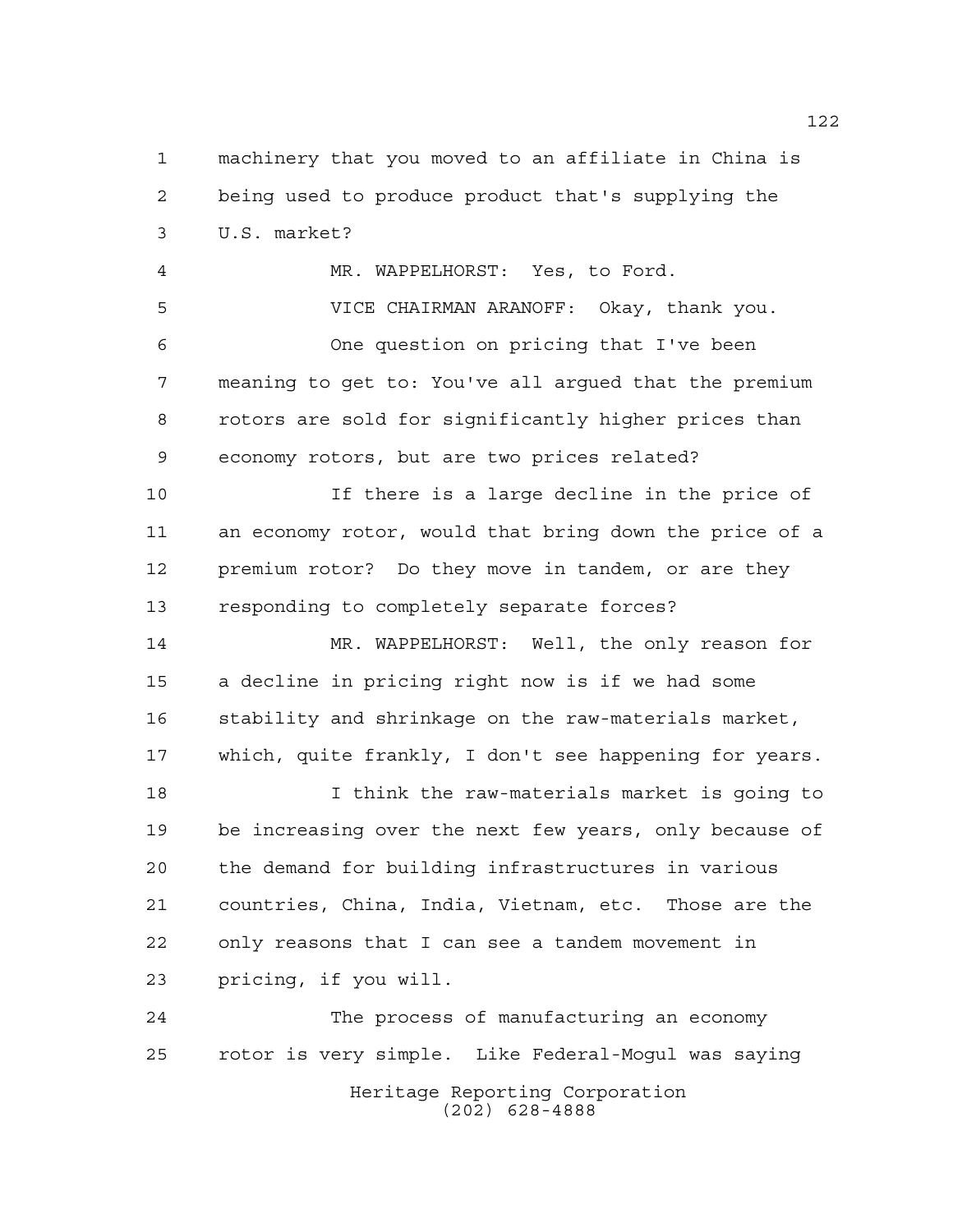before, it's pouring the floor the process of

 manufacturing. A typical premium motor is a very expensive automated line, and that's always going to require a much higher price.

 Plus, the machining portion of the premium rotor also is much more refined in the balancing at significant costs.

8 The only movement, then, if you will then, that we would see is typically because of material costs.

 VICE CHAIRMAN ARANOFF: When you say the only movement, you mean movement in the absolute price or in the relative price? Because it's the relative price that I'm really asking about.

 MR. WAPPELHORST: Relative pricing between the economy and the premium, you would only see movement, and they're typically, from my personal opinion, caused by raw-material costs.

 VICE CHAIRMAN ARANOFF: Okay. I appreciate that answer.

 With that, I think I have no further questions. And I want to say thank you to all the witnesses for traveling to be with us this morning. CHAIRMAN PEARSON: Are there any further questions from the dais?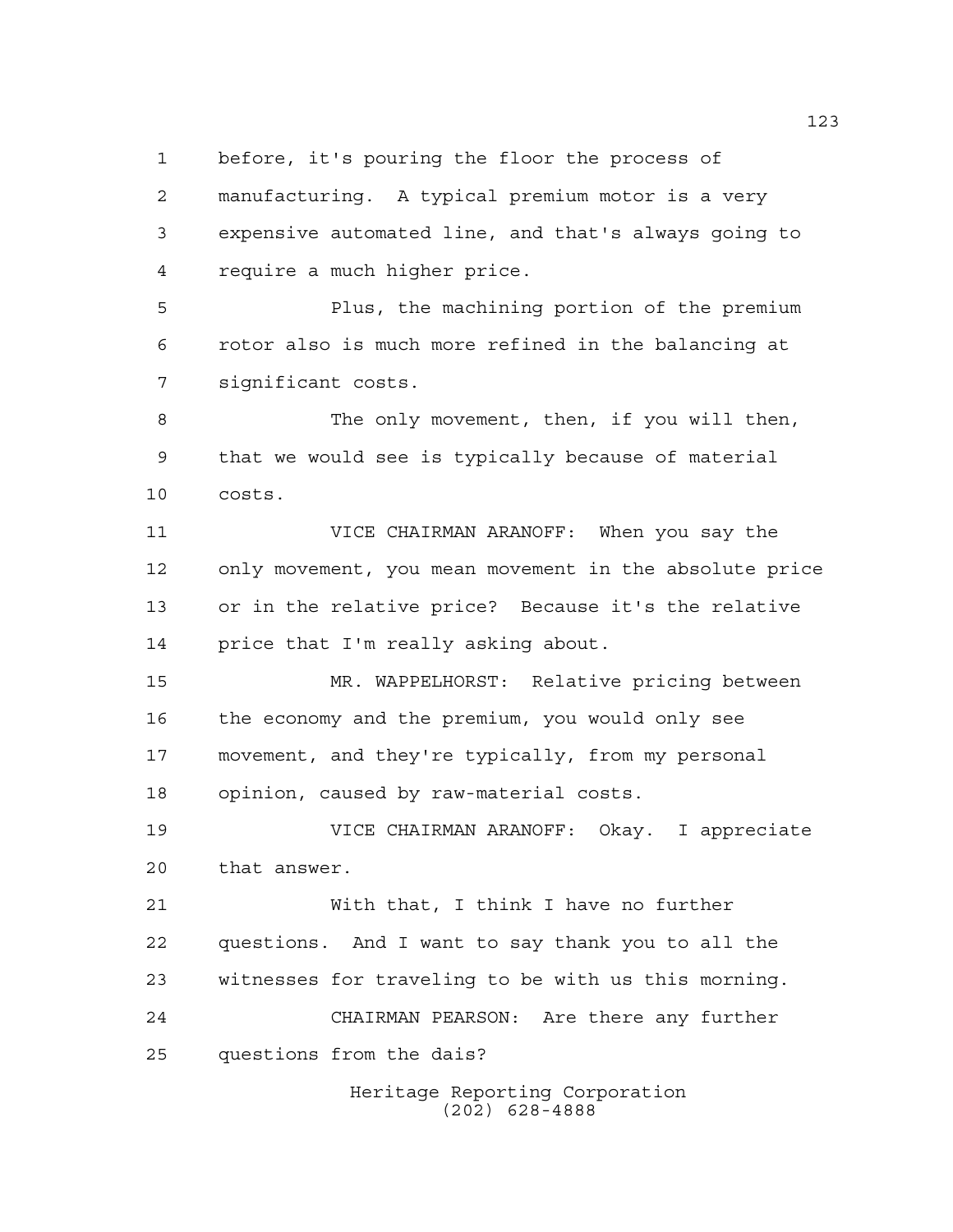(No response.)

 CHAIRMAN PEARSON: Do members of the staff have questions for this panel? MR. DEYMAN: George Deyman, Office of Investigations, the staff has no questions. CHAIRMAN PEARSON: Well, let me also offer my thanks to all of you for being with us. It has been a very interesting morning. I can now say, in all honesty, that in respect to Commissioner Pinkert's comment that I am now more learned on brake rotors than I was when we started. 13 A comment in the back? MR. LAYTON: This is Duane Layton with Mayer Brown. This hearing is unusual in my experience, that, as we noted, counsel for Petitioners is not here. I've been thinking throughout this hearing about the comments that Lyle made and the equities here. I just wanted to say that I think it would be appropriate for the Commission to give guidance in the scope of the prehearing submissions. Normally, it wouldn't be an issue at posthearing submissions. You know, fifteen pages, answer the questions, no limits answering the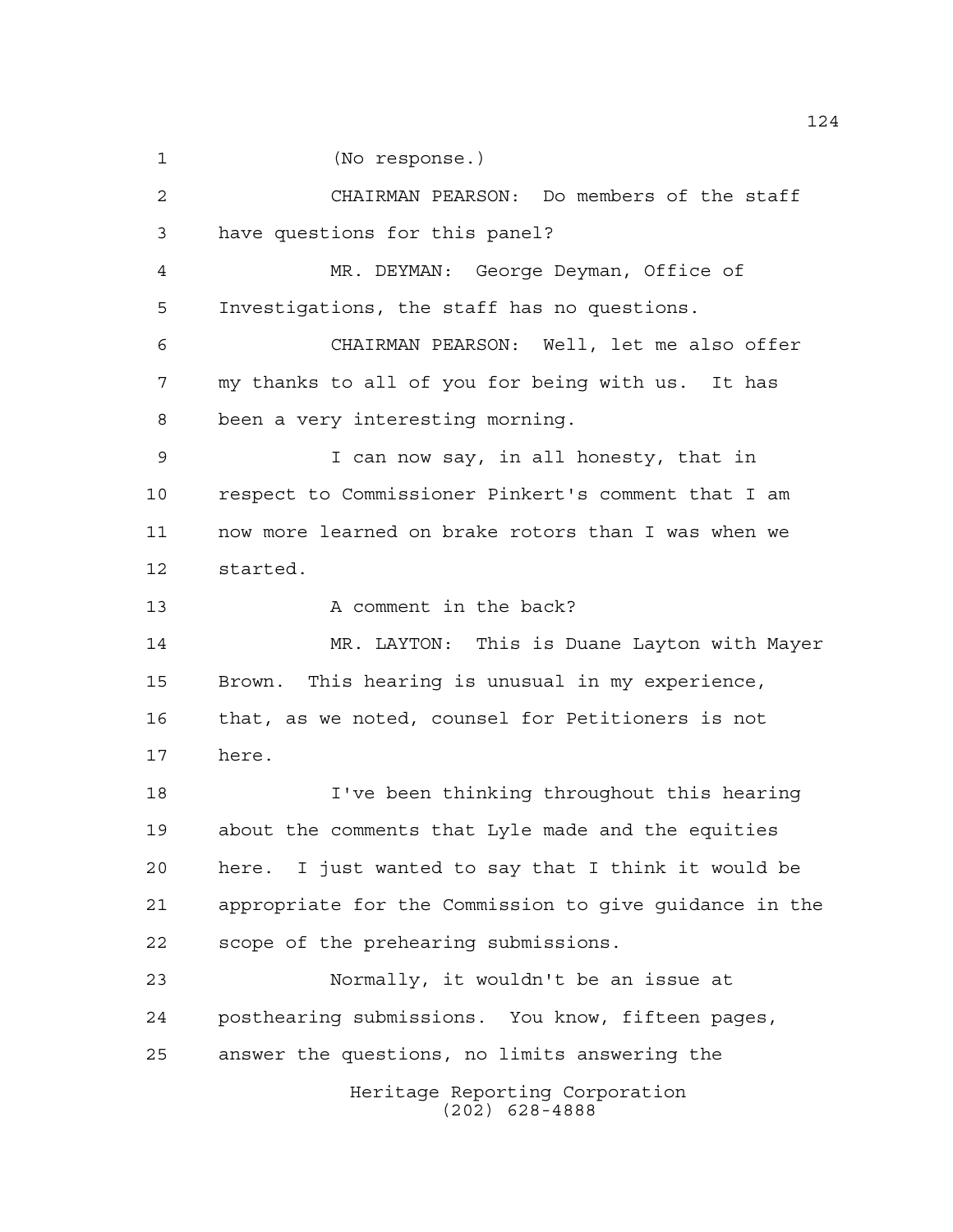questions, and all that.

| $\overline{a}$ | But, here, I think it would be entirely                  |
|----------------|----------------------------------------------------------|
| 3              | appropriate and called for, for the chair to instruct    |
| 4              | that while Affinia can submit 15 pages to respond to     |
| 5              | anything discussed here. I mean it is factually not      |
| 6              | present and, therefore, I think that, as a matter of     |
| 7              | law, it's legally not present.                           |
| 8              | Therefore, none of the questions could have              |
| 9              | been asked of it; therefore, it cannot submit any        |
| 10             | answers to questions.                                    |
| 11             | I think it's an unusual situation, which                 |
| 12             | calls for -- and I apologize for taking up a little      |
| 13             | bit of your time. But I think if you don't give this     |
| 14             | guidance, and maybe you'll choose not to, they are       |
| 15             | going to drive a Mack truck through this and answer      |
| 16             | every question as long as they feel like it.             |
| 17             | CHAIRMAN PEARSON: Thank you, Mr. Layton.<br>$\mathbb{I}$ |
| 18             | will take that suggestion under advisement.              |
| 19             | Since there is no party to which you could               |
| 20             | offer rebuttal, the time remaining is five minutes for   |
| 21             | closing, so go ahead. We can dismiss the panel.          |
| 22             | Mr. Vander Schaaf and Mr. Mintzer, how do                |
| 23             | you wish to handle the five minutes.                     |
| 24             | MR. VANDER SCHAAF: I was just going to                   |
| 25             | mention what was just identified as sort of a closing    |
|                | Heritage Reporting Corporation<br>$(202)$ 628-4888       |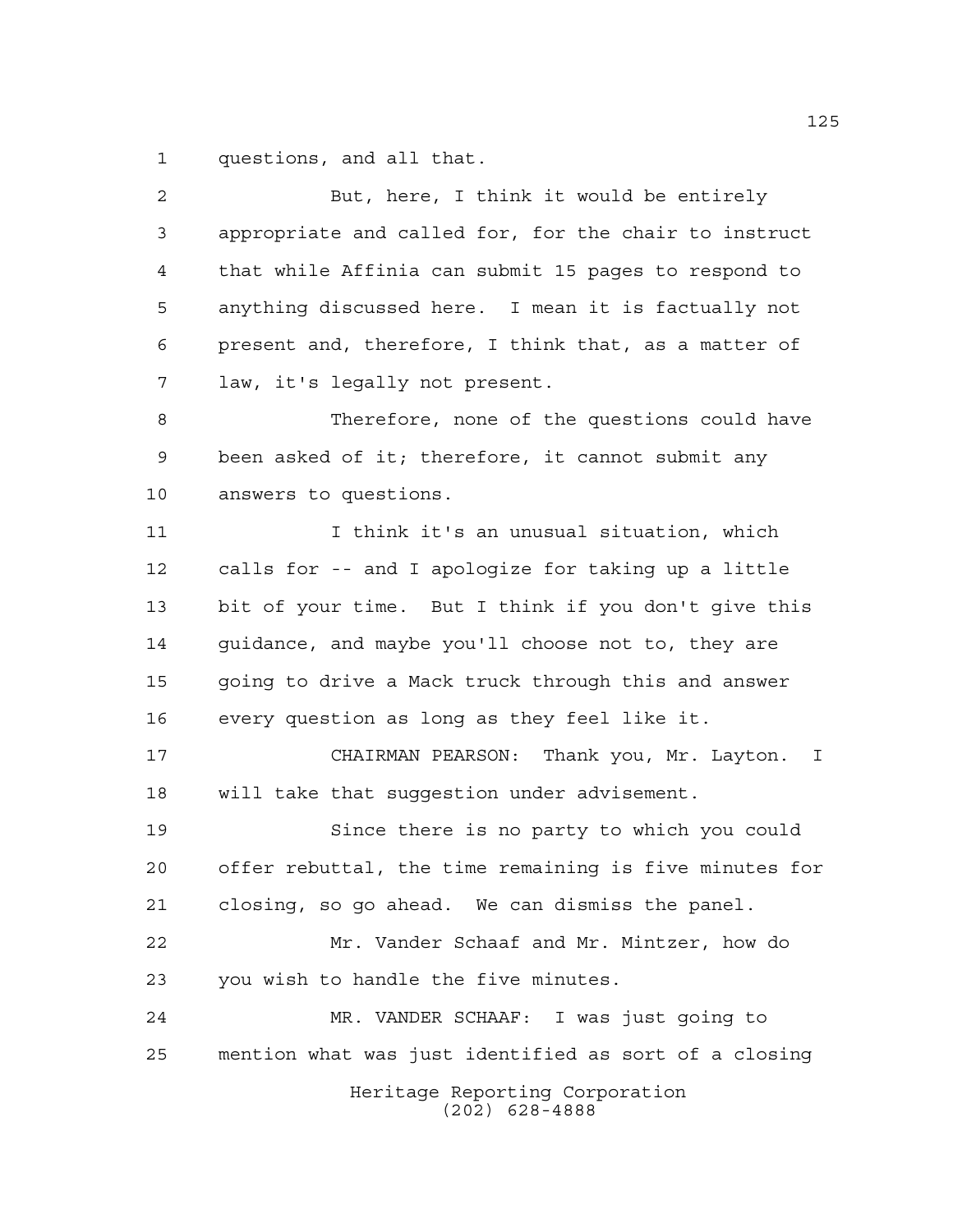statement. I think I can jut take a minute maybe just to sum up, if that's appropriate.

 CHAIRMAN PEARSON: Very well. Everyone can remain seated.

 MR. VANDER SCHAAF: You know there is this question of -- and parties often do take the opportunity to answer questions, whether they're submitted to the Respondent's or the Petitioners' panel, and I do believe the instruction would be appropriate.

 And that if Affinia were to take the opportunity to respond to all these questions, it would be inappropriate.

 This is a very weird situation to have a basic question posed to me that I can't answer which is: Do they still produce, and what is their outlook for producing?

 And basic questions of like product in domestic industry coming up not only at this stage of the proceeding, but after a second Sunset review, is a bit odd to us. We think it behooves the notion that we present, which is: We think it's appropriate to revoke this order, that there are not circumstances that demonstrate that a return of material injury is likely if this order is continued.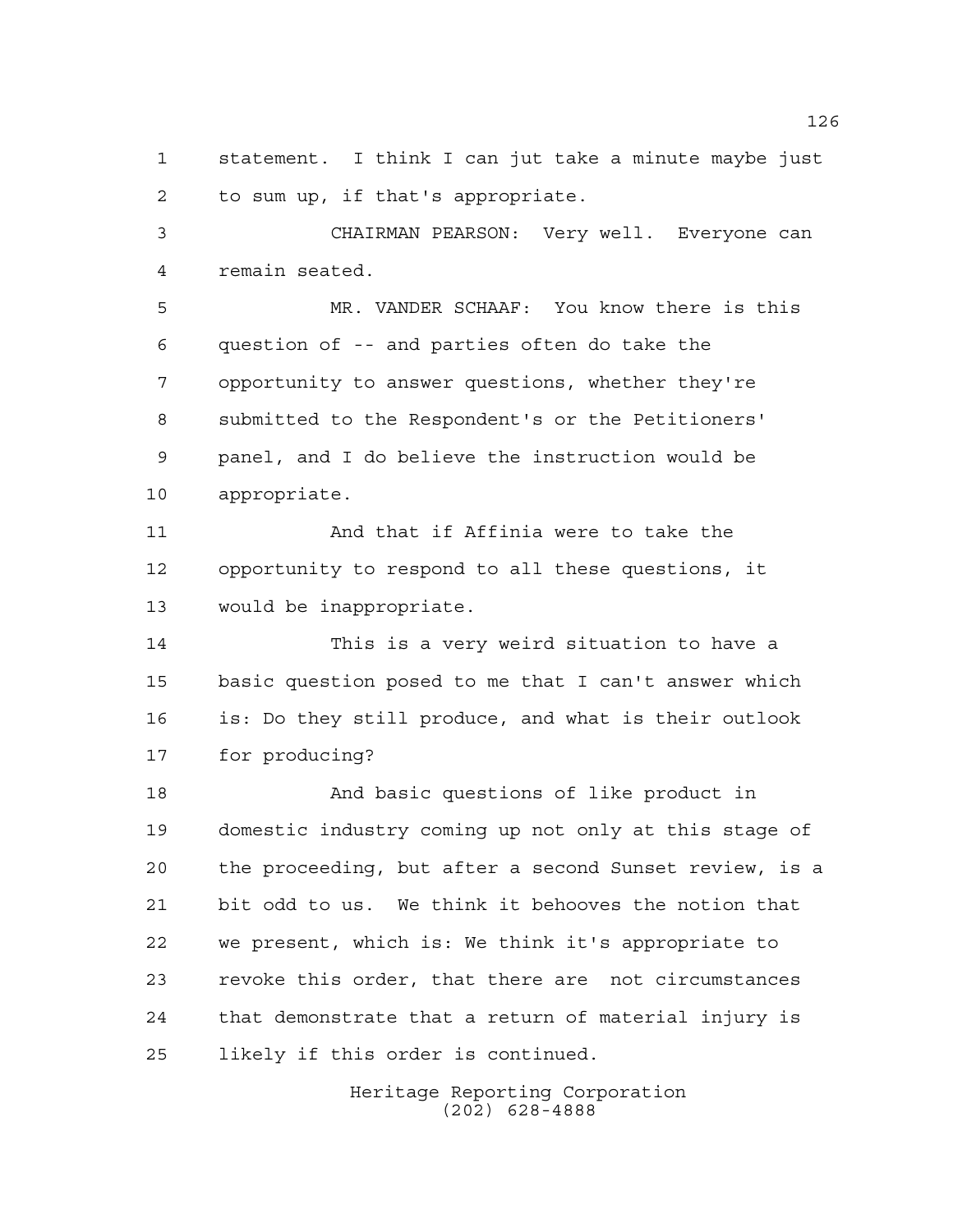And these extremely unusual basic questions coming up at this stage, in our view, represent how I guess ridiculous it is that we have to debate whether this order should even be revoked.

 We've presented the arguments and the evidence in our prehearing brief will answer your questions in the posthearing brief. But I think the testimony that we've provided today demonstrates that there are very good reasons why this order should not continue and why injury is not likely to continue, or recur. That's all I have. I don't know if Mr. Mintzer has anything to say in closing.

 MR. MINTZER: No, I think we're set. CHAIRMAN PEARSON: Excellent. Well, thank you all very much.

 My closing statement: In accordance with Title VII of the Tariff Act of 1930, posthearing briefs, statements responsive to statements and requests to the Commission, and corrections to the transcript must be filed by April 24, 2008.

 The closing of the record and final release of data to parties, May 19, and final comments on May 21. This hearing is adjourned.

 (Whereupon, at 12:09 p.m., the hearing in the above-entitled matter was concluded.)